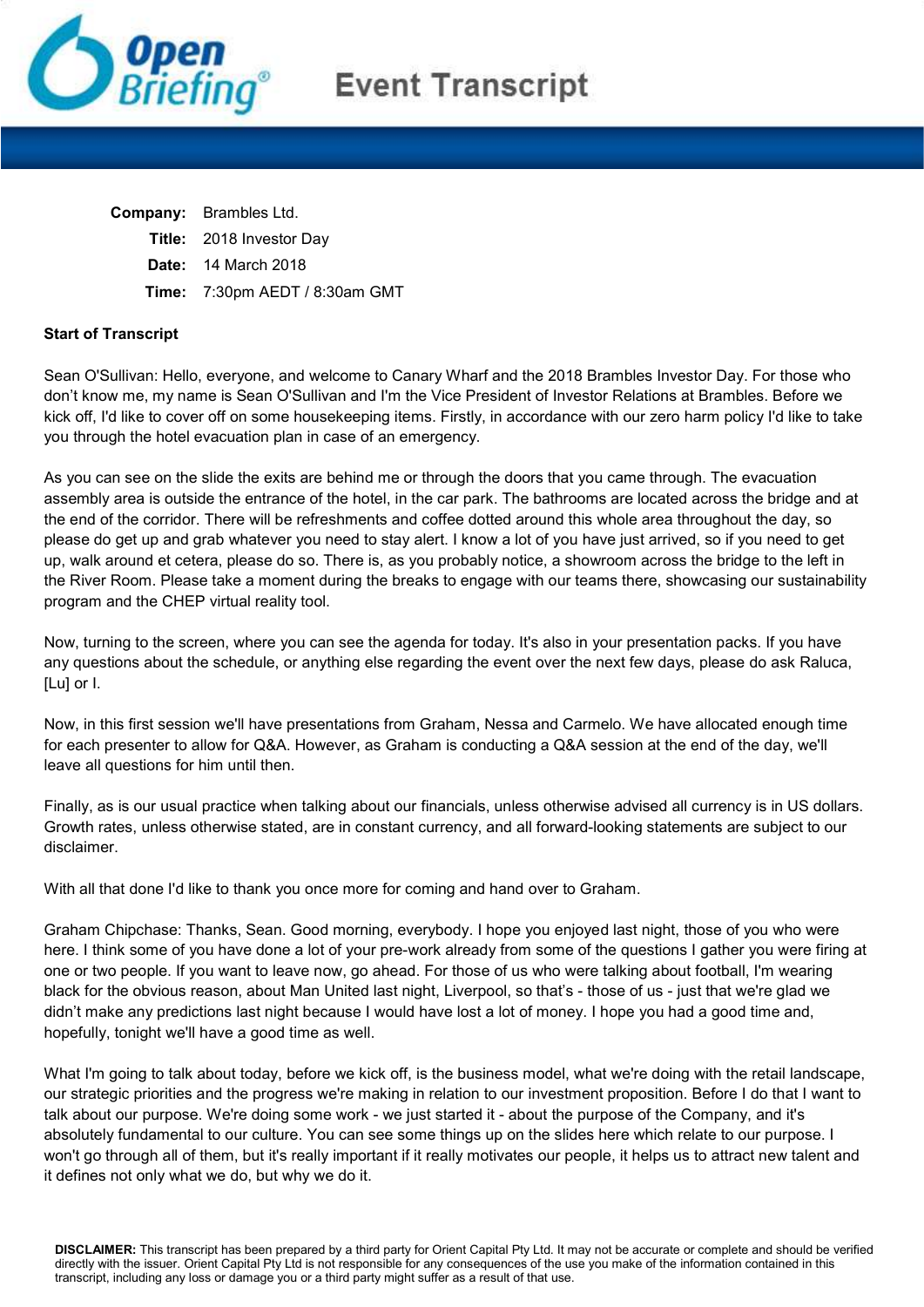

We're not simply addressing an internal need when we talk about purpose. It's something that we're increasingly being asked to clarify by our customers, by broader stakeholders and by investors. Those of you who will have seen the Larry Fink letter - which, obviously, he's the CEO of BlackRock, one of our biggest shareholders - he's very, very clear about it, which - it says without a sense of purpose no company, public or private, can achieve its full potential and, in fact, without a sense of purpose many companies will lose their licence to operate with their stakeholders. So it's really important.

Now, the really good thing - and the great thing for Brambles and our people - is that we've got a great story to tell around this. I'll talk about that in a minute, but our purpose and what we do, it addresses the concerns of our time and it's making a positive contribution to society. I think that's something that is really important for us to understand. It's important for our broader stakeholders to understand.

When we talk about purpose we often talk about this - and you've seen this model before, this slide before - it's around our sustainable business model, our share and reuse model. I think the important thing to say here and to understand is that at Brambles we move more goods to more people in more countries than any other organisation on earth. That's a very powerful statement.

I'm using this slide just to tell you a little bit about what's going on in the retail landscape and our operating environment. Essentially, the way the world makes moves and sells goods is changing. Traditional retailers are facing increasing pressures from the hard discounters and, obviously, the new and the disruptive e-commerce retailers. Consumers are demanding more choice and control of what they buy, how they buy it, when they buy it but, at the same time, we're seeing labour shortages across all our geographies and various sectors in industry. We're also seeing an exploding trend in technological experimentation. When you put all that together you can see there's going to be opportunities and threats for everybody in the supply chain.

This now talks about one of those opportunities and threats. About a year ago, I would say, every single meeting with an investor commented on Amazon and what's the threat. I'm going to try and answer that. Hopefully, we've got - we have already answered it because I think probably only 75% of the meetings in the last month talked about Amazon rather than 100%, so we're getting there slowly.

What this tries to show - if you look from left to right - is that the fundamental relationship between the manufacturers and retailers - be they either the traditional bricks and mortar retailers or the e-commerce retailers - doesn't really change, and there's no real impact on Brambles.

If you're thinking about the most effective way for a manufacturer to transport their goods to a retailer it's still in bulk on a pallet, one of our pallets. The real destruction is happening further downstream. If you go to the right there it's between the retailers and the consumers, which we all know, as consumers. Now, in the first instance this is not disruptive to our business model. You can see that through our results. Our results are still showing great growth, so it's not disruptive to our business model.

That doesn't mean that we're complacent about the changes that might evolve in the retail landscape. What it does mean though is that we're focussing on the opportunities, and those are, largely, in the First and Last Mile Solution. As we go through the day you'll hear a bit more about that.

One of the other things that we've just done is an internal high. We've promoted someone to be a global head of innovation. One of the reasons that we're doing that is to make sure that we're staying ahead of the trends, both in our business and our customers' businesses as this model evolves. Obviously, there are going to be other things relating to products and process innovation as well.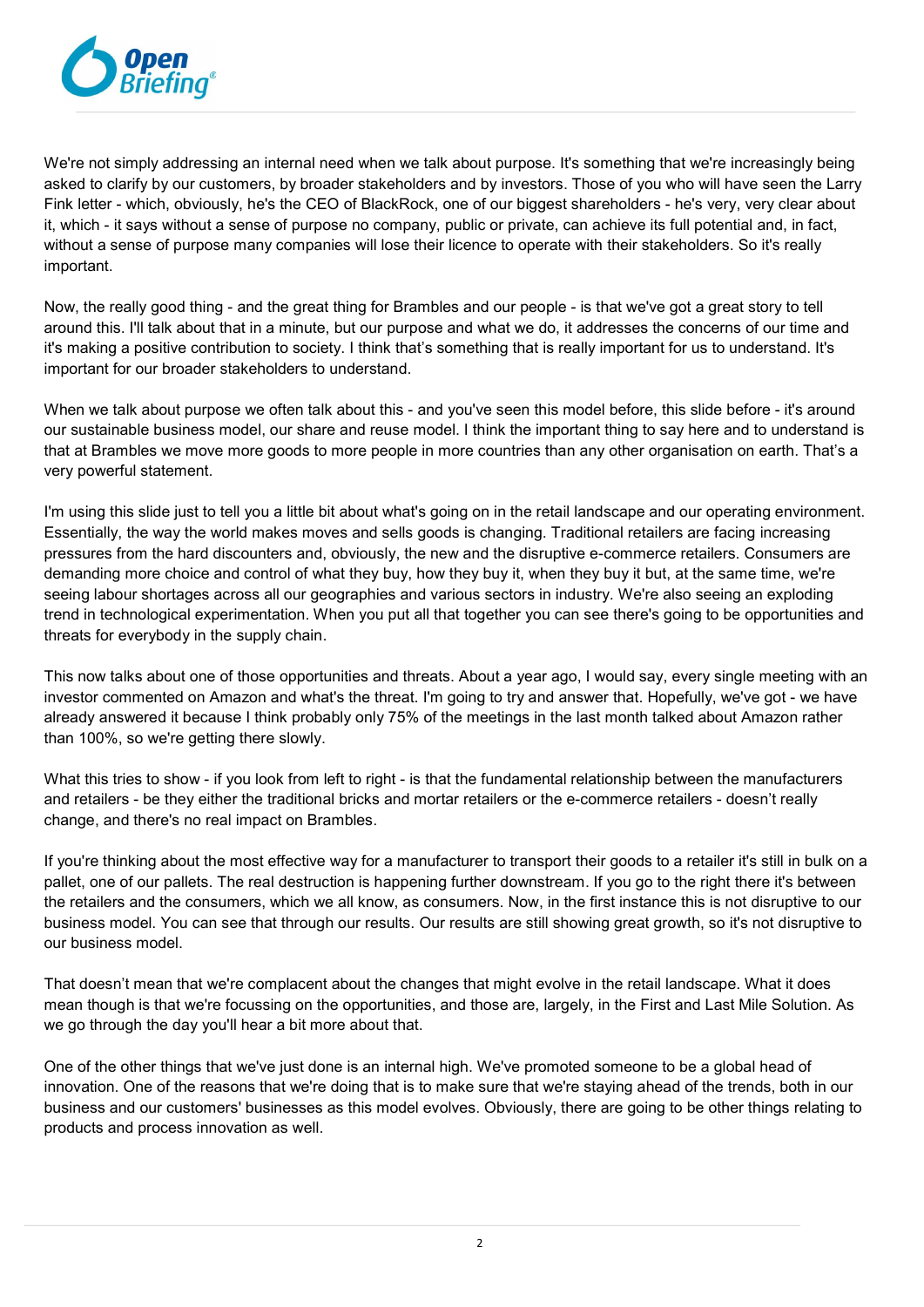

This slide shows you why we are actually working proactively with some of the key players in the e-commerce landscape. We're working with people like Amazon, JD.com and Blue Apron. They're all customers. They're all - we have good relationships with them and we're working with them to try and solve some of the problems they're seeing in the supply chain as they grow their businesses.

Some of them we've set out here. As you see this rapid growth in e-commerce it exposes the challenges of owning and operating and maintaining a proprietary pool of pallets because, clearly, it takes away management distraction for them, managing their own business, and also there's a dollar cost to them having their own proprietary pool. That is why the model we have, in terms of pooling assets, is attractive to them.

The other thing that we see is, of course, with e-commerce in particular there's much more automation in their replenishment and distribution centres. With more automation you need to have much higher quality platforms and pallets because the standard whitewood pallet will not survive in that environment, so we see another reason why our model becomes attractive to them.

Finally - and it's very important for Brambles - a lot of these players - the sustainability values that they have are completely aligned with ours, so it's very exciting for them to work with us because our sustainability drive allows them to meet their own sustainability objectives, particularly in things around in and out bound packaging waste, which we're helping them reduce.

Now I'll move on to the strategic priorities. Again, this is a slide you've seen before. We talked about this last August. These very much guide what we do on a day-to-day basis. Throughout the day you'll hear members of the leadership team talking about what they're doing and how that's aligned to these five strategic priorities. It's really important that this message is going down through the organisation, which it is. Just a slight anecdote: our auditors are asked by the Board to do many things apart from checking the numbers. One of the things that they're asked to do is to see what the focus around the Group is, driven by what senior management are saying. They go throughout the Group. They go round the world. They go quite deep down into the organisation, and they reported back to the audit committee fairly recently.

One of the things they said was it was absolutely amazing that a very consistent message back from everywhere in the organisation they went, was that the focus from senior management and the Company was on cash generation and asset efficiency. I was very happy to see that. Nessa was absolutely delighted to hear that, to see that our messages around what's important are really going down through the whole organisation. That's not as easy as you might think because Brambles is a big organisation. It has operated in cultural silos in the past, so to be able to get a consistent message going right down through the organisation is very important.

Let's talk about investment value proposition. The good news is it hasn't changed, so it's what it was when we first started off about a year ago. What we believe is if we can execute against this value creation model we will deliver sustainable - through the cycle - sustainable growth at returns well in excess of the cost of capital, with sufficient cash generation to fund growth, innovation and shareholder returns - exactly the same the same thing that we said all throughout the last year.

If I look at the different elements of this in a bit more detail - so we look at the mid-single digit revenue growth - again, we believe we can deliver this primarily through conversion of customers to our pooled solutions, away from alternative one-way platforms. That's what's driving the growth, as well as, obviously, the GDP element. I would say the other point to make here - I think through the next few years pricing we would expect to remain broadly flat.

IFCO and CHEP EMEA are expected to continue to grow in the mid to high single digits. CHEAP Americas, as you saw in the first half results, have returned to the historic growth trends that we've seen in the past, and we would expect to see them continue to maintain that growth rate.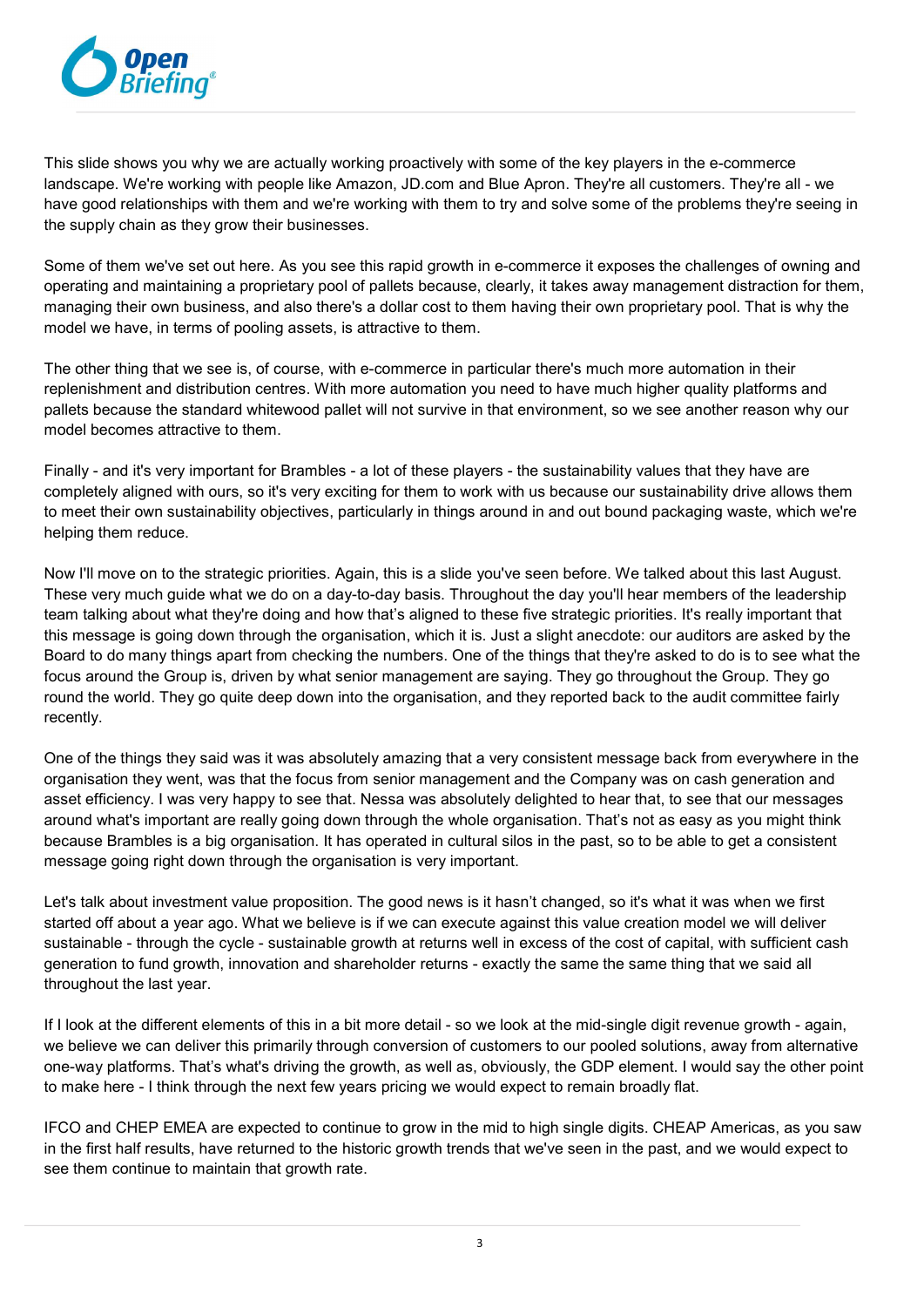

As you would expect of a prominently mature business, EMEA - sorry, the Asia-Pac business with CHEP - you'd expect to see modest to low single digit growth rates, which is what we've seen for some time. For those of you, like me, who are ex-accountants in the audience I know you're going to want to do the weighted average there against the growth rates. I did that last night - 5.4%, just to save yourself the work When the individual business leaders do their presentations they'll go into the drivers behind some of these growth rates in a lot more detail.

The next one is actually a really critical one. This is one of the first things I talked about when we spoke to the markets last year. A key part of this proposition is that we can get the bottom line growing faster than the top line. Now, given where we're starting, it is definitely going to be multi-year process. That's why we use that term through the cycle. I think if you look at the first step there it's really about us addressing the fundamental operational weaknesses in our underperforming businesses, primarily through the leverage of global best practice and our scale.

When Ness and both Carmelo talk later on they'll talk about a very key action we're going to take. We've identified a way to make a step change in our operational performance, particularly in the US, by focussing on this accelerated automation program which we talked about at the half year results. They're going to talk about that in a lot more detail, but the key thing is that it's tried and tested technology. We expect a very good return in a relatively short period of time.

We're going to make some other investments as well - which you see on the slide there - particularly around investing in our procurement process and some customer centric technological solutions. When we've done all these investments we expect to be a significantly better business with improved operational efficiency, increased capacity and strengthened capabilities. What that should do is then allow us to deliver this operating profit leverage in a much more sustained way.

ROCI - again, this was a cause of a lot of discussion a year ago. Hopefully, now, everyone's comfortable with it. We've called it out as being mid-teens. The reason we've done that is it allows us flexibility to invest in the business when we see opportunities to build a better business. You can see some of the opportunities on the right. If we don't see these opportunities we won't invest and, as a result, the ROCI would be at the top end of that range.

In summary, I think you can expect to hear us talking a lot more about our sustainable business model. It talks to our purpose, excites our employees and it is a competitive differentiator for us. We're also going to partner with customers in increasingly innovative ways to help them navigate the evolving retail landscape. Whilst we acknowledge that we are still some distance from our own and the market's financial expectations, we are making really good progress against our strategic priorities and we've got a plan to improve the returns to get us where we need to be. Finally, the business is fundamentally strong. Our people are highly motivated and our value proposition is robust. We remain well positioned to deliver long term value and attractive shareholder returns.

With that, I will pass on to Nessa. Thank you.

Nessa O'Sullivan: Thanks, Graham, and good morning, everybody. First of all, I'd like to start with a high level overview of the progress that we've made on cash flow generation, capital allocation and also on our balance sheet. While we're yet to achieve our objective of fully funding dividends from free cash flow, we did materially increase cash flow generation in the first half. That was through a combination of asset efficiency improvements, disciplined capital allocation, as well as improved management of both working capital and asset compensations. Importantly, we've also identified clear areas of opportunity for further improvement, and I'm going to cover these shortly.

In line with our focus on our core business we're allocating our capital to opportunities that grow and strengthen the operational performance of our core pooling businesses. Pleasingly, we also continued to strengthen our balance sheet position through a recent market issuance, and we maintain our investment grade ratings.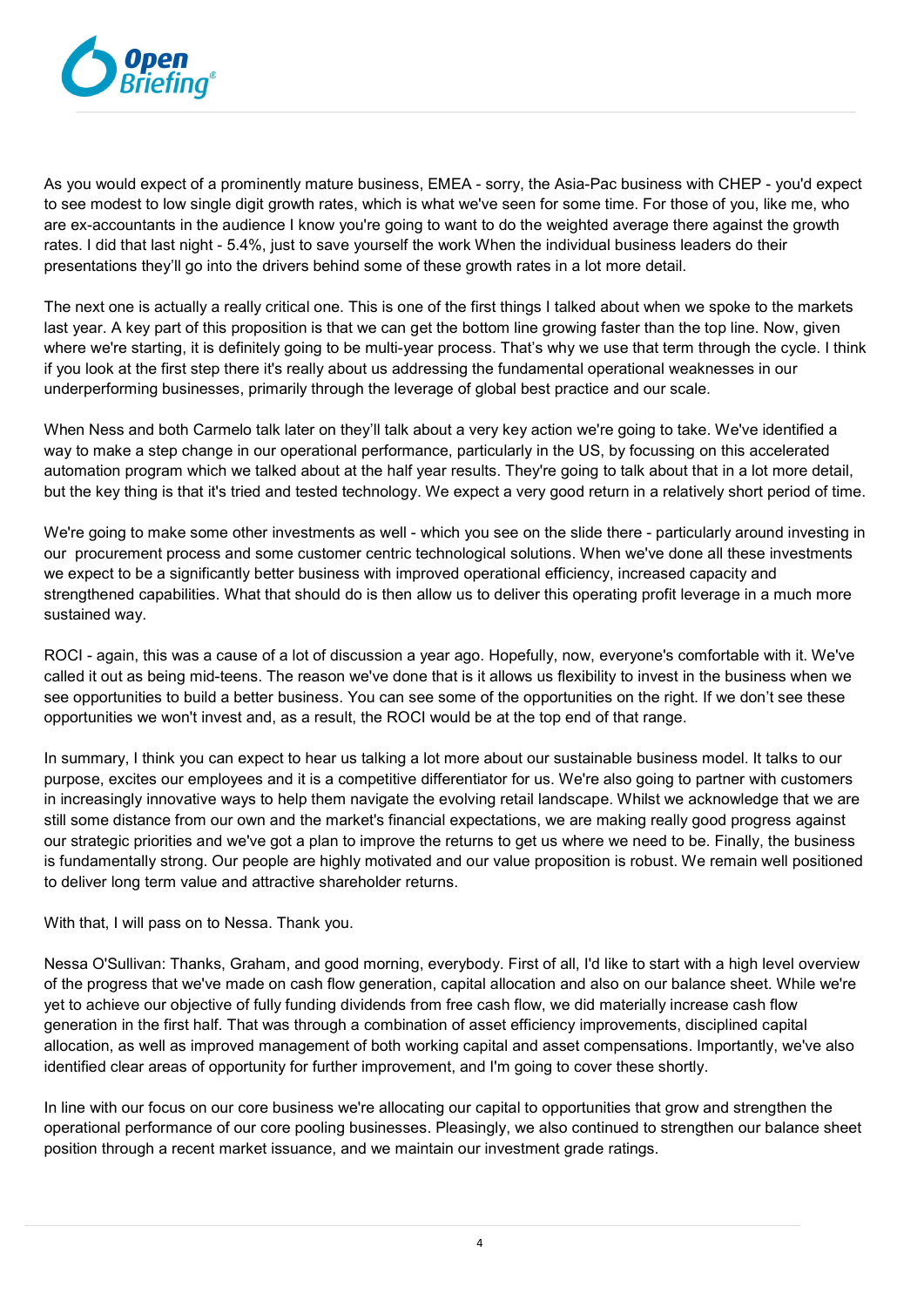

Looking at cash flow generation in more detail, at the FY17 full year results we reported \$120 million free cash outflow after dividends and we articulated our commitment to fully funding dividends from free cash flows. In light of this commitment, I think it's important for us to outline how we are going about improving our free cash flow generation and where we see the opportunities.

As you can see on slide 3 we've identified three areas of opportunity which will collectively deliver between \$100 million and \$170 million of annual improvement in cash flow over the medium term. The first and largest area of opportunity is around capital efficiency and allocation, which is expected to deliver cash flow improvements of between \$50 million to \$100 million.

In addition to our refocussed capital allocation strategy we have initiatives in place to reduce the capital intensity of our business and leveraging our global scale and expertise to also lower the capital cost for platforms. We'll address these in more detail shortly.

The second area of focus is working capital. Specifically, we're improving our cash collection processes, renegotiating payment terms and improving overall compliance to contractual terms. We anticipate these initiatives will generate between \$10 million to \$20 million of additional cash flow per annum. Pleasingly, we've already seen improvements in working capital during the first half.

Finally, significant items also represented an opportunity. In the first half of FY18 significant item expenses were minimal and related to completion of legacy projects and a material decrease over prior year.

Looking in more detail at our capital allocation, the first step we've taken to address capital efficiency is to refocus our capital allocation towards our existing core pallet, RPC and container pooling businesses. As Brambles is a growth Company we'll continue to expand our high returning core businesses and take a disciplined approach to allocating capital in developing markets and to emerging pooled business opportunities.

As you'll hear in all of the presentations today, we're also keenly focussed on innovations, ranging from new platforms, customer solutions and digital technology. It's our objective to reduce the pooling capital intensity of the business and, at the same time, support growth in our core businesses and ensure the quality of our pooled assets. To achieve this objective we are identifying opportunities for efficiencies within our operations. And to improve the efficiency in the business we're also investing to deliver productivity improvements in the core business.

Taking a more detailed look at the opportunities to reduce the capital intensity of the business, looking at the chart on the left, you'll note that between FY14 and FY16 pooling capital intensity was increasing at an unsustainable rate. Pooling CapEx to sales increased by 3 percentage points over the period. In FY17 we took immediate action to, firstly, arrest this accelerating trend and, secondly, to reduce the trend. To date we've delivered a 1 percentage point reduction, with opportunity for a further two points' reduction.

Moving forward, we would expect pooling CapEx to sales to reduce by up to 2 percentage points from the current levels due to a range of actions to improve asset efficiency. These actions are focussed around cycle times, loss rates, damage rates and pallet costs. We're seeing to improve cycle times through the automation of - through a combination of customer collaboration initiatives and changing contract terms to better align with the compensations we get for the use of our assets. As previously announced, we've also clearly linked management's short term incentives to asset efficiency improvements.

We're also seeking to improve loss and damage rates and reduce our pallet costs through a combination of digital and product innovation and to change as to how we procure our platforms. Carmelo will outline lumber procurement strategy and, as part of Prasad's presentation, you will see examples of how digital technology can help our businesses to reduce loss rates.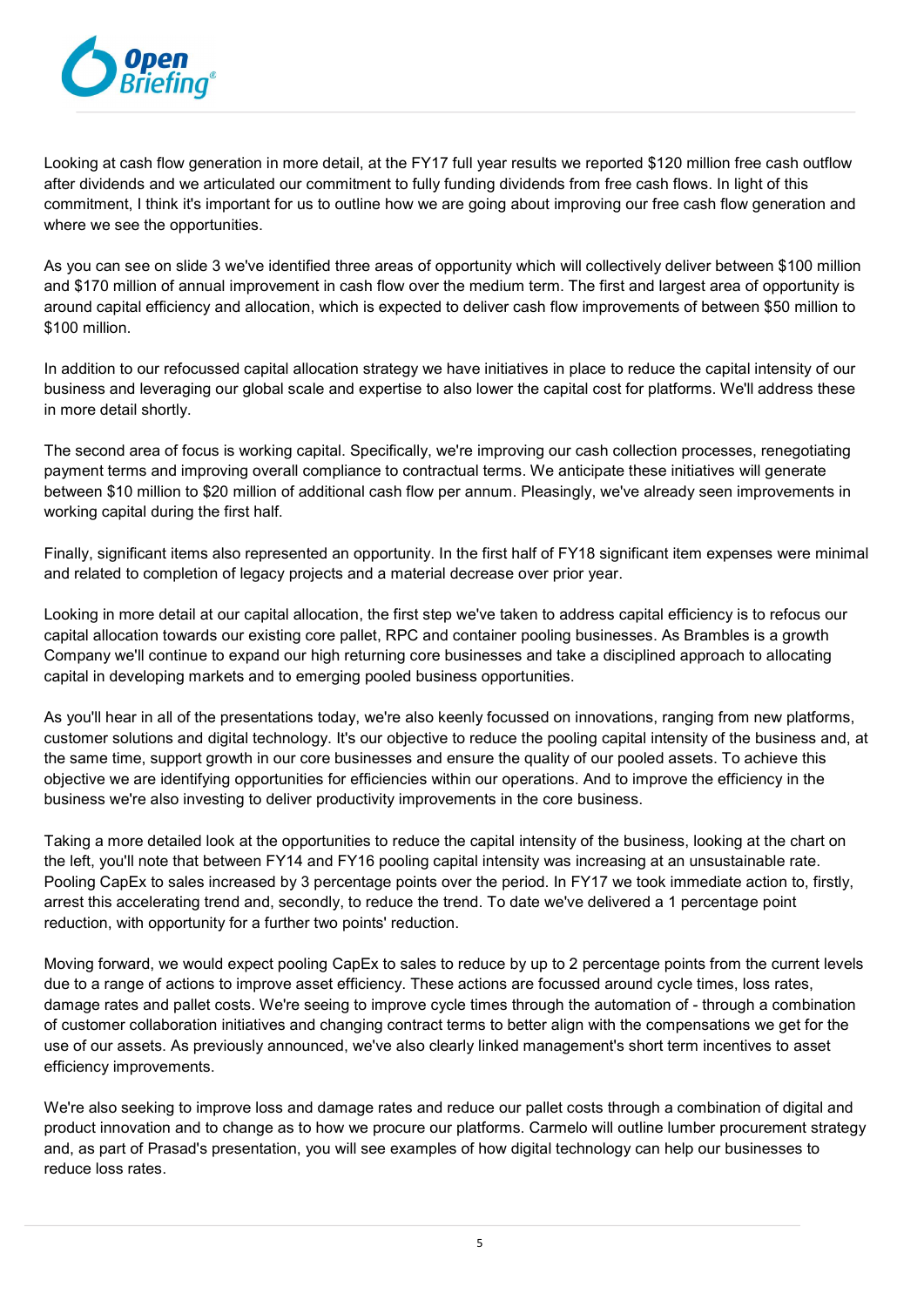

Now, turning to non-pooling CapEx, we believe there's an untapped opportunity to elevate the operational performance of our largest business, CHEP US pallets through increased service centre automation. To address this opportunity we intend to invest between \$150 million and \$160 million of non-pooling CapEx over the next three years in an accelerated automation project. This is reflected in the yellow bar in the short- to medium-term outlook. We would expect the nonpooling PP&E CapEx to reduce to between \$70 million to \$80 million over the longer term.

While Laura and Carmelo will address the specifics of this automation project in their presentations, I'd like to highlight a few key points. This project is taking best practice automation solutions already in place in Europe to the US market. Importantly, the investment is expected to be high returning with a four year payback. Savings from the project will be delivered progressively within 9 to 12 months of the initial investment.

In terms of funding the project, the first two years - which also requires two thirds of the total capital outlay - will be fully funded by the proceeds from the sale of the CHEP Recycled business, the proceeds which were received after the end of the first half. In addition to this project there will also be a small increase in the level of non-pooling automation investment in other regions, as well as investment in lumber initiatives.

Turning to slide 7, we remain committed to retaining a strong balance sheet as we continue to invest in the business. As you'll see from the chart on the left, net debt to EBITDA has remained around 1.7 times over the last three financial years. We remain in line with our conservative financial policies. I note that the increase in net debt at the end of the first half was largely driven by FX translation on euro debt. We have significant headroom with \$1.8 billion of committed undrawn facilities and our interest cover remains strong at 14.7 times.

Recently we refinanced a EUR500 million note that matures in April 2018. This was refinanced with a 10-year EUR500 million EMTN at a significantly lower coupon rate of 1.5%. Following this issue, our average term to maturity is 4.7 years. In light of our strong balance sheet and funding profile we continue to maintain high investment grade ratings from both Moody's and Standard & Poor's.

In terms of dividends you'll be aware that we have an Australian dollar progressive dividend policy. This policy has been delivering a payout ratio of between 55% and 60%, and we do not anticipate any impediments to continuing to pay within this range. The level of franking, which is at 30%, is expected to be maintained for the foreseeable future.

In summary, we have clear plans to fully fund dividends from cash flow generation, and we have already made meaningful progress in the first half. We have refocussed our capital allocation strategy and have identified opportunities to further strengthen the operational performance of the business by increasing automation investment, particularly in the US. Our balance sheet remains strong and we remain committed to striking the right balance between growth and shareholder returns.

We've a few minutes now for Q&A related to our financial framework and position. However, if you have any questions relating to the operationals, operations or operational improvements, I'd suggest you wait to hear from our business leaders. There will be more question and answers throughout the day, at the end of the day, and also we'll have plenty of time to interact. Sean…

Sean O'Sullivan: Everybody, just - this presentation is being webcast, so if you can wait until you have a mike before you ask your question. Also, when asking questions, can you please state your name and the name of the organisation that you are representing.

Scott Ryall: (Rimor Equity Research, Analyst) Thanks, Nessa. Scott Ryall from Rimor Equity Research. I was hoping you could talk to your management incentives linked to asset efficiency, and if you're able to give the specific targets or changes from where we are in terms of asset efficiency now, but also talk to what I understand you've introduced, which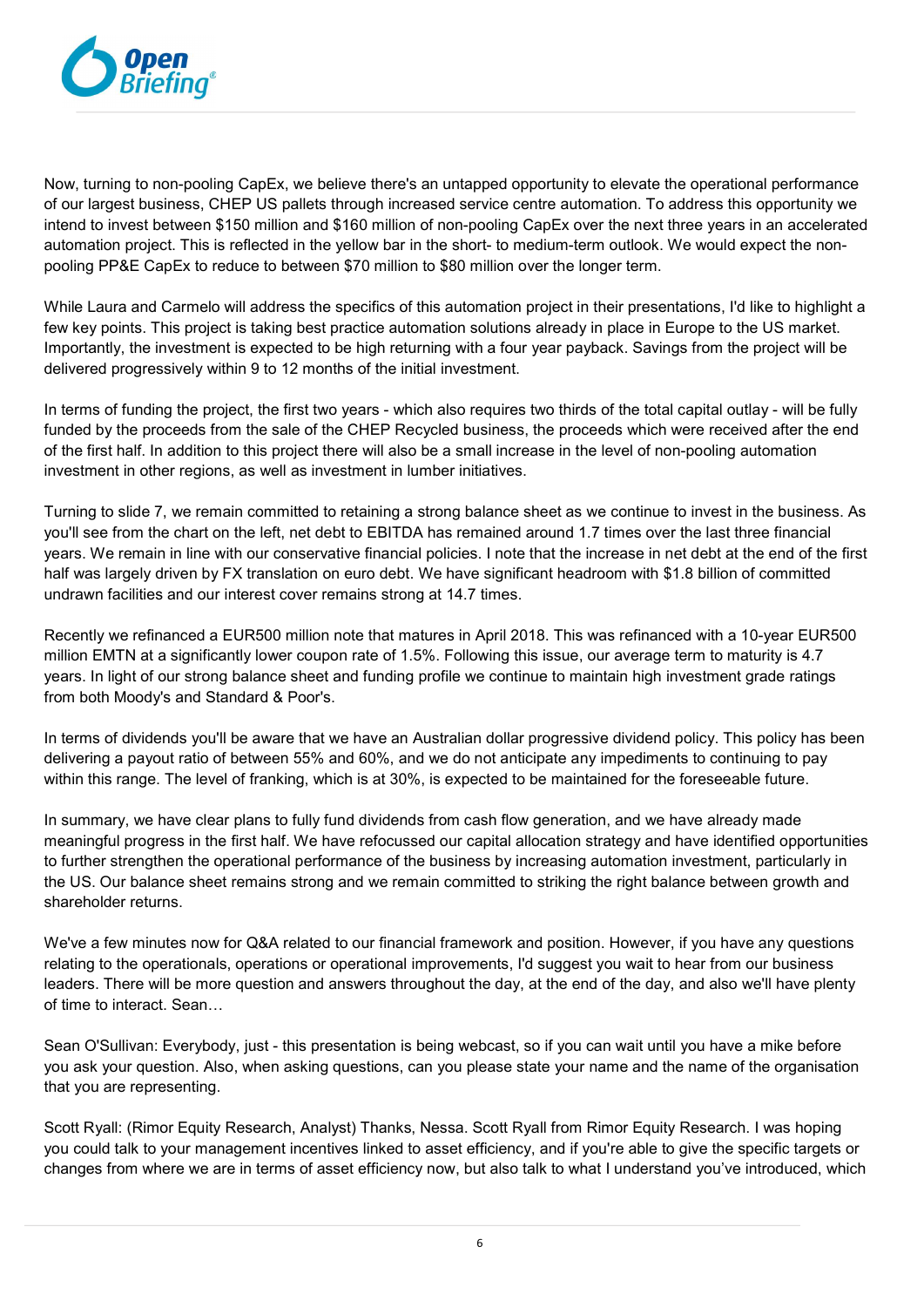

is negative incentives, as well so people can actually lose pay if they don't hit their targets. Could you just talk to those as well please?

Nessa O'Sullivan: In terms of the asset efficiency targets, first, that we set for each of the businesses, this was done in conjunction with the management teams of each of the businesses. What we did was we looked at, historically, where have the businesses been in terms of cycle times, historically. We also went through what the pattern of current flows and what their businesses were like, where they expected it to be, in order to determine what was the appropriate level of improvement that we should set for each of the business units.

The initial target does not get us to the full efficiency that we would expect to get, progressively, over three years, but does get us to where we wanted to be initially, which was to get at least one point out in terms of asset efficiency in the first year of its introduction. As you pointed out, Scott, we've introduced it in the short term incentives, so it's actually as an add-on to - the current focus in terms of short term incentive is very much directed towards financial performance. There is a 20% adjustment for performance on asset efficiency.

Therefore, if the asset efficiency targets are not achieved, there is a withholding, or a loss, of some of the short term incentives by the management teams. As we go forward, how that will look in the future, that's something that we'll learn as we complete the first year and how successful that is, and also based on feedback from the businesses and the management teams in those businesses.

Simon Mitchell: (UBS, Analyst) Simon Mitchell, UBS. You've talked a lot to reducing CapEx, and partly through lower loss rates, and also you've talked about remuneration being tied to that. How do you ensure that costs don't creep in as a way to reduce loss rates? We always know, with Brambles, over time, your able to increase transport cost to recover pallets and repair them. You make that decision and balance OpEx and CapEx all the time, so how do you ensure that the CapEx and OpEx are looked at holistically?

Nessa O'Sullivan: Look, I think it's by making sure that everybody's clear on cash flow targets, underlying profit performance targets and asset efficiency targets. That's why it's never going to be one dimensional. As I referenced in the presentation, it's really important. We also maintain the quality of the assets in our pool while we do this. We also have to recognise, if we take on more complicated lanes, that there will be longer lead times. Therefore, we have to make sure that we are - we continue to watch what the cost to serve is and charge appropriately for that.

Prasad will give some good insights as to how we're actually illuminating further the supply chain and understanding more about that, which will help as part of that combination of making sure that we get the right returns for the use of our assets and that we correctly balance, potentially, putting in additional cost to collect assets and trading that off against the extra cost of capital.

Simon Mitchell: (UBS, Analyst) I guess another way of just putting that is should we think of the reduced CapEx as being return neutral; so, therefore, there are some additional costs to achieve that?

Nessa O'Sullivan: We would expect that by the time we have put the additional capital in to automate and to get efficiencies that we should be ahead because the trade-off should put us ahead in terms of why we don't have to spend as much CapEx. You may have to spend some expense, but we would still expect, from a shareholder value perspective, that this puts us ahead, not neutral.

Anthony Moulder: (CLSA, Analyst) Anthony Moulder from CLSA. You talked about customer terms changing. Can you elaborate as to what the changes that you're making to customer terms please?

Nessa O'Sullivan: Look, about a third of our contracts come up every year for renewal. As part of that we always look at what are the terms. One of the key things that we've been doing quite successfully in our businesses has been working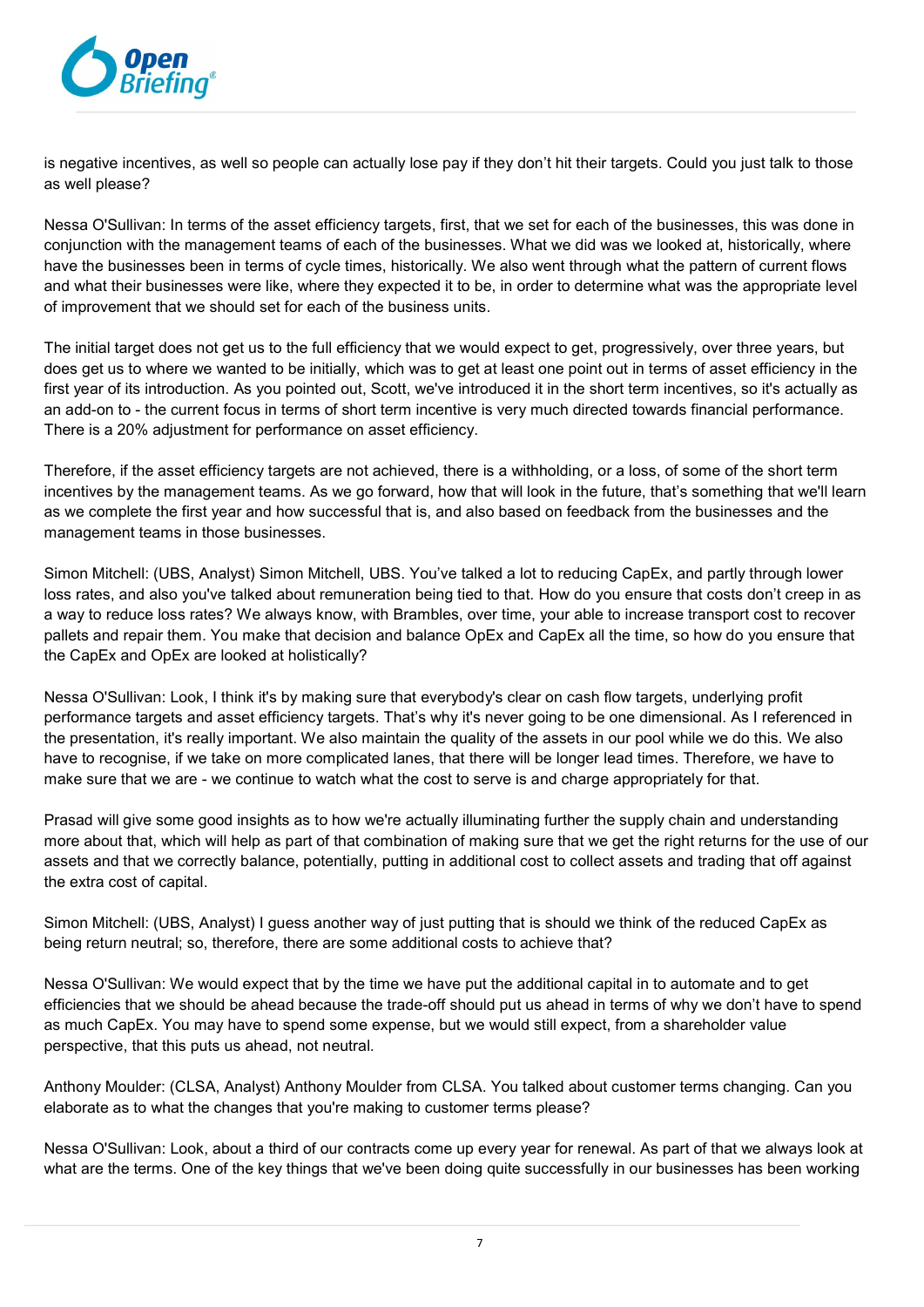

with customers to better align our interests. If we can speed up the velocity of the asset through the supply chain to get it back quicker and the customer's interests are aligned with that, we will do that.

That may mean that you look at your daily hire charge versus your issue fee. It may mean that there are certain pricing incentives to hit cycle times, or various penalties if you exceed those cycle times, reflecting a higher cost to serve. It's done on a case-by-case basis, but one of the key things - particularly in an inflationary environment - we're very keen to make sure that we have appropriate clauses in contracts to make sure that we can recover costs and that we can reflect our cost to serve in those contracts.

Simon Mitchell: (UBS, Analyst) Conceivably, that would be a smaller component of the improvement in cycle times.

Nessa O'Sullivan: Yeah, it would be a smaller component, but it's all part of the work that we're doing - and particularly when you look at Prasad's presentation. We're getting smarter about identifying where are the areas that we are more subject to losing value or where it's higher cost to serve. It's helping us to either work out initiatives - how do we take out that cost to serve or, ultimately, how do we charge for it. We do try and balance those up to get the right mix.

Simon Mitchell: (UBS, Analyst) Maintenance CapEx is probably the biggest level as far as improvement and cash flow, I would imagine - loss rates, damage rates. Can you talk to some of the initiatives that you're driving through the business to deliver those?

Nessa O'Sullivan: Yeah. I think what - the presentations today will cover that through the business unit presentations, and particularly through Prasad's. If you don't feel it answers your questions, then we can come back to that at the end of the day, when we do the Q&A.

Simon Mitchell: (UBS, Analyst) Fair enough. Thank you.

Nessa O'Sullivan: Thank you.

Owen Birrell: (Goldman Sachs, Analyst) Hi Nessa. Owen Birrell from Goldman Sachs. Just a quick question. On slide 25 you showed the pooling CapEx to sales ratio and the fact that it had gone from 17% in FY14 up to 20% in FY16. Then you're basically bringing it back down to where we saw it three years ago. Can you give us a sense of what were the key drivers in terms of why that pooling CapEx rose during that period? And in terms of bringing it back, is it structural changes that are required? Or is it just an unwind of those drivers that you identify?

Ness O'Sullivan: We were certainly seeing, while the business was growing stronger, that there was more and more CapEx going into the business. Despite having return targets we weren't seeing the focus on managing that capital efficiency. I think there was a lot of great focus on customers and growing the overall business, but I don't think we had as disciplined approach as we could have had around adding capital into the business.

I think, seeing the escalating trend, and then seeing the reversal and being able to take it back a point, just shows that when you focus on something that's important to the business and you engage the entire business in it, it is possible to do this in a way that doesn't damage how you service your customers and you keep the quality in your pool. I do think it was about a lack of focus on capital efficiency in the business, and we were presented with an opportunity that we now have to deliver on.

Owen Birrell: (Goldman Sachs, Analyst) Is it fair to say that shall we just buy high discipline at the sales level, that you should just naturally fall back to that, broadly, 17%?

Nessa O'Sullivan: No. It would be great if it was that easy to flick a switch and say we'll all change our focus and it'll go right back to where we were. Given that the pallets turn about three times a year and given that we're in - over that time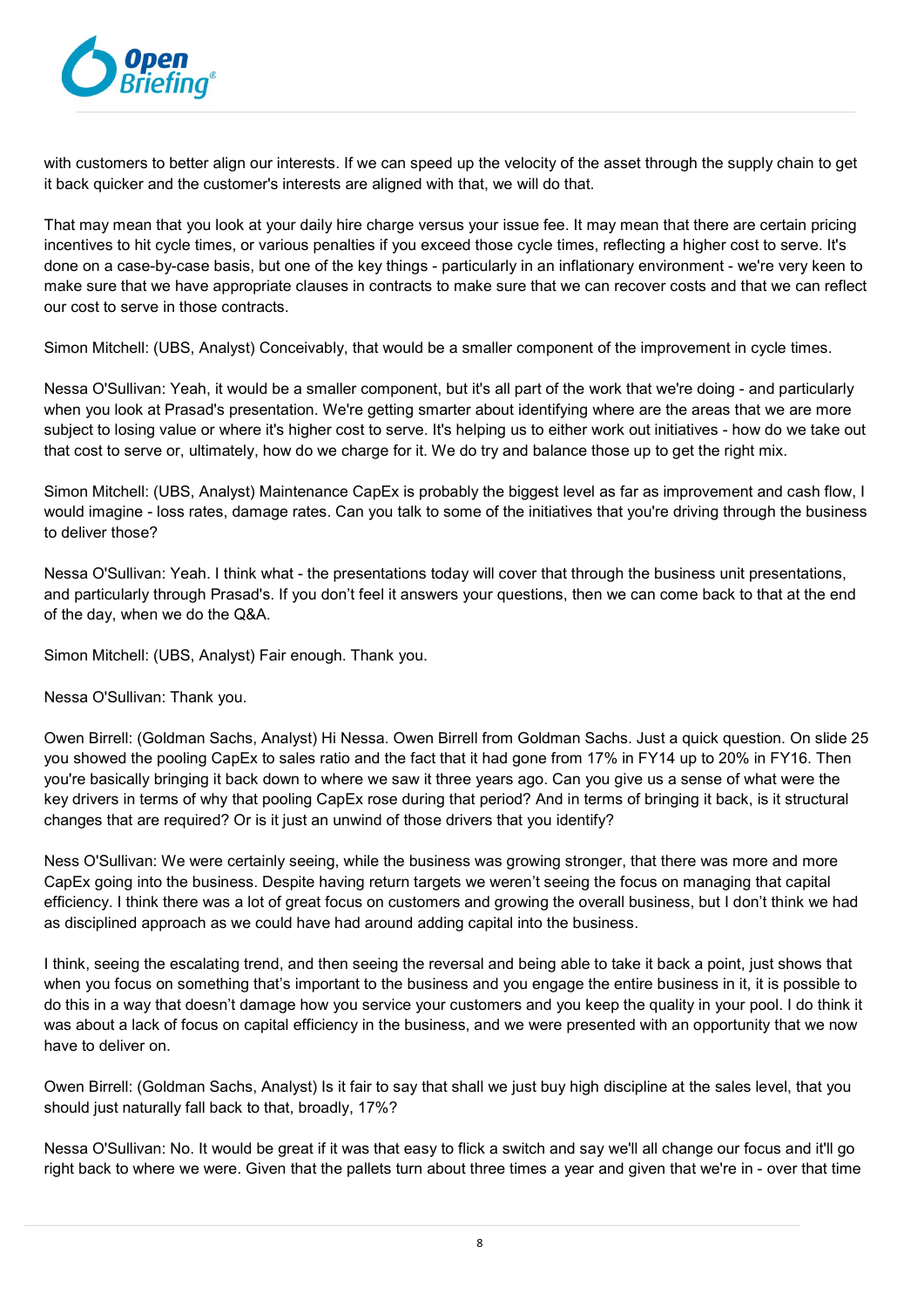

we've also increased to some higher risk flows, we've also grown in some of the emerging markets with longer cycle times. Some of it requires more finite work and granular work in each of the business units, which is why, when we set the targets, we haven't just set a blanket efficiency target. We very much looked at what's happening in each of the businesses and developed those targets in conjunction with the general managers of those businesses.

#### Sean O'Sullivan: Any more questions?

Simon Mitchell: (UBS, Analyst) Just one follow-up, if I could? CapEx to sales is such a blunt force as far as how you manage the pooling intensity of this business. How long does it take before CapEx translates to sales in pooling?

Nessa O'Sullivan: I don't think it's necessary if you - you can - I - we could buy loads more pallets now, but it may not translate into sales. I think we're trying to look at this from a different way, saying we want to continue to grow the business and we want to have the right number of pallets to service our customers with - of the right quality. To be able to do that we're saying if we can improve automation we can get the velocity faster through so that we need less pallets. If we can be more focussed on asset collection and also collaborate with our customers better to get the pallets back and to reduce damage rates, then that means that we need less pallets in the pool.

We're still very much committed to growth. It's not about trading off and saying as soon as we get CapEx we get - that the level of CapEx is directly linked to sales. We are saying, reasonably, if you grow you have to increase your pool, you have to increase the pallets that are damaged, but we believe we can do it in a more efficient way so that the linear level of increasing capital at that very accelerated rate is now required to support growth in the way that we think we can do in a way that still is good quality.

Simon Mitchell: (UBS, Analyst) Which I agree with. I'd just - I guess I struggle with why CapEx to sales is the measure that you're tying that measure to, or that focus to.

Nessa O'Sullivan: Well, it's not just about CapEx to sales. That's just one dimension of the measurement. I think a lot of the market look at CapEx to sales, so we've tried to help people about how they might think about it. For us the big thing is the cash flow generation from the business and the overall returns of the business. We've set a framework round it so that people can understand what are we targeting to get. It is never going to be just very simply about one dimension. This is about managing the business holistically so, in three years' time, it's a great business, five years' time it's a great business.

Simon Mitchell: (UBS, Analyst) Thank you.

Paul Butler: (Credit Suisse, Analyst) Hey, Nessa. Paul Butler from Credit Suisse. Could you just - just had a question on the non-pooling CapEx. Out of this \$150 million, \$160 million investment how many facilities is that going to be? And what proportion of pallets are going to be going through those facilities of the US pool?

Nessa O'Sullivan: Okay. Well, now I'm going to - because Carmelo is going to cover that in his presentation I won't cover that, but in terms of automation level - to give you an idea of comparatives - Europe is at about 80% automation level and the US is about 20%, so there's significant opportunity. Carmelo will talk to that. Again, if you don't feel that we've properly answered that we can come back to that at the end of the day.

Paul Butler: (Credit Suisse, Analyst) Okay. Maybe if I try another one then. You've delivered a one percentage point reduction in CapEx, in this CapEx to sales ratio. How much of that is because you have actually improved cycle times and you've improved loss rates versus you've just cut CapEx?

Nessa O'Sullivan: It's all been driven by improving cycle times, and particularly in the US and Europe, which are our two biggest markets. Both those markets, half-on-half, have shown a good improvement in cycle times. We've also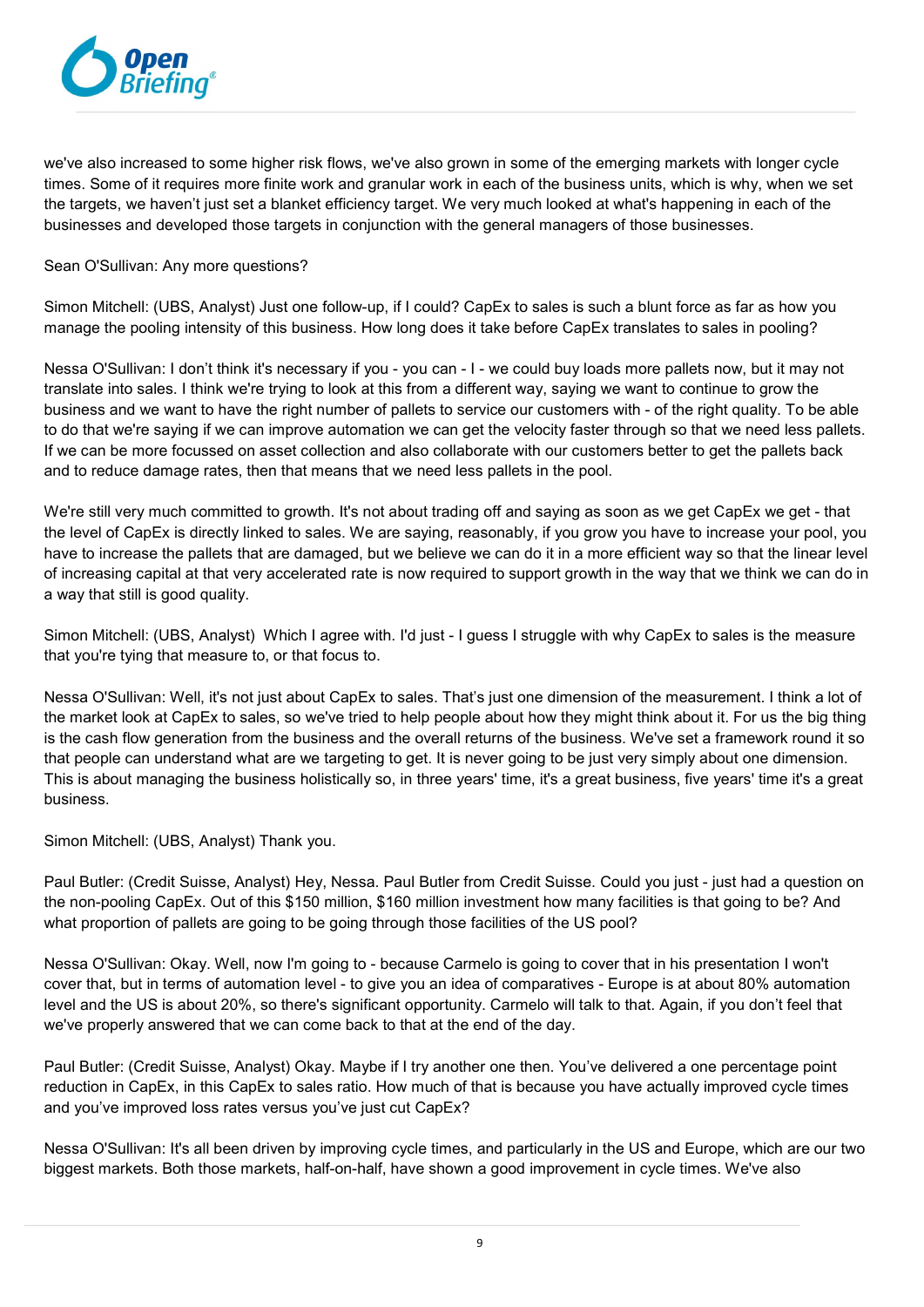

refocussed on asset collections. Because everybody round the organisation has been looking at cash flow, there's been knock-on benefits, but there have been material improvements in cycle times in both Europe and the US in the first half, year-on-year.

Paul Butler: (Credit Suisse, Analyst) Thanks.

Matt Ryan: (UBS, Analyst) Hi Nessa. It's Matt Ryan from UBS. Just interested in your comments about flat pricing over the medium term and, I guess, the ability to mitigate costs as they come through. Can you talk through how much flexibility there is in those comments around flat pricing?

Nessa O'Sullivan: Look, I think when we were talking about expectations, particularly in - I'm largely referring to FY17, as we looked at the numbers - the flat pricing was referencing we recognised competitors in the market, and we were very much aware that we wanted to continue to grow the business and ensure that we continued to maintain the network density, which is a material competitive advantage to us.

You will expect, however, that as we get through inflation, that we will see some pricing that recovers some of those inflation impacts. We don't expect that we fully pass on all those. We expect to be able to deliver some efficiencies within our own business, but we just wanted to be clear that we didn't expect that this improvement in underlying profit was going to be an easy flow-through from being able to take material amounts of incremental pricing on the top line.

Paul Butler: (Credit Suisse, Analyst) I mean can you give us any update on the US pricing pressures that you're seeing in regards to lumber, labour, wages, that sort of thing, and whether you've been able to pass any of that on yet?

Nessa O'Sullivan: Well, the great news is we're going to have a presentation from Laura, who runs that business. She's going to address that as part of her presentation later on. [Whispers] [Are you okay]?

John Guadagnuolo: (Antares, Analyst) Straight in front of you, Nessa.

Nessa O'Sullivan: All right. How are you?

John Guadagnuolo: (Antares, Analyst) Good. It's John Guadagnuolo from Antares. I'm curious about your four-year payback on automation. Does that - is that taking the costs as they are today and assuming that they're saved on that four year basis? Or are you assuming levels of inflation and that you're leaning into that and that's - so there's implicit cost increases that you're saving through your automation. Is it a genuine saving? Or is it an offset?

Nessa O'Sullivan: It's a genuine saving. One of the reasons - if you look at our European business - I know one of the questions that constantly comes up - and I know Mike will talk to it in his presentation - has been that despite investment and pricing in Europe, one of the reasons why the margins have been kept as strong as they have has been because of the ability to continue to get efficiencies and productivity gains. That has very much been supported by the investment which has been done over six, seven years, consistently in the European business. That has been a big advantage, that business that the US business has not had.

John Guadagnuolo: (Antares, Analyst) So in four years' time the US EBIT margin will be higher than it is today.

Nessa O'Sullivan: Yes, we would expect it to be.

John Guadagnuolo: (Antares, Analyst) Not EBITDA.

Unidentified Participant: If there's no more questions, we'll move on.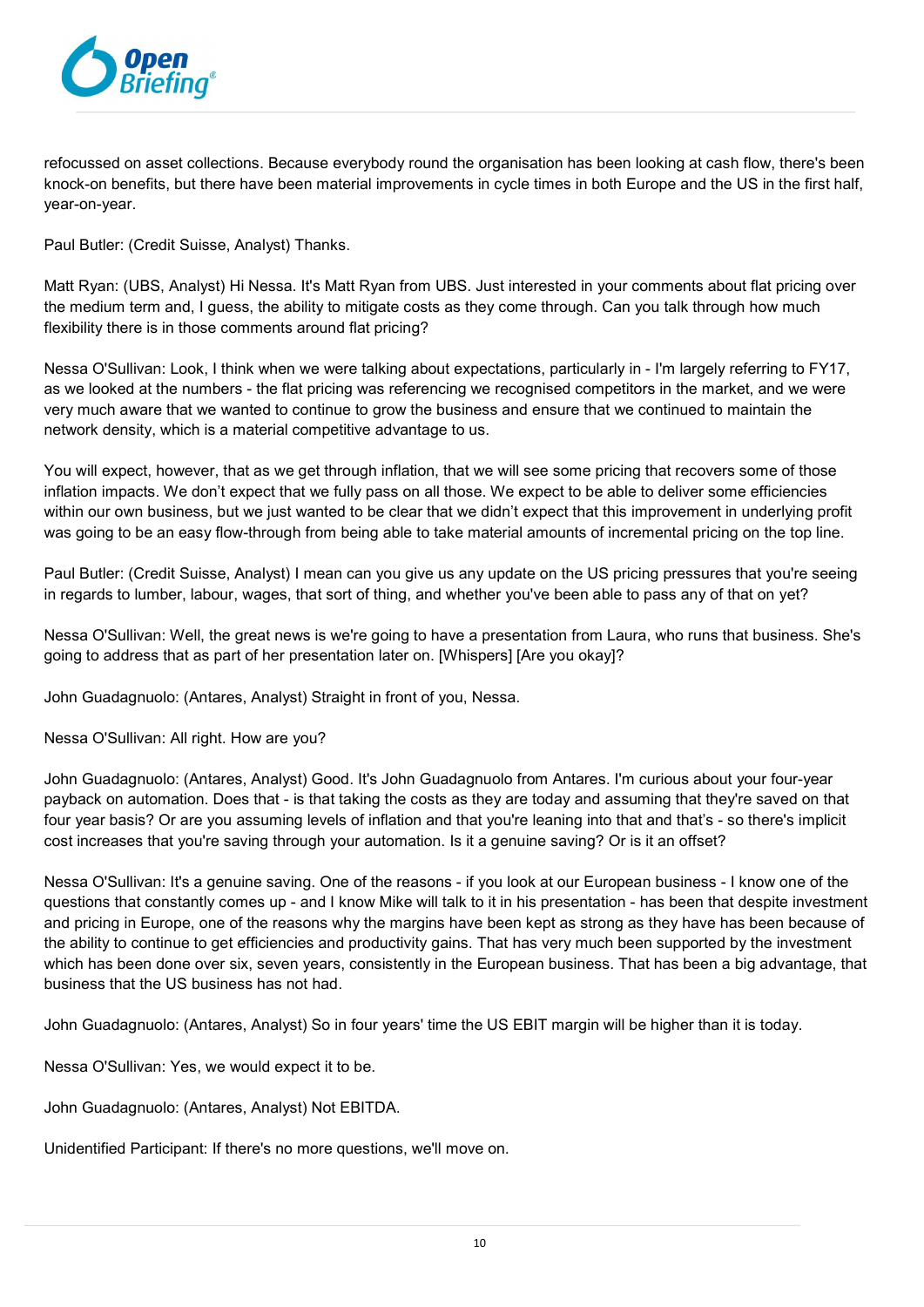

Nessa O'Sullivan: Okay. Thanks. Thank you.

Sean O'Sullivan: Our next presenter today is Carmelo Alonso. Carmelo is our Senior Vice President of our Global Supply Chain. Carmelo joined Brambles in 1992 and was appointed to his current role for CHEP global operations in February 2011. At Brambles, Carmelo has served in a range of supply chain roles ranging from Quality Manager in Iberia, Logistics Director for south Europe, Vice President Logistics Europe and Senior Vice President Supply Chain, also for Europe. Carmelo is based in our Madrid office. Carmelo…

Carmelo Alonso-Bernaola: Thank you, Sean. Good morning, everyone. Something that you missed to say, Sean, is that is that I'm a Spanish citizen, so just in case you don't notice this because of my accent. So, over the next 30 minutes or so, I'm going to touch upon the main challenges that we are facing within supply chain impacting our direct cost, but more important I'm going to cover the main programs that we are driving globally to address those challenges. Not only addressing them but overcoming them.

Before doing that, I would like to start spending a couple of minutes on our understanding of supply chain. The way we add value as a global function is by driving the standardisation and enabling best practice sharing. We always do that keeping in mind a very unnegotiable principle which is what you can see in the left side of this slide which is the way we optimise our direct cost spend. We always do it thinking in terms of cost. We optimise the total cost system for this company. We don't do isolated optimisations of our transportation spend, or our plant operations spend, but we look at the total capital we put in this business.

That means that sometimes we can increase our transportation spend, or our plant operations spend to optimise the full equation, to optimise our asset efficiency which is what is driving our cashflow at the end. We do that, as you can imagine, always at the best customer service and in a safe environment.

How we are organised to achieve that is we got a good combination between truly global functions which are driving standardisation and sharing best practices, and then the local execution which we are aligned with the regions where we operate with the markets where we operate.

The global functions are mainly three which are product and process supply, which is in charge of our product development initiatives, our engineering initiatives, it's all innovation, procurement, and quality. Then we've got another area which what we call strategic planning where we are constantly challenging and modelling our network. Do we have the right density? Do we have the right number of nodes? Are we operating at the lowest distances we possibly can? The third area is safety as you can imagine. So, we are driving and sharing best practices on how we can make our operations a safer place.

So, over the past months something which is not new, we are experiencing many challenges impacting our direct costs. It's not only that the market is changing, but we are seeing higher inflation levels. Higher than before. Especially in our main markets, in the US and in Europe. So, the macro economies conditions are driving higher levels of activities is becoming for us more challenging to get access to labour. Do you know that our process is very labour intensive, so getting access to labour is becoming more and more challenging?

As well, the transportation industry is seeing high levels of inflation. Something common both in the US and in Europe is a significant shortage of drivers. It's more severe in the US, but it's also impacting Europe. Also, the fuel costs are going up. So, we 've got right now the oil prices getting to \$60 per barrel.

Then as well the lumber markets following the construction industry is going up. For example, we saw inflation [level] in December in the lumber industry in the US reaching 9%. We have seen in February getting over 14%. In Europe we have seen as well, levels of around 7% with the lumber. That [problem] in Europe is having an impact as well on the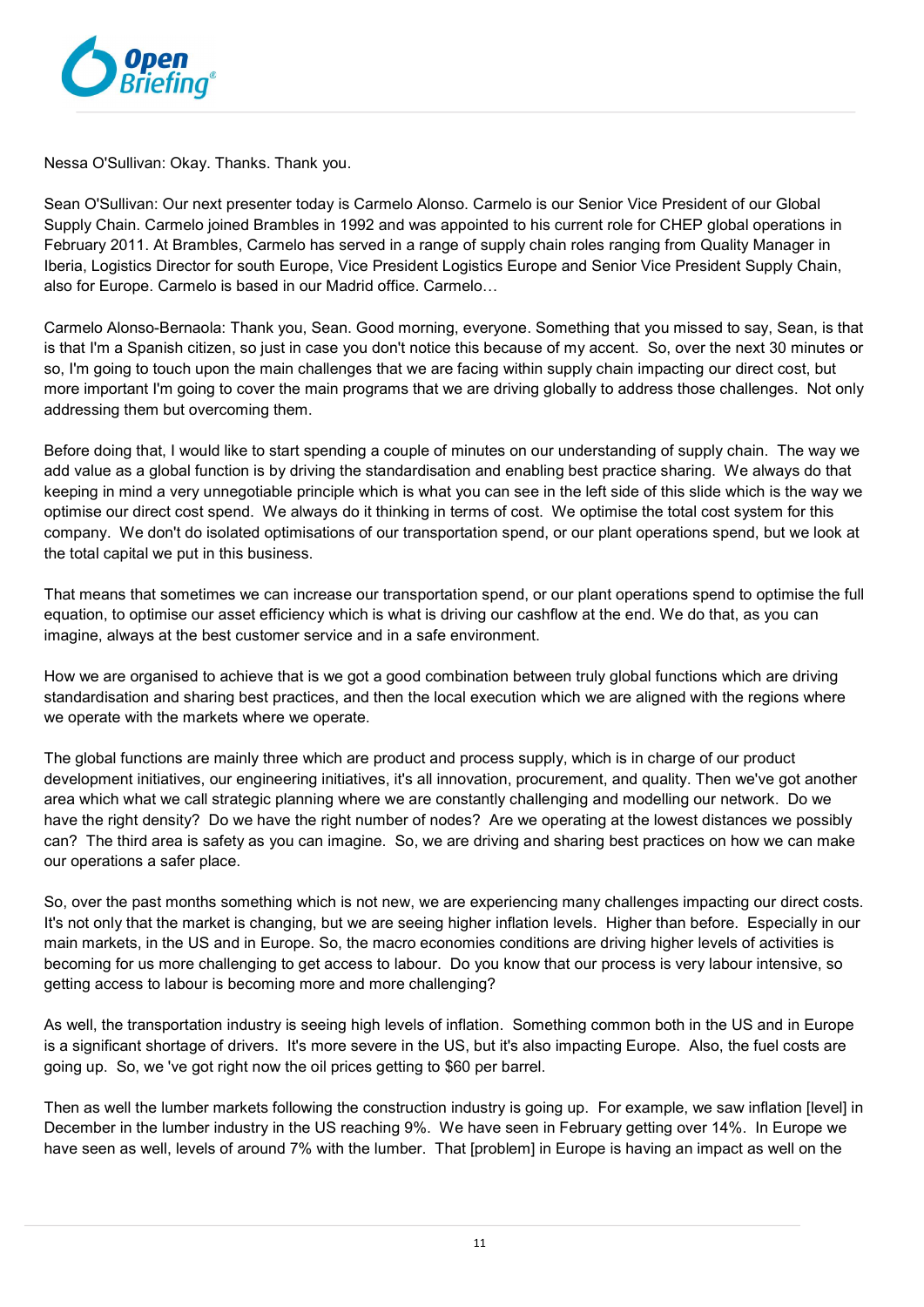

markets where are procuring lumber and being impacted by different exchange rates like in the UK. The UK for us is our biggest operations in Europe, and the British pound is devaluating versus the euro.

So, overall a high inflation situation. How are we addressing that? What kind of response are we putting in place? Last year we define a supply chain as strategic network which is based in six strategic priorities. I'm going cover today our top five strategic programs on how we are addressing the challenge that we're having.

The six strategic priorities, the first one is leverage on our resources, on our global presence, on our global expertise. The second one, as I said before, is constantly driving flexibility within our network. We keep modelling and modelling our network using technology. The third one is given the labour market situation, how we can become less labour dependent, and how we can also reduce the manual interventions which are happening in our processes today. Every manual intervention is an opportunity for a mistake. It's an opportunity for driving variances in our processes. The fourth one is, of course, delivering best-in-class services, while at the same time creating opportunities to develop a strong supply chain leaders and in a safe environment.

The five programs I'm going to cover today, the first one is plant automation. What have we done over the history and what we are going to do especially in the US, but also in other markets. The second one is what kind of transportation procurement initiatives are we putting in place to fight against the high inflation in transportation. The third one is addressing one of our biggest expense items, which is lumber, and how we are using, as well, technology to address opportunity.

The fourth one is not only how we are procuring lumber, but how we can reduce our needs in lumber. So, we keep innovating. We don't give up and keep trying on how we can reduce the damage rates of our pallets by using different designs, but also introducing new materials, new components. The last one is how we're using information systems all across our supply chain processes.

So, moving into the next one, into plant automation. For those of you who have been visiting traditional operation sites, pallet sites, you have seen that it is extremely labour intensive. As well, it's quite a dangerous operations. So, when pallets are returning from the field from retailers, they are being unloaded by forklift trucks. Those agreements have been moved to inventories with forklift trucks, then attached by people, by the operators taking decisions on how they are sorting those pallets against quality standards. They are moving back again with forklift trucks to repair [sort] to benches with another operator and is taking again different decisions. So, it's a very intensive process, and very manual dependent.

More than 10 years ago we initiated the journey in Europe with the first focus of removing the danger of having forklift trucks interacting with pedestrians. So, we thought that integrating the sort process with the repair process was the first step towards driving automation and improving our processes. We did the first experience in a plant that we've got in Madrid and we tried to roll that out to the US. As with any new technology we were facing many challenges. It's fair to say that. One of them is because we're not dealing with brand new pallets. Whenever pallets are coming back to our plants they are broken. When they are broken they don't move as smoothly through any kind of automation.

We kept trying to improve that while in the US, they were facing different challenges, different priorities, towards the times. For most of you have been around for years, we were facing problem with quality and were needing capacity. Another time back in 2010, the US economy dropped down and unemployment rates reached above 10% so there were easy access to labour, so they didn't invest in automation.

But in Europe we kept trying, and we've made it work. Not only we made it work, the integration of lines, but we kept investing in different pieces of technology to further improve the processes. We invest in infeed lines, high infeed lines. We invest in automatic digital inspection lines which are removing the decision of an operator deciding which pallet is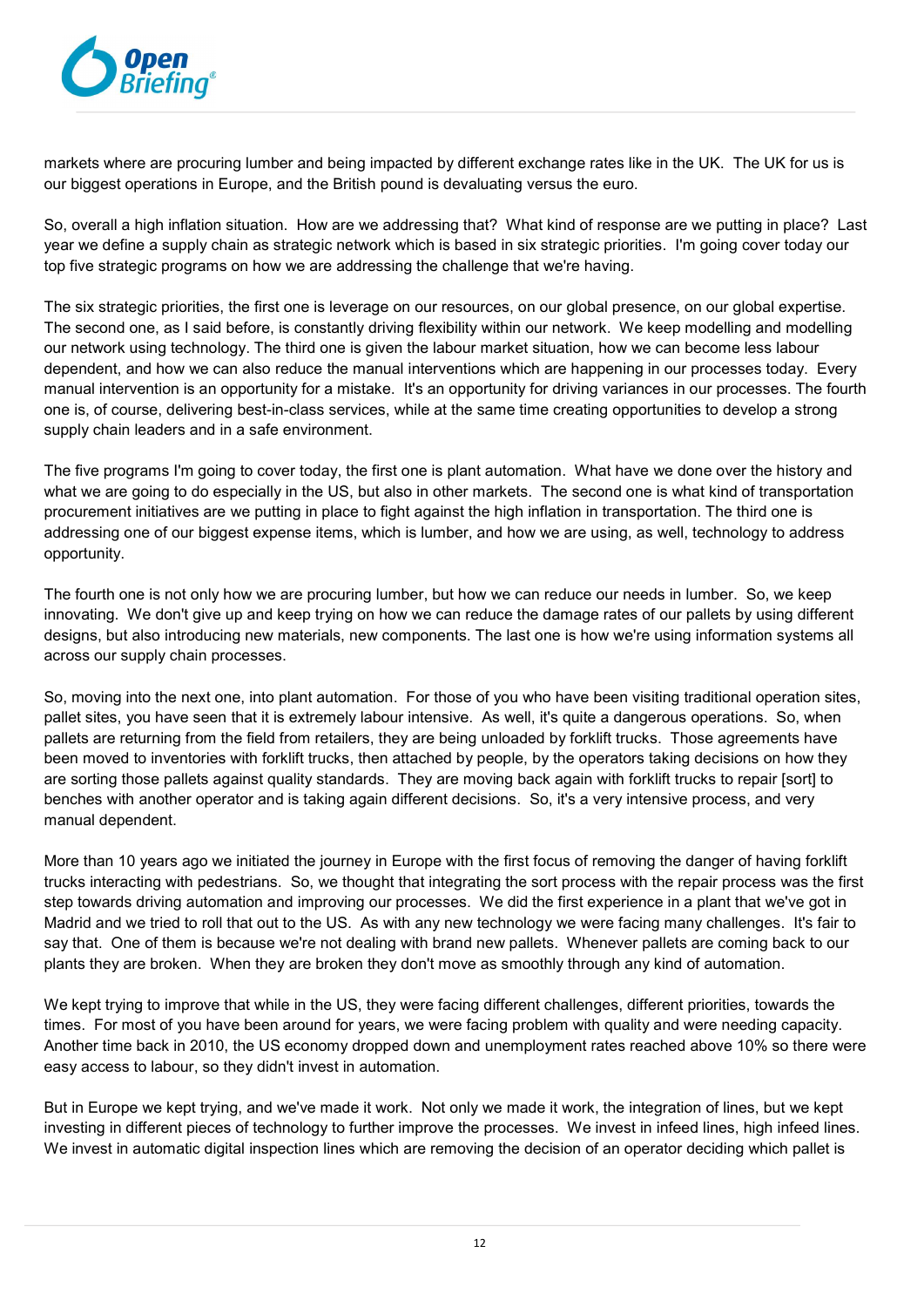

good, which pallet is wrong, and we kept also investing in automatic repairs, and the having robots performing the full operation.

So, today, 10 years later, you will see tomorrow the results of a fully automated plant for those of you that will visit South Ockendon. All those pieces of equipment to which is then in operation.

Which levels of penetration we've got across the world? When I talk about automation penetration I mean we've got two different definitions there. One is the amount of plants where we've got this process of sort to repair integrated, and the second one is how many automatic repairs robotics we've got in the operations.

So, you see that in Europe we're in quite a healthy situation. We've got an 85% integration in penetration in terms of integrated sort to repair and we're adding a 75% penetration of robotic repairs. If you go to North America, we are in the 25% penetration and integration and only 10% penetration in robotics repairs. So, it's clear where the opportunity is.

With this in mind, we have established a very detailed program on how we can move the US network at the same levels as in Europe. So, we have defined a three-years plan where we will invest between \$150 million to \$160 million expecting a four-year payback return. We realise this is going to be a very aggressive program. We will need to touch more than 50 plants. I think some of you made the question. It's going to be more than 50 plants. We are going to need to deploy more than 48 automatic digital inspections, and more than 120 robotics repairs.

But we are very optimistic that we could do that because we are going to leverage in our global resources. We are going to move our expertise that we got in Europe creating a [unclear] in the US that is going to be charge not only of ramping up this installation, the new installations, but more important in ensuring that we are doing a proper transfer of expertise into the US network.

With these investments we're not only expecting to reduce our labour dependence, but we are also going to create additional capacity. What we are experiencing in euros is when we are driving this automation, capacity goals up by 30% to 40%. It depends on the plant and the level of penetration that we got. More important, as you will see tomorrow, in South Ockendon, we are reducing the manual interventions, the variability, and the processes.

So, our plant operations process becomes much more flexible. But we are not going to do just the US. We are now keep investing in Europe to get the European network towards 100% of penetration, we are going to start upgrading the plants in Australia. Some of the plants we've got there, the big ones, are becoming right now having average age of 20 to 30 years. So, it's time to upgrade them.

Also, we're going to keep investing in the journey. We started again as well in countries like Canada, and more importantly in Latin America where in each country we've got already integrated lines, and as we speak, last month, we ramp up a fully automated plant in Sao Paulo in Brazil, similar to the one you will see tomorrow in South Ockendon. So, it's a global initiative.

Here you can see some of the equipment you will see tomorrow. So, in the upper row you see the high-speed infeed lines, the ADI booth, the first robotic repair that we started up in Europe with a Euro sized pallet. Then in the lower row, you see the new developments on robotics. Being able to repair the US pallet of 48 by 40. What we call the Combo Klippa which is something to repair the different sizes of pallets because in Europe we are having different SKUs.

Then the last one is a prototype that we are piloting in Europe right now, which is to complete the final process, which is once we remove a broken element how we can replace and re-nail it using robotics as well.

As an image is worth a thousand words, we are going to see a video on how our technology has evolved. Please, get ready with the video.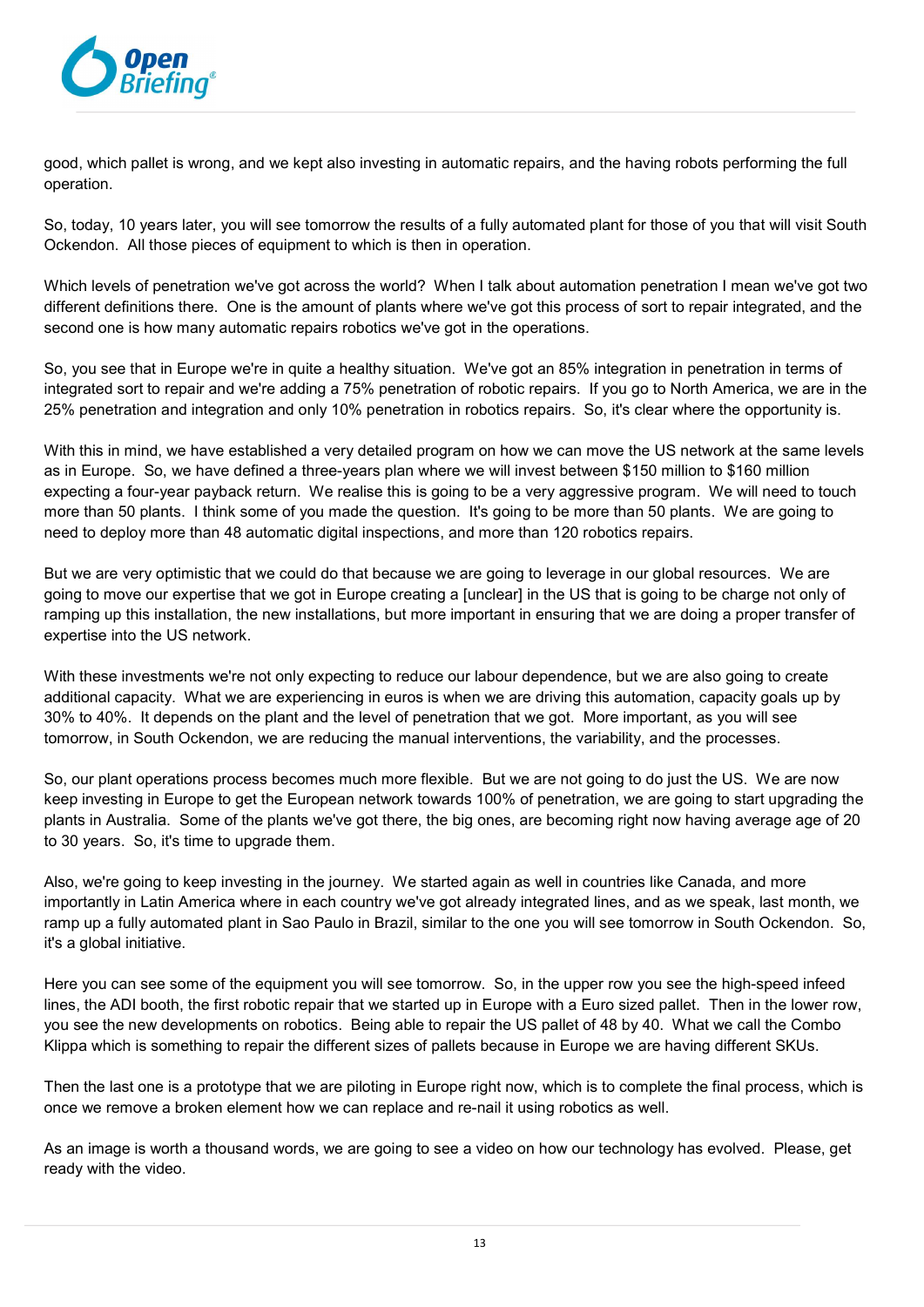

## [Video plaving]

So, going a bit more on the daily needs of specific piece of technology, because they were using many terminologies just to explain you the logic, so what we call it high speed infeed lines, when we say G300 or a G600, what it means is the pallets per hour that can go through that installation. So, when you see a manual process, well, we saw it starting in the video flipping pallets between two operators, normally they could do 150 pallets an hour. With these lines you can do 300 with one operator or 600 with one operator.

The next piece of technology is the ADI, what we call the automatic digital inspection. This is a system using high definition cameras, and laser sensors that are checking the dimensions of the pallets and the structural damage on the pallet. It's comparing to a standard using algorithms. What we are doing right now is thinking how we can introduce techniques like machine learning to improve efficiencies of these machines because one of the complexities we got whenever we are dealing with different type of platforms, we need to change the algorithms, and that takes a lot of effort. So, with machine learnings we are hoping to speed up the process.

Right now, we have got 25 of these equipments running Europe. But also, the Americas we are having 22. So, we are quite close there. Why we need that is because in the last 18 months we really accelerating the US and start driving this automation. This is a key piece for getting under control our sort process, but then being able to connect to the robotics repairs given them instructions.

So, another piece of equipment that you saw in the video is the sorting and stacking robots. This is a piece of innovation that started in South America. So, an example of how we can easily translate best practices. The first intention of this was how we could reduce the cost of capital in the installations where we got the outfeed lines that require more than four or five stackers, de-stackers, each of them are costing like \$60,000. One robot can do the same of four stackers. So, you reduce by 75% your capital invested in specific operation. At the same time, as I said before, moving broken pallets in a stackers or de-stackers are creating opportunities for germs. With the robots you are reducing those germs, so you are overall improving the efficiencies of the plant.

The last piece of technology is the robot repairs. This is something that we've developed in partnership with a company called Yaskawa MOTOMAN based in Sweden. They were working first with the European-sized pallet. We're working with them to improve efficiencies and to connect with our systems, especially with the ADI. As you saw in the video we spend two years developing a solution that will work with the pallets in the US or the 1210s in the UK because it's a complete different platform of how we can approach the [cuttings].

We've got today 40 units working in Europe. You will see tomorrow again in Ockendon on the Aqua Klippas, and the in Americas we got four.

So, that's about automation. Moving into the second strategic program is around transportation. How we are procuring transportation. We're approaching this program from two different angles. The first one is by using the density of our transportation, the visibility we got across all the flows happening in the market with our customers and using technology, which in this case is a bit of technology that Brambles Digital has developed for us to support our operations, we can very easily match all those flows, and connect CHEP to customers, from Brambles to customers, and customers to customers. That's what we call transport collaboration.

When we are put in contact one flow from Brambles, and one flow for each customer and trying to close loops, we call that transport collaboration. When we are connecting to customers, and they're closing loops, we call that transport orchestration.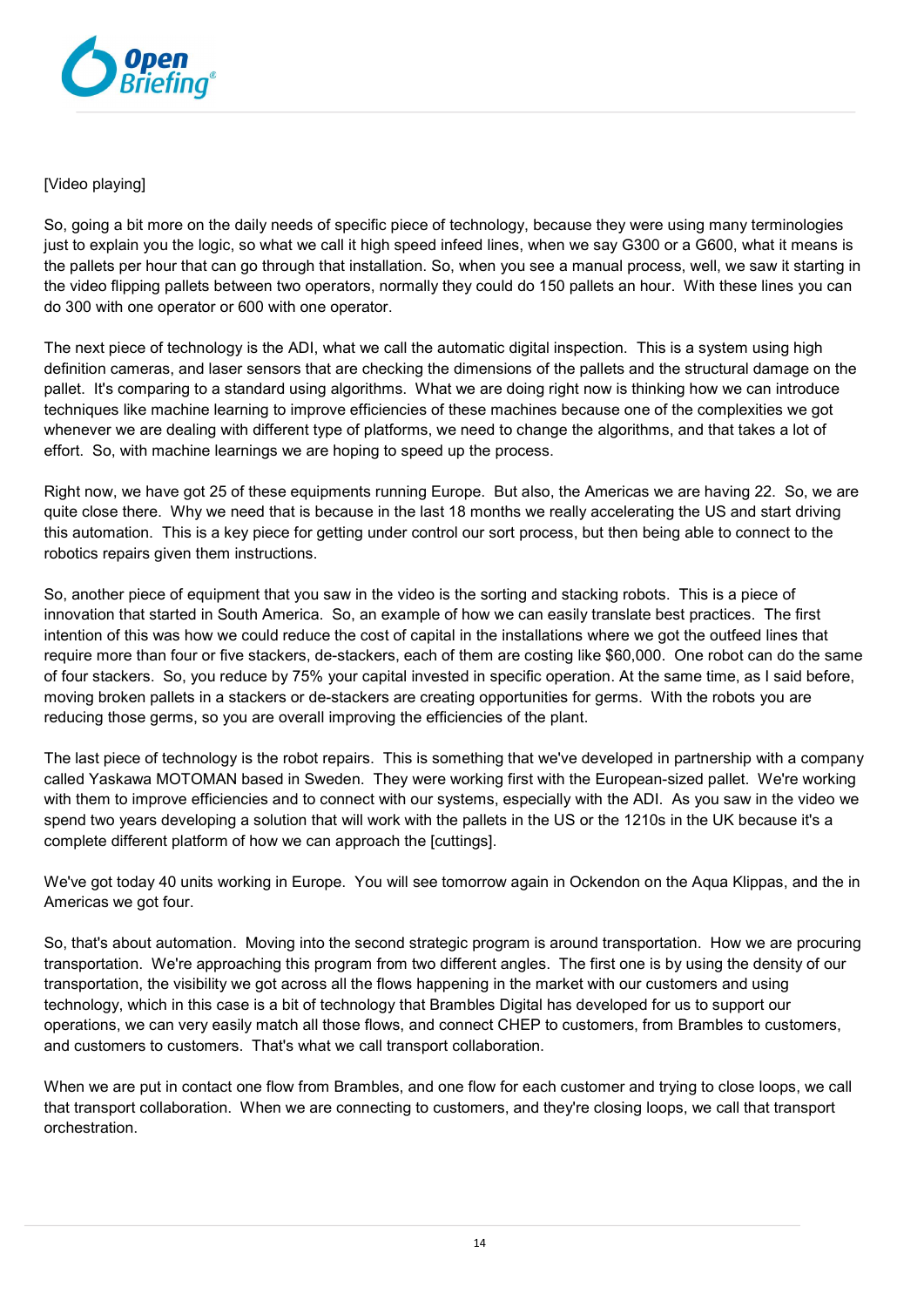

We are also offering a tenders processes for our customers basing our experiences and our technology. But I don't want to spend more on this because Mike Pooley is going to cover that under Europe and the specific programs we are doing there.

The second work stream that we work in transportation is some initiative that we started in the US back in 2014, the last time that the transportation inflation went up fairly drastically and we decide to move away for using massively export market linehaul in the US because before that it was quite cheap. As a way to mitigate exposure to those high inflation lines, we move more volumes into what we call dedicated fleets. With dedicated fleets we are reducing our exposure to high inflation situations.

Right now, in the US we are operating like 60% of our volume under dedicated fleets. In Europe like 70%. Our target is moving that to levels of around 80% in both geographies. Why not to 100%, you could question. It's because we're always going to need to make long distance rebalancing. It's something that's part of the nature of a pool. For both long distance rebalances is much more efficient to use back haul instead of dedicated fleets. You can get much better utilisation of your dedicated fleets in short distance transportation.

So, this is an example of the three collaboration modes, as I said before, but Mike Pooley is going to expand on this.

The next work stream is about lumber. How we are procuring lumber. So, you know that traditionally we have been producing lumber in the regions where we were needing that lumber. We were heavily exposed to any market fluctuations within those regions.

So, the first action we're putting in place if diversifying the supply of our lumber needs in the different regions. For example, in the US we are today procuring significant volumes from Latin America. With inflation in the US we are divesting more volumes towards Latin America and importing into the US market. In Europe ,for example, we are developing in partnership with local suppliers Russia as an alternative market. It's in early stages. Still you know that for us sustainability credentials is a commitment from Brambles and no tall lumber coming from Russia is yet certified. Also, the saw milling capacities are not at the European levels, so they cannot produce at our quality demand, but we are, as I said, partnering with local players there to develop them as a way to create alternatives for the European market.

Then the second work stream is again leverage on our local presence and using technology. When you saw the different sawmilling processes used in different geographies, you can see the variances. In the US, for example, all the sawmill industry has been set up to produce standard cuts for the building industry, not for packaging. While in Europe most of those sawmills are producing 100% for packaging materials. That means in the US there is quite a lot of rework. We are right now starting a couple of pilots with a couple of partners in the US to translate the learnings of what we do in Europe into the US to reduce the rework.

But another opportunity is not only how we can procure our lumber cheaper, it's how we can become less dependent on lumber. How we can reduce the damage of our pallets. So, we keep exploring and taking the learnings of the pallet durability actions that we launched in the US a couple of years ago. Still we are not seeing a full benefit of what we were expecting, but we keep insisting.

So, as you remember we are talking about two main actions in the US pallet using clinched nails and using nail plates. One of them we have already seen the benefit, the clinched nail because the level of penetration that we got already in the pool in the US. The second one, nail plate is still too early. We're introducing that improvement through new pallet injections so the speed of penetration is still low. We are in 20% penetration so we are still we don't see the benefits.

But we are already translating some of the benefits to other platforms in other geographies. We are challenging that the designs of the European platforms, we are using hardwood in Canada for instance. We are planning to use hardwood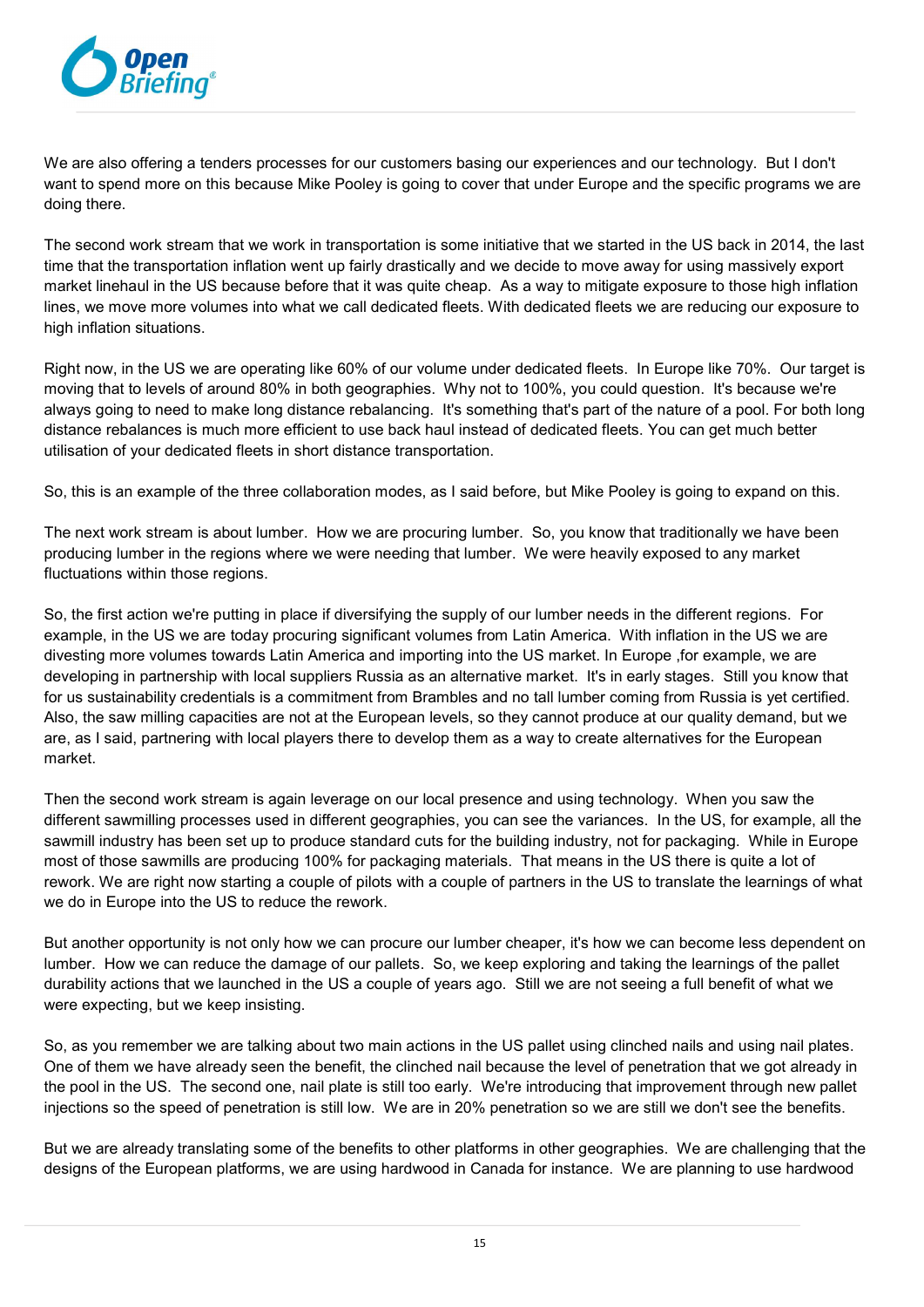

in European platforms as well, and we are changing the nail patterns with the Australian pallet, or we are coming up to a standard platform between Argentina and Brazil that today are having differing type of designs.

But not only we are working on keep improving the designs but in introducing new materials. New material science. This is more innovation type of horizon [free], but we keep working on finding a solution for a full-sized plastic pallet for the market. That is a market need. There, we are in the US as well working in two different work streams. One is with a local player that had a very good solution. We partner with them. We improved the quality of the platforms. Some of the problems that the plastic pallets are having, apart from cost, is that they are not performing well under racking, under weight. So, when you put 2800 pounds on top, the deflection is falling far below the ISO standards. So, partnership with this local player in the US we improve that significantly, so we meet already the ISO standards.

But in parallel, we are working in a completely different concept that with a target of significantly reduce the costs of the plastic pallets, but also not only the cost of acquisition, but the cost across the lifecycle of the plastic pallet.

In parallel as well, we are introducing new materials. We are testing hybrids between, for example, sawdust and plastics and producing much more durable blocks. We are testing as well different materials like a bamboo or protein for composite blocks to avoid one of the main customers concerns which is flaking. We're working on all of that. So, this is innovation but helping towards improving the pallet durability.

Then last but not least, the last work stream we're working on is how we keep deploying information systems across our processes. I talked here before about planning and the importance of having accurate and sophisticated planning tools. So, we have been using JVA for many years. What we have been doing in the past two years is having a single standard suite of JVA for the US and for Europe. So, today the systems we are using in both sides of the Atlantic is the same. At the same time, we have started to roll that out to all the regions. So, as we speak, we've got the demand planning, which is the forecasting module already up and running in Australia, in South Africa, in the Middle East and in Mexico. We are keeping rolling that out the other different modules.

Then we are deploying electronic communication from our transporters by deploying them or giving them access to a mobile application that we created for them. So, we cannot only track them, but they can receive their jobs they have to do every day on time. That information is connected with another piece of technology that we are deploying in our plants, our forklift trucks, and our equipment with the PDAs so they can connect with the trucks, they can see when the trucks are arriving, they can plan for a better turnaround. But more important we are already using the manual interventions.

So, traditionally the process is using paperwork. The trucks are coming with papers, with quantities, it's been checking their job, they are confirming the quantities, the quantities goes to the clerks in the plant, they have to key in the numbers in our systems. We are eliminating all that manual processes by driving technology.

So, this is just a few examples of how we are driving those technologies, for instance here in the left side you've got a traditional operation. This is real in Germany. This is a fully optimised version of what we could have done with no constraints. We realise that we will always have constraints in operating any market, but something in between that worst case which is actual within the fully optimised that this still a good opportunity to go after.

Here is just how the mobile applications looks like for the trucks, for the vehicles. How the forklift trucks are equipped with these PDAs, and they are confirming the movements. Then with all that flow of information being electronic, we are setting up control centres where we can have visibility on time, real time of all of our operations.

This is an example which is up and running in our plant in Erskine Park in Australia. So, all in all, we believe that despite all the challenges that we've got we are very well prepared within Brambles to address them. So, we got established areas of operational excellence that provides opportunities for leveraging best practices.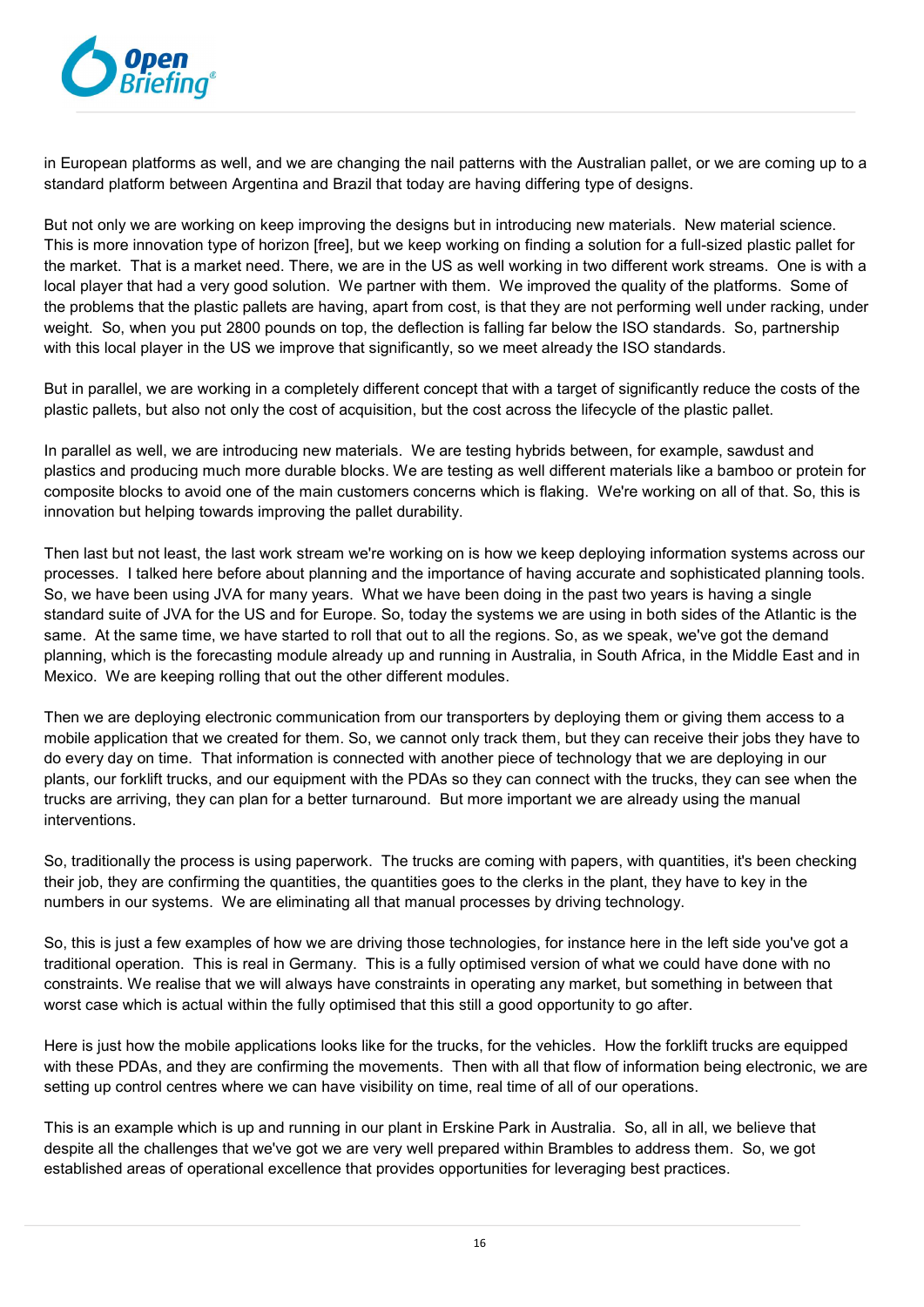

We are accelerating the use of technology, of proven technology and deploying that across all of our processes, from plant automation to procurement to transportation. We keep innovating in how we can make our platforms more durable and how we can introduce different materials, new materials.

All of that with a strong commitment from Brambles to invest \$150 million to \$160 million in the US network, to upgrade the network to the same levels as we got in Europe. So, within selling best practices, deploying proven technology, and our global expertise, we believe we've got the ingredients for achieving our targets.

So, with that I finish my presentation and open for questions.

Owen Birrell: (Goldman Sachs, Analyst) Hi, Carmelo, Owen Birrell from Goldman Sachs. Just a quick question on the planning and the flow optimisation technology that you were talking about. You had two maps. What the current situation is, and the ideal situation. Can you tell us when you implemented this technology? How many years has it been in place, and how far between those two maps are we actually at this point? How far can we go?

Carmelo Alonso-Bernaola: I don't think we will ever go the fully optimised situation because as I said there are many constraints in the market. But we have been using this technology for quite a long. In fact, we started to use the previous version of JDA that was called Manugistics. I don't know if you are familiar with those. But we didn't get the full benefits of the technology.

One of the reasons was because we have not enough skills in house to properly get the best use of these technologies. So, we upgrade on that in the past year. In the last two years we are seeing a significant improvement, especially in Europe as well because that was the first country where we drove this practice. We put the skills and we are starting to see the full benefit. Now we are seeing the benefits as well coming from the US.

So, when you see both regions, we are reducing significantly our average length of haul, which is a consequence of doing these optimisations. How far are we? We estimate that probably within the next two years we'll get to the best years of the systems and the getting the full value.

Owen Birrell: (Goldman Sachs, Analyst) So, to give a sense in Europe, a couple more years before we hit peak. How many years do you think you've been running with this system for at the moment?

Carmelo Alonso-Bernaola: In the system as it is today with the upgraded version that we are using is 18 months or so.

Owen Birrell: (Goldman Sachs, Analyst) Okay, so about halfway through in Europe. Then yet to start in the US.

Carmelo Alonso-Bernaola: We have started in the US. We have started to see the benefits, but we are still slightly behind Europe because the implementation was six months later following Europe.

Owen Birrell: (Goldman Sachs, Analyst) Okay, thanks.

Paul Butler: (Credit Suisse, Analyst) Hi, Carmelo. Paul Butler here. A couple of questions. How much of the margin difference between the Americas, and EMEA's business can be explained by the level of automation?

Carmelo Alonso-Bernaola: That's a good question. Probably it's not that significant when you put all other factors on top. So, I think the main drivers of the difference in plant cost to sales in the two operations is mainly the condition in ratio. So, how many repairs we do.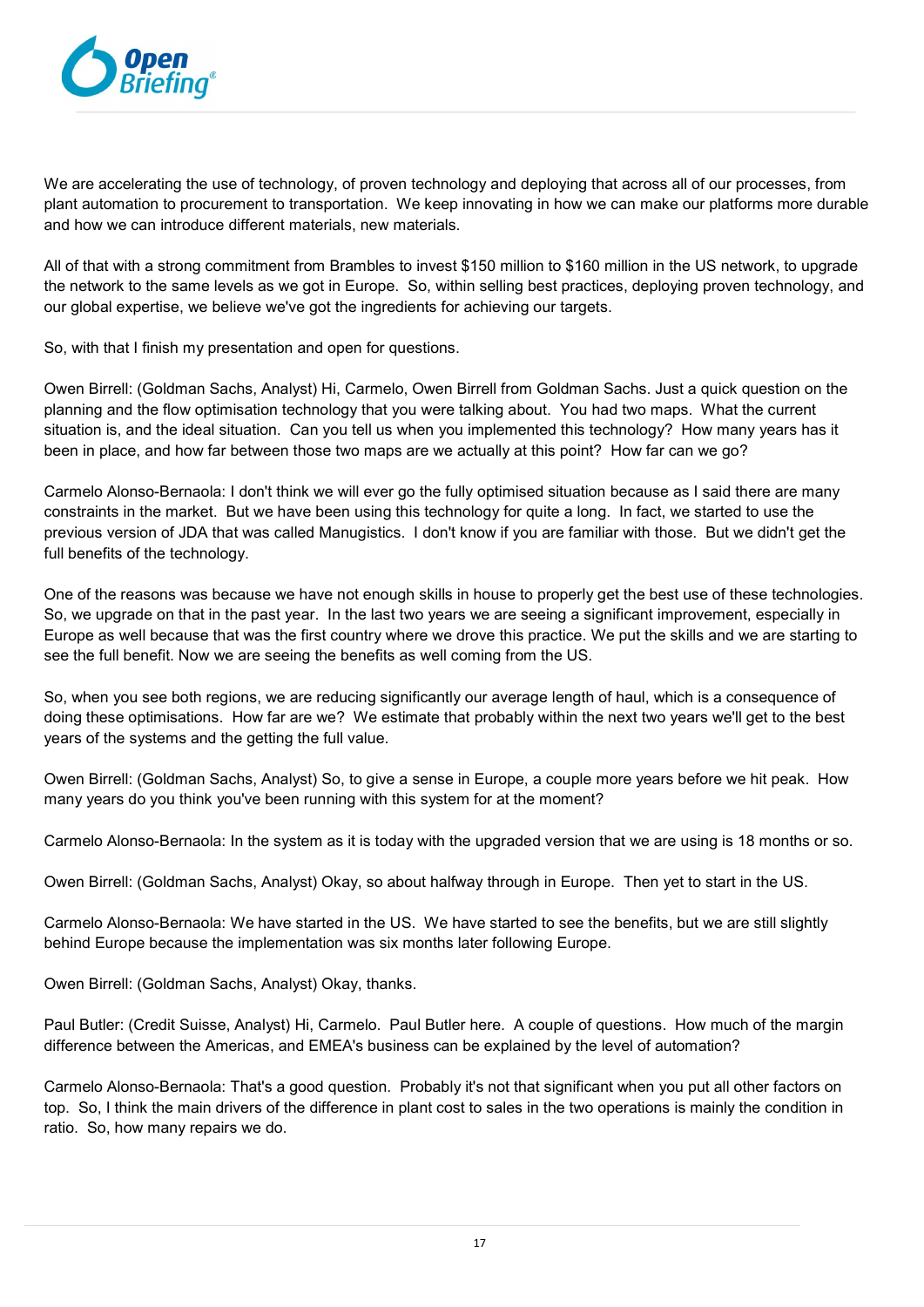

In Europe we were much more efficient, and we are much more flexible, but the biggest impact is the amount of repairs we do in each geography. So, if would go to the specifics of how much we can improve our plant costs by driving automation the specific operation of repair, I would say it's around 15%, the difference in the cost of repair.

Paul Butler: (Credit Suisse, Analyst) On page 34 where you've gone through the inflationary impact you've seen, can you just go through these items. So, labour, lumber, transport, et cetera, what proportion of the cost base do these make up? Because you were saying lumber--

Carmelo Alonso-Bernaola: Labour is around in the repair process, may vary between regions, but it's around 40% to 50% of the repair cost. Lumber is let's say, 30%, and the other is overheads, real estate which is another piece, which is under big inflation especially in the US. The US market is very hot with real estate.

Paul Butler: (Credit Suisse, Analyst) That must be different between the Americas and Europe.

Carmelo Alonso-Bernaola: Yeah, that changes it slightly when you start putting the wages for example. So, in Europe and the US, that's why I said there is a range between 40% to 50%. It's around 30% to 25% with lumber, but it's in those ranges, plus that or minus 5%. One way or the other.

Paul Butler: (Credit Suisse, Analyst) Just one more. When you introduce the automation to these 50 plus plants in the US, are they all going to be Brambles operated plants?

Carmelo Alonso-Bernaola: No. Threy will be a mix. The same as in Europe. Right now, we are having in Europe like 25% of our plants have CHEP owned, or Brambles owned, and 75% are outsourced. In the US we are in the same situation, so we are going to replicate the same model. That doesn't mean that as we keep progressing with automation probably the opportunity for Brambles taking over more sites will be there because as we are becoming less labour dependent, and we are putting the capital, you could question, well, do we still need third parties. There will always be a healthy combination between the two, but probably there is opportunity and the upside to move more sites into CHEP managed.

Paul Butler: (Credit Suisse, Analyst) Okay, thank you.

Scott Ryall: (Rimor Equity Research, Analyst) Carmelo. Sorry, Scott Ryall from Rimor again. Could you tell us how often you go out and see customers to explain what you're doing and how it's going to help them?

Carmelo Alonso-Bernaola: I go to visit customers more when they are facing problems with the quality of our equipment. Then is when I explain then what are we doing to improve the consistency of our processes. Let's say that roughly I will see customers once a month roughly.

Scott Ryall: (Rimor Equity Research, Analyst) But it's reactive, not proactive.

Carmelo Alonso-Bernaola: Yes.

Scott Ryall: (Rimor Equity Research, Analyst) Thank you.

Jake Cakarnis: (Citi, Analyst) It's Jake Cakarnis from Citi. I was just wondering if you would give us an overview if there is any structure differences in the appeal of automation between the North American and European markets. If there's anything that could impede the integration of more automation.

Carmelo Alonso-Bernaola: No, the process is the same. Probably, as I said before, the US platform, the 48x40, is a bit more difficult to automate in terms of doing the cutting of the broken elements. But that's something that we figure out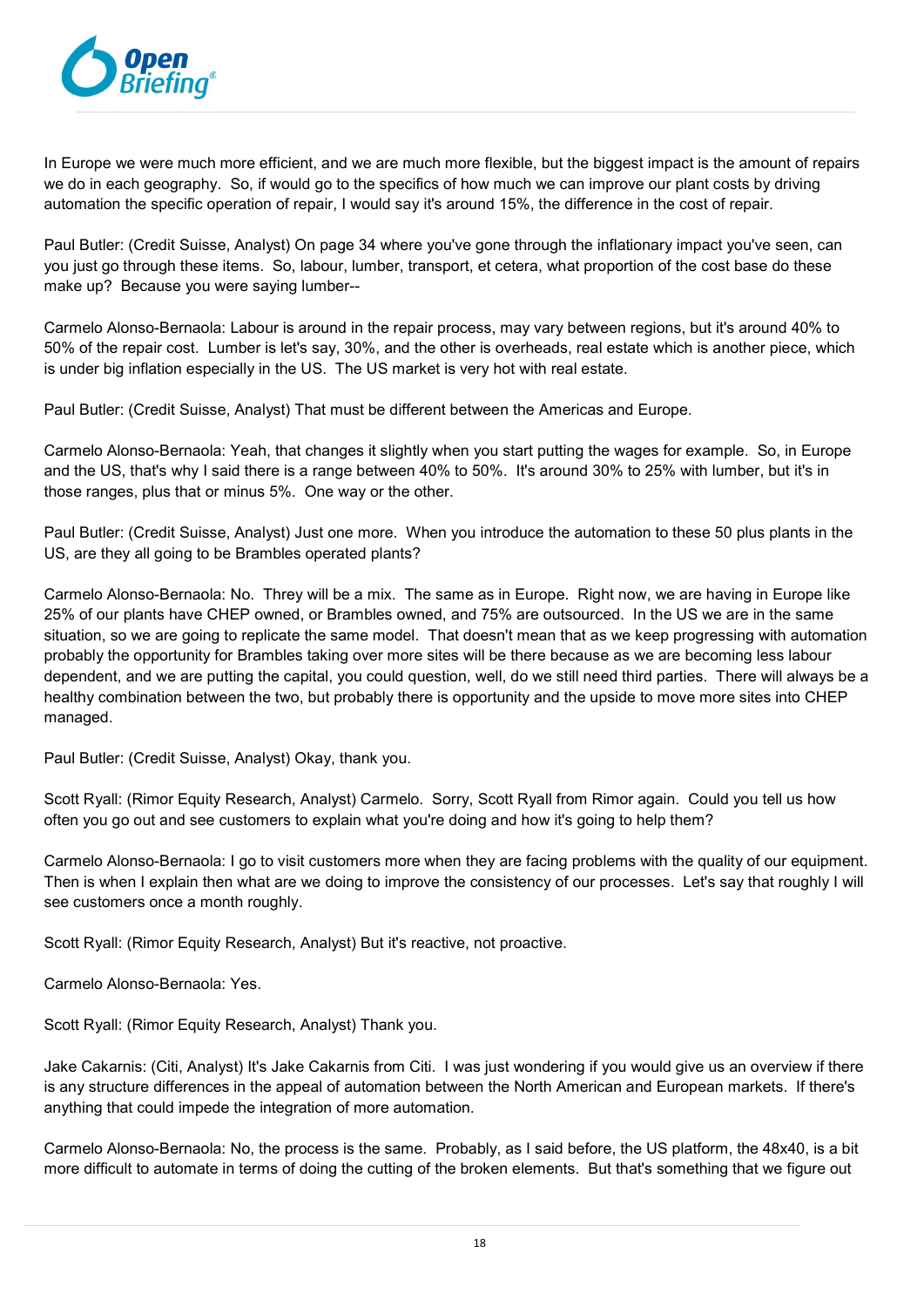

how to overcome that. So, all the other stuff is the same. So, pallets are flowing the same directions. Work exactly the same. The inspection is the same. The criteria are different, but the principles are the same. I don't see any material difference there. It's the same process.

Jake Cakarnis: Citi, Analyst) So, what you've seen in the European market, what's the ongoing OpEx maintenance that's required for the automated equipment once it's in?

Carmelo Alonso-Bernaola: It's very low because for example robots, doesn't almost require any maintenance. So, compare with even old technology will have significantly reduced the maintenance of our equipment. So, in our plant operation costs, it's less than 1%.

Mohsin Ahmad: (Hermes Investment Management, Analyst) Just a question on the materials, the innovations that you've been investing in in terms of looking at plastic pallets and other materials. In terms of your commitment to sustainability, how do you tie that in terms of looking at plastic pallets? Can you expand on that please?

Carmelo Alonso-Bernaola: Well, it's a clear relationship. So, we are using lumber for our current platforms, from sustainable sources, certified sources. But we can't avoid or reduce the uses of lumber that will go supporting our sustainability credentials. We can use for our plastic platforms, recycled plastics that we can be reused is even for the better, I would say.

Anthony Moulder: (CLSA, Analyst) Just the US, the justification for not going to the US is that they were facing issues post GFC. Conceivably Europe was facing the same post GFC, low labour costs. Why has it taken so long to go to the US?

Carmelo Alonso-Bernaola: Well, as I said they had different priorities, but also remember that around back 2011 when we made the acquisition of [Heathcote], the recycled business, the priority there were integrating both networks. So, all the focus were in doing a proper integration and delivering the synergies that we committed to deliver. So, when we completed that, that put us in a much better situation to start driving automation. Fair to say that because at the time there were the conviction that labour was still accessible in the US, it was not such a big appetite to drive automation with the US business.

Anthony Moulder: (CLSA, Analyst) But it's still--I understand that, but the value that you're describing from automation is so significant that it removes that issue of the lower labour costs differential in the US market, doesn't it?

Carmelo Alonso-Bernaola: Yep, it does. It does, but at the same time you can always avoid, or it's difficult to avoid the resistance from people to something which is new. It's not only with automation, you see that happening almost everywhere, that resistance to change and the way we were operating the US network, 100% based on third parties, third parties that were not having the skills to adopt automation. So, there were a lot of resistance there to move into automation.

Anthony Moulder: (CLSA, Analyst) So, those third parties, the large repairers in the US market, what's changed as far as your relationship with them that means that--

Carmelo Alonso-Bernaola: The first thing is that they're seeing that we can take over more operations. So, something that is really supporting in our journey there is that the move we did from 100% of the network outsourced to 25% controlled by Brambles, that's a big wake up call for any third parties, and we can go further.

At the same time, we are working on sizing them down. So, some of the big players that we have there in the market running 15, 20 plants, we are reducing them down, and we are bringing new players as well. For example, we got right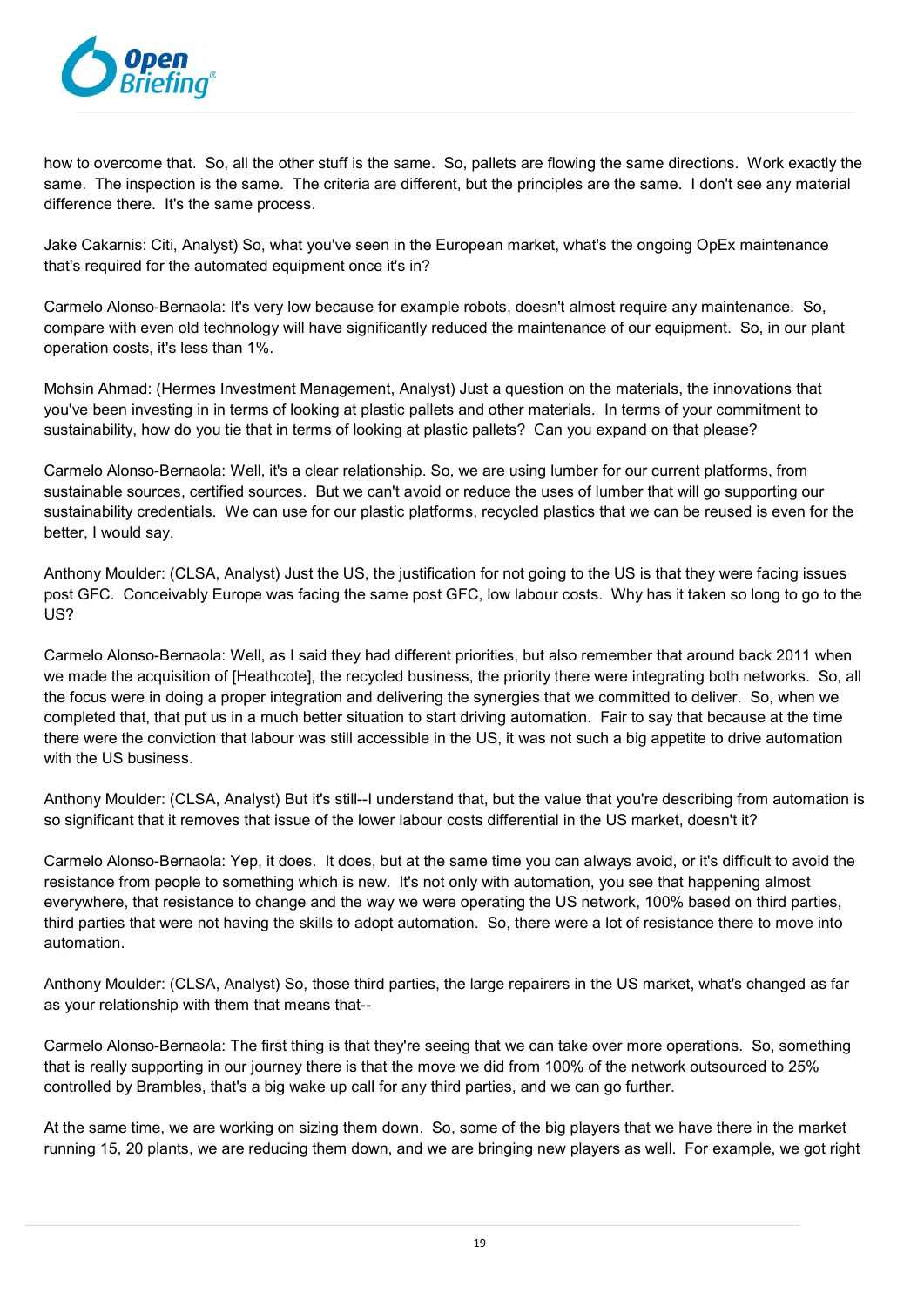

now, two third parties that we brought from Europe operating in the US. They were one of the pioneers as well in using technology in Europe.

Anthony Moulder: (CLSA, Analyst) So, with that pressure, why do you have to invest the CapEx into their facilities for them to do repairs of your network?

Carmelo Alonso-Bernaola: Well, our cost of capital in the US is lower than the ones that our third parties can get. So, overall, it's much more efficient for Brambles to invest than asking a third party, a small company make an investment on our behalf. But also, there's a component of flexibility. So, if we got a third party which is operating our equipment, if that third party is not performing according to our standards, we can replace them with one-month notice. Equipment will still be there, it will be our equipment. So, we can bring another one or even taking over and still operating the same equipment without a disruption in the network.

Anthony Moulder: (CLSA, Analyst) So, it's your lease of their land that they operate on? So, that's the switch out--

Carmelo Alonso-Bernaola: We are owning the lease as well.

Anthony Moulder: (CLSA, Analyst) So what visibility do you get to their repair rates? Do you see the benefit that comes from this automation?

Carmelo Alonso-Bernaola: As we are driving more automation, we can get more visibility, but not only with third parties as well, with our own operation where everything is manual. So, the more automation, the more real on-time visibility we will have in all processes. So, there's more opportunity for keep developing, things like lean manufacturing, and improving the processes. That will help us to get more visibility.

Anthony Moulder: (CLSA, Analyst) Lastly, can you talk to how much of that labour is displaced with these robots as you automate the facilities?

Carmelo Alonso-Bernaola: Well it depends which bits of technology. For example, a robot is doing the same productivity of two heads, of two workers per shift. It depends on the plant, and the volumes that we got. We've got many plants with one robot. We've got other plants with two robots, we can even go to three robots. It depends on the size of the plant, and the type of damage of the pallets as well. So, there is not a single solution for every plant.

Sean O'Sullivan: Thanks, Carmelo. We got one more question.

Anthony Moulder: (CLSA, Analyst) I was going to ask the colour of the robots, but I'll move on to something different now. Just the TPM network, can you just touch on the wind down of that and how much you're relying still on the retailers and what the challenge that's presented to a network are.

Carmelo Alonso-Bernaola: Especially in the US we got a quite dense network of TPMs. The main reason of doing that is because first, you are getting more embedded within that retail operations, but also, it's a more efficient operation because you are saving one transportation leg.

The challenge we got is that when you are not directly controlling that operation, it's someone else that sometimes it's not even your supplier, you have to deal with a lot of variances there in how you are getting access to your supply of equipment because you don't get that it control that. But in theory the principle is that it's still much more efficient because you're saving one transportation. One leg of transportation.

Anthony Moulder: (CLSA, Analyst) But how much are you relying on retailers now to cut out that leg in transport? I mean it must have dropped over time hasn't it?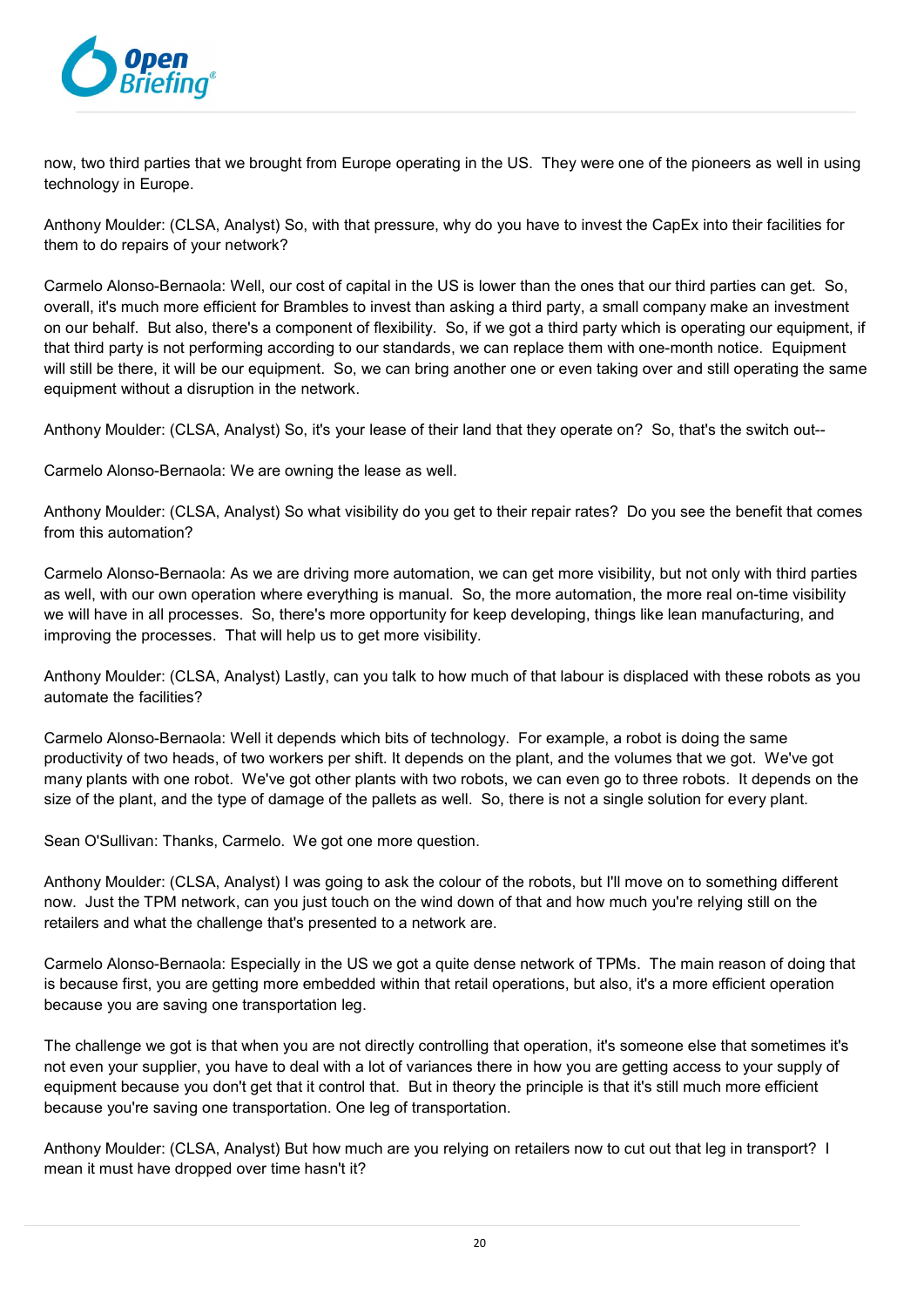

Carmelo Alonso-Bernaola: Yep, well, right now it has not dropped. I would say it's flat. It's like if you look at the total nodes in the network in the US, probably like 50% of that is on TPM, on retailers' TPMs. It doesn't mean it's 50% of the volume.

Sean O'Sullivan: Thanks, Carmelo. We now have the opportunity for a short break. So, we will have a break for 25 minutes. If you can make your way across to the river room, which is across the bridge, you can interact with some of our teams over there. If you can all be back at 10:30 that would be great. Thank you.

#### (Break)

Sean O'Sullivan: Thanks, everyone. Can you please take your seats? This session will include presentations from Mike and Laura where they will focus on the larger businesses in their portfolios. For Mike, this is the European pallet business and for Laura, the US pallet business. First up will be Mike Pooley, President CHEP EMEA. Mike originally joined Brambles in 2002 and became President of CHEP EMEA in 2017, prior to that Mike held the following positions within Brambles: President CHEP Europe, Senior Vice President Sales & Customer Operations CHEP USA, Managing Director CHEP UK and Ireland and Vice President European Key Accounts.

Mike also worked for two and a half years in private equity at Exonal where he was part of a team that IPO'd that business in 2014. He is based in our Weybridge office, South London. Mike?

Mike Pooley: Thank you very much, Sean, and good morning, everybody. As Sean said, I look after our Europe, Middle East, Africa and India business, but this morning I'm going to focus predominantly on our Europe business because that does make up the great majority of our activity and our revenue in my region.

So just looking at the scale of our business, you can see that we're a very established business and a very established network here in Europe. We have over 115 million pallets and containers and if you look at how we compare to our nearest pooling competitor we are generally about an order of magnitude bigger than they are. We deliver to 315,000 delivery points throughout Europe and we have 260 service centres in 32 countries. We employ 2600 people in our European business. So you can see we are a business that already is at some scale in Europe. But for me personally what makes my role most exciting is the fact that despite the fact that we are already an established and large business in Europe, there's still an awful lot of opportunity for us within the European market.

So what this bar chart shows is that in many of our largest markets, we actually are not extremely heavily penetrated. So for instance, in Germany where we think there are about 180 million pallet movement opportunities, we only have about 11% market share. In Italy 20%, Poland 28% et cetera. Even in our most established businesses where we've been there the longest such as the UK and Spain and France, we still have significant opportunities for growth, both from converting from whitewood use, whether that's exchange or one way, and also taking share, of course, from our pooling competitors.

If you then look into some of the smaller regions within Europe such as Central Eastern European Countries and Scandinavia, we have another half a billion pallet opportunities, movement opportunities and again we only have an 11% market share in those regions. So of the 1.5 billion pallet potential that we have here across Europe, we only have a 28% market share. So we think there's a lot of runway for us to continue to grow.

In terms of how we've been growing, over the last five years, if you look at our compound annual growth rate, it's running around about 4%, that's been driven by some organic growth. Our customers have grown their volumes and we've grown with them. Also, what we call net new wins. That's where we've won share away from either whitewood exchange, one-way whitewood or directly from one of our pooling competitors. Historically, that rate has been at around about 3%. Our pricing has been predominantly flat over the last five years and that's because we've been in a relatively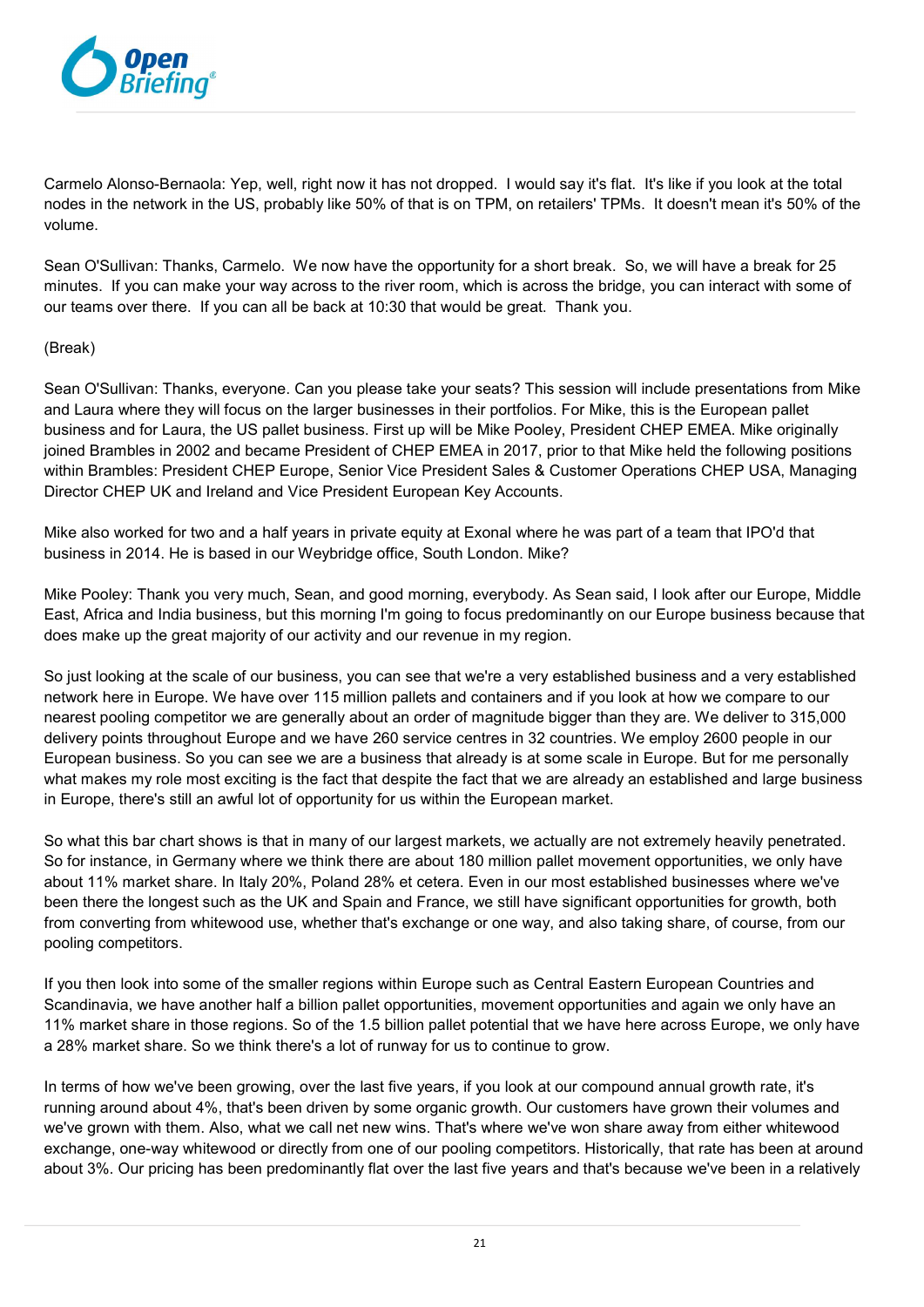

low inflationary environment and we are in a very competitive market place. Our competitors want to win market share and therefore they are pricing aggressively and many of our customers of course have very professional procurement operations and they want to take advantage of that. So our pricing has been flat over the last five years.

If you look at what's happened over the last 18 months or two years, we've actually started to see an acceleration of our growth rates within our Europe and EMEA business in general. We see that organic - our expectations for organic growth is going to remain by and large unchanged and the same for our ability to convert white space over to our business model. We see pricing - there is some uncertainty around pricing, but we have a combination of effects. Carmelo talked about the fact that there is a lot of inflationary pressure just emerging now within the market place, but we work extremely hard to offset that through efficiencies, and I'll talk about that in a little bit more detail later on.

We're also in a situation where, as I said, we've got very competitive environment, our direct pooling competitors are very keen to win share from us. So we don't expect to see significant ability to get large price increases across the market in the near term.

One thing that has fundamentally changed over the last couple of years is that we've been focussing our efforts to expand into new parts of the supply chain where previously we haven't really played, or we haven't really focussed very much of our resource on those areas. That's actually started to deliver some really good growth. We've seen 1 to 1.5% in the last couple of years acceleration in growth. So as Graham mentioned at the beginning of his presentation, we would anticipate seeing the European and the EMEA business grow at sort of mid to high, single digit growth over the next few years.

In order to understand our business a little bit, I think it's also important to understand the retail ecosystem in which we're operating. It is evolving very fast. It makes actually a very exciting place for us to be. The traditional modern retailer, bricks and mortar retailer, is being squeezed on all fronts. The way we look at retail in our business is we segment based on the price level at which retailers make their offering and the assortment that they carry. So if you're a very low priced retailer with a small assortment, you're typically a hard discounter, like Lidl or Aldi.

If, on the other hand, you would like to be able to sample 35 different flavours of balsamic vinegar, you probably will be shopping at a Waitrose or a department store where they carry a far larger range, but because of that extra complexity in their supply chain, typically you pay premium prices for that availability of choice.

Many of us are changing our shopping habits now so rather than going and doing our weekly shop, particularly in Europe, any of us are now actually only shopping maybe 25 hours ahead and on our way home from work we'll decide what it is we want to eat, and because many of us are now living in urban environments, we all want to shop in a small store format, like a convenience store, and we'll go home and buy our meal for that evening on the way home. Of course, we're seeing a significant rise in online shopping in Europe. We haven't really seen much penetration yet from grocery but we do expect to see that happen, but we're seeing many of our traditional bricks and mortar retailers also being squeezed from the online side as well.

Now the good news for our business is that despite this evolution in the retail market place, we still have solutions in our business that can help all of the players in our ecosystem. What I'm going to do now is just very quickly run you through some of the examples of where we're investing our resources to allow us to grow and continue to remain very relevant as our market place evolves.

So we've selected, in our leadership team we've selected six key areas where we wanted to focus our efforts. I'll start at the beginning of the supply chain, so the first mile. The first mile of the supply chain, this is where we're bringing raw materials and ingredients into the manufacturing process. That's a very different supply chain to the rest of the supply chain and it requires bespoke solutions for that. I'll talk about that more in some detail later on.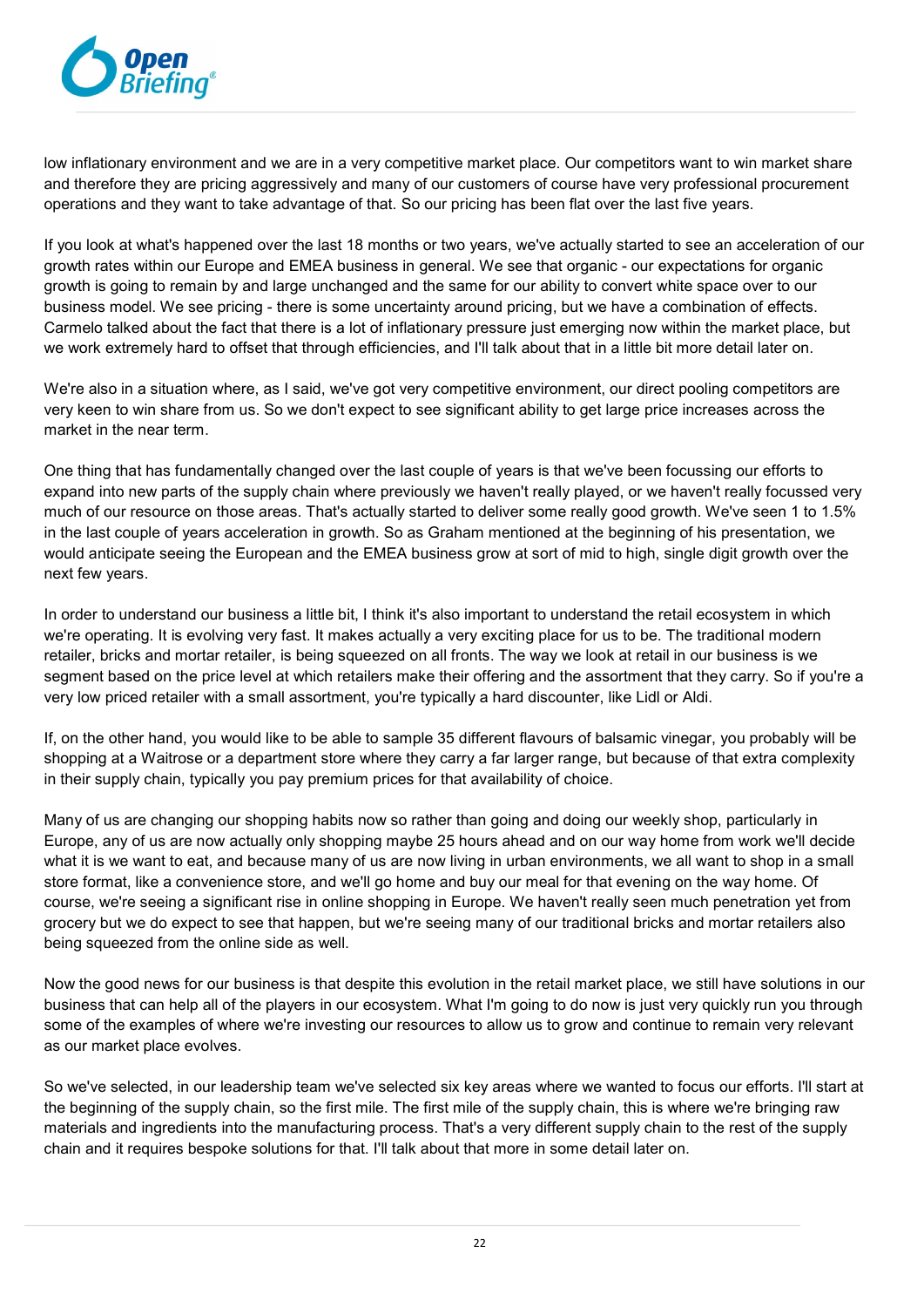

At the other end of the supply chain, the last mile, particularly from the manufacturer through the distribution centre of a retailer and into store, to the point of sale, is another area where historically we haven't maybe put as much focus as we could, and that's an area that we're now really focussing our efforts on. Those of you who maybe took some time out in the breakout session just before - just during the break, may have seen some of the work that we're doing in that area and again I'll talk about that in more detail.

Supply chain collaboration is also very important for us. We're working in an environment where we've got an inefficient supply chain across the FMCG sector and there's work we can do there to help that. Our customers have historically told us that we're difficult to do business with, so we're focussing a lot of effort on improving ourselves there and then geographical expansion is another level for growth for our business. As I showed you at the beginning, there are many areas within the European continent where we have a lot of runway for expanding our business.

In order to be able to do that, clearly it has to be underpinned by the quality of our people. So the sixth area of focus is around developing our people. So let's just go through each of those in a little bit more detail. I'll start at the beginning of the supply chain with the First Mile Solutions.

As I mentioned this is raw materials packaging and ingredients into manufacturers and quite often they require an hygienic solution. So in this area, we typically will see the use of plastic pallets, full size plastic pallets. Tomorrow when we're doing one of our visits to one of our manufacturing customers, you will see this in operation where they're bringing raw materials into operation using these types of full size plastic pallets. They will also be using - those types of manufacturers will be using intermediate bulk containers for wet and dry ingredients and raw materials. So we acquired a business called Pallecon a few years ago, and we've now decided to integrate that into our First Mile Solution business and that will allow us to get some economies of scale. It will allow us to standardise both businesses using the same systems and the same centralised infrastructure and that will give us real competitive advantage.

We've been working on this now for just over a year. We only have a small market share at the moment, about 6%, but the business is growing at 30%. It's accelerated from 0% to 30% growth in just over a year. So we're very excited that this is a good, substantial opportunity for the market, for our market, and one that we think is worth putting some effort into.

Going to the other end of the supply chain where we are talking about manufacturers taking their product all the way to the point of sale, typically retail customers have two challenges. One is that they need to efficiently replenish their stores, you'll see that if you go into a hard discount environment where they have a relatively low number of SKUs but those SKUs are shopped very, very rapidly and it's not efficient to have store employees putting product on shelf, because they typically will sell directly off something like a half pallet, the wooden half pallet here. Also manufacturers are also keen, particularly branded manufacturers are keen for their products to stand out and to sell against the rising tide of private label products. So they will often want to promote their product in a store and the way that they will often do that is on one of our promotional units such as a quarter display pallet or a dolly, and you can see examples again in the breakout room of that in action.

Those actually significantly increase those manufacturer brand's ability to increase their sales, but it also is a benefit to the retailer. The retailer sells more, it reduces their cost of replenishment and it improves the store efficiency by doing that. We've been developing some quite innovative technology to help both manufacturers and retailers understand the benefits of using these types of equipment, virtually reality - we're not using it as a game. It really does work. Retailers do like it and they are using it. Many of them do not have the in-house capability to do some of that work themselves. So they are using us and the virtual reality capability that we've created to help them do some of their store planning so that they can improve the replenishment rates and the efficiency of their store operations.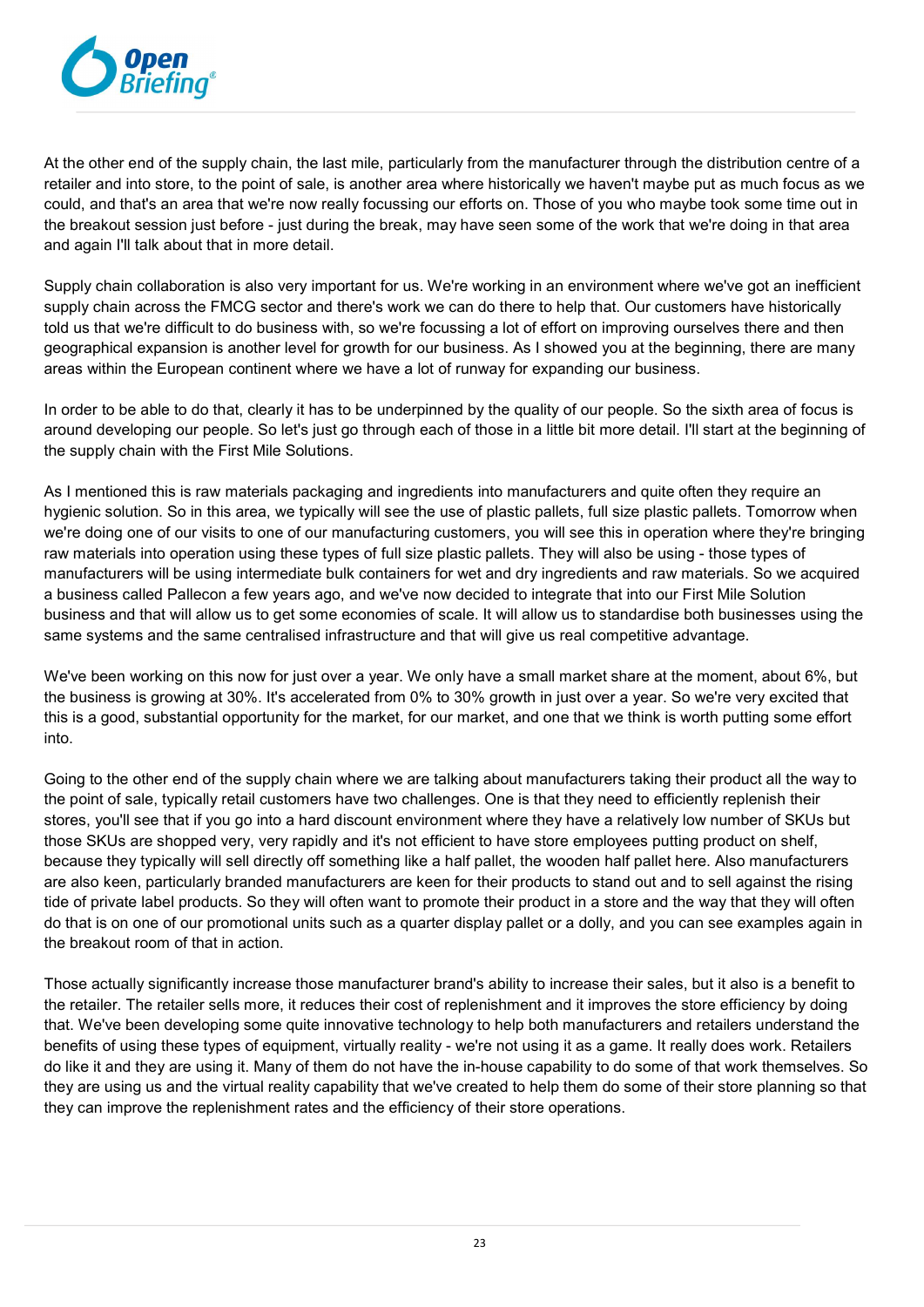

Again, 18 months ago, this was a part of our business that wasn't really growing, and by putting a lot of effort into it over the last 18 months, it's now growing at double digit growth. So again, an area that we think is substantial opportunity and one that's worth our effort to really drive.

In the transport supply chain within Europe, we've got a big problem at the moment. Drivers are getting older and they are retiring and millennials, most millennials - if you've got millennial children, as I have, you'll know they don't want to learn to drive and the last thing they want to do is have a career as a lorry driver. So there is a real problem in Europe and it's also in North America where there's a shortage of drivers in the industry. That is causing a big problem with transport availability. But we don't use the transport in our supply chain very efficiently in FMCG. Many of the vehicles that you see travelling around are not fully loaded. They will have a lot of empty space in them and that's partly because as we move to an environment where retailers are asking manufacturers to deliver at higher frequencies, but in smaller quantities, it's causing - manufacturers are finding it very difficult to fully utilise their transportation.

So about eight years ago, we started to look at, could we collaborate with some of our customers in a very simple way to try and better utilise what transport was available. So this is transport collaboration. It's a very simple model. We would provide a vehicle that would deliver our pallets from our service centre to a manufacturer, the manufacturer would then use that vehicle to deliver their products to a retailer and while we were at the retailer using that same vehicle we would collect the pallets and using that same vehicle to bring those pallets, empty pallets, back to our service centre.

That's a great way to buy closed loops and if you buy closed loops in logistics, that typically is a cheaper way and it avoids empty legs in the supply chain. We've been doing that with 135 customers so far and saved our customers, shared between us and our customers, €6.6 million. So that is meaningful numbers for us and for them. We've obviously substantially reduced the amount of carbon dioxide going into the atmosphere as well as a result of that. So that's the simplest form of transport collaboration.

A more sophisticated form is where we look at our manufacturing customers and using the data that we have about the supply chain, and you have to remember that our customers tell us where they've sent all of our equipment and as a result we have a fairly unique visibility of what's happening in the supply chain in real time. So we can identify where manufacturer A is going from one location to another and manufacturer B is going in the reverse direction, and that happens quite a lot, but they may not be aware of that and we can bring them together to collaborate and share transport and again by closed loops.

We only started to do that work really in Spain a couple of years ago and really put some effort into it last year and in the first year of operation in Spain we saved €750,000 for our customers.

The next level up from that is to say, okay how can you fully utilise every vehicle and fill it to capacity, because that's where a lot of the waste is coming from. So what I'm going to do now is just share a short video that shows some of the work we're working on in that area.

# [Video playing]

So this afternoon we'll talk a little bit more about how BXB Digital are helping us scale that program and the reason that we're doing those projects is not because we necessarily think that the savings on their own are massive yet, we think they've got potential to be big, but one thing they really do drive is customer loyalty. We we're collaborating closely with our customers, many of them really feel much closer to our business and we've had a number of situations recently where customers working on some of these pilot programs have actually got to the end of their contract period and have decided not to tender their business and have just renewed the contract with us because they've felt that the value that they're getting from some of these collaboration projects have been really significant.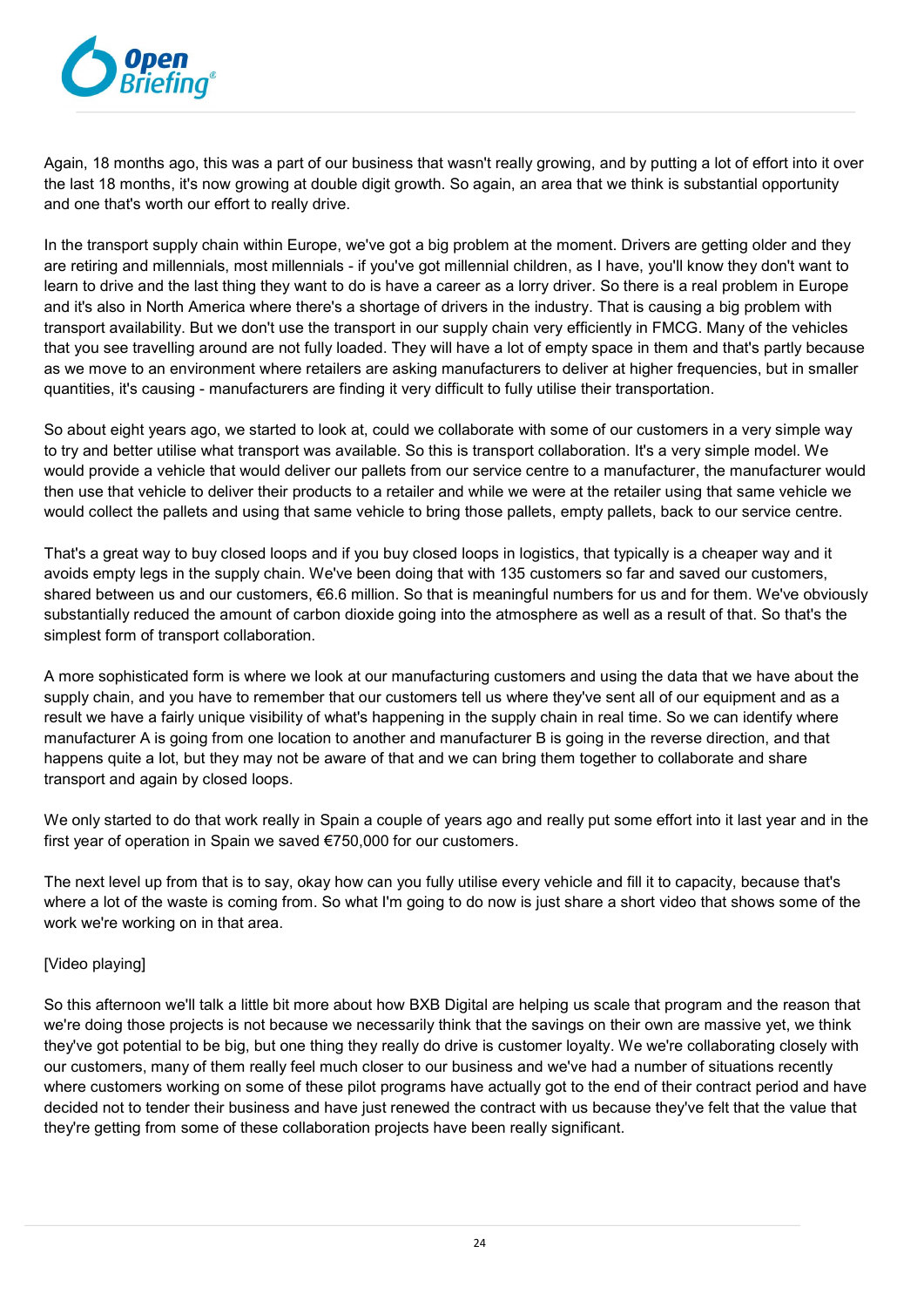

We were told over many years that we needed to be simpler to do business with and we've reacted and worked very hard to be simple. Our business reflects the complexity of the European supply chain, so by definition it is quite a complicated business, but there are many things that we can and have done to really improve the way in which our customers interact with us.

Those of you who have been to investor days before may have seen a slide that was similar to this and I'm going to give you an update on where we are with this. We were asked by our customers, could we make our pricing system simpler and more adaptable so that it matches their needs in terms of the way in which they want visibility of pricing. We've done that, we've created a new pricing management system. We've rolled it out to 450 customers so far in seven countries. The feedback has been fantastically positive. So we're going to roll that out over the next 18 months across all of our customers. In order to make the invoicing process simpler and allow our customers visibility of how they're spending their money with us and what's the most efficient way in which they can spend that money, we've created an interactive invoice. We've rolled that out this year. Already 14,000 of our customers in Europe have it and by the end of this calendar year, all of our customers will have that as well.

We had historically a self-service platform called Portfolio Plus. It was coming towards the end of its life. It was very functional but it was a little bit old fashioned and we've now upgraded it to a far more intuitive system called My CHEP. It gives our customers more flexibility, they've got more functionality with it and it's much faster for them to use. That's now almost fully rolled out across Europe, 85% of our customers have it now and by the end of this fiscal year, all of our customers will have it and we'll retire the legacy system at the end of this fiscal year.

Then there are things we can do, bespoke for some of our biggest customers. Many of them are saying, look you don't actually fall in line with our normal procure to pay process, can you do more to help us. The answer is, yes, in many cases we can. A good example of that was Coca-Cola wanted visibility of delivery by delivery with an individual invoice for every single delivery we make to them which is many, many thousands a year and we've said, yes we can. Those sorts of simple things really help our customers in terms of their simplicity, but it also allows them to pay us on time. So it helps us from a cash perspective as well. So it's a win-win.

Talked already a little bit about geographic expansion. We do think there's great opportunity for us to continue to expand our business. A good example is the Nordics, historically we've been present in the Nordics for about 15 years. It's only last year we got the retailers in Sweden to suddenly support the CHEP business and they're now very open to the CHEP business in Sweden, and that's really allowing us to accelerate our growth rate in the Nordic region, but there's still a lot more for us to go after there.

Germany, historically has been a challenge, because it is the home of whitewood exchange with EPAL and UIC embedded and collaborating in that region. They've actually stopped collaborating with each other this year, and that's causing some problems for our customers and they're now beginning to come to us and we're seeing our growth rate in Germany accelerate as well.

Poland is a business that we entered about 15 years ago and it's already now at 28% market share and we're really seeing economies of scale there and it continues to grow rapidly. Then central Europe. Central Europe is a great opportunity for our business. I'll give you an example, five years ago we didn't have a business in Romania, now we have a \$15 million a year turnover business in Romania that's growing at 35% a year. So really, really great opportunities in those smaller countries, where they have very developed retail supply chains.

We've recently launched in Russia as well. Russia is challenging. It's a complicated market place and you've got to make sure that we really understand that market place well before we fully launch. It's very fragmented in - somewhere like the UK, for instance, top six retailers make up 70 to 80% of the retailer environment. In Russian the top-50 retailers only make up 50% of the market. So it's a very fragmented space. But it is somewhere where we think there is a lot of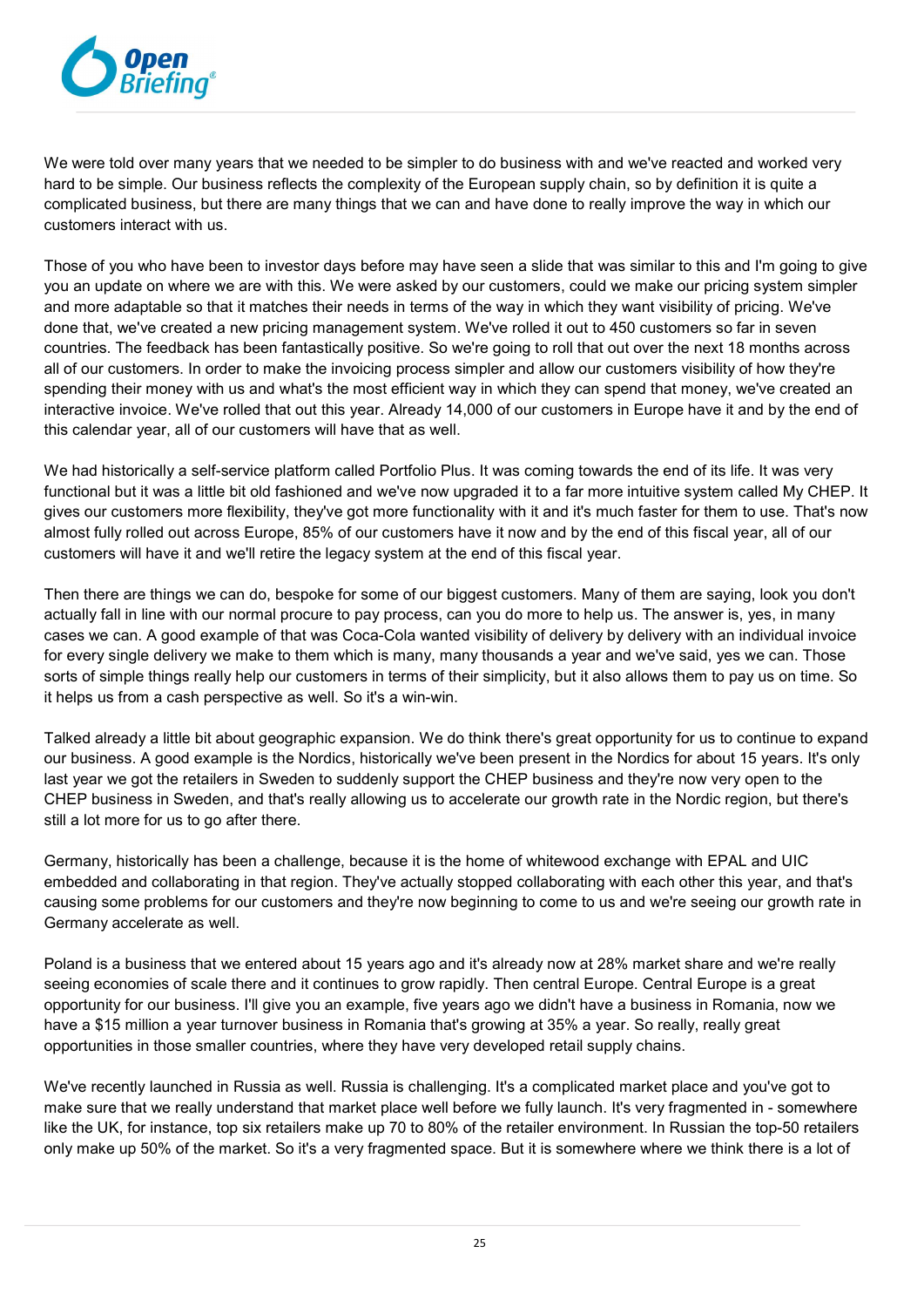

opportunity because it is a palletised supply change and the total scale of it is about the same size as Germany is at the moment. So it's somewhere we're really interested in continuing to grow.

As I mentioned, in order to be successful in delivering these growth initiatives, we've got to have the right team in place, and I'm very fortunate that I lead a team of very engaged people who really feel that what they do is important. We've done some things to continue that momentum. The first is that this year we've launched out graduate training program. In Europe we'll have about 15 graduates join us this year. We've introduced role rotations for our high calibre, high potential people so that they get a real range of experiences in different regions and different functions, so that we're building those general managers for the future.

We've also worked and partnered with the institute of grocery distribution to upskill our sales force so they've really been embedded in a lot of retail environments. They work night shifts in retailers, they've collaborated locally with their local retail DCs. So they understand the challenges that our customers are having. They're now far better placed to have the right conversations with the right people in retail to help solve their problems, and we've created a commercial academy to share that learning.

In terms of our leadership, obviously it's really critical that we have new leaders coming through our business. So we've got a very good leadership program. It's both online and face to face training, but we've also adopted what we call styles and climates where we give our leaders real feedback about the styles that they've adopted and how that affects the climate that they operate in. Obviously, we want a very engaged workforce, so it's absolutely critical that we create the right climate.

Then we've been recognised externally. We're members of LEAD and also Business in the Community. We think that diversity and inclusivity is absolutely critical for the future success of our business. We have a very diverse team in Europe. We want to make sure every single person in that team feels valued and feels like they have equal opportunities and has the opportunity to share their talent across the business. We're working hard to make sure that happens and we've been recognised for that in being awarded top employer status for all of Europe and also South Africa this year. So we're very proud of that recognition.

Underpinning all of that is the fact that we have an intrinsically sustainable business model. Many people coming to our business are really attracted by the fact that it sustainable, fundamentally sustainable. Young people, particularly, think this is a really nice part of coming to work for Brambles. It's a circular economy model that depends on the share and reuse of equipment rather than recycling and reuse is far more energy efficient and sustainable than recycling.

We have been recognised by many external institutions for the work that we've done on sustainability including being number one in our service category in the Dow Jones Sustainability Index and also having, for the third year running, an EcoVadis gold rating. So that's very important and many of our customers now look at that when they are looking at who they're going to use as a supply chain partner. We're helping our customers to deliver their own supply chain CSR targets as well. When they collaborate with us, it's not just us that saves the money and the carbon dioxide, it's they who save the money and the carbon dioxide as well. Many of them are now using that in their CSR reports.

So I'm not going to share actual margin numbers, you'll notice that this slide has no numbers on it. We don't share margin numbers for Europe because we don't want our competitors to understand that and also, just broadly, they're very similar to what we've reported in the EMEA region. But you can see that over the last few years our margins grew from 14 through to 16 and then have pretty much stabilised. The reason that we're able to sustain quite strong margins in the European business is for a number of reasons. I mean firstly we had first mover advantage in every region that we operate in across Europe. That means we were the ones who got the scale first. We got that network advantage first. We got those economies of scale as a result of that. But also, the European market is very fragmented. In Europe we operate in 32 countries. Every one of those countries has its own different manufacturer and retailer landscape and as a result of that, it's taken us 45 years to get to the point we're at now. That's been a huge amount of work to get to that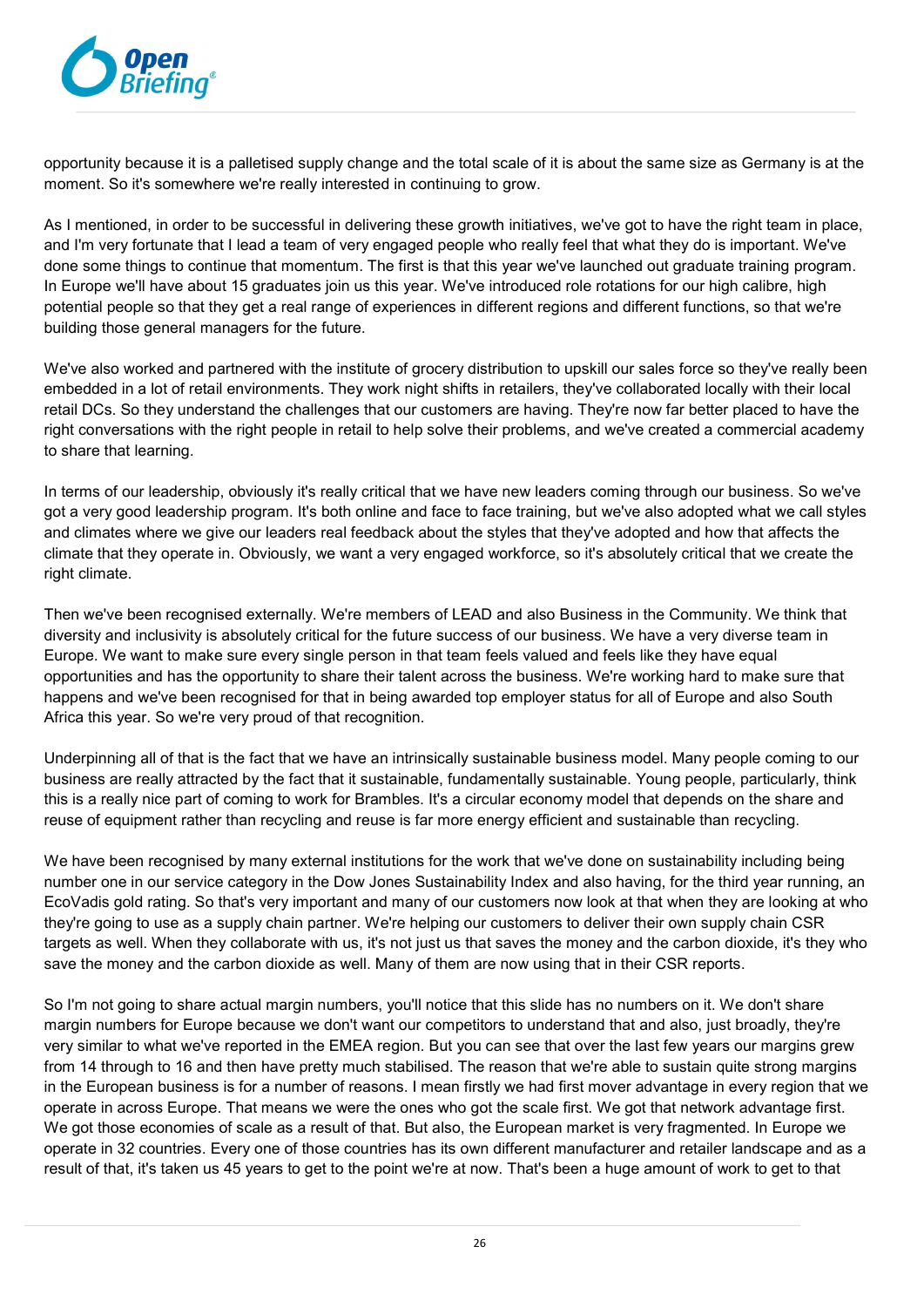

point and it's also a huge amount of work for a competitor to penetrate a market, particularly if there's already an established operator like us that's already delivering real value through those economies of scale.

Then in terms of - we've worked very hard to make sure that even in a competitive environment, we are able to continuously be competitive on price because, yes we've got a - we've had a low inflationary environment, but we've delivered very strong efficiency improvements through supply chain, efficiencies and also through some of the initiatives that we've been working on for the last five or six years such as automation in our supply chain.

Now obviously if you're making strong margins, the real critical question is can you maintain them and we have a plan for making sure that we can. So again, plant automation, we've done a lot of it. Carmelo's already talked a little bit about that, but there is some more still to do. While many of our largest plants, we use ADI and we use a robot for taking the pallet to pieces, we've only got one example so far of where we're putting the pallet back together again with a robot and we think that there is a lot of opportunity there. So this year we're going to roll three of those units out and we're going to see how that works. It will take some time for us to develop it, but I would see a point in the future where a large number of our pallets go all the way through one of our service centres without being touched by a human being. So we think there's a lot more runway still for us to take some advantage in that fully automated repair.

Carmelo's also mentioned the fact that we could improve the robustness of our pallet. If it gets damaged less frequently, then clearly we don't have to repair it so often, and the cost of repair is lower. So we're continuously working, looking at new materials, looking at new design layouts to see if we can reduce those damaged rates in the supply chain.

Asset productivity is very important for us. Making sure we get our pallets back quickly so that we can reuse them again, and we work very closely with our retailer customers so that we get them back without them being reused. If our retailers do want to reuse them, and many of them do, that's fine, but we expect them to pay for it. So we have been working to put contracts in place to make sure that retail customers pay us when they reuse our assets, and that means that typically we get them back and we have a very good team of asset managers all across Europe who are making sure that we're identifying points of leakage, and that we're plugging those points wherever possible.

Transport efficiency is also very important for us because a large proportion of our direct cost is transportation. We now work with over a thousand carriers in Europe and that gives us the opportunity to really get the best prices out there, but not only that, we still have to buy from the spot market particularly to allow for the peaks and troughs of the seasonal demand of our business. When we do buy from the spot market, historically that's been quite expensive. So we've put a dedicated team in place that does nothing but transport negotiation on spot market pricing. That's actually had a surprisingly big impact on helping us to offset some of the inflation that's in the market right now. Then collaboration helps us. We're only at the start of that journey, but we really think that collaboration is going to be a very important part of the next few years for making sure that we get good transport efficiency in our business.

We don't want to spend too much on overheads, every year we look to try and get our overheads, as a percentage of sales down year on year on year and we've been successful in doing that. Some of that's been done through centralisation of key functions such as logistics, such as finance, such as customer service, and that's helped us get our costs down and some of it through automation, making sure we've got the right IT systems in place so that many of the processes that were previously manual have been systemised.

Then finally, we do have indexation causes in a large number of our contracts, the great majority in fact. We're not always able to implement all of the indexation because we are in a very competitive environment, but wherever possible we do index our customers so that inflationary pressures that we see, we are able to pass on, usually on an annualised basis so we base that indexation on the last 12 months of activity. We're able to pass that on to our customers.

So in summary, it's quite an exciting place for us to be at the moment because we do think there's still - even though we're a big organisation, we still think there's a lot of growth opportunity here within the European business. Our network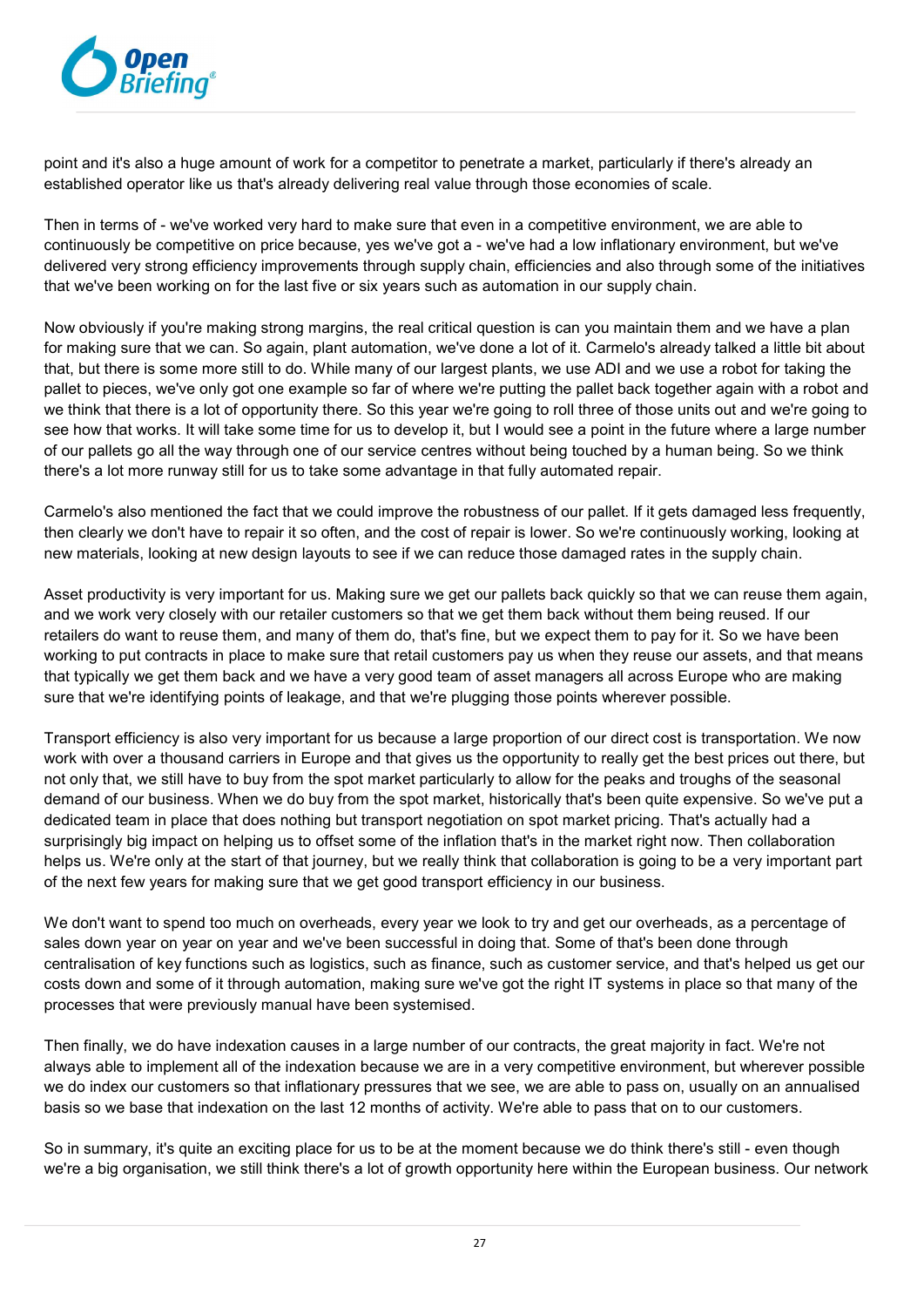

advantage and our economies of scale give us a real advantage over our direct pooling competitors and over the whitewood exchange system as well. So we think there's still opportunity to continue to grow there. We're expanding what we do with our customers to differentiate ourselves more, particularly around the first mile and the last mile of the supply chain and also those collaboration opportunities, but in order to do that we've got to have that very strong and engaged team. So we will be spending, and continuing to spend a lot of time and resource in investing in our people to make sure that we have a great team that's there to help our customers solve their supply chain challenges.

Thank you very much and with that I'll open the floor to some questions.

Paul Butler: (Credit Suisse, Analyst) Paul Butler from Credit Suisse, can you just tell us a little bit more about what you're seeing happening in the Nordics and in Germany and exactly what's changed and how that's enabling you to grow faster?

Mike Pooley: In Sweden, particularly, which is obviously the biggest economy in that region, there was a pallet pool in place that was sponsored by the retailers and as a result they didn't accept our pallets into the Swedish market place and many of the retailers didn't accept CHEP, but they've changed their position now and last year they agreed to accept CHEP through their supply chain. So we're not competing on a much more level playing field and that's allowed us to accelerate our growth rate in Sweden, and it really has accelerated in the last 12 months as a result of that.

In Germany, historically there are two main cooperatives that operate the whitewood exchange. There's UIC and EPAL and they've always worked together. They've effectively allowed their assets to be exchanged, so if you have a pile of UIC pallets you can exchange them for EPAL pallets. The actual design of the pallet is very similar, but both sides of those cooperatives have had real problems lately with an influx of substandard counterfeit assets from places like the Ukraine coming into the market place. So as a result of that they've stopped working with each other and they've stopped allowing customers to exchange between - their pallets between each of those cooperatives. That's added some complexity to many of our customers. So we're beginning to see a bit of an acceleration in Germany. Not entirely as a result of that. We've also put a lot of effort as well, ourselves, into really selling the benefits of pooling. But that's certainly an issue that our customers are seeing.

Paul Butler: (Credit Suisse, Analyst) Okay, thank you.

Simon Mitchell: (UBS, Analyst) Simon Mitchell UBS.

Mike Pooley: Oh, sorry, Simon.

Simon Mitchell: (UBS, Analyst) Just an extension to the question on Germany. I mean Germany, if you look at that slide, it's by far the biggest single opportunity in Europe, but it has been for - I mean I can remember 15 years. I understand the change you've just mentioned, but is this still a really slow, long grind or is - do you see a tipping point coming where you can actually get some meaningful growth?

Mike Pooley: We often do see that once you get to a certain market share you do get that tipping point. We saw it in Italy. It took us a long time to get to that point in Italy and Italy has reached that point where you get those economies of scale and it accelerated away. We saw it in Poland recently as well. The last few years in Poland have done that. We're close to that point in Germany, but we're not there yet. You know I think you've got to get somewhere around 15, 20% market share and then you suddenly have that network advantage that you can really use. It's hard yards in Germany. We are - the German white exchange pool works well, but we are seeing our growth rates accelerate in Germany, so we are optimistic that we're on the right track, but I wouldn't tell you that next year we'll be seeing 20% market share, certainly not. It's going to be a few years, I think, until we reach that point where we really start to see an acceleration take place.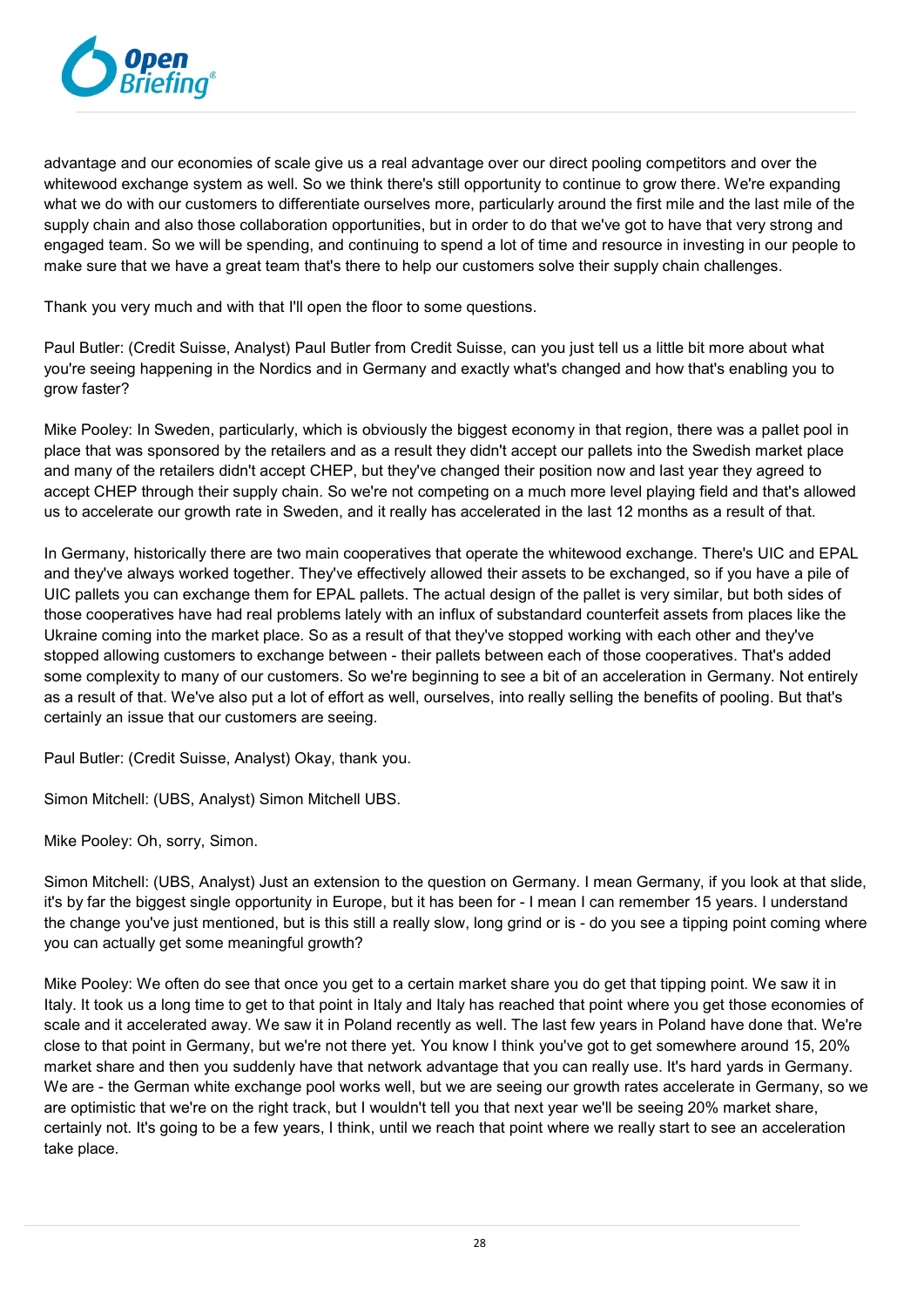

Simon Mitchell: (UBS, Analyst) Maybe if you could touch on the competitive landscape as well. You mentioned it briefly, but if you go into a bit more detail.

Mike Pooley: Well we have two direct pooling competitors who operate in most of Western Europe and are beginning to also step into parts of Central and Eastern Europe as well and Southern Europe and they're very keen to get a share. They're very keen, every single time one of our large customers goes to a tender process, you can guarantee they'll both be there. They are credible, they can serve markets and while they can't do all of the things that we can do, if a customer just needs a basic pooling option in a region, they're capable of doing that. So that means that we have to be very competitive on price. We cannot be complacent about that and we have to continue to be - you know, work hard to get our cost base down so that we can defend our market position. We don't want to lose share because if you lose share you lose that network advantage. We want to make sure that we retain our market position.

Simon Mitchell: (UBS, Analyst) So there's been no change in that situation recently?

Mike Pooley: No. I mean it's very similar to how it was last year.

Anthony Mulder: (CLSA, Analyst) Generally you've lost share in the Euro pallet over the last five years, can you talk about the growth in the half pallet, quarter pallet?

Mike Pooley: We - certainly - I think if you look over five years we probably have lost share. I would argue that the last two years we're probably at least holding our own, if not maybe doing slightly better. The growth in the half pallet and the quarter pallet has been pretty spectacular in the last 12 months because we focussed a lot of time and effort on it. We put a dedicated team in place, a centralised team, one of our most experienced business leaders was dedicated to leading that operation. We gave him a team of product managers and marketing experts and product developers. They've created a whole series of solutions and projects to work very closely with our customers. They've taken a category management approach to how we work with retailers and focussed on specific categories, and we've had a lot of nice wins as a result of that. You know if you put a lot of effort and the right people onto a project, then typically you get some results.

So we thought it was really important to focus in that area because (a) we see that being a real challenge for retailers, how they replenish efficiently and how manufacturers promote branded goods in store, so there is a need out there. And secondly because we're quite differentiated in that area, we can get premium margins in the last mile of the supply chain.

Anthony Mulder: (CLSA, Analyst) So is the Euro pallet in Germany still the best way to look at, still the size of opportunity?

Mike Pooley: Overall, yes, in terms of the total market there is a big last mile solution opportunity in Germany. We're fairly well penetrated in that in Germany, but in Euro pallets, that's where I think the biggest available opportunity for us is, it's in the Euro pallet size. That's where the 180 number comes from.

Anthony Mulder: (CLSA, Analyst) Thank you.

Scott Ryall: (Rimor Equity Research, Analyst) Hi, Mike, Scott Ryall from Rimor. I've got one question on pricing. Your outlook looks at an expectation of flat, give or take 1%. You saw a tick up in cost, you've talked about transport costs and the outlook over three to five years, how important is it in terms of dealing with your customers that you are able to keep that pricing flat, give or take a bit over the next three to five years please?

Mike Pooley: Well, I think it's very important for our customers to see that we're working very hard to try and offset inflationary pressures wherever possible, they expect that from us and we do whatever we can to do that. But, you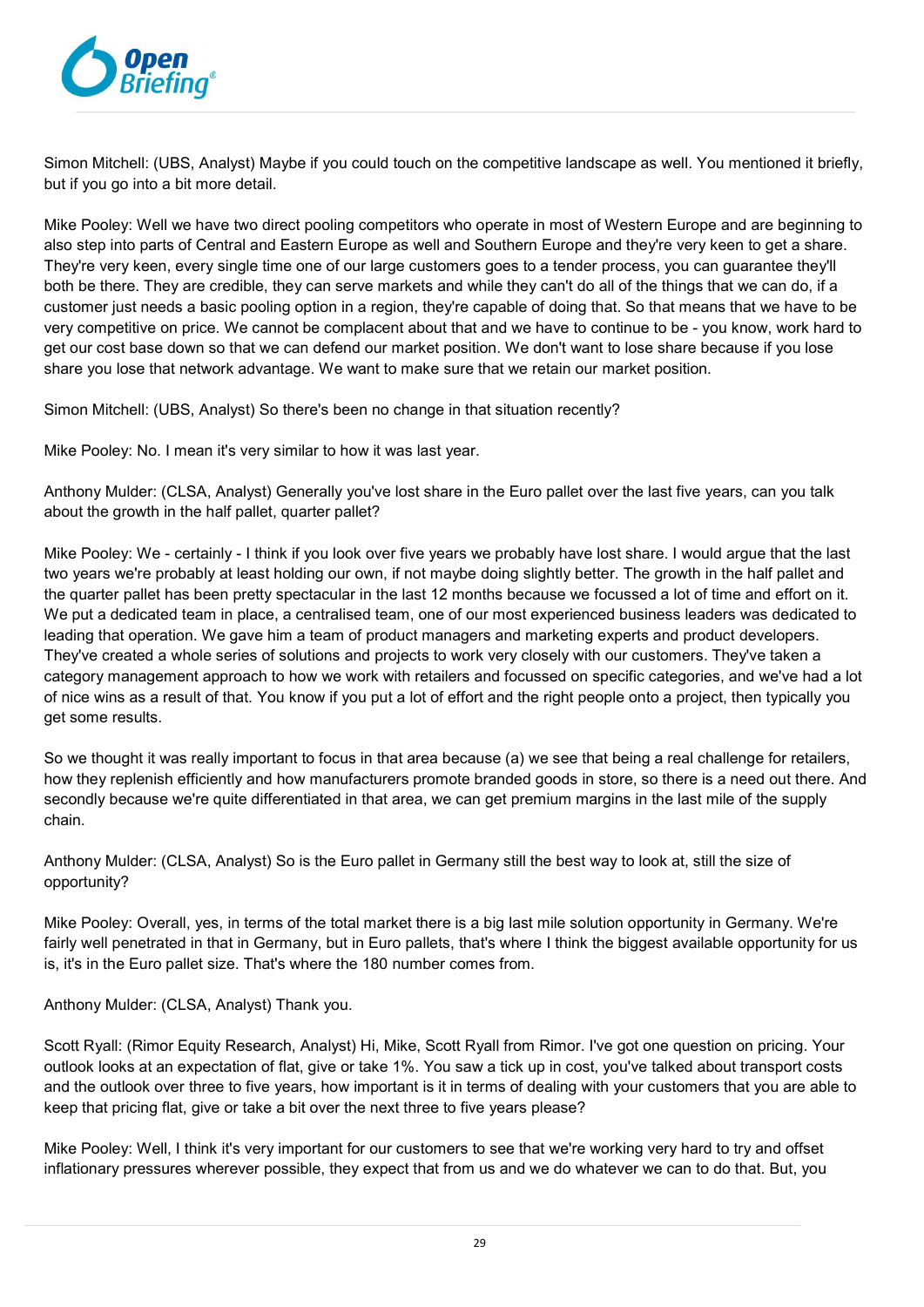

know, there are certain inflationary pressures we cannot directly affect. Our contracts are made up with indexation clauses that are driven by things like transport indices and if there is a significant amount of inflation in those areas, we will try and pass that onto our customers. Contractually we can do that, usually, but as Nessa mentioned earlier, we are typically on a three-year contractual cycle with our biggest customers and they will go back to tender with two or three players in a tender process. Quite often it's very difficult to implement full indexation across that whole cycle.

So we do what we can to get pricing where we can and we do what we can to make sure we offset as much as possible through efficiency gains in our own automation and transport execution.

Scott Ryall: (Rimor Equity Research, Analyst) Can I just ask one on people? Now I'll start out by saying you have the lowest staff turnover ratios across the business, so that's clearly a good thing, but they have crept up over the last three years on your reported numbers, is there anything that has driven that? Is that a change out of capability, things like that that you can talk to?

Mike Pooley: Typically, in our business, I think at the moment within Europe people stay in our business, on average, for about seven years which is great. We like them to - many of them to stay longer, but we are also seeing that as a lot of young people come and work in our business, particularly in places like our logistics execution team and some of our central finances teams, there is an expectation. I know I'm being sort of very stereotyping the millennial generation here, but people do not want to necessarily work in one company all their lives. It's not unusual for us to have higher turnover in those younger population teams.

One of the reasons why we're implementing our graduate training program is we want to give them an environment to work in where they get lots of different experiences quite quickly over a period of time and we hope that will allow us to retain our high potential staff for longer. But I think it's just a function that many companies are seeing with that higher turnover rate.

Scott Ryall: (Rimor Equity Research, Analyst) Thank you.

Owen Birrell: (Goldman Sachs, Analyst): Hi Mike, Owen Birrell Barrel from Goldman Sachs. I've noticed that your first mile solutions and your last mile solutions are contributing up to roughly about a third of your incremental growth - I think you're talking 1% to 1.5% growth.

Mike Pooley: Yeah.

Owen Birrell: (Goldman Sachs, Analyst) They look very much plastic-led in terms of the solutions that are being offered.

Mike Pooley: Yes.

Owen Birrell: (Goldman Sachs, Analyst) Can I just ask, is there an issue longer term that the plastic then starts to cannibalise the wooden product in the middle mile solutions?

Mike Pooley: The plastic is used in the first mile predominantly for hygiene reasons. It's product that's actually going to go into a factory, often a food factory, and therefore it has to be washable and a timber pallet can't be washed in the same way so that's the reason we use plastic. Plastic works in that for us - plastic works very well in that environment because of its relatively fast cycle times and so we get the asset back and it's quite productive, even though the base price of buying a plastic asset is higher than buying a timber asset.

Those pallets that you see on my slide are not designed to go all the way through the supply chain. They could but we would design a different pallet if we wanted something to go all the way through the supply chain. The way in which they're handled in that first mile of the supply chain is very different from the way in which they'd be handled all the way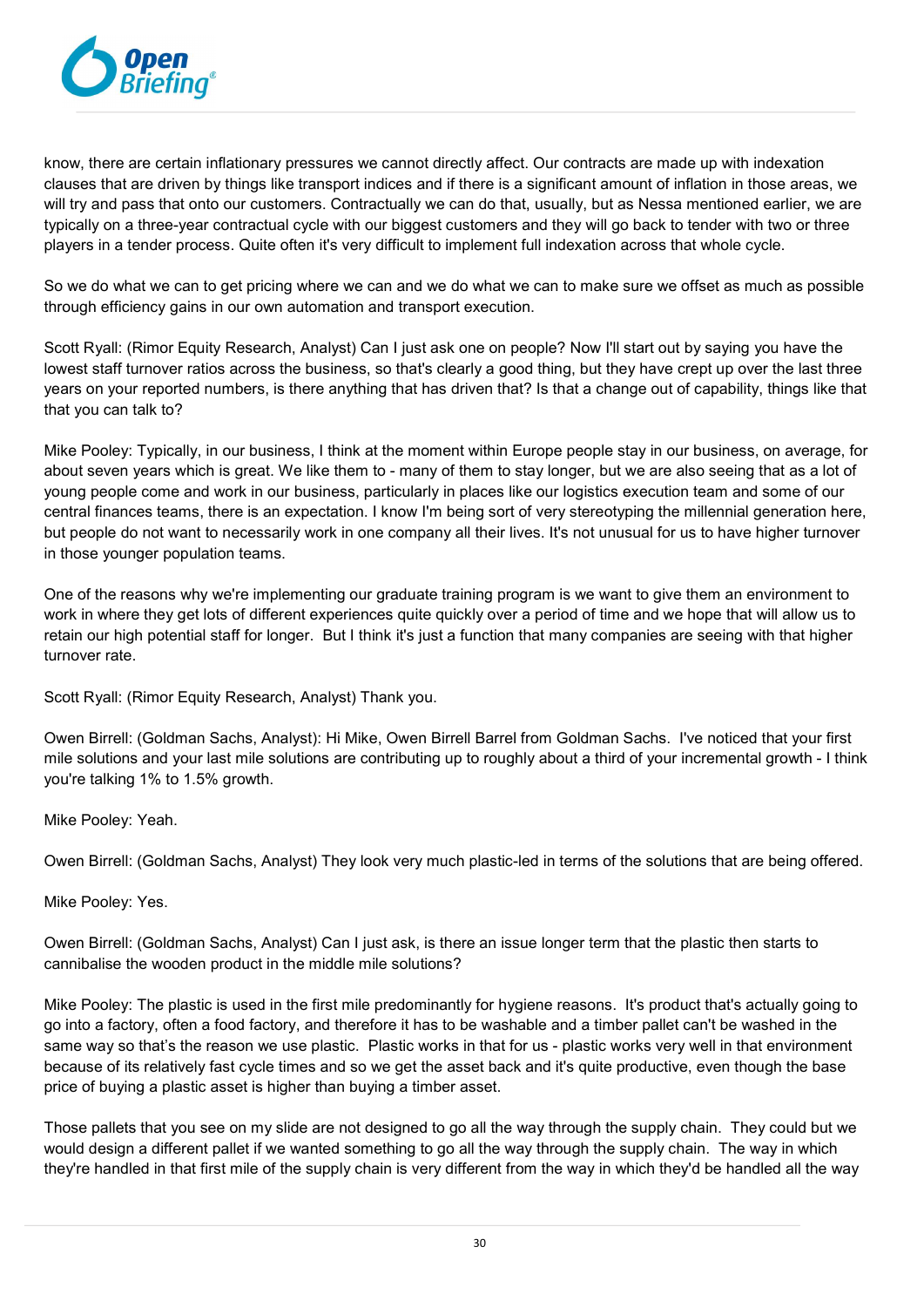

through the supply chain with automation, how they're warehousing, forklifts et cetera so they are specifically bespoke for that part of the supply chain.

At the other end, at the last mile of the supply chain, obviously it's mostly fractional pallets and dollies for things like small footprint stores, convenience stores or high discount environments where you need to replenish very rapidly. For fast replenishment typically although not always, we use wood because it gets a lot more impact and is moved around a lot, so typically we use wood - it's very robust. For promotion, we use plastic because it looks aesthetically very pleasing. It's very easy to put marketing shrouds onto - you can design the plastic to be very functional for the requirement of that promotion.

Owen Birrell: (Goldman Sachs, Analyst) Is there an inefficiency there though that you provide a customer with a first mile solution and a middle mile solution and a last mile solution - so the truck rolls to be swapping those pallets out?

Mike Pooley: Previously I think that we weren't really focussing very much on the first mile at all. It was being served by others. So by us serving it in a way that we can leverage our network advantage, we're just taking advantage of a space that we haven't played in before.

For the last mile of the supply chain, actually if you look at the proportion of goods that get down to store on a fractional pallet, it's relatively small. The majority of it will go typically either in a roll cage or on a full-size pallet to the store where it will be replenished manually. As we see a rise in urbanisation in Europe we see more and more of these small footprint stores where these fractional pallets tend to be more applicable, but you're absolutely right, it does cause a challenge for the efficiency of the overall supply chain.

Where we see a challenge, we also see an opportunity because we're working on ways in which we can allow our customers to get those fractional pallets down to store level in a far more efficient way and we're developing some actual technology right now to help them do that.

Owen Birrell: (Goldman Sachs, Analyst) Just finally, can I just ask the growth rates look very appealing - 10% for last mile and 30% in first mile. Is that driven more by the underlying market growth or is it the fact that you guys are coming in late to these businesses and you're claiming share from incumbents?

Mike Pooley: Definitely the 30% we're getting in first mile solution is because we're now putting some effort into it and we weren't before. I think the last mile is partly down to the fact we're trying to create the market. We're working with a lot of retailers who just don't use that type of equipment and we're trying to demonstrate to them the value that they will get and manufacturers will get from using it so in a number of cases, we're trying to create a market. So partly it's because we're now focussing more effort onto meeting demand that was already there and partly it's because we're trying to create more demand.

Sean O'Sullivan: Alright. I think we'll move onto the next presenter now. Thank you, Mike.

Okay, the next presentation is from Laura Nador, President of our North American business. Laura joined Brambles in 2003 and became Present of CHEP North America in 2018. Laura's previous roles include Director, Distributor Sales for Europe, Vice President RPCs Europe, Country General Manager Iberia, Vice President Supply Chain Latin America and Senior Vice President of the US Pool Pallet Business. Laura is based in our Atlanta, USA office.

Laura Nador: Good morning, everyone. At this point I feel that we've covered about half of my presentation with all the information from everybody else but hopefully you're going to have a lot of relevant content and information and space for questions as well.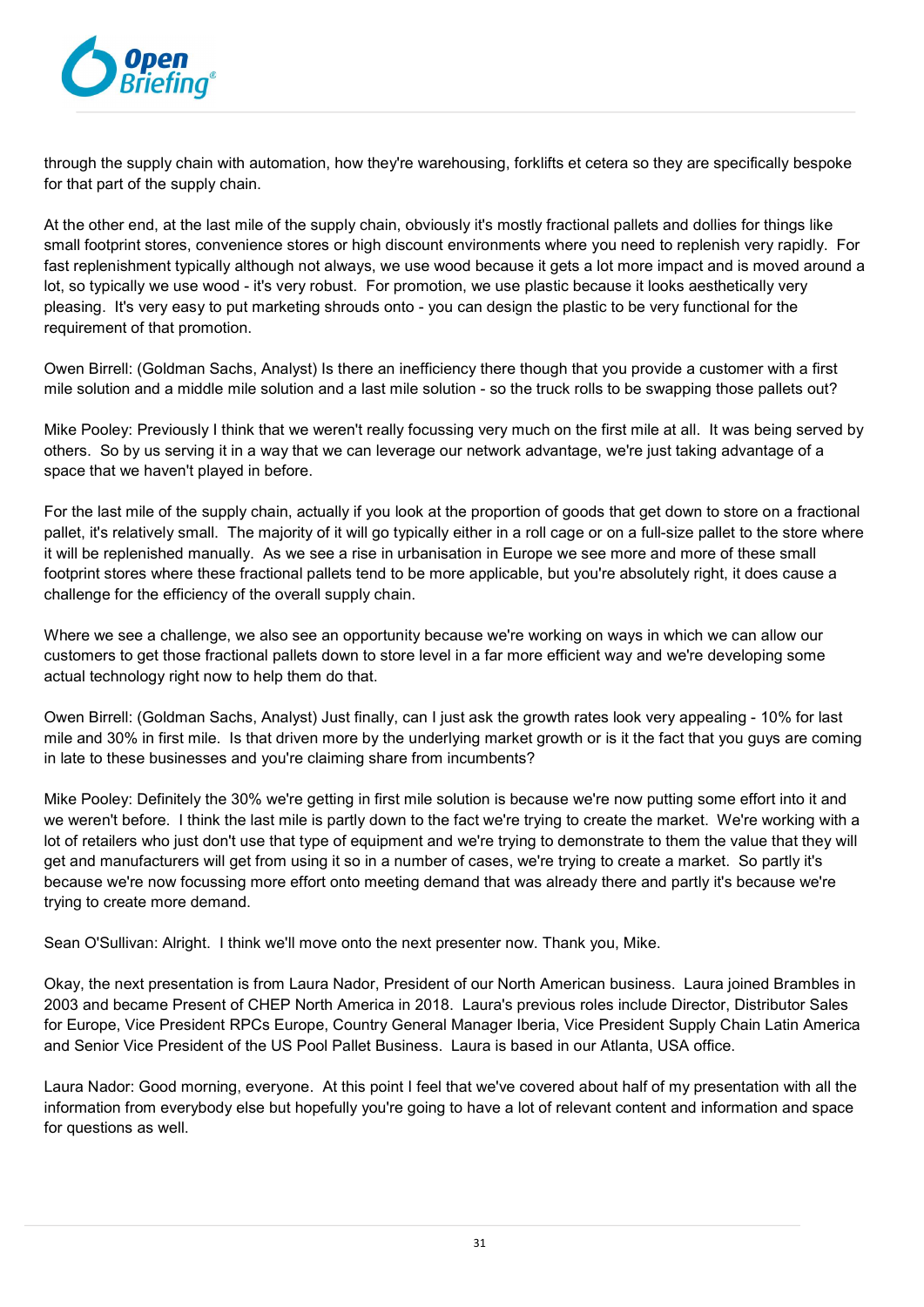

So as Sean said, I joined the Company 15 years ago and I have a tremendous privilege which is the fact that I could work in different regions and in different business units across our global operations. Most of that time, 10 years - more than 10 years actually in Europe, so between the UK and the Southern European region and then even in emerging markets in Latin America where the challenges were completely different. So this brings to my toolkit a few learnings and the opportunity to use best practices that I have lived with throughout the course of those 15 years that hopefully are going to help me lead this business in the way that we need in the next three to five years.

You've been made aware of the results last month so the first half results have indicated very pleasing trajectory in terms of our top line growth. We are very happy to see actually that momentum coming back to the business. If you remember just a few months ago - about a year ago, there were questions about that particular topic can the US business grow at the rates that historically we have shown and actually the answer is yes. We are seeing that momentum and it's coming from nice volumes both in our existing contracts which are progressing nicely and we're continuing to expand with through lane expansion. It's coming through very good rates of conversions of new - of very nice and healthy [unclear] that is converting faster this year and we expect that to continue in the mid-term.

We have also made significant progress in improving our asset efficiency. I'm going to show you a few more details later but that growth that we are able to obtain, we can do it with fewer pallet purchases. Our capital intensity - pooling capital intensity is reducing and to a large extent is due to the initiative that we have put in place to address cycle time. So there's a lot of good initiatives and good work that is translating into good results.

We're not so happy with the trajectory of our profit margins. There's been an erosion in the first half and that's going to be a topic of a large part of my presentation today - how are we going to address that. As a team we are committed to continue to leverage our scale and drive efficiencies in our supply chain. We are going to address our cost pressures and there are significant cost pressures - Carmelo touched on a few of them already this morning. I'm going to go into more detail about what we're doing on those. But we are going to continue focussing on addressing those in the immediate-term and the short-term with regards to inflation pressures but also the other cost pressures that we face in the more near to mid-term.

We're going to continue focussing on our asset efficiencies, that is a core and a fundamental part of driving the financials that we need and releasing the cash required for us to continue investing and innovating for our customers whose needs are also evolving. Finally, we are very committed to the development of a very strong team to lead this and this company to the financial returns that we actually expect and you all here expect.

I'm going to get my - oops, I was too fast. There we go, okay.

So we have a very strong network and similarly to what Mike was saying about Europe, we have built a very strong logistic platform. We have about 100 million assets that are constantly flowing from East to West and North to South and crossing the borders, helping our customers transport their goods from the very source from the farm all the way to the shop floor eventually - at the end of the chain when a consumer picks the product from the shelf and that is enabled by a very dense network. That is important, it's important because it creates value to the customer, not because we say we have many sizes and many plants or many locations or many trailers, it's because we are able to serve any customer across the country in the US in less than half a day transit time.

Now in a geography like the US, that is a fundamental difference - less than half a day of transit time anywhere help us ensure that we have a warranty of availability for our customers regardless of where they are. We may achieve that through our own sites, our own service centres being placed optimally across the country, but also our flexible approach to having onsite operations for example where it makes sense - where we can actually generate the efficiencies and reduce costs end-to-end by doing so. So we operate at sites that belong to our manufacturing customers and also our retail customers - the ones that you normally hear us call TPMs, that's what we do.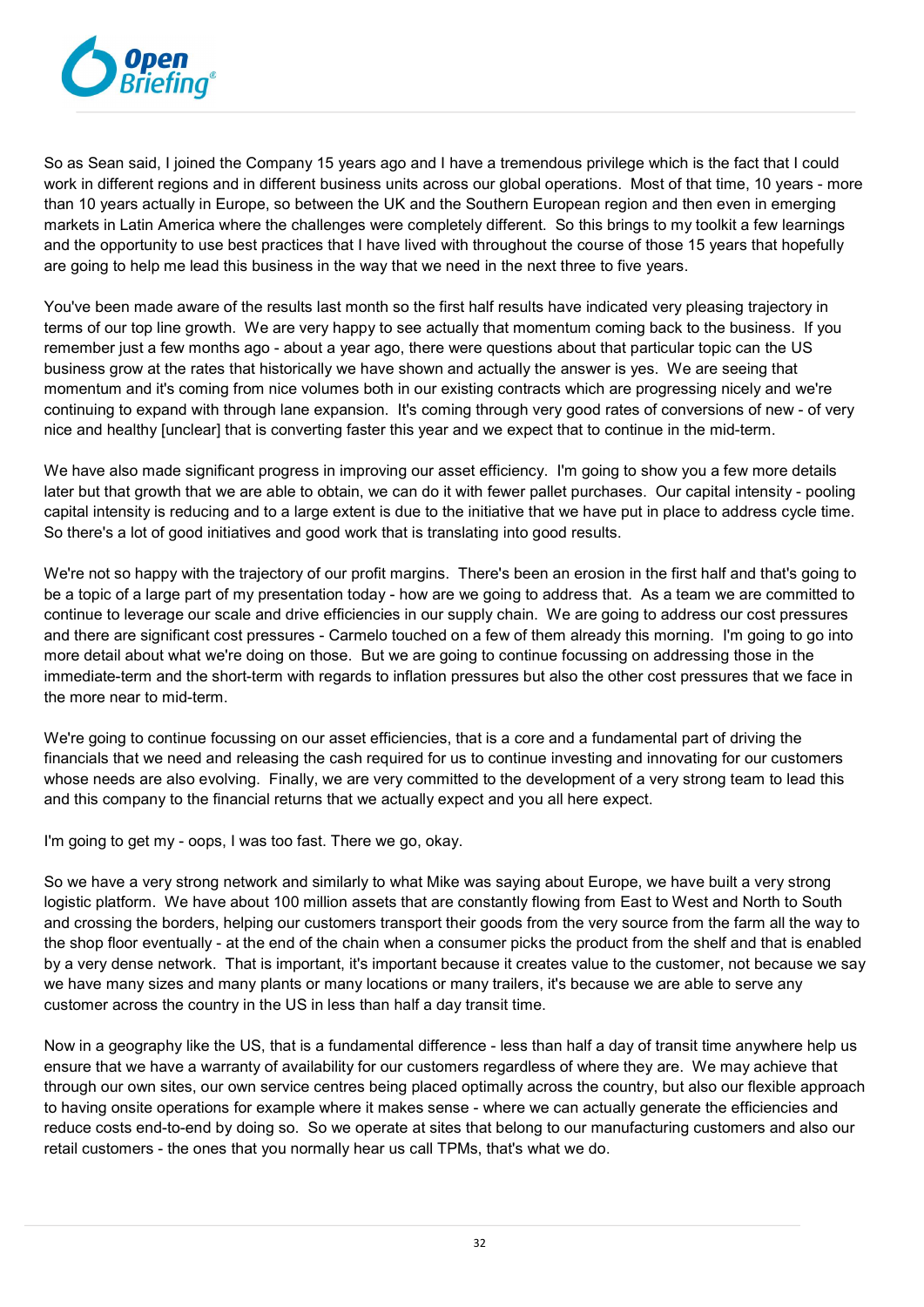

So in summary, we do have a very strong network, the scale and the density coupled with the expertise of our teams provide scale related efficiencies that we can offer our customers that have differential value. That is why the vast majority of the top companies, the best and most important companies in the FMCG trust CHEP with their business and they keep staying with us for a long time. So we tend to have long a tenure with our customers once they join our pool.

So the same case as Mike was saying before in the US, I many times receive the question about how much more can grow? Is that a mature market? Are you in such a leading position that there's not going to be enough growth for you to go and capture and the reality is the market is very large. We are talking about 770 million equivalent pallet moves as a total market size, of which half is not served by pooling companies. So half of that, 385 million are potential issues of pallets that are there for grabs, that are not served by pooling. Yes, we are the leader but there's a lot of white space there for us to go capture and we compete against two different types of competitor companies.

The first block, the white block on the top, represents our whitewood recycling competitors and this is, many of you know, it's a very fragmented industry. We have more than 2500 companies, mums and dads - local shops and that type of fragmentation with some consolidation going on. You may say that now there's been some merging recently but not an awful lot. Some brokers, for example, [Norway's] Pallet or PALNET - are typical brokers that what they do is they leverage relationships with individual independent recyclers across the country in order to be able to compete on a regional or a national scale with other bigger companies but there's not many of those.

There's some private equity activity. You may have heard a year and a half ago or so, Huron Capital bought Northwest Pallet and Gray Mountain Partners recently bought our recycle arm but that's as much. So by and large, this industry is extremely fragmented, very transactional in nature and very local or regionalised [unclear].

The national players are the typical pooling companies, like us. So the typical ones would be PECO and iGPS. Their value proposition, the product they promote is similar to ours in the type of product it is. iGPS offers a plastic solution so it's different to PECO in that respect, but they are well-established companies that have been there for a while and are rational competitors that we deal with constantly.

There are another subgroup of competitors that I would call emerging competitors in the industry. Thee are more - or claim to have more disruptive offerings, either because of a change in the type of material of their product or more recently actually, the Internet of Things - the IoT technologies that they associate with their offering - so they sell smart assets essentially - that's their proposal. We tend to see in this space a lot of change so the timeframes between entry and exit of these companies tend to be pretty short.

Some examples, recently Axios is one company that came in the market - more of a niche playes so they were concentrating very heavily on a certain group of categories, so they were very high, for example, in [unclear] products that had sensitivity to damage and they went out of business in February last year. RM Square is the most recent one where as I said the IoT of things is what is driving the noise [unclear] in the proposal they make. They are disclosing publicly financing issues, so cash constraints, but we continue to monitor all of these potential competitors and their offerings constantly. They are on our radar - we're always looking for [unclear] to see what else may be happening in the market that we may not be picking up.

The next question is about - and I get this question quite a lot - about our value proposition [unclear] versus our competitors and do we have a winning one? The answer is, yes, we do have a superior value proposition compared to both, the white wood recyclers and our pooling competitors. This slide tries to pick on some of the key items that differentiate ourselves from our competitors.

In the case of whitewood, it's very clear that the product, the platform itself, if a differentiator so certain features like the four way entry make the operation completely different. So for retailers in particular - and from manufacturers as well but retailers having the opportunity to manipulate from any side the pallet generates a lot of handling efficiencies and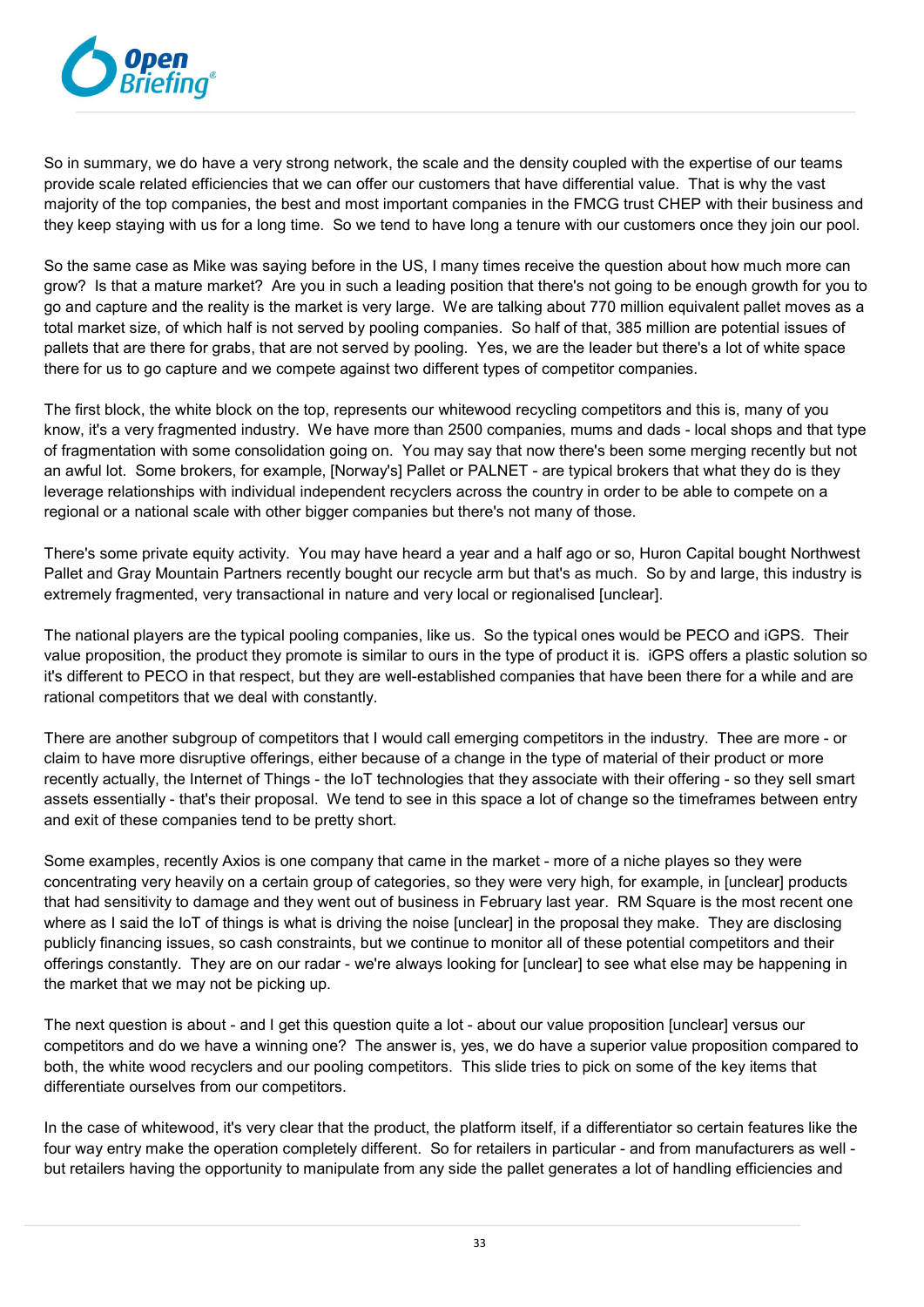

transport efficiencies and that means they many times - often they mandate the use of block pallets in their supply chains. They also recognise the important benefits of protecting the product from damage and this is something that is more prone to occur with less reliable platforms - so that's also another reason why retailers, large retailers in particular tend to prefer these massively. This consistent quality is a benefit that our manufacturing customers also recognise.

The network, what I said at the beginning - the scale of the network, the density of the network, implies significant transport cost efficiencies as well, as well as the capital reduction, of course. So all of that in addition to the circular model that Mike and Graham referred to before, that make a key differentiator of our business, business model and our offering to our customers. Talking about that, I want to expand a bit more because I do really believe that this is a key differential part of our offering.

So in world where everybody, all stakeholders from consumers to manufacturing companies, governments, regulators, investors in this room are being a lot more conscious and willing to do the right thing to preserve the resources that this planet has that are not limitless. Everybody wants to behave more responsibly and we have an offering that can help everybody in the supply chain to deliver on those objectives. I have just a few examples here of engagements with different customers in CHEP and the US and in North America, I'm sharing the names because they have allowed that to happen, otherwise normally I would not share the names.

The first one is JBS. JBS is a leading company in processing of meat, poultry and pork. They are huge. They have a significant fleet as well to do transportation. We found the opportunity, working together - our logistics experts working together with their transportation team and leveraging the scale of that network that I just mentioned to you a moment ago - found significant opportunities to collaborate on transport. In doing so, in just the last 12 months, we've been able to reduce 880,000 empty miles from the supply chain. So that's a fantastic outstanding result, collaborating with one of our largest customers in the US and helping them deliver on their sustainability objectives.

Walmart Canada is a different example, so again it's in North America not strictly in the US. We helped them reduce waste. Now this is leveraging our capabilities and scales and again, our network to dispose safely of their lumber waste. They do generate a lot of waste related to crates and features they use in their gardening seasonal campaigns and it was creating a big issue for them. We helped them intervene in their - and implement a reverse logistic solution to get rid of that waste - so that's another way in which we help in this case a very massive retailer achieve their objectives.

The final one is PepsiCo, again a different example of how we can help achieve improvements in sustainability. This was about using our innovation centre in Orlando where we have a set of people, experts, in topics such as product and unit load optimisation. So we sat down with PepsiCo's team and helped them redesign completely their unit load. From the packaging itself that we actually help them reduce and therefore there was a saving there. They could move more product per pallet and more loads per truck so saving transport as well. At the same time, we caused a significant improvement in damage reduction - so there's a double win there.

So again, it's about the scale, it's about our networks, it's about our skills and experiences, our credentials in sustainability and these are just some of the examples of the things that we can do to help our customers deliver on their own sustainability agendas.

I mentioned just a moment ago that we have a significant opportunity to continuing growing in the US and let me just give you a few more details about how that's going to materialise we do expect in the same shape and form that you saw before from Mike. These three components are organic growth, net new wins and pricing and mix to deliver between 2% and 5% of top line growth in the mid-term. So we're looking at the planning cycle - this is on the left hand side how we have tried historically so we don't expect massive changes around the organic growth. We do continue to work very closely with our customers to maintain those long-lasting relationships and nurture those partnerships continuing to deliver value and continue to expand where possible with them.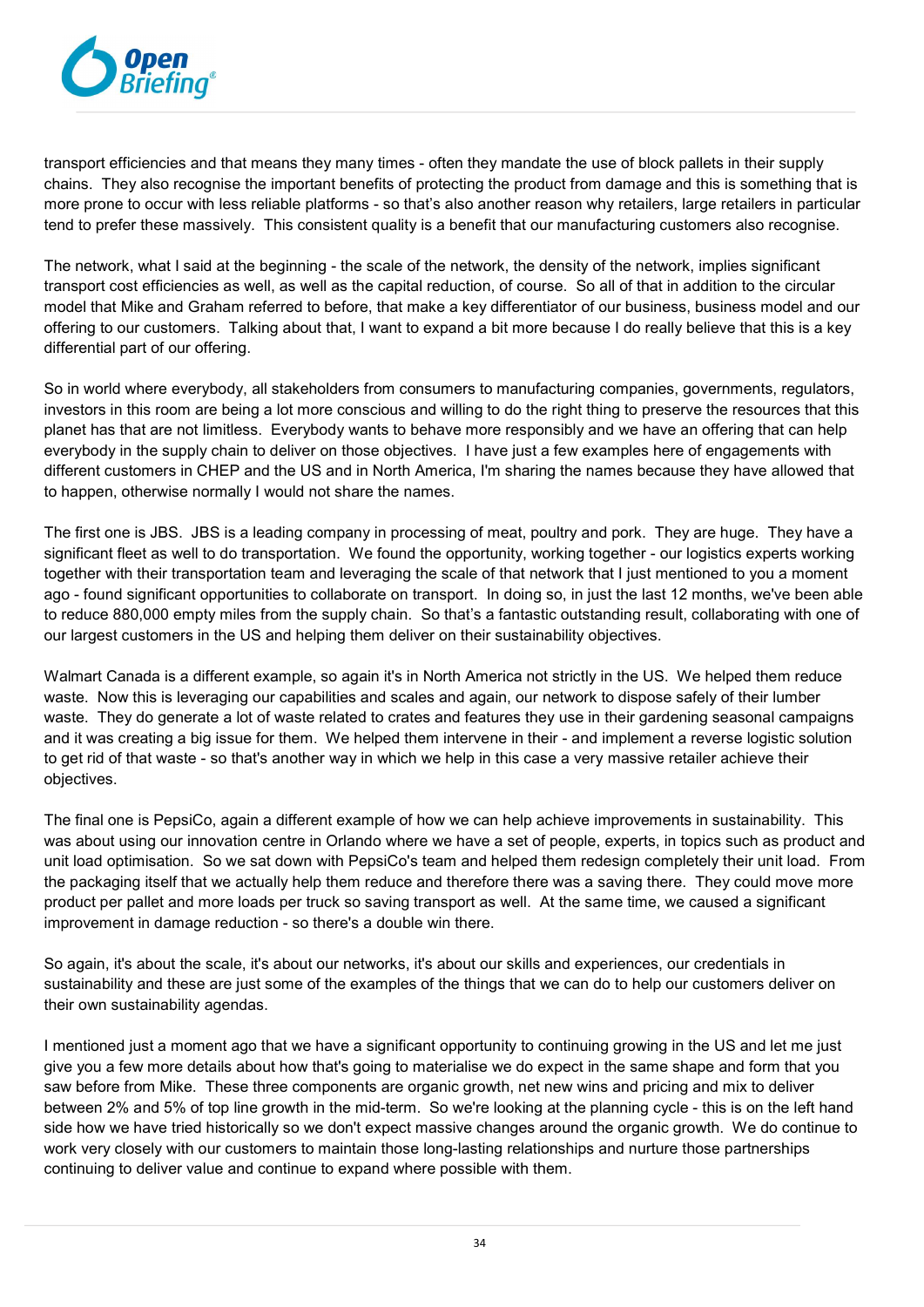

We do expect that our ability to continue to capturing the new business is going to be there - so 1% to 3% in new business win, net of any losses to competition. In pricing, we do expect that in the mid term - and I'm going to make a distinction here between the mid-term and the short term. In the mid-term in a competitive market like the US, we do expect that we are going to have to make certain investments in price difference clearly to protect some of our strategic accounts that enable our scale, but we are going to fund that with pricing initiatives that we are also going to place at the same time.

Now in the immediate term, in the short term, and given the inflationary environment that we are in the middle of, we are certainly taking more aggressive actions and therefore, we do expect in the short-term contribution from pricing to help us offset those inflationary costs. So you need to distinguish here - one thing is the very immediate term and what we're doing now and what we see to be the trajectory for the mid term, which is roughly flat because we will fund the price difference with our own price updates. I will cover how we are going to do this in a moment, this is just the overview.

So the market is large and I just said there's about 50% of unserved market - the 385 million. Where do we focus - the question is where do you put your sales efforts to capture the opportunity? So have defined what are the four categories that we should concentrate those efforts on. The four on the left-hand side of this slide are those sectors. So we are talking about beverage and beverage here includes all non-alcoholic and alcoholic as a whole. We have produce - we have meat, fish and eggs and we have dairy. So these are the four categories that we are going to go after with emphasis.

Now we want to know in a more granular level and in a more detail level the different degree of addressability considering the barriers that exist today to convert some of those volumes. It may mean that even within the same category, there may be volumes that are available today versus some that will be available more longer term. So we looked at this to understand that addressability, considering what will be here and now in the near to mid-term and what would be a longer term opportunity. That's what you see in the pie on the right-hand side of the chart. So we see about 200 million potential issues as near to mid-term opportunity. This is the 52%.

Just to clarify a little bit what that means, what we consider to be near to mid-term opportunities include things like - well, the obvious one is those volumes that are already somehow being moved in a 48x40 equivalent platform - so our existing platforms and our existing value proposition are well suited to capture that volume, that's one piece. There could be some challenge where actually we have not penetrated too much yet so we are gradually penetrating those but we have already the collection engines, the controls in place to make sure that we can progress on those. There are some cases where for example with a plastic pallet that we are trialling, and I will to in a moment - this is a product that we intend to launch and therefore we see it happening within the timeframe that is considered near to mid-term.

Now other opportunities that will be long-term for example would be nonstandard. For example, in certain categories like beverage, you have certain sectors with 36 x 36 format or dairy with 40 x 40 - completely nonstandard types of pools. In those cases, we consider the opportunity to be a lot longer term - more difficult to achieve unless we wanted to go and buy those pools ourselves and run them.

So even though in some industries like the example I gave you with the 36 x 36 in beverage, the industry itself is already starting to move in the direction of converting to 48 x 40. It's going to take seven to 10 years probably before they manage to change completely their fleets and their trucks to different sizes so that's going to be a more painful process and it's going to be longer term. So this is how we define the near-term versus long-term and the 200 million that I'm talking about as opportunity.

Now, the size is a very significant size so there's an opportunity that is very interesting there and we know what categories we can go after. How do we go about them is not always the same across the board. We do have different go-to markets strategies to be able to capture that across. So we segment the customers in four broad groups and the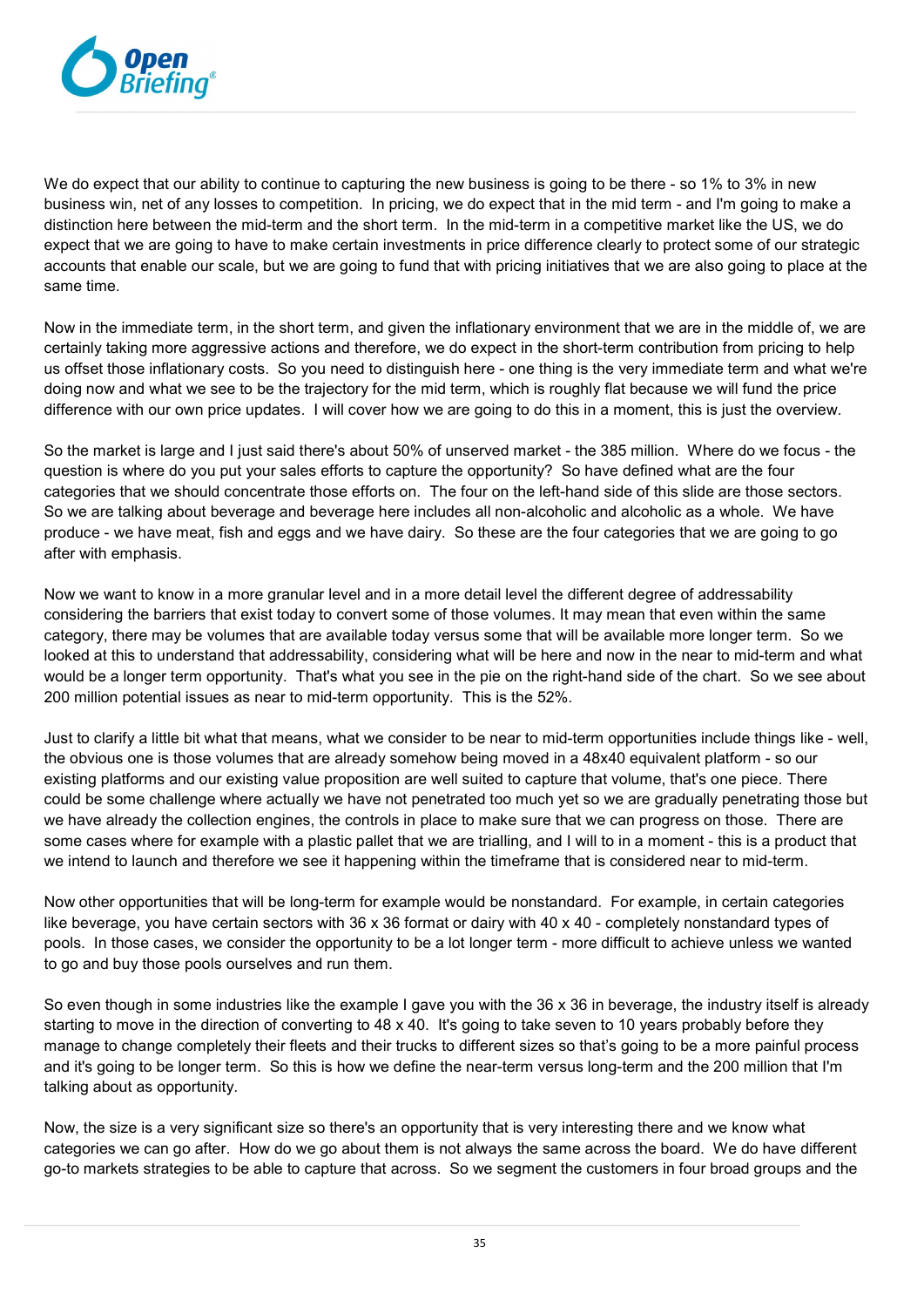

table here shows what the broad groups. But briefly if you look at the first two rows, the strategic accounts and the protect accounts, this represents a very large portion of our portfolio of revenue today. So about 80% of our revenue is in those two buckets and traditionally, we have already very well-established relationships at senior levels within those customer organisations.

We continue to work on developing new value-added propositions and comprehensive joint business programs with them so that we can warranty that that loyalty stays. They really value our offerings and want to continue with us for the longer term. Its' a very different story with the two groups at the bottom where we concentrate what we would call our handling efforts. So all of these are processes in which we have to develop the relationships for the first time, educate them normally in what benefits of pooling are because these are by and large customers that are using whitewood right now so we have to raise their awareness and educate them on what the pooling brings to the table. So this has the typical handling efforts.

So hopefully - and I've been running through this somehow fast - this is giving you an idea of how we are tackling growth, one of the approaches that we are taking which are discipline, and the targeted strategies that we have in place for go-to market.

Now, while we continue to look for opportunities to grow our share and continue to leverage our scale which is a benefit that we have, clearly, we are facing significant cost pressures, and that is shown in our margin decline in the first half of the year. We did have in the US specifically in the first half, 2.9 percentage points of ULP margin decline based on those challenges, which are essentially related to transport and transport inflation, transport costs pressures, labour costs and also some of the changes that are happening in the retail environment - mostly similarly to what many customers of ours are facing, but is translating into that erosion.

I'm going to get into a lot more detail about how we are addressing those. The immediate inflationary environment that we are living through right now, is actually costing a lot of additional pressure and we are protected to a large extent through our contracts against that inflationary pressure so that is a good thing, but not completely. So we have to offset the rest of that additional cost pressures to supply chain and cost out initiatives that are going to help us improve our profits.

So if we look at the near to mid-term, this is how we see our profit margins evolving. So you see that we continue to expect cost pressures in the near to mid-term, represented in the red bars, but we do have plans and actions in place to mitigate them, to offset them and actually give us the opportunity to gain back margin improvements. So over the cycle we're looking at 2% to 3% improvement in percentage points of ULP margin. I'm going to cover this in more detail in a moment, but you can see already what the areas are that we are going to concentrate on. So supply chain optimisation and leveraging our network, making a significant investment in that network actually to be able to capture those benefits in full - and Carmelo did a good job at explaining a lot of what's going to happen in that sense.

We're going to continue working on our sourcing strategies to gain advantage and reduce costs of sourcing organic materials, not just lumber but all of our raw materials, and also being diligent and disciplined around pricing to capture the right compensation for the cost to sell for our customers.

Now before leaving that slide I want to make sure for transparency, that we are going to experience continued cost pressure and continued margin pressures in the short-term given both the inflationary environment and the time lag in between the application of the pricing initiatives to offset inflation, and also the investments that we need to make in automation and the timing in which we will start to see those things flowing through. So while we are going to see that improvement in the cycle, the 2% to 3% percentage points in the cycle - at the beginning of the cycle we're going to continue to see that margin pressure.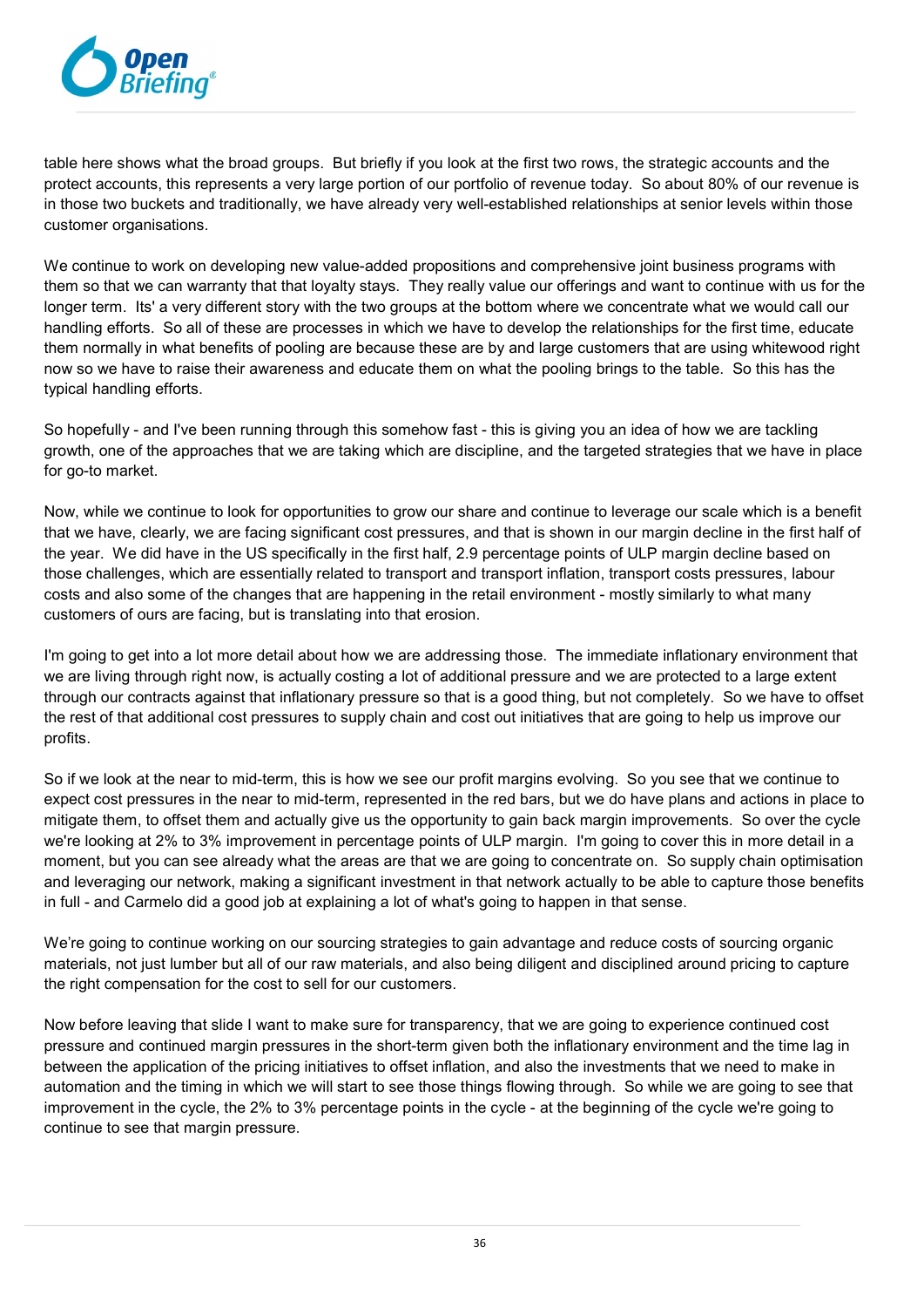

So I'd like to go now into addressing each one of the different challenges and the different plans and actions that we have to mitigate them. The first one is what's happening in the retailer environment. It's fair to say that over the recent years, there's been an increase in the cost that are driven by changes in retailer behaviours and retailer supply chains, so there's a combination of factors here. On the one hand, the continuous pressure on retailers' margin and they are fighting a big battle there against their potential competitive threats - the online and the high discounters all fighting for the share, so they are under significant pressure there.

There's also the emergence of opportunities as they see them as some competitors are willing to pay fees for extraction of assets from the retailer networks. Some of the parties like, for example, some recyclers, are also offering some incentives to retrieve materials like cores, like white cores from the retailer. So with all of that, they see the opportunity and they try to seize the opportunity by means of asking or requesting, for example, the pooling companies for payment of fees. That's a reality. It's happening. It's been there for a while and it continues.

So as a leading supply chain solutions provider, what we do normally obviously is not our strategy or policy to accept paying for fees. So what we're trying to do is find solutions where the cost that is actually creating the trouble for the retailer in this case can be eliminated. So if we can find ways in which we actually reduce the cost as opposed to paying a fee for it - that's a much better option and that's what we're trying to do. In this table, I tried to give some examples of opportunities or strategies that we can use, and some of them in combination, to actually try to mitigate that in permanent ways that we see with retailers.

So for example, if there is a - and this is real case, I don't give names but a very large grocery retailer in the US that came to us with the notion of this is your transport cost by the way, why don't you pay me such-and-such number for fees. So what we did is actually is obviously take care of the collection transport, the return of our pallets from the retailer distribution centres, but at the same time asked them to help us with implementation of onsite operations. So by doing a TPM, we are eliminating half of the transport anyway. So yes, we are having to do the transport, but it's already half of what it would have been otherwise because we can operate]the TPMs and by doing the TPMs we are also helping with labour challenges as well. Then for the remainder of the transport then we look for opportunities where we can optimise.

There are opportunities with the retailer fleets, or with customer fleets, where maybe we can reduce that cost even further because of synergies. Then we engage with them to say okay, so we need actually to reduce costs as well and improve our set of efficiencies, so why don't we work together to eliminate reuse? Reuse is another topic that is relevant in the US and like Europe or other regions, we do have legacy contracts where retailers are entitled to reuse our pallets many, many times - sometimes unrestricted use. So working with them to try to eliminate that reuse is a win for us and that's what we did. So with this particular retailer, they agreed to a switch - to change for a nestable pallet solution to be used downstream replacing our lumber pallets. That resulted in us returning about 600,000 pallets back to us in just this last year, so that's helping us on the cycle time that I was mentioning before.

Finally, there are ways in which we can collaborate and get their help to convert more volumes as well. So with this particular retailer they helped us convert all of their private-label volumes to CHEP so there was a revenue opportunity for us. So these are ways in which sometimes - obviously, we have a challenge and it's always challenging to deal with this always changing retail environment but there opportunities for us to win as well.

Talking about transport inflation so and Carmelo touched on this already in his presentation, but this is the hot topic of conversation other than Trump tweets. Everybody is talking about transport inflation in the US right now. So by December we were looking at a 6.2% exit rate. In January that already picked up another point. In February it has maintained above 7% - 7.2%, 7.5% - so we are seeing sustained levels of unprecedented high inflation. This is driven by driver shortages as Mike was pointing out, it's driven by also some weather events that don't help - they create disruption and lack of capacity in certain regions, and also some very specific US events or developments like the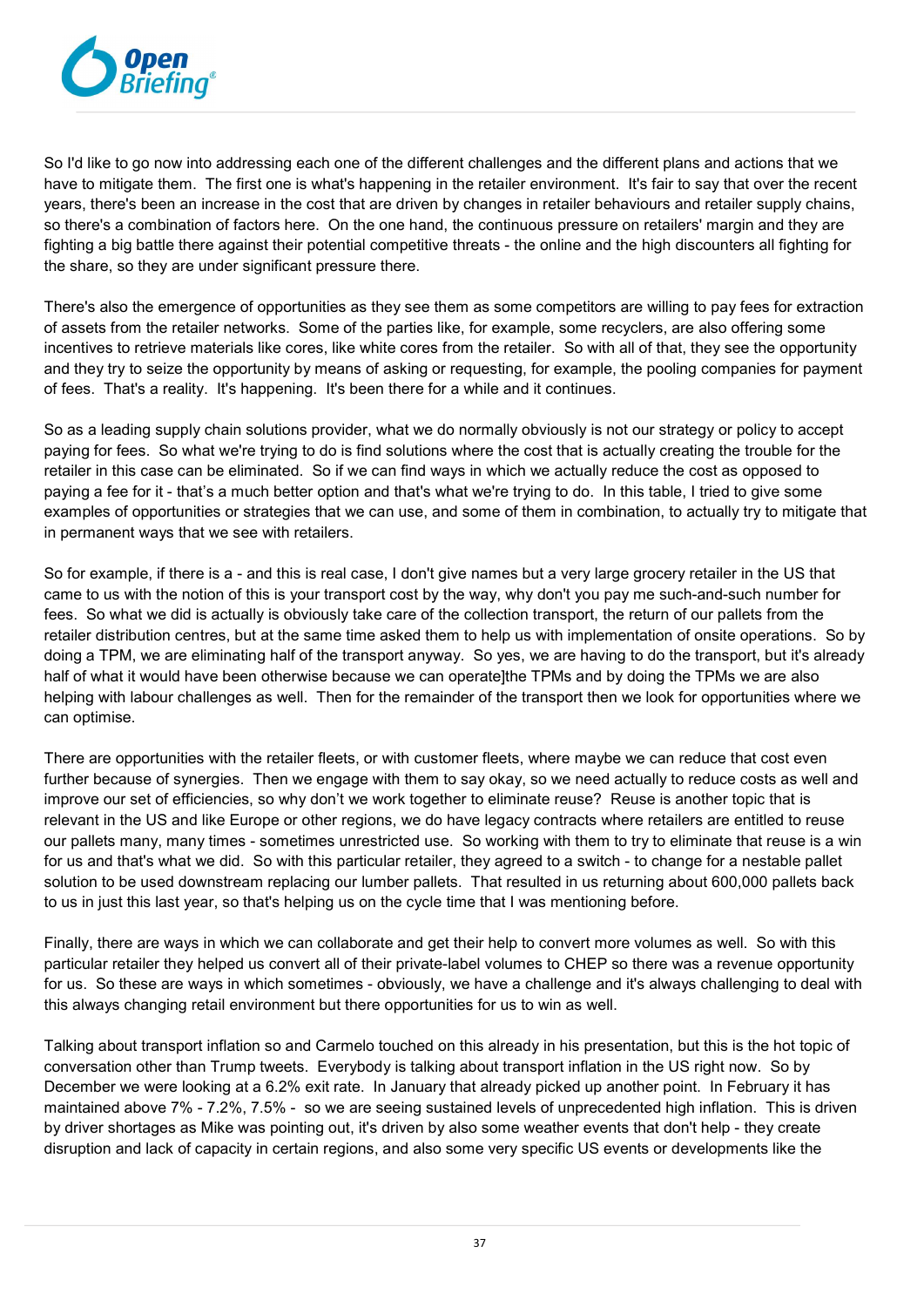

implementation of the electronic driver log rule very recently - which in itself has already cut capacity by 5% to 7% according to the industry. So clearly that's all a cocktail that is triggering that unprecedented level of transport inflation.

So we do have a number of strategies in place to mitigate this, part of which Carmelo touched on. So continuing to optimise our network, making sure that that length of haul continues to reduce constantly because the shorter the distance the more the chance that we can use dedicated fleets. We do have 57 different dedicated fleets currently in the US. When we have these dedicated fleets, first obviously we can optimise them but also when we're protected because these tends to be contracts that we have that could run two to three years - so they tend to protect us a lot better from exposure to inflation. You see the effect - if you look at the table where we compare ourselves against the market, we tend to over perform precisely because we have a large proportion of our loads being carried by dedicated fleets that are optimised by us.

Now in January you see - well, they asked the question why January? Now, the two lines cross. Unfortunately, January and February are for us the seasonal peaks, the absolute seasonal peaks where the surge of pallets after the holidays the Christmas campaigns happen - so we have the highest level of transport and the most volatile type of behaviour - so have to resort a lot more to the spot market in those particular two months. It's very different to what happens in the rest of the year - so that's the reason why. But certainly, without a doubt, the transport inflation is accelerating and it's there to stay for a while according to all the industries that we are looking at.

So I've covered the supply chain optimisation and the fact that optimising our network is key. This is another reason why when I talk about automation that there's a connection here. So the fact that we are so reliant on a limited capacity in the network that is almost 100% manual creates also inefficiencies here and a longer length of hauls sometimes here. We have a plant that is the optimal location for us to deliver from and we cannot staff properly all the repair tables. What happens is we have to take a suboptimal plant and do over time to compensate for that production and then run more miles with those pallets to deliver to the location that we were intending to. So there's definitely a connection there and that's why the optimisation of the network and the automation of the network are going to help us also deliver these transport efficiencies.

Finally, and very importantly, we are taking clear action around pricing. Our contracts tend to protect us with regard to transport charges - transport and fuel. I'm not covering fuel separately, but we do have a large proportion of our contracts which include already fuel surcharges - about 80% of our contracts cover fuel and about 70% of our contracts cover transport surcharges in some way or form. So that's the insulation that we currently have and we did make our way from 30% at the beginning of the year to now having 65% to 70% so we have been progressing. Clearly, we have long-term contracts with fixed conditions and firm prices that we have to respect, and as these comes to renewal, we are actually addressing this to make sure that in new negotiations we do include this protection in the cases that we don't have it today.

The other key element to our direct cost is lumber, and again Carmelo covered a good part of this, but in the US specifically we have seen inflation trigger significant increases. There were a couple of very specific events, so we did have this year unusual level of weather disasters. We did have hurricanes - you may remember Texas and Florida we had a number of consecutive series of events - a lot of fires in California - so there was a reason, a specific reason, why there started to be a lot more movement in the construction industry and as Carmelo said before, that's where we tend to source domestically our lumber from - so that triggered part of it. The other thing was related to changes the government made - so the application of tariffs on softwood, Canadian Softwood, did also generate a lot of speculation and inflation started to rise.

This one, this chart, only shows the first half but if you look at January and February that's gone up as Carmelo said. We've seen up to 14% of inflation in February. So the good news is we have really good strategies in procurement to help us offset this in the mid-term. In the short to mid-term actually and one of them is using a global scale. So being able to affect our mix and increase the proportion of imports versus domestic lumber is one of them, and also generate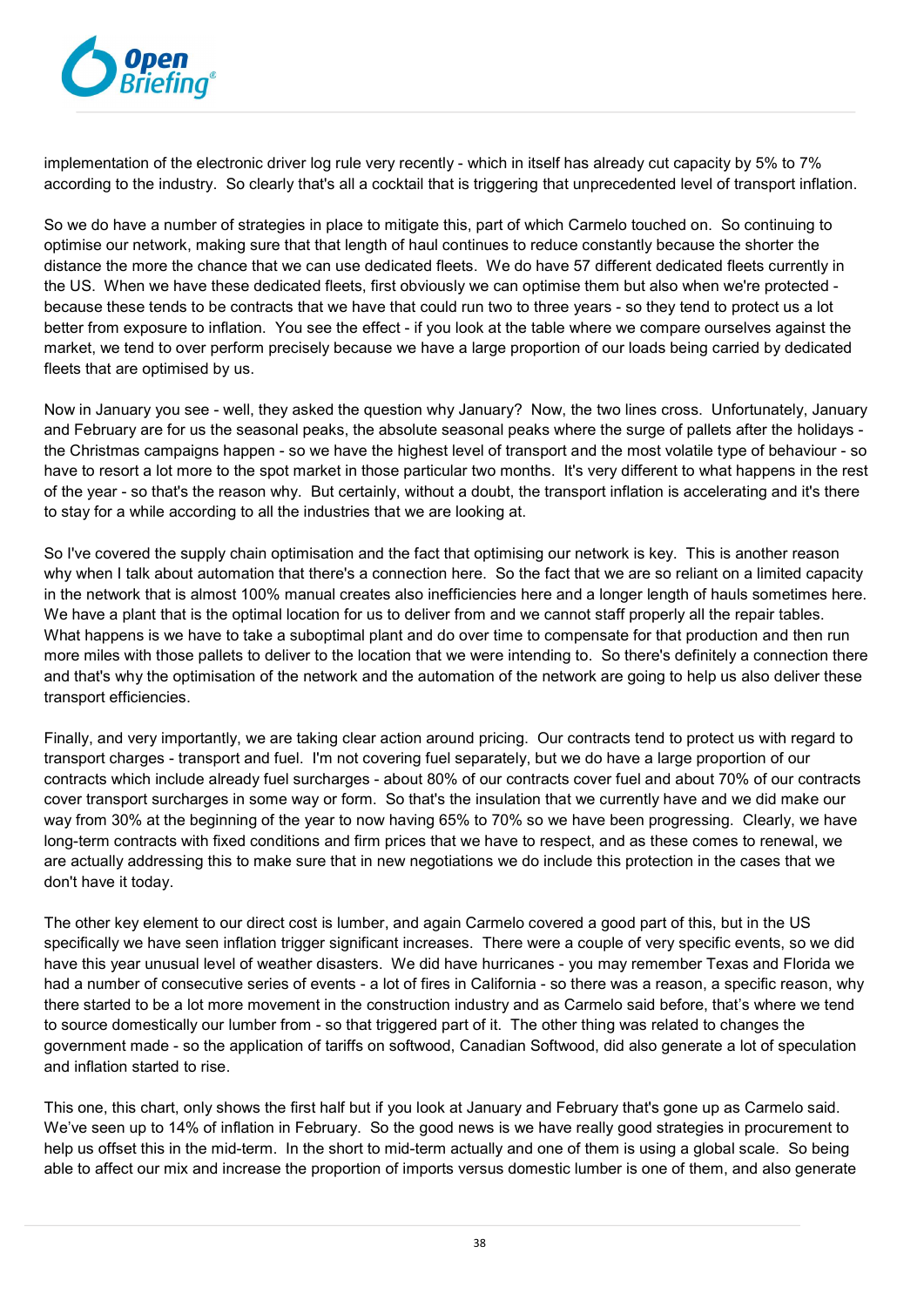

a portfolio of suppliers, so optimise our mix locally as well. Using the expertise with [so many in] technology as Carmelo was pointing out earlier in the morning - that's going to give us a significant, significant benefit starting as quickly as this year. We are starting to see some of the benefits already and this will continue for the rest of the next three years.

Finally, also contractual pricing so we do have also a lumber surcharge which is present in a large number of our customers, about 60% of our contracts do have lumber surcharges as well. So they have already been rolled out as per February. When I talk about all these surcharges, clearly there's a lagging effect, there's a timing between when trends start to happen and the indices reflect them and we have to give some notice to customers, so there's a few months, three to four months between when we start to see the cost occur and when we actually start to invoice for the surcharges. But we do have that 65% to 70% coverage.

So that takes me to the topic we covered at length today but it's very significant, probably the most important single program that we have, started in the US right now which is bringing the network up to the level that it needs to be for a business our size and our maturity. So the investment of \$150 million to \$160 million to deliver in excess of \$40 million of savings sustainably for a business. Now I do believe having lived through the journey in Europe and Latin America as well, from the beginning of the first robots that Carmelo was talking about, I was the country General Manager for Spain when we were installing the first Klippas in Madrid in [unclear] all the way to where Europe is now and have seen the tremendous impact that this has in transforming not only our operations, the safety of our operations but the financials, the P&L.

I'm looking forward to making that same transformation in the US. It's definitely needed, I'm not going to discuss why for the last 10 years there wasn't investment in the US, I'm just keen that we actually take the world action now and bring the network to catch up with Europe in the next three years. So it's going to allow us to as I said impact our numbers clearly a cost is going to reduce quite significantly for years to come as a result of this and we will continue to improve on top of that. But it's also going to provide a significant impact for our customers because the sustainable predictable outcome in terms of quality and in every process actually throughout the plant, is a tremendous benefit. Customers notice it; it's also a very good way to show leadership.

So when we talk about extracting a premium versus some competitors actually and being different, thought leadership and leadership, technological leadership are things that customers actually also value, so that's a big plus. We are going to concentrate first on generating capacity. So up front the way we sequenced the plan and the way we're going to go about which of the service centres we attack first and then the second year and then the third year is clearly intended to give us that capacity that we badly need first off. So the first year is all about going to those facilities where we can create that impact so that we can facilitate then the transition in more complex implementations in the following years.

We are considering clearly some key criteria, so where we have the most challenges in labour, there are certain estates and certain geographies where the challenge is the highest and where as a result we end up having inefficiencies because of lack of capacity to produce enough. So we are going to address those with priority. Also, obviously encompassing optimisation of the network, so what are the new facilities that we need to bring on board to continue in serving the growth and lowering the length of haul. So, really exciting, the whole team is behind this and the good news is, as Carmelo said, the technology is proven, so we are going to be doing what you're going to see tomorrow when we go to the plant visit, that's exactly what we are planning to do in the US.

Hopefully, next time we meet we can take you to one of the plants now in the US and say you see, now we are at similar levels of productivity and automation as we have in other regions like Europe. So talking about pricing, I did touch on this a moment ago but now looking more with a lens of the mid-term, so past the immediacy of the surcharges and the inflationary pressures, what's going to happen in the next three years of a planning cycle. We expect that margin compression continuing to affect our customers, so that's a challenge, and they are subject to the same pressures that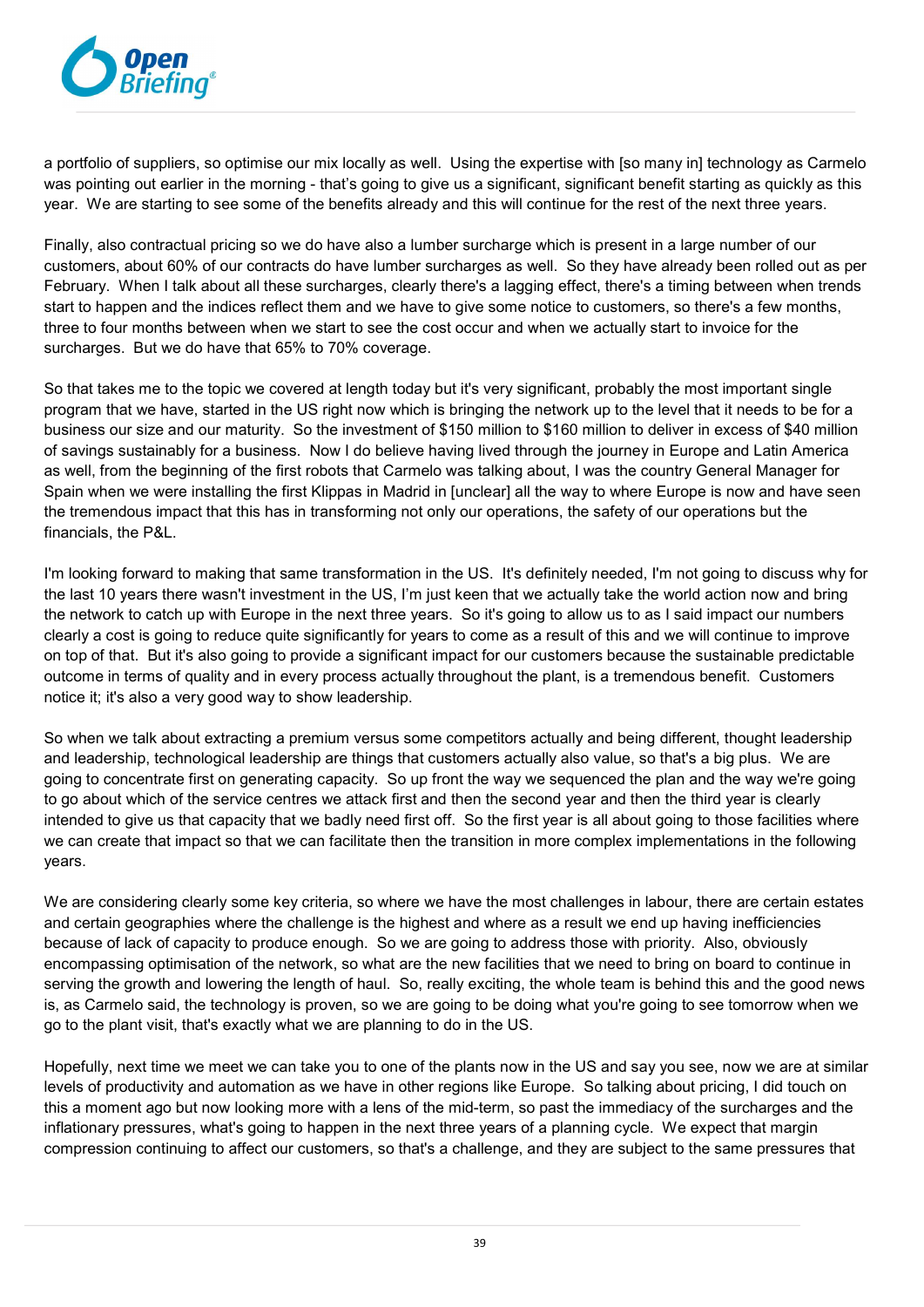

we are as well. So that's something that we live with and we need to be aware of as well as the competitiveness of the market. We do have very active and competitive players there that we have to face.

So we do know that we are going to have to invest some price in protecting our scale and protecting our strategic accounts. However, we have market-based pricing methodology in place that we're actually enabling in a more systematic way. Actually, we are rolling out a system that is going to help us activate this automatically without having to intervene manually. That's going to help us take price where we can, so smartly addressing those markets where headroom exists and where the cost of the alternative would allow actually that our price can rise while we understand that we're going to need to use part of that to fund investments in price as well. So that's the reason why we expect overall in the mid-term that price contribution to margin to be reasonably flat yet in the first years and these next 12 months, in the short term we do expect price to be positive and actually is already.

So I will turn your attention now to capital efficiency. We did touch on this through the course of this morning and in the US in particular we are seeing a positive trend. I know you're familiar with this chart, I think it was shared at the half one results release. You can see there that actually that capital intensity, the pooling capital intensity is reducing. We have been very disciplined about it since the late part of fiscal '17 and into this year. We are putting a lot of focus in reducing our cycle time, so addressing reuse, addressing the idle stocks that are in the supply chain across the supply chain, it's not just retailers, although they are a very significant focal point for our efforts. But also, manufacturers and also in our own network, in our plans, in our trailers, where there is stock that is detained for longer than necessary we are taking action to reduce that cycle time, and it's showing good results.

So we have a comprehensive set of actions to address this and we have some very exciting ways in which we can effect that capital efficiency going forward, which we're going to talk about this afternoon with Prasad when we look at the BXB, and Nessa mentioned this before. We're very excited about the opportunities there and I'm going to talk specifically about some of the trials that we did in the US with BXB enabled pallets and where we already are actioning upon the insights that we got just from a small sample and pilot that we did in the Carolinas.

Now very importantly we are very pleased with this improvement in capital efficiency and the fact that we are seeing our pallets turn faster, that is good news for our business. But we also are very mindful of the lessons of the past, and I'm sure that many people in this room will recall what those lessons were from a number of years ago. So we are very keen that none of those get ever repeated. We need to get the balance right and there is a trade-off here, an equilibrium that needs to be managed between getting that asset productivity and those pallets turning and turning and maintaining the health of the pool the way it needs to be. That is why we made a conscious decision in the US that despite the challenges that we have and the cost pressures that we have, we had to continue with investing in our quality, because that is a key of success, that balance needs to be maintained.

So I'm going to change gears a little bit and go now into some very exciting projects that we have to innovate for our customers, to deliver more customer value. The industry is certainly looking for more efficiencies, and when I was talking about the challenges that we face in terms of labour, labour cost, and labour availability in particular, our customers are facing exactly the same. That's why they are investing so much in automation themselves, so we are seeing ASRS systems being deployed constantly at manufacturers and retailers. That means there are more requirements, more [unclear] requirements for the platforms to interact with them. That's where we're going to offer certain solutions that we call platform solutions for automation.

The other area where retailers are focusing a lot of the attention is improving the efficiencies in their stores, because the store is where the majority of the labour cost for the retailer resides. So it's not just a cost but it's also they are not getting enough people to staff their stores, so they cannot conduct their tasks because they don't have enough people. That then translates in a bigger problem for the retailer which is out of stocks. So in a moment in time when they are competing so hard to get that loyalty, so get the customers to the store in the first place because they're fighting against online and other convenient formats, the fact that the product may not be on the shelf is a real issue. The industry in the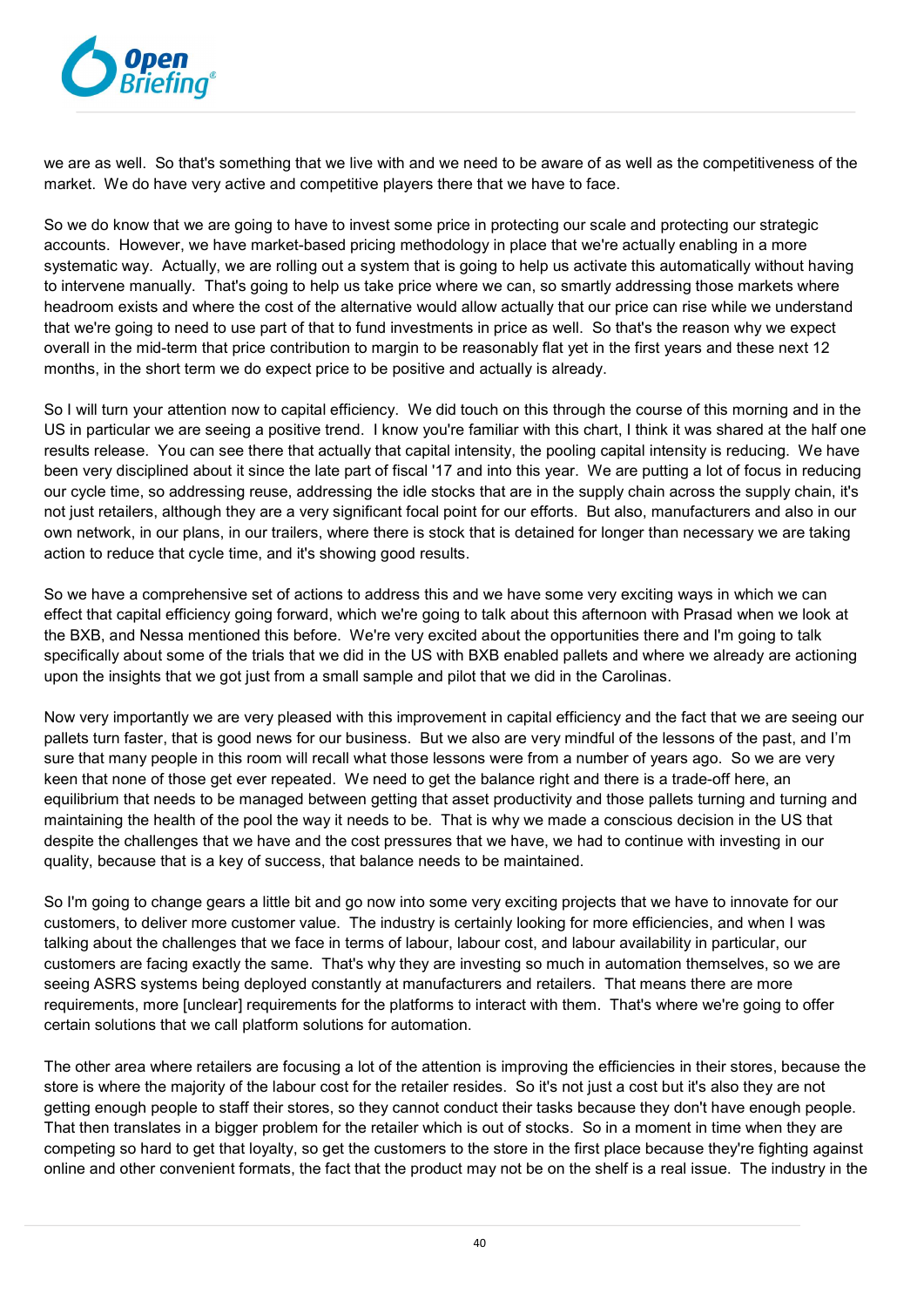

US is stubbornly showing an 8% out of stock as an average, 8% is a huge number in terms of potential loss of revenue for retailers, and promotional is as much as 10% so it's huge.

Therefore, you have [containment] managers at retailers really keen that this problem is addressed. So the good news is we have replenishment solutions that we can offer them to address these challenges. Let me first cover automation, so as I said we recognise there are different needs for our pallets when they have to interact with very highly automated facilities. So we decided to introduce a different spec which is actually designed to address these particular requirements. So we have introduced an automation spec which complements the offering that we have on our standard pool, and with this we cover the needs for pretty much all of the market, regardless of the level of automation.

We are also trialling a plastic pallet, and this is a very specific use, so we've designed this with the intention of focusing on very specific circuits where the control of the asset is proven and the turns are very fast, very fast cycles, very well controlled. That's why we're trialling these in the cluster channel, that's the intention. We are trialling these with one of the largest global retailers in this space, you can take your guess, with a very large manufacturer [unclear] manufacturer and the trial is going on right now. It's a trial [in scale], the pallets are enabled with sensors with BXB technology, so we're going to be able to monitor and value the business case throughout the pilot to make sure that we actually make the right decision at deciding to launch it, if, and set up the right model from the beginning.

So we are not thinking we're going to launch this with the same commercial and pricing architecture that we may have for the lumber pool. We are going to have a very specific pricing architecture for this one because we need to cater for the fact that this is a higher asset, a high-priced asset, and therefore we need to have the proper commercials in place. Finally, our expertise and our capabilities, our applications engineers are deployed to help our customers from the beginning of their installation, so when they are going about automating their sites we do offer this assistance of our application engineers to make sure that the definition, the parameters, the design of the actual systems is done in a way that it would allow it to interact seamlessly with pooled pallets, not new pallets, pooled pallets, and that makes a significant difference. We also deploy them going forward so to ensure that the calibration of the systems continues to be the right one and so on.

So replenishment, the half pallet and Mike has been talking about the last mile extensively in his presentation. In the case of the US we are way behind where you see Europe in this particular space. So we are starting with this. I'm sure that you've heard before about the half pallet in the US in the context of promotions, promotional activity, and that is progressing. So that we are seeing a 45% increase in our volumes for promotional activities, which is great, we have very large customers like P&G,and Campbell's and Smucker's and Nestle Waters, a number of them are using already a half pallet in the US for promotions. But where the big-ticket item is is in replenishment, this is where the big volume are going to happen and this is the massive change in labour efficiencies in the store for our retailers. That's why we're keen to make this breakthrough.

So we're working with two major international retailers and we are piloting these through 10 different SKUs. These are the typical SKUs that are difficult to replenish where you have heavy packet of flour or sugar or a bulky bin or a bottle. These are the kind of categories that we are addressing in the pilot and we're already seeing and sharing with our customers the benefits that are being observed just throughout this more than 100 stores actually and 10 SKUs. We've seen more than 25% reduction in labour intensity, so real tangible concrete and big improvements in labour efficiencies that are as you can see very welcome, because those employees that are released from these type of basic tasks can either be removed. So you can have a saving, or they can be redeployed to other activities that the retailer needs to undertake to make the consumer experience a lot better so they can continue keeping that stickiness, that loyalty, bringing those customers back. So they see this with very positive eyes.

We've also measured on-shelf availability improvements of several percentage points, we need to keep the information confidential here but there's several percentage points of improvement and sales have also improved several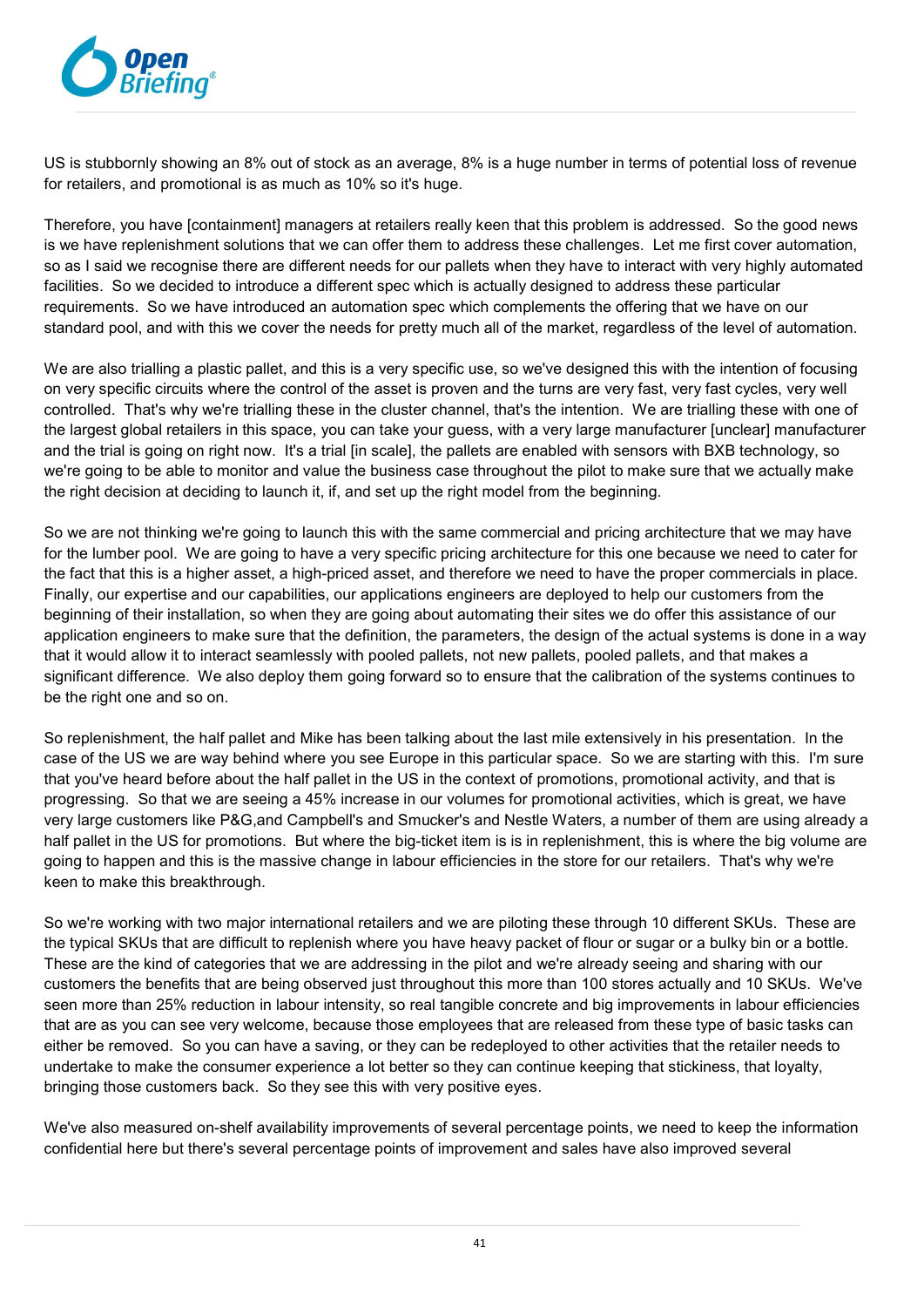

percentage points. So we are expecting this trial to continue expanding in 2018 and the expectation is that actually this is going to be a big item for us going forward in the next three years.

So we're innovating around the product itself, we're innovating around the solutions and the store and we're also innovating beyond the pallet. This is where we're going to have a good session this afternoon talking about the opportunities ahead by leveraging the emerging capabilities that BXB Digital can offer to us. So there are a number of areas in which we see strategic benefits that we can capture by digitising our pool.

The basic ones around track and trace and this can be used to help us address the asset efficiency area, so helping us increase our asset efficiencies and controls. They can also help us simply our business. So our mission is to get to a point where our service offer is completely seamless and hassle-free for our customers. This visibility with BXB Digital enhanced assets could help us eliminate transactions, eliminate declarations, eliminate audits. That would be something that our customers would absolutely love, it would make our business significantly simpler and it would make it also simpler for us to administer and improve the accuracy and reduce service and invoicing and everything else that comes with it.

It can also help us transform our business. I'm going to talk about that pilot later in the afternoon but you'll see that there's a number of windows of opportunity that open up for us. That could mean new service offerings to tap into uses of our assets that currently we don't allow but there's an appetite for that in the market and we could monetise those profitably and eventually create solutions that give additional value to our customers. So I won't steal the thunder because Prasar has his session this afternoon but we will be talking in a lot more detail about what that means and for the US in particular.

Finally, none of this can be achieved without a very strong leadership team. The ability of leading this business to the next three years to a successful result and capturing the level of financial returns that we want, it's going to be based in our people. Now the good thing is we are very privileged to be part of an organisation where we can leverage a lot of skills and a lot of experience and competencies that we have and centres of excellence that we have across the globe, and that's what we are doing. So we are tapping into our central resources to deliver our commercial academies and learning and development tools that we are applying in the same way that Europe and other regions are also doing. We are very conscious that in this journey we're going to need significantly different skills, so we are focusing our efforts in recruitment in acquiring those new skills.

That's part of our strategic work-planning program, we were identifying those roles that actually may not even exist today but we are going to need as we embark in the next three to five years in capturing those. We're also using again the benefits of our organisation to tap into that talent ourselves and cross-pollinate by bringing people with the experiences that we need also to our team. That automation roadmap acceleration is a key example; we are going to run that with a team of experts that come from other places in the world. So a lot of work going on concentrating on developing the right set of skills and the leadership team that we need to succeed here.

So I think I'm on my time, but I want to finish with reinforcing some of the messages. So first of all, it's great to see our business now going back to a growth trajectory and seeing that actually that momentum will be able to extend over the mid-term. We do have a discipline approach; we do have targeted strategies to be able to capture that growth successfully. Also continuing to leverage our scale and gaining more efficiencies, more productivity improvements, investing in that network to ensure that we actually can capture that full potential through the cycle. We also have, as I mentioned, a number of other mitigant actions in place to address the other cost pressures beyond just the immediate ones of transport, inflation and lumber and fuel, but all the others, and continuing to improve our cash generation.

So continuing to focus on generating better asset efficiencies so that we can release cash to invest appropriately and strategically and addressing the changing needs of the market, so at the end this is what we're here for. So we are finding new value solutions and value propositions including innovation in product] as well to deliver on those changing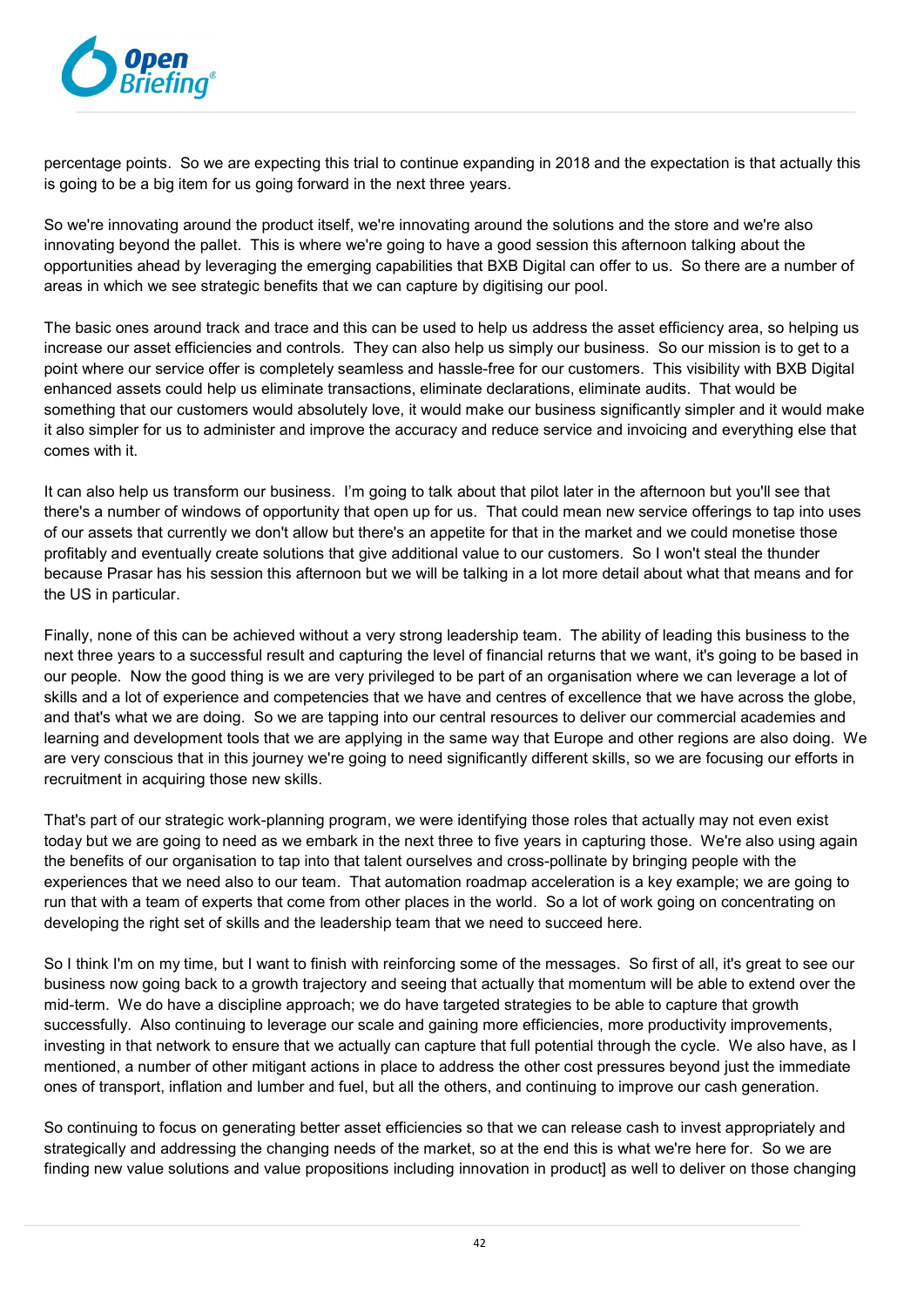

needs. So hopefully I've given you a good overview and confident that actually given the sets of challenges that we face as a business we have strong plans in place that we are going to deliver against to provide an improvement in our margins in the next three years.

With that I think I can open up for questions.

Sean O'Sullivan: I know there's going to be a lot of questions in the room, so if we can…

Laura Nador: You bet.

Sean O'Sullivan: If we can limit the questions to maximum of two per person. So yes, Anthony, I'm looking at you.

Laura Nador: He's taking notes so I know he's going to be active.

Matt Ryan: (UBS, Analyst) Hi, it's Matt Ryan from UBS. You spoke a lot about network scale advantages which you've got and I assume a lot of the cost pressures that you guys are seeing are going to be felt by both the whitewood guys and also your pooling competitors. Just interested in your thoughts on how rational you think they're going to be moving forward and trying to mitigate some of those costs?

Laura Nador: Look, I think definitely there's evidence that they are feeling the same things and if not more I should say. Because that density of our network means that actually we are in a better position to cope with less exposure to spot so I do think that if you would imagine them taking their own initiatives and actions to cover offset some of our interest cost. Having said that they continue to be very competitive, so we do see them actively competing in all of the contract renewals, RFQs, so that doesn't diminish. But they are taking some rational actions and in some cases, we've seen some problems with the service side of these additional cost pressures, so not being able to service certain regions, certain markets, certain campaigns.

Matt Ryan: (UBS, Analyst) Just a question on staff turnover. I think there was a comment a bit earlier on Europe and I guess on the flipside even taking out the recycle business, the turnover is quite high in North America. Could you just talk through whether you think that's an issue and maybe what you're doing moving forward to reduce that turnover rate?

Laura Nador: That is not dissimilar to what Mike was saying, just add to that the US market is at an historic low unemployment rate, so the market is very competitive, it's very fluid. We are seeing that impacting us particularly in the lower bands, particularly in the younger populations similar to what Europe is facing. Clearly in the plants, so in the plant is where we see the highest turnover. I mean you can understand that you are competing, you need to flip a pallet that is heavy and it's a tough job in winter or summer, and you can flip a hamburger for a similar salary. So there's that challenge in there, we continue to work on that, but it is a market dynamic. I wouldn't say that we have necessarily an alarming or a super high turnover compared to other similar companies in the area.

Paul Butler: (Credit Suisse, Analyst) Just a question for you on the network costs you were talking about. You described it as being that the retailers have costs and so they're trying to pass that onto you with fees. But I mean isn't it partly also that retailer's margins are under pressure and they're trying to extract more value…

Laura Nador: They tried to subsidise their cost as well, so part of the challenge is in labour and transport too yeah, I agree with you that's part of it. But the fact that other players offer actively payments doesn't help.

Paul Butler: (Credit Suisse, Analyst) Which way is the trend moving now? Are you seeing more pressure here or is it starting to level off? Where are we headed?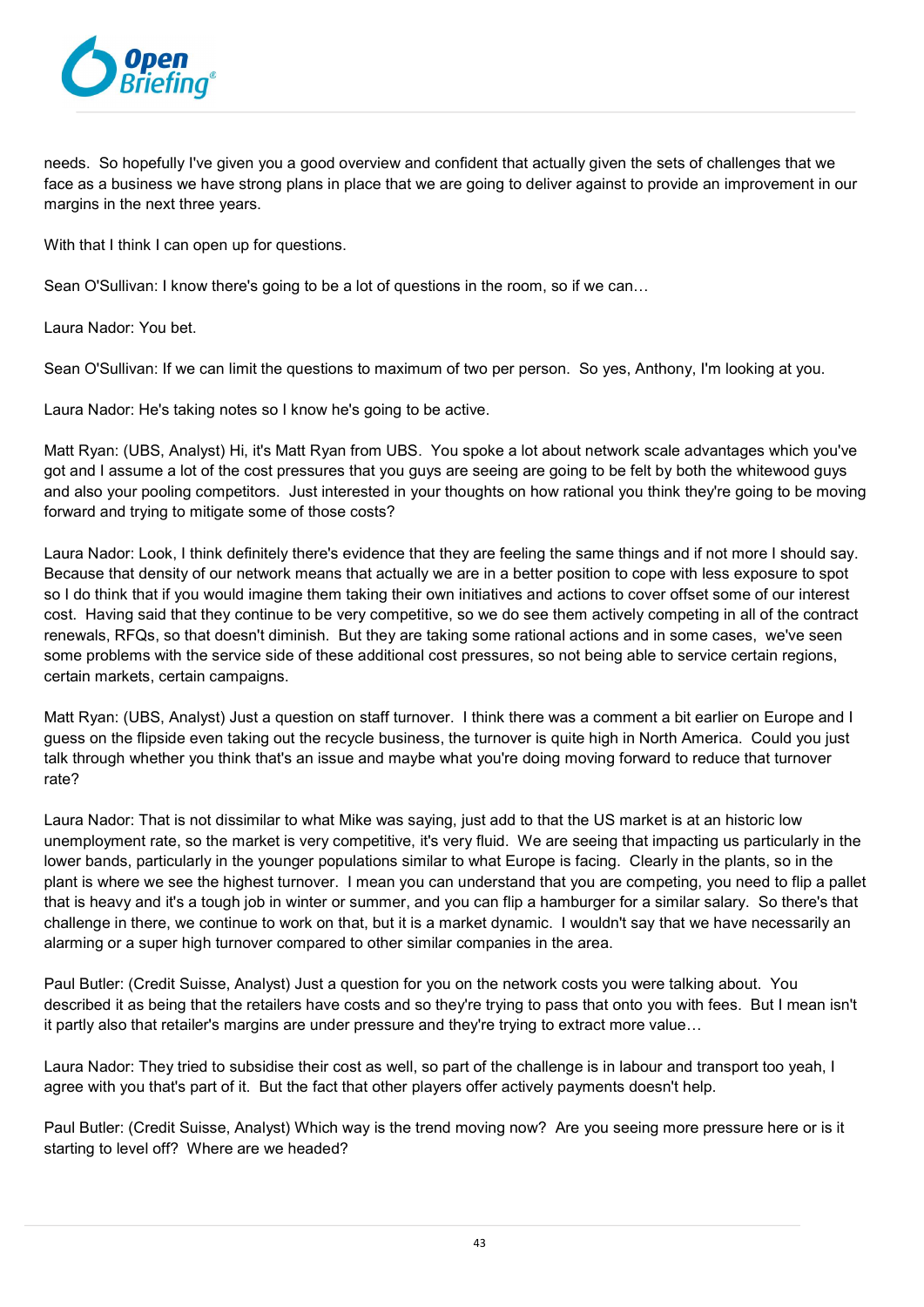

Laura Nador: I do expect the pressure to continue, so we're having multiple conversations with a number of retailers constantly, so if you're talking about the fees, the specific handling fees, that's something that I expect a continuous pressure. The other piece of it is transport, so we have already gone through the majority of that, so in our numbers you see the impact of that already so the reminder is less than what we've already seen happening, but handling fees will continue.

Paul Butler: (Credit Suisse, Analyst) If I could have one more, you were saying on lumber surcharges that you've taken some action in February. So it'll take another two, three months from now until you start getting a benefit there, is that...

Laura Nador: So lumber has already been invoiced, transport, there are elements of transport surcharge that are going to be deferred a few months. Lumber is one that is more present across our contracts and there's the trigger points. So when you feed that trigger point then - and it's sustained for three months then you have to take action. So lumber is already starting to hi our numbers now, the surcharge, but transport surcharges are the ones that are going to take three to four months.

Paul Butler: (Credit Suisse, Analyst) Thank you.

Scott Ryall: (Rimor Equity Research, Analyst) Laura, thank you, Scott Ryall from Rimor. I was wondering if you could just help me out with your dedicated transport charges. Carmelo implied, and maybe I'm wrong, that that 60% dedicated…

Laura Nador: Correct.

Scott Ryall: (Rimor Equity Research, Analyst) …has increased over the last few years. Would that be a fair…

Laura Nador: Yeah, it's fair so…

Scott Ryall: (Rimor Equity Research, Analyst) Can you just give us a sense of how much it was two years ago or something?

Laura Nador: Yeah, about 49% three years ago and it's about 60% now. So it is increasing, yeah.

Scott Ryall: (Rimor Equity Research, Analyst) Where do you think you can get it to please? Where do you think that…

Laura Nador: Our target is to get as much as 80% but that's going to be - it's a journey, right, that's what we want to. But you have very seasonal peaks, as Carmelo was saying, so there are moments in the year, moments and lengths actually, long hauls rebalancing flows that we need to do constantly, that are not efficient to do and delegate to [unclear]. But yeah, [unclear].

Scott Ryall: (Rimor Equity Research, Analyst) Understood, then there was one, Mike presented a slide on customer integration looking at pricing management, interactive invoicing et cetera.

Laura Nador: We're doing the same.

Scott Ryall: (Rimor Equity Research, Analyst) How far behind in that respect do you think the North American business…

Laura Nador: Well, we are right now launching this, so we've been piloting the interactive invoice with a small - we always do that, so we engage first with a small number of customers that are very competitive and like to be on the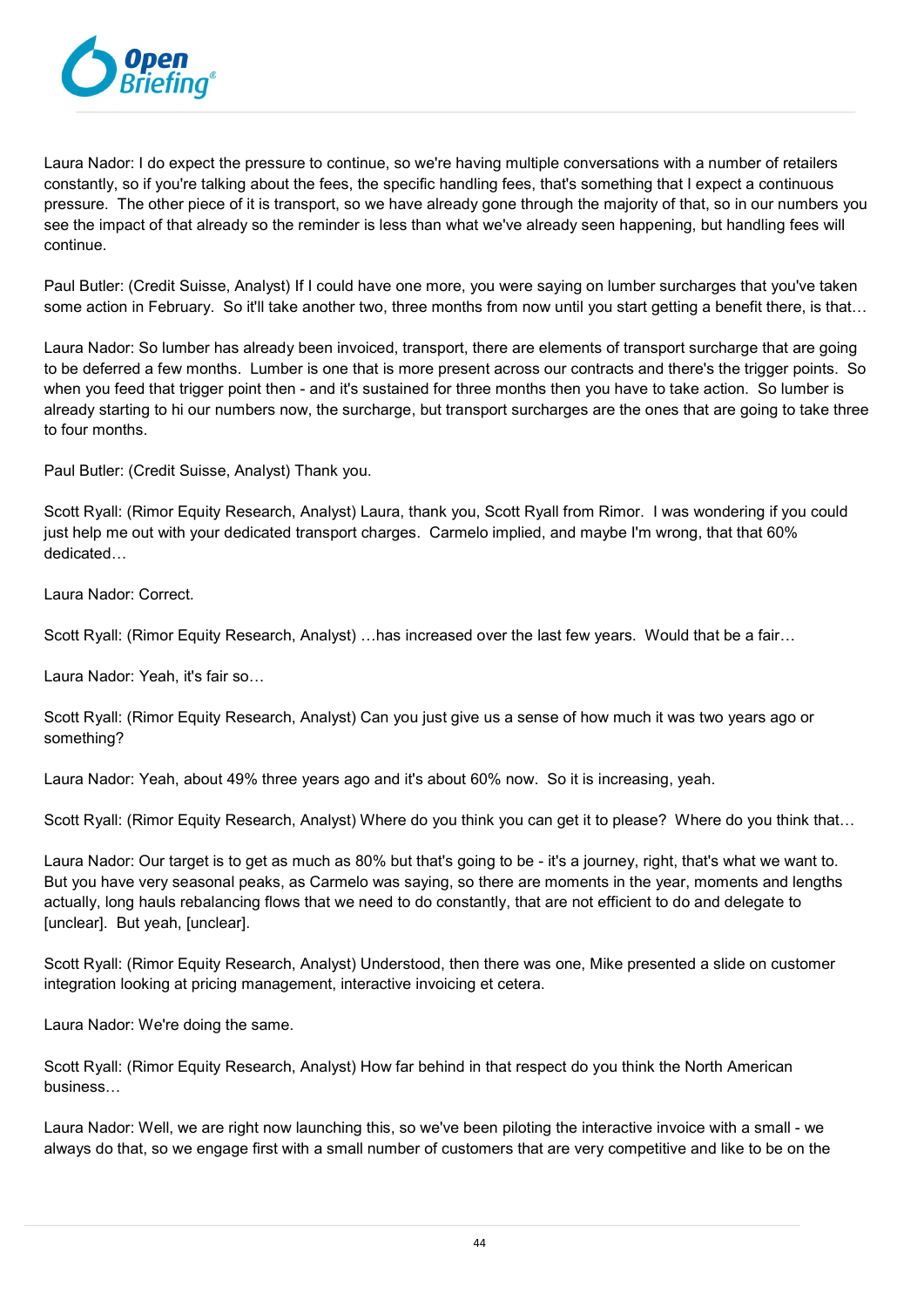

leading edge, so they're the ones that trial, give us feedback and then we expect to launch between now and the end of the year the rest of the customer base.

Scott Ryall: (Rimor, Analyst) So how many years does that make you behind the European business sorry, roughly?

Laura Nador: So you did it last year, Mike? Twelve months yeah, not too much.

John Gaudagnuolo: (Antares, Analyst) It's John Gaudagnuolo from Antares. I'm just slightly confused by your chart on slide 83 of our pack.

Laura Nador: Of what sorry?

John Gaudagnuolo: (Antares, Analyst) Slide 83 of the pack which gives the waterfall of the margin improvement expectation. Because you said that in the short term you'd be taking pricing action to recover costs such as we've just been discussing.

Laura Nador: Yeah, to offset increased costs.

John Gaudagnuolo: (Antares, Analyst) So on that chart you have price and surcharges as a contributor to FY21 margin uplift, but you're telling us that in the medium term we shouldn't expect to see price because of the competitive environment. So is that offset the net worth...

Laura Nador: But that's offsetting if you see the inflation is more.

John Gaudagnuolo: (Antares, Analyst) Yes, I understand that. So there will be ongoing price in that?

Laura Nador: Indeed, so we are taking prices, not that we are not - in fact this year we are taking price.

John Gaudagnuolo: (Antares, Analyst) I took your initial comments to mean that you were taking price now as a short term and then you would give that back…

Laura Nador: No, we continue to take price and in fact we are rolling out a system that will be ready by around the summer this year, where we are able to automate now how we deal with pricing. So being able to use the market pricing methodology which incorporates a number of different variables in it like cost of the alternative, cost to serve, all these things that I explained before, but in a systematic way, in an automated way. So we are taking price on a large number of customers, we are funding with that price, well part of it is offsetting obviously some of the pressures, but then finding investment in pricing where we need to because of competitive activity. But yes, we are taking price, and we're being very diligent on managing our contingencies so some of our contracts, a significant portion of our contracts is set on fixed terms, so fixed term and fixed firm price.

But we do have wording in those contracts and contingencies that if the cost to serve changes significantly, be it because cycle time gets longer than expected or other things change, the distribution profile changes and so on, then we can enforce certain pricing changes. So we are also automating that.

Jake Cakarnis: (Citibank, Analyst) Jake Cakarnis from Citi, just sticking on the themes of surcharges, can I just get an idea how broad they're going to be across the portfolio of customers and then with the strategic accounts that you're calling out for price investment, how you're looking at them. Is it in terms of size or profitability of those accounts?

Laura Nador: For the surcharge in particular?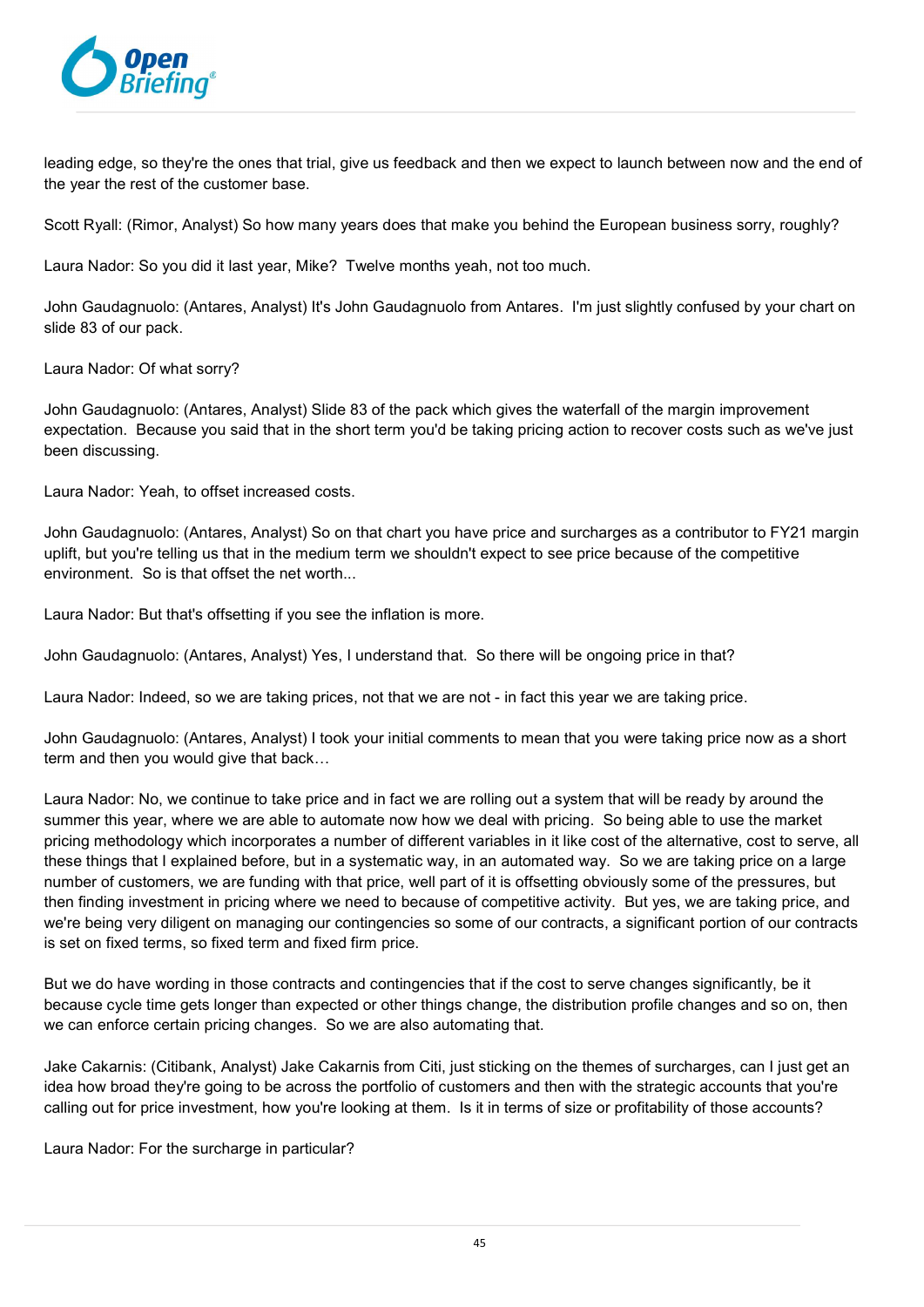

Jake Cakarnis: (Citibank, Analyst) Sorry, for the strategic accounts, they've obviously carved out, just wondering how you're carving them out.

Laura Nador: Well, we are dealing with all of the contracts right now, so there are contracts that already protect us, and when I was talking about the different percentages depending on what the surcharge, getting us to about 65%, 60% to 70% of insulation, that's included also some of the larger accounts. Those accounts that don't have - some of the strategic accounts or the larger accounts I should say more accurately, may have other types of[indexation clauses in them, CPI related, other types of commercial considerations, but we are undertaking this discussion with customers as we go to renew. We renew about a third of them every year, it's about three-year length on average. So when we're taking these conversations forward we are introducing as much as possible these components for future protection.

Jake Cakarnis: (Citibank, Analyst) I suppose the second part to that question, I think we've been here before in the North American market, it's a bit of a marginalisation of the customer base which led to some market share drifting to competitors. Do you think that there's a risk that we go back to that environment where potentially you lose more profitable accounts if your competitors are more aggressive?

Laura Nador: Look I respect the competition, I don't fear the competition, I think we have enough value to add to our customers to be able to defend our position in the market properly. We have a very disciplined approach to how we're going to deal with pricing, so we are identifying proactively where we may think risks could be happening, so who could be the potential targets the competitors may go after and being very proactive there and ensuring that we're delivering value. So having comprehensive joint business programs where we can actually demonstrate year after year to customers that we are taking costs down, that's the best protection we can have.

John [Forster: Impax Analyst) Jon Forster from Impax, just a quick one. I was wondering if you could give us a bit more insight on the timing of the \$45 million savings from automation. A little bit confused by the fact that the capacity comes first but the savings only later. If I've understood your messaging on pricing it seems like the momentum's likely downwards, so is the overall momentum in margins still down from where we are now and to be recovered later on?

Laura Nador: So that's what I was trying to explain. I think it is to be expected that the margin is going to be under pressure in the beginning, so we are going to have to make a significant investment up front and we'll start to see the savings as we ramp up those operations to capture the savings later. That's why I said bear in mind this is a cycle and we are seeing maybe cutting \$45 million of costs at the end of it, but at the very beginning we're going to have margin compression. So this is the shape of the curve.

Jon Forster: (Impax, Analyst) Okay, any more visibility on the timing of the \$45 million? When would the first - how would you phase that over the three years?

Laura Nador: It would be gradual, so after the first year of implementation we'll start to see those savings occur. So it's not that long but the first year is the tricky.

Jon Forster: (Impax, Analyst) Great, thanks.

Sean O'Sullivan: If there's no more questions, yeah ,one more, okay.

Laura Nador: Oh, you want to shine]

Antony Moulder: (CLSA, Analyst) Antony Moulder from CLSA, wanted to talk about plastic pallets, there may be a few parts to this question, but the 600,000 pallets that you've gotten back from Walmart I think...

Laura Nador: No, it wasn't Walmart, I didn't say a name and I won't.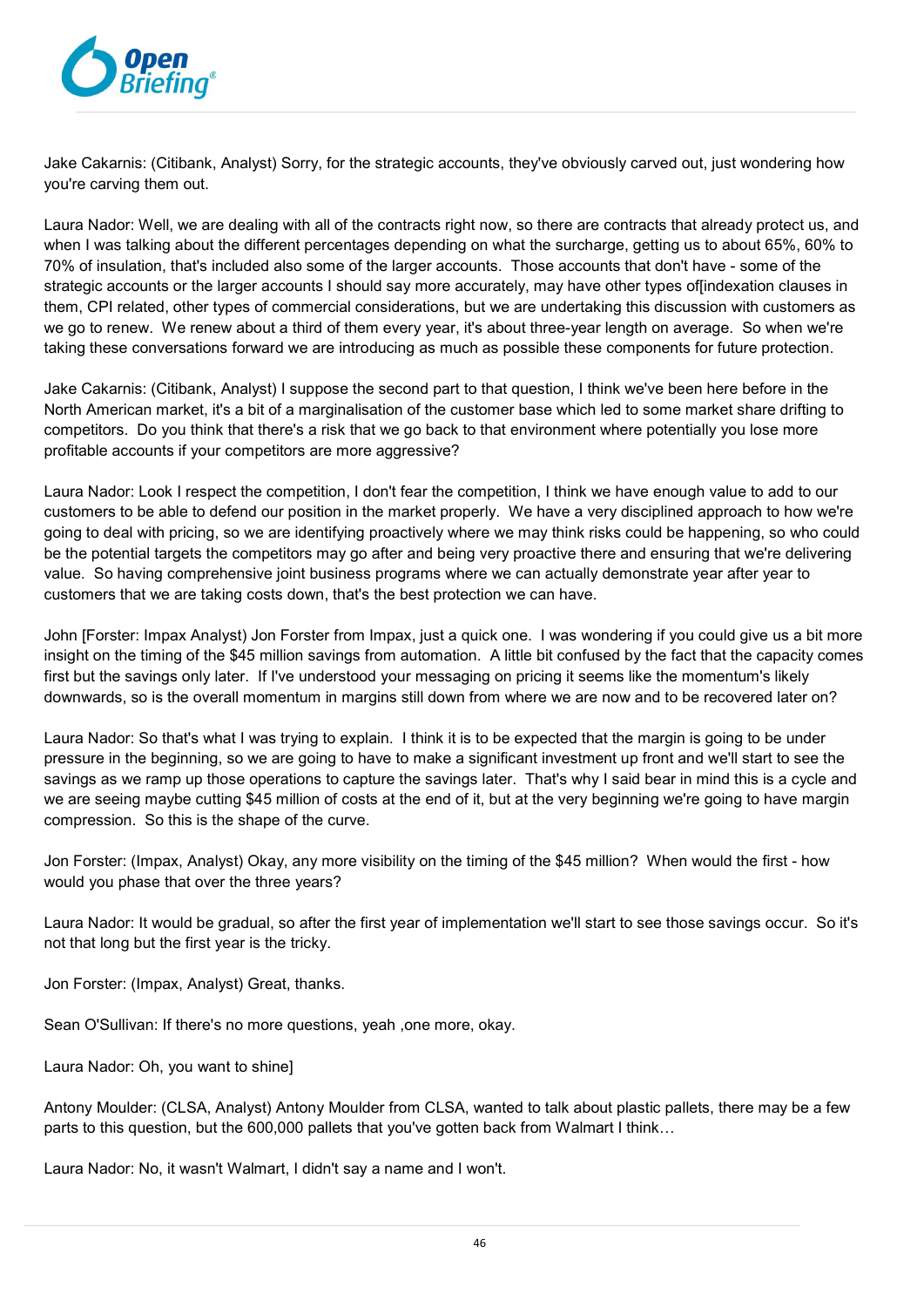

Antony Moulder: (CLSA, Analyst) So they came out because a nestable rackable pallet was put down to store, is that your nestable pallet?

Laura Nador: No, it's their nestable and actually we offered the solution if they want it, but because the downstream bear in mind that's a closed loop kind of thing so they go from the distribution centre to their store and back, they don't rack them. Normally when you send the pallet to the store you don't have racks necessarily in the store most of times, so those go back and forth quickly, but it's a closed loop. So they decided to buy them themselves, that's why we flashed immediately all of the lumber pallets.

Antony Moulder: (CLSA, Analyst) Plastic, you're starting to talk about plastic and offering that. Can you talk about the pricing differential relative to wood?

Laura Nador: I would prefer not to discuss commercials here but what I can say is you would expect a premium, so clearly, it's a more expensive asset, it's an innovation and we would expect to extract value from it as a big investment. We are validating the case and the commercial model as we do the pilot. That's why we're doing the pilot with BXB Digital Technology, to make sure that we've from the beginning set it up right.

Antony Moulder: (CLSA, Analyst) This other thing that's this premium pallet, can you talk about why you're starting to take another step into putting a premium pallet into the US?

Laura Nador: This is, well, it's not another so we'll just have one, we have a standard what we call the US Plus pallet, that's the one we have, but we recognise that actually the specifications that serve and are fit for use for 90% of the customer base may not be necessarily the best for highly automated environments. So there are certain restrictions in how these machines interact with our assets, which require, for example, the leading boards, the missing material in the leading boards becomes an issue so the new spec is more [stringent] in that respect, superior in that respect. We aren't just addressing the key issues that automation faces us with.

Antony Moulder: (CLSA, Analyst) All right, thank you.

Sean O'Sullivan: We're now going to take a break. Lunch is downstairs in the restaurant where we ate last night and if everyone can be back at 1:30, that would be fantastic for the next session. Thank you.

## (Break)

Sean O'Sullivan: Thank you, everyone. In this session we will have presentations from Phillip and Wolfgang. First up will be Phillip Austin, president of our Asia Pacific business. Phillip joined Brambles in 1989 and became president CHEP Asia Pacific in 2014. He previously held the position of president CHEP Australia and New Zealand. Prior to that Phillip has held a variety of senior roles across Brambles including chief financial officer of Brambles Transport Group, chief financial officer of CHEP Australia, operations manager for Wreckair Hire and executive roles in the CHEP Australian business responsible for sales, asset management and business development. Phillip is based in our North Ryde, Sydney office. Phillip.

Phillip Austin: Alright, well, good afternoon. Delighted to share with you this afternoon some insights and some information on our Asia Pacific business and look forward to any questions you might have at the end of the session. I think Sean has kind of adequately covered my bio. Over 28 years with Brambles I've had the pleasure of doing most of the jobs in CHEP, to be involved in a wide range of global projects. One of the reasons I'm still here is that this business still continues to teach me new things, present new challenges. I still remain very excited by the power and the potential of our business.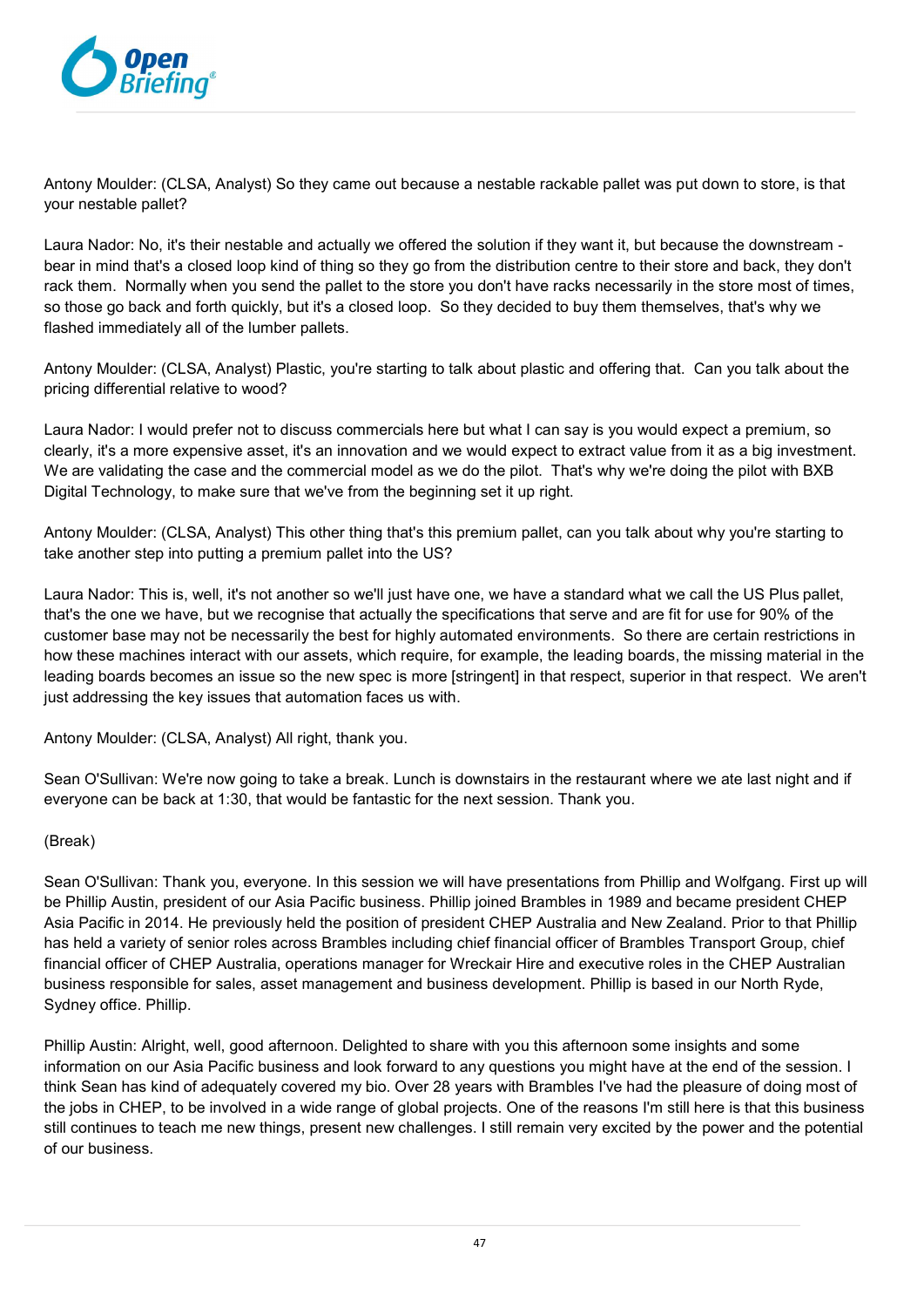

So today within this presentation we're going to focus primarily on the pallet and RPC markets in Australia, the evolution of pallet usage in China and just the role that we are playing in the making of that market. It's quite an interesting dynamic in having both the kind of, as it were, founding business of Brambles and also one of the markets that can play an integral role in shaping the future of Brambles inside the region.

It's a diverse region geographically, culturally, in the maturity of the supply chains that operate there and accordingly in the maturity of our business. In the developed markets they are now deeply penetrated. They are strongly competitive. We have a wide range of product and service-based solutions that leverage a common network infrastructure.

Our developing markets, and notably China, are still very early in their path to maturity. They're being built on the same framework and model that underpins our business in Australia and New Zealand. So first we're going to have a look at the developed markets. Whilst the focus today will be on Australia I do want to provide a quick insight into our business in New Zealand. It's not one that we often talk about. It is a great business. It is a deeply penetrated and competitive market for pallets. Our primary competitor left the market around 15 years ago. They re-entered five years ago. We still hold over 95% market share for pallets in the New Zealand market.

It's an equally deeply penetrated and competitive RPC market. There are three pooling operators of which CHEP is by a significant margin the largest. We're particularly encouraged by the Woolworths-owned Progressive Countdown retail chain's recent decision to renew our contract with them for a further 10 year period for the supply of PCs in New Zealand. At the same time our Pallecon IBC business competes with a wide range of product alternatives. But again it is by a significant margin the largest provider of pooled intermediate bulk containers in the New Zealand market.

Now if we turn to Australia the very first thing that you'll notice here perhaps unsurprisingly is the very deep penetration of pooled pallets. It makes a lot of sense in the market in which the innovation of pooled pallets came up at the same time as the actual utilisation of pallets themselves. In this market CHEP maintains a strong relative advantage to its competitor in the number, the capacity and the geographic diversity of its physical network. It holds those same advantages in the depth and breadth of its customer network.

Those network advantages are delivering both a stable market share over time within a highly active and competitive environment but also delivering low but consistent growth in both organic volume and price. Competitively, first to volume, both companies strongly defend their customers. It is some time since any customer of scale moved between the two market competitors. Across the wider range of customers there is a balancing of movements over time.

Turning to price, our competitor is also gaining price in this market at levels that are not dissimilar to CHEP. It's important to note here I think in this market that the changing nature of retail which some of the other presenters have spoken about today and the growth of online has not impacted on rates of usage of our core products and in fact is presenting CHEP in this market with an opportunity for first mover advantage and future growth which we'll talk about later today.

So in this business for our customers and our shareholders we are continuing a range of investments to improve the customer experience and our core business. Our NPS scores continue to trend higher in the Australian market with significantly positive scores from key customer segments including major FMCG customers and our retail partners. Equally we get very strong scores from respondents who have been with us across multiple years of our NPS surveys. Within these surveys we also score highly on the quality and performance of the pallet. Amongst respondents to the survey who utilise both pooling companies we again performed very strongly against our competitor.

In this area - it's been spoken about a little in some of the other presentations - as customers have the need or the perceived need for a higher pallet quality beyond that which they already acknowledge to us in our NPS surveys - we're already in the market with a service offer that provides, for a fee, a pallet with greater dimensional specificity and tighter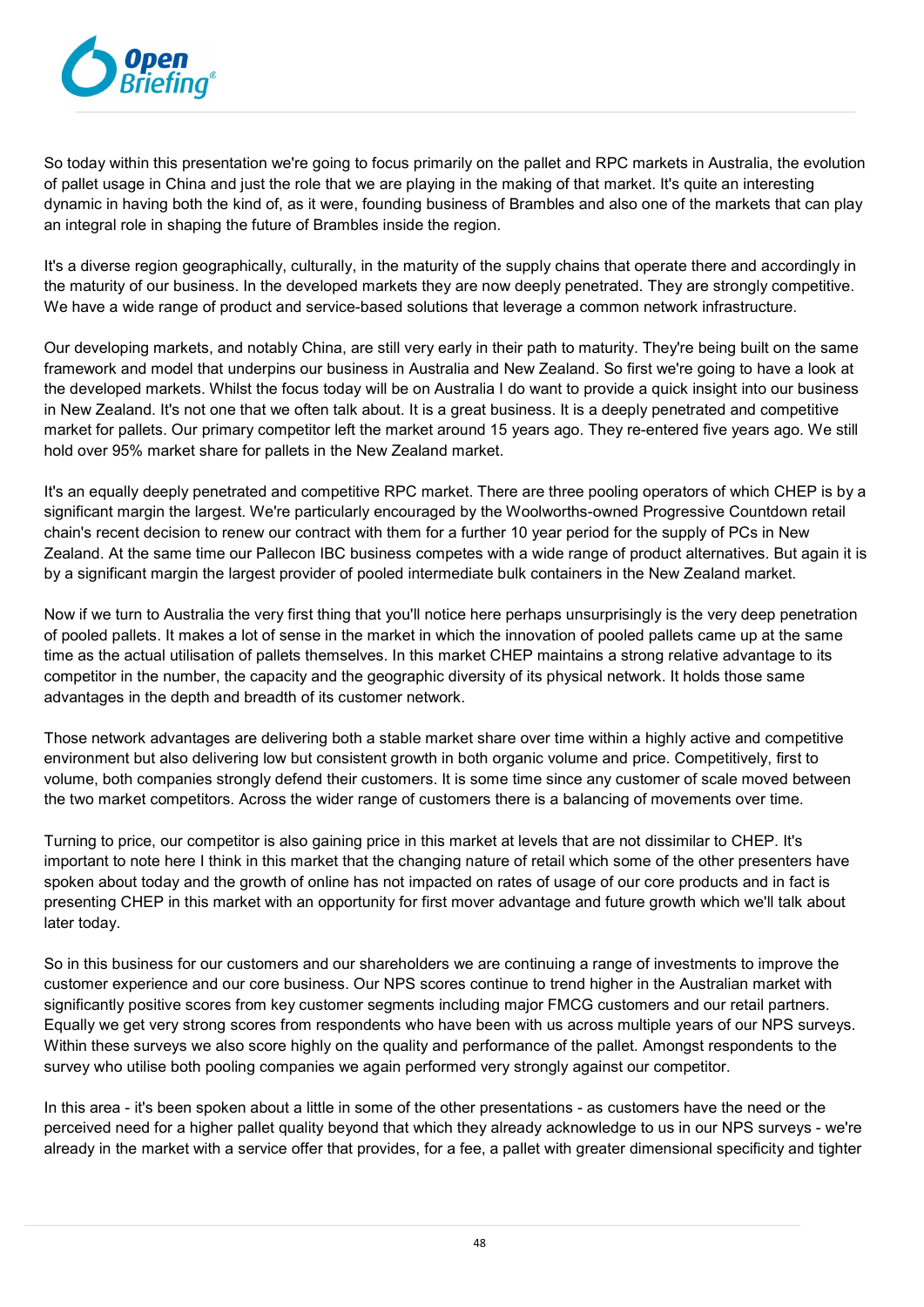

tolerances to assist our customers particularly as they invest tens and sometimes hundreds of millions in their own DC automation.

At the same time over the next few years we're increasing our own automation of our core plants that serve over 30% of the pallet activity in Australia leveraging best practices and the capability of our global resources to further drive the quality of our platforms and the efficiency with which we provide them.

Finally, here we're also in the market with new products to drive growth. We continue to innovate and work with our customers to meet their current and future needs as their own supply chains evolve. So to some extent despite the age of this business and the very penetrated nature of the market it's not a steady as she goes environment. We are competing activity to both protect what we have and grow and striving to improve customer, employee and shareholder outcomes.

If we turn to - sorry I just need to check that that worked - okay, we're staying in Australia now but turning to the RPC market. You can see from the chart that it remains a market with significant opportunity across a range of areas. There may perhaps be no one here in the room that's more keenly aware and conscious of the impact of the loss of a large retailer contract in this market in the last year. Our focus now is firmly on winning new business to replace that lost revenue. If you do have questions about that particular issue I will be happy to take them at the end of the session.

So looking forward, whilst at the market is more competitive it remains attractive. I would note particularly our competitor's own commitment to their shareholders that they will deliver a 20% return on capital from their operations in this market. So it's a large unserved market. It remains attractive. The financial, environmental and product benefits of RPCs versus cardboard are increasingly understood and desired.

In a short period of time we've made very solid headway in creating both a framework and an entry point into the largest segment of this market. In an environment where the historically cooperative based major fresh produce markets are increasingly corporatising many of the prior models and activities that have operated in the markets are no longer best practice and in some cases no longer legally appropriate. So to that end CHEP has in Australia been able to gain the singular endorsement of the national body that represents all of the central fresh produce markets for the adoption of a new integrated model that provides a number of benefits.

Firstly, it provides the best practice in the governance and handling of all hired assets in the fresh supply chain. Secondly it enables the introduction of CHEP RPCs into that end to end supply chain utilising our extensive physical network and the retained existing service infrastructure that we have in that market. It uses an innovative time-based fixed fee pricing model to give simplicity and certainty to the market whilst maintaining our fundamental asset responsibility terms.

I'm delighted that with this model and that endorsement we've just commenced RPC operations in the South Australian produce markets and we are engaging with each of the five state-based operators in Australia to roll this model out over the next few years to the scale of our prior RPC operations.

Looking beyond RPC we're also looking for new ways to create value in this market. There is no doubt that new opportunities are emerging as fundamentally consumer behaviour changes and in that drive for a changed retail environment around convenience, smaller shops and the growth of online there are new opportunities emerging for us. Today in this space we are already active, adaptive and highly engaged with a range of retail partners as together we look for the new unitised and standardised solutions that will form the backbone of their future supply chains.

Look, again I'm just going to pass here before highlighting some of the activities that we're doing. I do want to make a few brief comments on online as it relates to our experience in the Australian marketplace. I would also caveat this with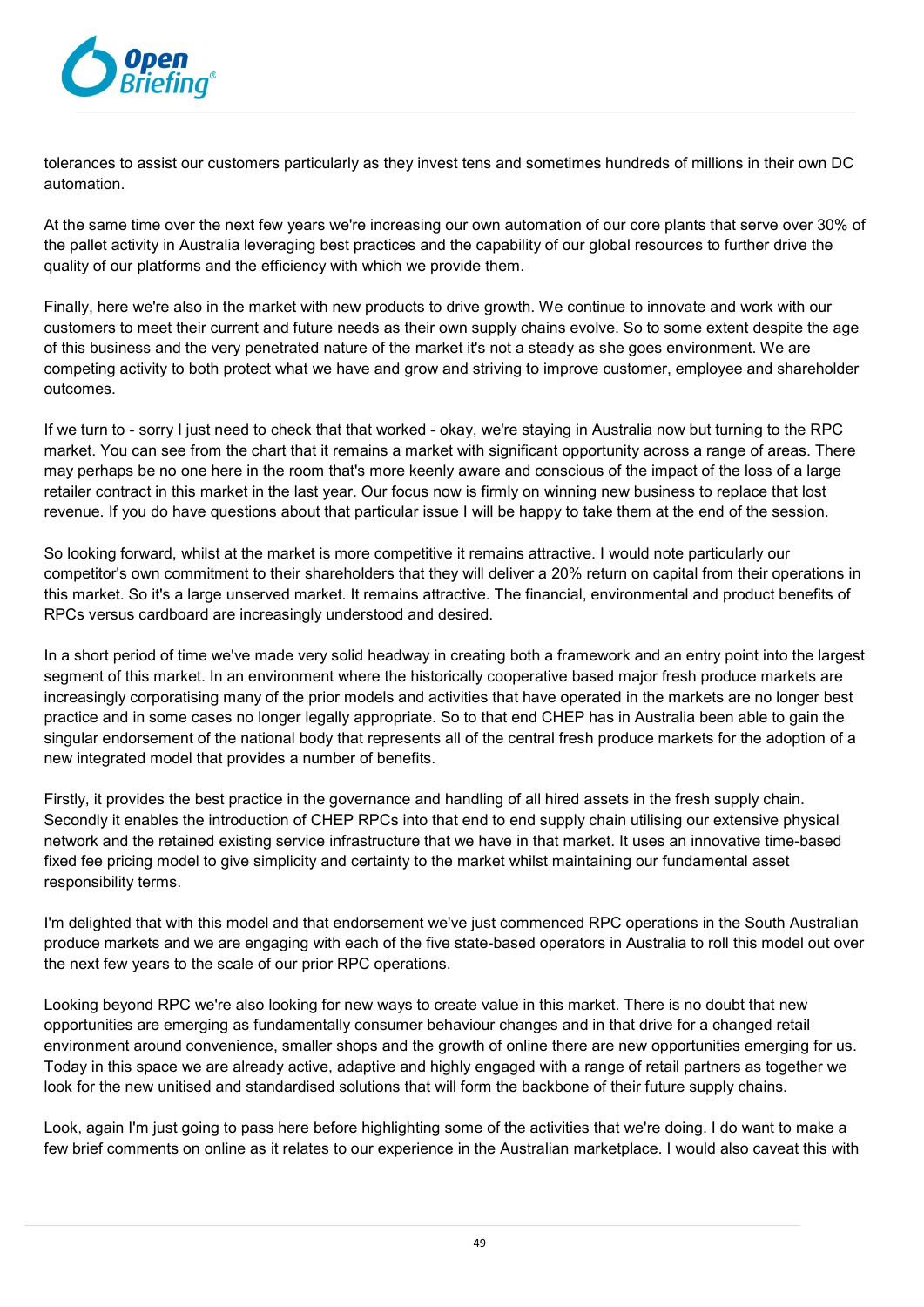

we continue to monitor it. It's a space in the market that can move quite quickly. But for now in terms of the Australian market I'd make the following comments.

The large-scale categories that are being sold online if you look at beauty, electronics, fashion, were never historically large users of standard pooled pallets in the Australian marketplace. Their pre-existing supply chains in the sales of those products did not rely on either CHEP or our competitors' pallets to move through the supply chain. Accordingly we are not seeing any readable impacts from the trend to online or new entrants in our core product volumes.

I would also note that in Australia at scale there is a large presence of the existing bricks and mortar retailers in that online space. They are our customers and just as those traditional retailers are working with us today as they experiment and look for solutions to those more agile, responsive customers facing supply chains of the future so too are a range of other partners in the Australian marketplace. Today we are in with start-ups in the fresh meal delivery sector. We're working with 3PLs and LSPs in the convenience and quick service restaurant sectors. We have an inprinciple agreement for the largest and newest entrant to online in the Australian marketplace to join the traditional CHEP pool.

But to illustrate what we're doing here to create new value - for instance here we're working with one very large retailer to co-design and innovate new totes that will work for them both in store pick and in the delivery of online orders to home shoppers. We are working here with the largest supplier to retail of bananas in the Australian marketplace to leverage both some of Wolfgang's global IP and the local knowledge and IP that we have in our existing RPC operations to create significant cost and product benefit in the delivery of those RPCs end to end into another major retailer solving particularly here some challenges around what is the largest selling SKU in fresh in the Australian marketplace.

With another major retailer we have a five year exclusive supply arrangement for our existing and development of new smaller fractional plastic display pallets so that as their supply chain evolves and particularly here whether it be around online, whether it be around the smaller more frequent replenishment's in aisle as well is in promo, we are working with that retailer to drive those changes that changing consumer behaviour is happening. This is one I think it's patient to be CHEP. We've been in market with a couple of these products in Australia for a couple of years. I have around half a million of them already out in one sector. But all we've been able to do to date is kind of get into two SKUs with one retailer to drive this through.

The collaborative studies that we've done here suggest that with those retailers there are at least 64 further SKUs at over another 1200 stores that these new platforms are suitable for in the supply chains of today and tomorrow that are being driven by changed retailer behaviour. Here we're doing much more than just building a better mousetrap when you look at the product. Critically what we're doing here is operating as a solution provider. So as well is co-designing with them we are conducting and using third parties to create full end to end value chain analysis of each point of value capture and the costs of adoption and integration of these new platforms into the manufacturer and retailer supply chain.

We deliver using real store data and real supplier data, 3D visual planograms so that the manufacturer and retailer can execute the end to end solution. So it's about actually bringing that whole solution and IP of CHEP to life so that we can execute faster and gain deeper penetration than we would simply standing in a market with a pallet.

At the same time there is a lot of experimentation and a lot of activity in the Australian marketplace around digitising the supply chain. I think none of that is yet at a point where anybody has cracked the code or identified the solution. So we are I think very encouraged. We will leverage the work that BXB Digital is doing currently in the Northern hemisphere. I was told to say that we are waiting patiently. I think Prasad we are impatiently patiently waiting for BXB to kind of build out the work that it's doing in the northern hemisphere. But we very much hope to be able to begin to deploy some of those innovations and insights in our marketplace in both Australia and Asia in the year ahead.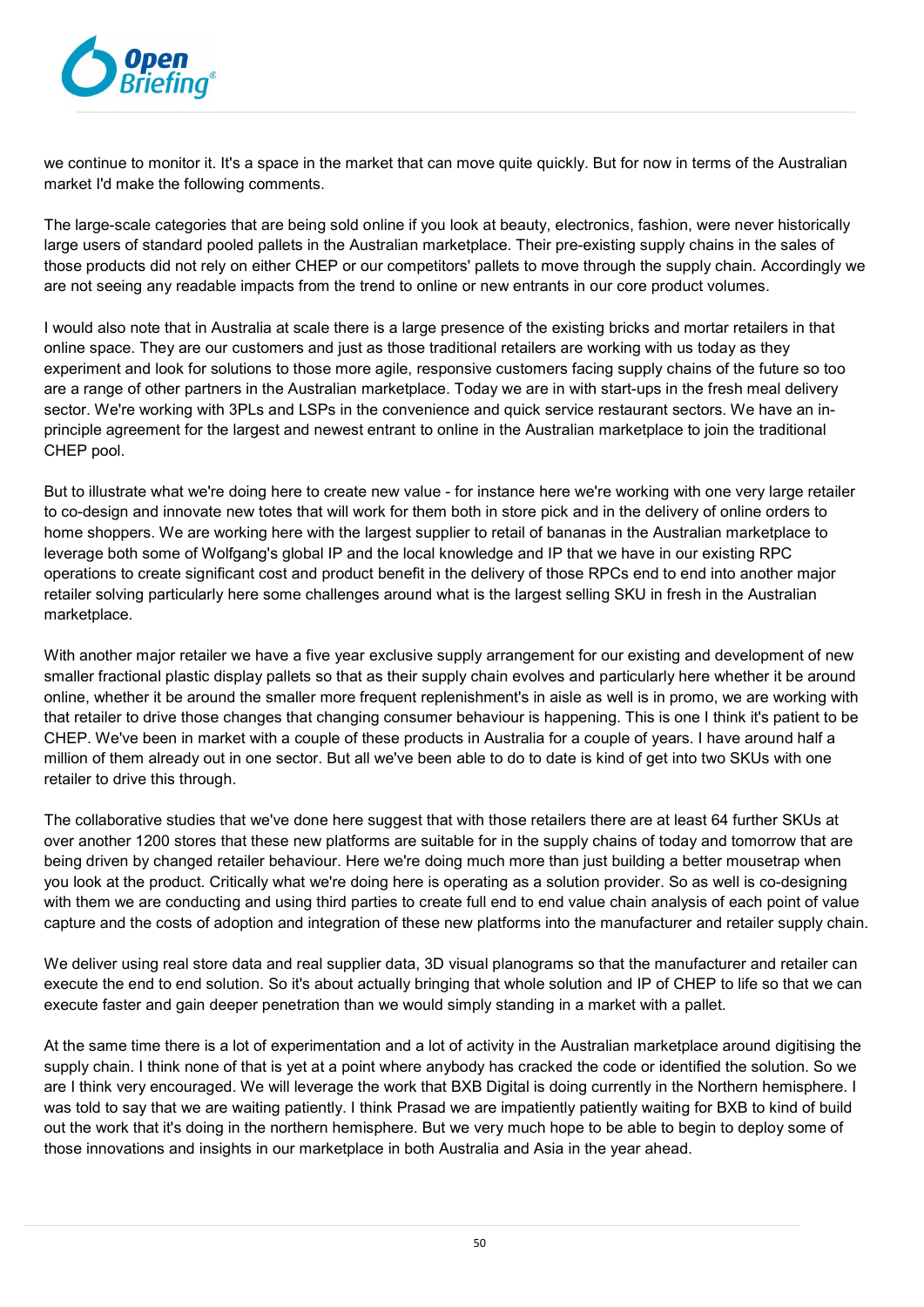

So if you look at what is fundamentally a drive to smaller and smarter, we're active, we're highly engaged in these new supply chains through innovation to create and capture value into the future.

So we're going to turn now to some of the developing markets. Again, our focus today will be on China but I'll make a few brief comments first on South East Asia. It remains a relatively stable business for us serving both local businesses and multinational corporations in those markets. In addition, we have a small presence of our containers business in South East Asia. We're still exploring out just their potential for scope and scale.

As noted on the slide we do continue to evaluate other countries in this region. But their relative maturity, their scale, the market conditions today suggest that it would not be a very disciplined capital allocation just to fill in colours on a map to start to invest in those countries. We maintain constant monitoring of those.

If we turn to China, our focus for the past five years has been on timber pallets having commenced and some may say bravely with an all plastic pool. What we found in China is that the early customers to palletisation preferred the cost benefit of timber for general applications. As a result, in China now the plastic pool is positioned as a viable but more specialised product within the market.

In China we operate in five chosen geographies. We have a portfolio again of multinational and local manufacturers and retailers. At the same time in the China market we do have a focused opportunity in our existing automotive business there to create value in the application of a simplified product and service offering that will meet the needs of certain segments of the China auto market.

I think one of the critical things is probably to outline the state first of the market for pallets in China before we talk too much about our business in China. Like the assessment of any industry in China it is not hard to find anecdotes or examples at any end of the spectrum. So in China I have walked some of the most advanced and efficient supply chains that I've seen in my 28 years with Brambles. I think that you can only marvel at the delivery capabilities of the logistics arm of the online retailers in China.

But at the same time, and perhaps far more common, you find the most rudimentary and manual facilities and practices that rely fundamentally on incredibly unsafe and overloaded vehicles that have been hand loaded and hand unloaded whether it's for MNC or for local manufacturers. So we are to some extent at both ends and everywhere in between in that spectrum of supply chain maturity in China.

The way that I've tried to describe it here is that the pattern of modernising any supply chain in its simplest terms is about moving from use to move to share. The reality despite what the chart says, and I authored the chart but on reflection, where it says we are here today which is in that use case I would suggest that the market most likely is still back here. We are kind of still in that point where most of the movements in China and most of the handling of goods in China occur without any pallets at all.

So it's very early in the day in the, if you like, the evolutionary stages of palletisation in China. Even where a pallet is used - again two weeks ago I was at a major European global consumer goods, personal goods, manufacturers warehouse just outside Shanghai - even today where there are pallets used they will be used inside the warehouse. So goods will be placed on them you may or may not have a forklift. There may or may not be racking inside the warehouse.

But when the time comes for the distribution of goods that pallet will be wheeled up to what may or may not be a dock. A bunch of cheap labour will descend, will hand unloaded each of those cartons onto a truck and the pallet will emptily go back inside the warehouse to await the next time. One thousand or 2000 miles away when that truck gets to its end point again all the cartons will be hand unloaded. One of our customers particularly, five and a half hours to unload a truck, and will be placed potentially back onto a pallet to be taken back inside another DC.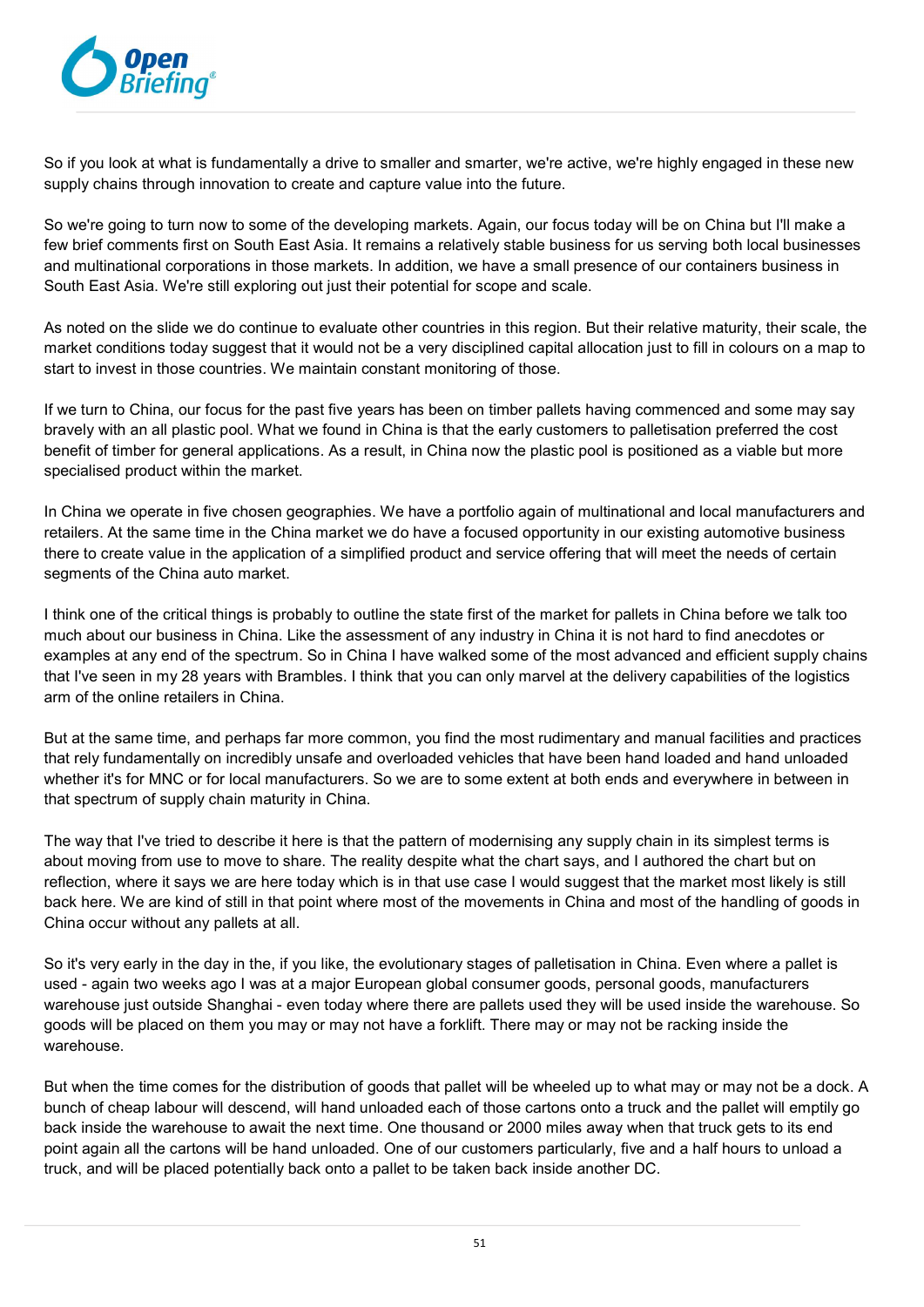

So logically even in that position to the left of this continuum there is not a whole lot of economic value creation for the customer or a pooling company in this simple use case until you start to move to the right. As you do, the value increases for all as does the need and the demand for the product and the service. So too does actually the scale and density of the network of customers that then lock in participants to that mutual benefit of palletisation.

So today we serve and target customers quite selectively across this continuum. We look to grow a network of customers that are either already early adopters of more modern supply chain practices or who are likely over time to move towards the move and the share segments.

So as a result of that sort of state of supply chain practices the overall market for pallets and the size and pooling of rental companies within that market remains very much at the lower end of the scale of the potential for the mid to long term state for the China market. What is apparent however is that the key drivers that will drive palletisation are in place in this market.

The domestic economic growth imperative to lower what is currently a far too high cost of logistics as a percentage of GDP, the rising price and reducing supply over time of the unskilled labour that would enable the continuation of the current manual handling practices in the supply chain and the rise of the wealth and scale well documented of the middle class and the resulting demand for modern retail in that market.

All of those are the factors that will drive palletisation and movement across that scale in the China market. What remains uncertain though is simply the - in terms of the outcome and interaction of those factors - is the timeframe and the pace at which that conversion will occur.

So if you then turn to our business in China I guess we've just kind of talked about why China is part of the Brambles portfolio. I think what this also has shown and what this slide will show is why it remains in the very early stages of its role in our portfolio. What we have here is a reasonable estimate of the total market for standard sized pallets today. I would caveat that it probably has a reasonable to wide margin for variation. The most straightforward and the key takeout is really the very small current scale that rental or pooling providers hold within an addressable market that will become contestable over time.

The focus for CHEP therefore as the global leader is on the activities that we are taking that will shape the market conditions for long-term success. Those activities can be grouped into three key areas. On the economics of market making we're choosing to operate a business model that critically holds all users to asset responsibility. It would be very easy to put 50 million pallets into China right now. They would end up in Mongolia or places that you would never want us to be able to get them back from; that's if we could prove our ownership.

So we're going to put - we operate under a model and we will hold the model that holds all users to asset responsibility, that provides ongoing rental across the cycle time of the assets in order to protect across the early stage maturity of that market. It incorporates a pricing architecture that captures additional value for CHEP as the users themselves capture value by moving across that continuum. Critically that same model has been adopted by our competitor in the market as we both seek to explore the potential for China.

On the physical side of making the market we remain very focused on those five key city clusters that were identified by the State Council in 2014 as being the areas for development in China. Within our business we have a dedicated team that conducts value chain analysis and modelling tools for our customers and our potential customers to map their supply chain even at the SKU level to identify the end to end a value creation and the change management that's required for them to capture the benefits of moving to the palletised distribution of goods.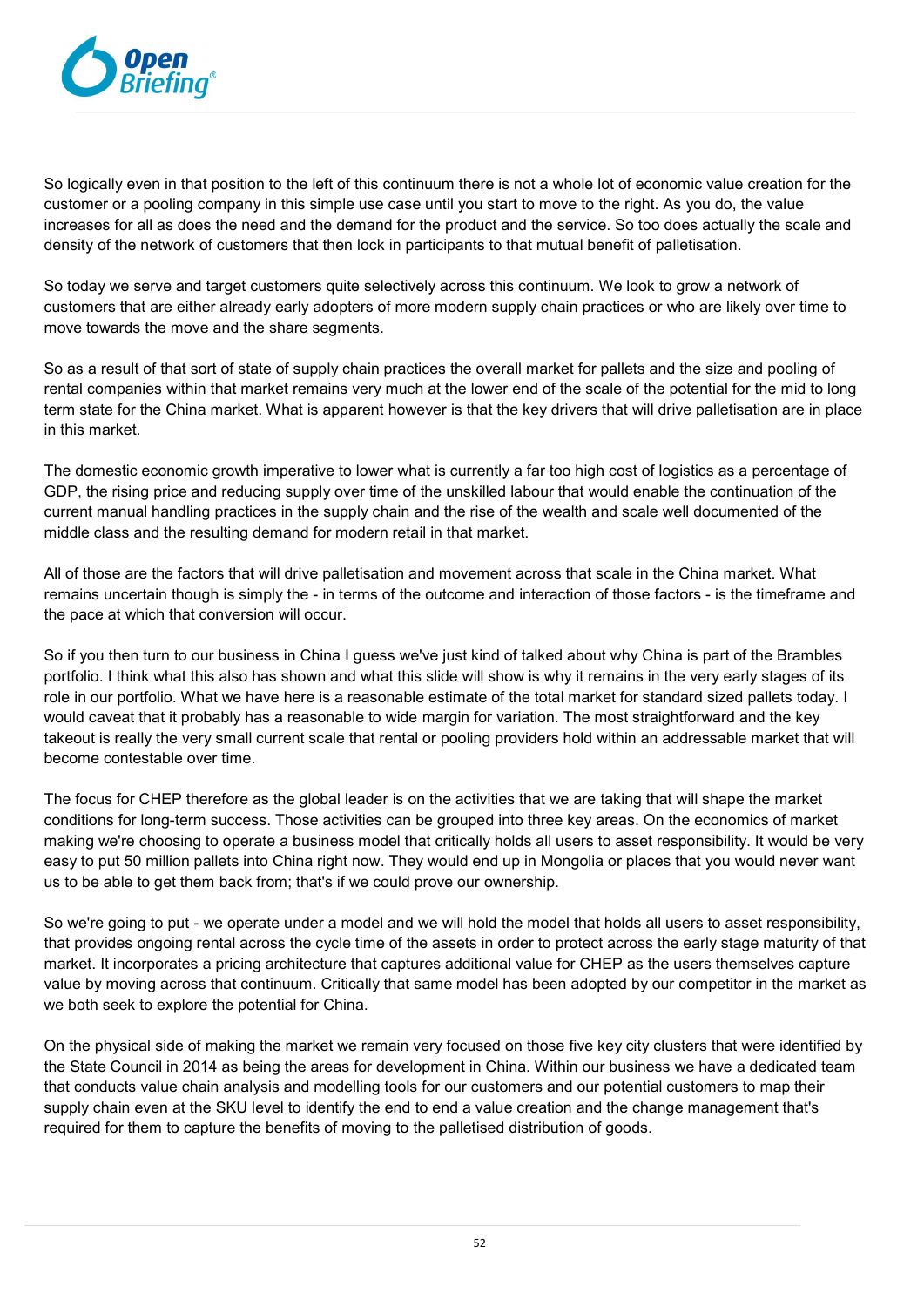

We are continuing to grow from a small base, the customer awareness, their engagement and their adoption of these physical practices. What I find particularly intriguing in this market given I think both the strength of online in the China market which is well known and some of the - again historical commentary around our business - is that one of the current largest users of pallets in this market and of the flow of shared use pallets between manufacturers and distributors is one of China's leading e-commerce retailers. The scale of their points of demand and consolidation in their supply chains has driven their move to outsourcing pallets to CHEP and to increasingly gaining the full benefits of moving and sharing the use of pallets in the inbound receipt of palletised deliveries from a wide variety of suppliers.

So we're taking a range of actions to set the business up the right way economically. We're taking a range of actions to stimulate and promote the practices that will occur in the physical supply chain and at the same time in these early stages of market making we've played an active role particularly with the Chinese Academy for International Trade and Economic Cooperation who are leading think tank that work with the Ministry of Commerce in China. We do that under a strategic partnership framework agreement.

That relationship has not only driven collaborative work in the field that define and promote the value of pallet pooling. It's enabled some fundamental, critical long-term building blocks for palletisation to be established in China. The first phases of that has been - there have been two that are most notable - the simple declaration and adoption of a standard for pallets in China because until 2015 there was none. So that now enables investment and people to adopt and build the infrastructure around a common known platform which is the CHEP 12x1 pallet.

Equally around 18 months ago we were able to extend that into the adoption and new regulatory standards for truck trailers that are all now built around the fundamental unit specifications of the pallet. So we have two very simple pieces of regulatory achievement here through our work with the Ministry of Commerce that start to build certainty and the right ecosystem for the adoption of palletisation and the accompanying infrastructure that will drive it.

What we've also facilitated if you like is the very hard coding of the future role of pallets into the Chinese domestic economy. So I'm now going to read to you which is not an experience that you often get to have, some extracts from the thirteenth 5-year plan of commercial logistics development from the Ministry of Commerce and four other departments which directs policymakers and enterprises to do the following. I just note that in this market for those of you that deal with China from afar or up close, these regulations do actually drive the future behaviours and actions of policymakers and enterprises in this market.

So the first direction is that policymakers and enterprises must, and I quote, standardise commercial logistics with the standard pallet and its circulation which is the flow in Chinese and sharing as the entry point. It notes to all players that it is required to promote the use and greatly improve the penetration of standard pallets. It further notes that all the players are required to accelerate the construction of the standard pallet circulation system to foster the market entities. Further it is required that they must develop unit load logistics, the circulation and sharing of standard pallets in order to mobilise the standardisation of both upstream and downstream logistics.

So in the regulatory space - again I think the shorthand way I would describe it is we've been able to hardcode into the instructions to policymakers and enterprises across federal and state operations and market entities in China that the future of China is to palletise around the standard pallet and around the flow and circulation of those pallets.

Equally within that plan as China drives what it calls quality growth the plan explicitly calls out the requirements for green logistics to reduce resource depletion and environmental pollution. We would clearly see that our share and reuse model provides a clear and proven path to also enabling those outcomes.

So to kind of close out this section it's important that we recognise the early stage of the overall market in China, the dynamics of the market as it evolves and how that will be influenced by both some of the micro economic and market driven factors. We will continue to take a very disciplined approach to our capital investment. We'll look to match that to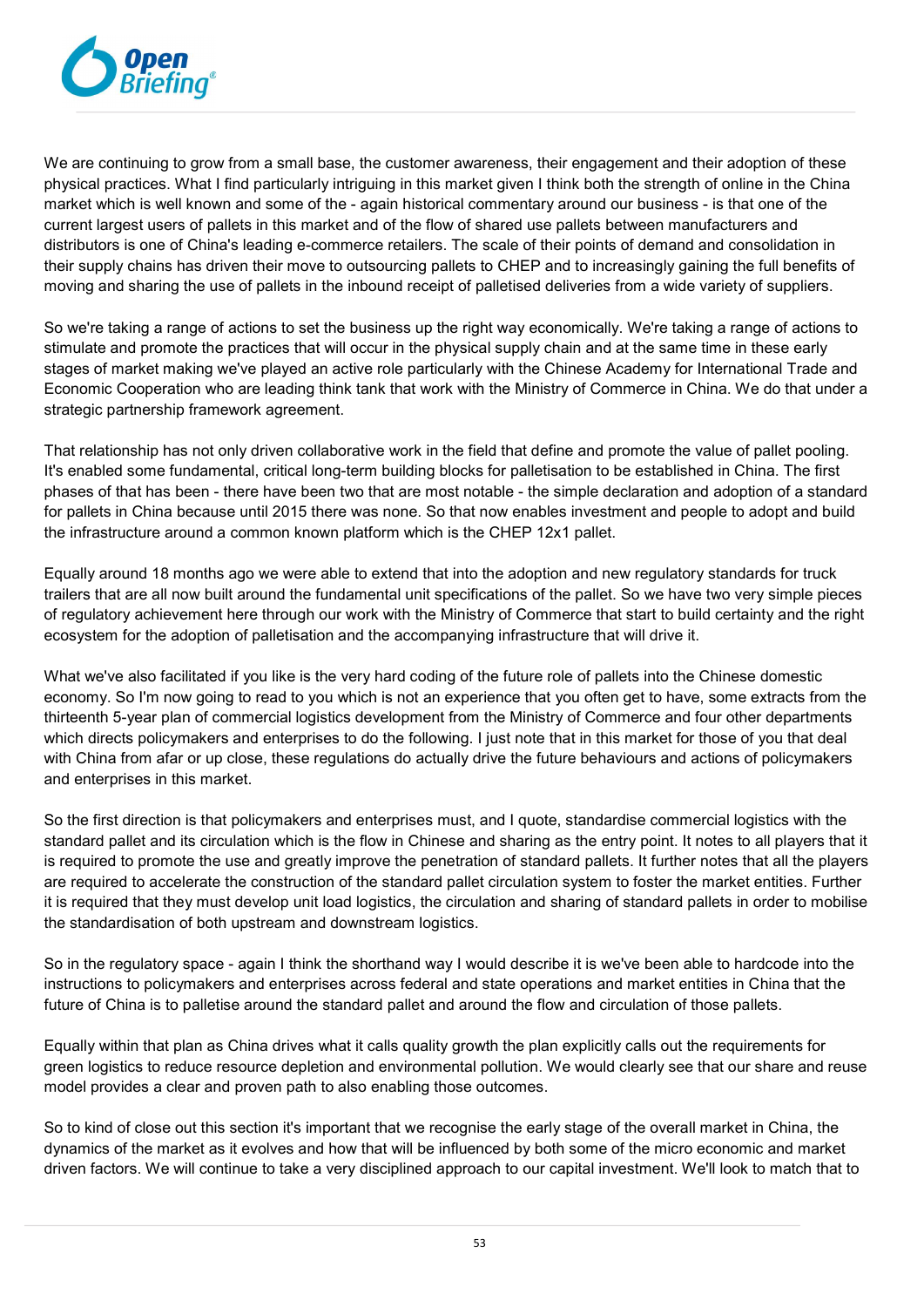

any material changes to the outcomes that come from the changing economic, physical and regulatory actions in the market.

So we're going to pivot now to some of the other areas in which we look to drive and create value inside the business. Again firstly we'll turn to revenue growth expectations. If we talk across the markets here I'd just make the following comments.

In the developed markets we would expect for pallets low single digit growth across price and volume. Largely that comes from one or two points in organic volume that's driven particularly by population growth. We expect over time a sort of net neutral movement from competitive activity. We target between one and two points in price each year.

In the developed markets for RPC we are obviously targeting net new wins from areas such as the produce markets, ongoing organic growth from our existing contracts. We do expect price to be constrained given the entry of new competitors into that market.

In South East Asia our organic growth is normally in low double-digit range. In our timber pallet business in China we again target low double-digit growth driven by volume both from organic growth and wins. As noted earlier price uplift in China is very much tied to that movement and development of the supply chain as customers create more value and we capture more value as they move to the movement of palletised goods through the supply chain. That currently looks much more like a mid to long term proposition than anything over the shorter part of the cycle.

If we look at our approach to disciplined capital allocation, in the developed markets we have a relatively constant base of replacement capital in our core products. Across the broader business we are continuing to invest in growth, be that in RPC's, in bins, in fractional pallets and in our other new products.

Equally in Asia we have older pools with ongoing replacement expenditure in South East Asia, the replacement of plastic for timber in China and then ongoing growth in our pallet and automotive product ranges. As noted on the slide even in some of the older or I guess the more practised businesses we continue to undertake a range of activities to improve cash flow from what is an already strong position.

To illustrate with just one example using some of the new global tools that Carmelo talked about in JDA in planning, for just one of our key Australian cities in dealing with the peak this Christmas we were able to utilise those tools at the same service levels but deployed \$2 million less capital into the business to be able to achieve the same outcome in just one city in Australia.

That's just one example of the activities that with the continued focus on being disciplined around capital and on driving cash we are able to benefit and continue to improve the business. So we are diligent in the application of capital. We do not chase growth simply for the sake of growth in any market. We relentlessly focus on continuing to improve our cash position.

The business does maintain a strong financial position. The key information here is really on the slide. But as an overview I would suggest that the combination of our market positions, the activities that we undertake and that disciplined approach to capital in protecting and growing responsibly means that we are able to move across the cycle whether that includes such things as the one-off loss of contracts or the long decline for instance of the well-served automotive sector in Australia. Through our approach we adaptively reshape the profile of the business while also identifying and executing new growth opportunities that deliver appropriate margins and returns.

In looking at delivering operational and organisational efficiencies this has always been part of our DNA. It's an additional focus now as one of our global strategic priorities. On our key input costs they remain very tightly managed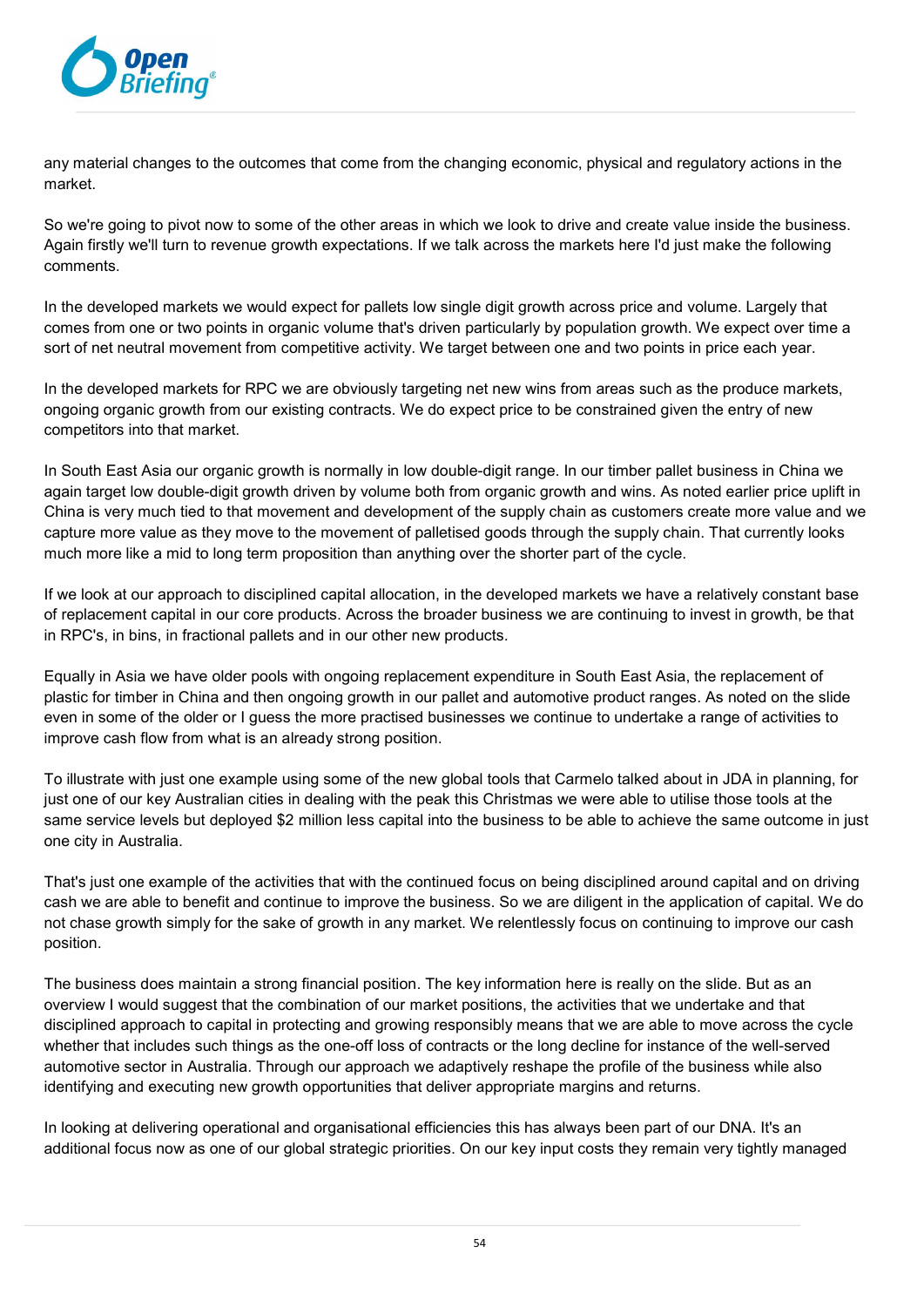

and under the average of relevant industrial benchmarks. We have a range of mitigations that assist in offsetting and delivering leverage to underlying profit. We see no change in these trends over the next few years.

On the broader cost areas, we've maintained our RPC capacity but also been able to rationalise sites to deliver immediate savings. We have a property plan over the next four years that will present similar opportunities. We are driving greater network efficiencies with the renewal and optimisation of four key plants using global best practice technology over the next few years. It's not always about the new. A simple example in the last financial year - simple maybe not fair to Carmelo's team again - we simply changed the layout of one of our existing plants and optimised it. That change in layout was able to deliver \$2 million of annualised savings and a 30% increase in capacity inside an existing plant. So we're just consciously and relentlessly searching for these opportunities to drive organisational efficiencies.

On overheads - we've been good at this for the past few years - we spend little more in dollar terms now than we did in 2009. Notwithstanding that as we transition our business with our new focus on RPC we've already reduced the headcount of the business. We're continuing to look at other areas of cost savings across expense lines. We have more synergy benefits to be realised next year from the integration and optimisation of the containers business.

Finally, in this market particularly in Australia and New Zealand I would note that we get very clear operational and organisational efficiency that all new growth delivers being able to be leveraged across the well-established physical, customer and human capital infrastructure that we have to deliver positively incremental profits and returns.

If we turn to asset efficiency in the region, a different business model which any of you who have - go all the way back to 2009 and the understanding CHEP presentation would know - the key metric for us is the field stock ratio which is simply the proportion of assets in the field that are earning money versus those of them that are back in the plants awaiting inspection, repair or reissue.

In the developed market obviously, we have years of data and experience in managing these. But as the graph indicates we've improved those recently as well. One way we've done that again has been leveraging the local application and optimisation of planning tools such as JDA, getting much more integrated with our customers as well in understanding their future demand forecast and being able to manage the assets in a better fashion.

In our developing markets given the less dynamic nature of pallet usage the field stock ratios remain high as the assets return to our network less often. But as the graph indicates we have had a slight easing of the prior levels of field stock ratio there which has really been about the evolution of some of our customers' supply chains to now move more between partners. That requires a greater opportunity for us to inspect, repair and reissue the asset.

As we look forward to the potential of supporting scale future growth in China it's quite an interesting market in that unlike most others it has four peaks across the year between Singles Day, the Lunar New Year, Founders Day and then the summer period. These represent good opportunities for us as we go forward to inject the product and service into the market and then have the field stock ratio maintained as the underlying demand for palletisation lifts up underneath those peaks. So fundamentally across the different maturity profiles we have a continual focus in supporting both growth and optimisation of the assets efficiently.

In the final area of developing world-class talent it is the nature of our business that a large part of our intellectual property is the collective experience, intelligence and wisdom of our people. Now none of that however is worth anything if we can't keep the fundamental promise of keeping them safe at work. That is a heightened challenge particularly in the Asia Pacific region where we have a strong concentration of company owned and operated plants.

We've made substantive progress in this area. In my first year in responsibility for the Australian business we injured 122 people in that year. In the eight months so far of this year we've injured nine. If you're one of those nine, that's still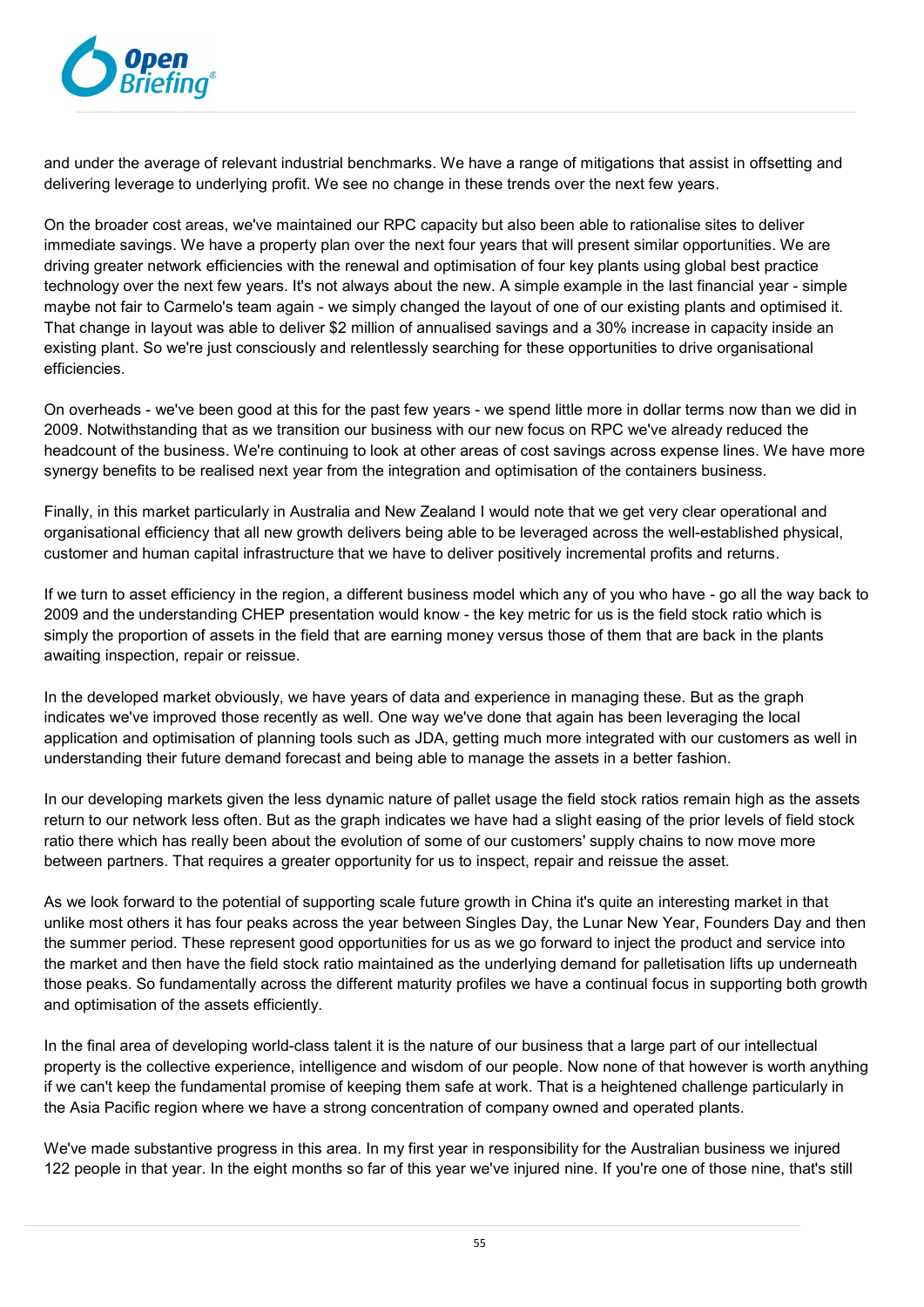

nine too many so we have a way to go in terms of our progress towards zero. But we've made substantive progress in being able to keep our people safe at work and continue to strive for that.

In Australia again, the industry benchmark lost time industry frequency rate, CHEP is three times better than the national average. We hold a similarly strong position in each of the markets we operate in across Asia Pacific. Having met that fundamental if you come back to the intellectual property of our people and our business the attraction, development and retention of those human assets is critical to the ongoing success of our business. That's why we focus heavily on our engagement and enablement programs and our talent programs, some of the details of which you can see are on the screen.

We are encouraged and we may even be a little bit proud particularly if you look to the right of the external recognition that we've had of strength of those programs as we take both the best of Brambles global and our own local programs to invest in our people to the benefit of the business as we go forward. So our ability to utilise the skills and experience across the different maturity profiles of the business, to move people to and from around the world is an integral component of how we grow our businesses and our people in a very holistic and disciplined fashion.

So our actions and our commitment to driving world-class talent are well embedded in the business. They remain an integral and important part of the dynamic of our business as we go forward.

So in summary Asia Pacific is in a simple way it kind of represents all of Brambles in one region. We have established resilient businesses in competitive marketplaces that have great opportunities for growth as supply chains are reshaped by changing consumer retail expectations. We have growing emerging market businesses where we are shaping the evolution of economics, the physical practices and the regulatory environment of the supply chain in order to support future investment and growth.

So to close out CHEP Asia Pacific remains well positioned to continue to deliver strong returns with ongoing disciplined investment and strong cash management. So thank you for the opportunity to talk about Asia Pacific. I'm happy to take any questions you may have.

Paul Butler: (Credit Suisse, Analyst) Hi it's Paul Butler from Credit Suisse. It strikes me that it - I mean as you say at some point the supply chain in China is going to modernise. I would imagine when that happens it might happen extremely rapidly. How do you position yourself to be able to participate in that? Because you could have a period of time where the capital you need to put in over a very short period of time could be very large.

Phillip Austin: I think probably - I may challenge the assumption that it would happen very quickly. I think to some extent it is one retailer, one manufacturer, you could almost argue one truck, one warehouse at a time. I think you'd certainly anticipate over time that there would be an acceleration. So the key for us is to be undertaking those activities so that the economics of the market can support the capital. I think at that point that's the very key fundamental that we have to have in place.

Then again we choose where to be. So part of it is about having a relevant customer portfolio. We don't want to be everywhere in China. We don't per se want to be with every customer in China. There's a scale there where obviously you achieve a degree of network efficiency and network advantage. That's clearly part of what enables us to provide the service and the returns.

But I think yeah part of what we're doing is building out that customer portfolio and creating the economic conditions. I think when it comes the scale is attractive assuming that the conditions are right for investment. But I think it will build over time. I'm not as convinced as you are perhaps that there would be an explosion. Simply the sheer scale and complexity and the number of market players I think would make it very hard, not just from a pallet side of view but from the balance of the supporting infrastructure to do it.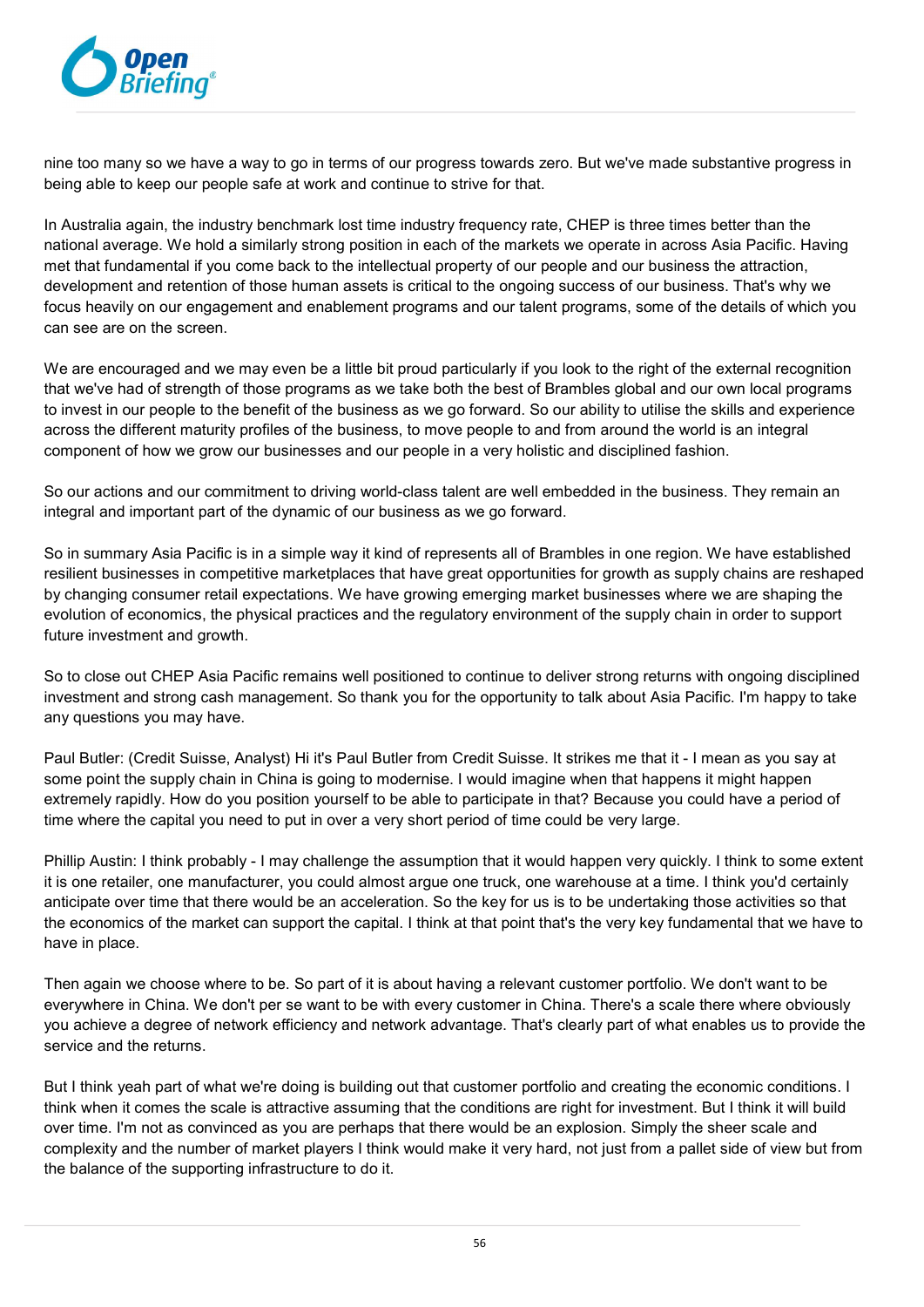

Now China is good at getting things done quickly particularly when it sets its mind to it. But no I think at the moment when we look at our forward horizon we're comfortable that we're in the right position and that that's simply something we continue to monitor.

Paul Butler: (Credit Suisse, Analyst) In the RPC business I think you're targeting some higher revenue growth. What's driving that?

Phillip Austin: I think the key opportunity for us if you go back to that graph. So in Australia particularly 50% of all fruit and vegetables are not sold through the retailers, through the supermarket retailers. So before you get to protein or before you get to even an SKU like bananas there's half the market that's available. Historically we've not gone there and neither has anybody else. So they still use cardboard and styrene and all of those issues.

So that's the piece where we can grow. What we're delighted by here when you talk about leveraging the potential we've gone to the body that controls those markets and directs them. We've been able to bundle together an offer that covers pallets, crates, bins and any other product that CHEP offers to provide a standard, simplified way of being able to move assets through those markets where today only pallets go through those markets. So what we're delighted by is that with the change in the environment in those markets the time is right for a more systematised rule-bound way to do that.

But the opportunity, what we enable for the markets, is a significant improvement in product quality. For growers it gives them significantly easier ability to pick, pack and sell to a range of folks. We take out all the waste streams at the back end of the market this. So the disposal for them of card and styrene is a major issue. To be fair if any of you have played around in the markets there's a lot of illegal activity that goes on in the markets, perhaps only in Australia. I'm not sure. But - so the requirement - trading of our products, trading of other products and if you are now on the board of one of the markets which used to be a lovely sinecure if you were a potato grower from 30 years ago, you now have the same directors liability as anybody else.

So we're helping them actually create environment in which appropriate practices can be undertaken in those markets. What that lets us do is confidently let RPCs move through those markets. I've spent the last 10 years keeping crates out of the markets because it just meant they would get lost. Our shareholders would earn no value from them. But this model which is integrated and again perhaps I should have been clearer, the markets are promoting as singular provider to do that because that enables them to have simplicity and a straightforward approach to it. That's where we see particularly now very high opportunity for growth.

I spoke to bananas up there again. That market alone in Australia is \$15 million to \$20 million a year simply because Australians by so many - I think it was Michael Luscombe from Woolies who said his business failed if he didn't have bananas on shelf. I won't go into the history of that but I think that's such a critical SKU that that's another area where we're innovating right now and hopeful of some future growth. So they're the two big ones for us. That still doesn't deal with the opportunity in protein and a range of other areas. So it's a good market.

Scott Ryall: (Rimor Equity Research, Analyst) Yeah Phil, Scott Ryall from Rimor. I'm going to follow on with that one. You mentioned in your presentation that you were looking forward to getting your RPC business back up to the scale that it was previously.

## Phillip Austin: Yes.

Scott Ryall: (Rimor Equity Research, Analyst) I don't want to put words in your mouth. So given you had \$10 million of headwind from the Woolworths loss and the automotive winding down in the first half but you still delivered growth. You've got a \$23 million headwind for the full year. Part of that is automotive. Does this mean that the contract you've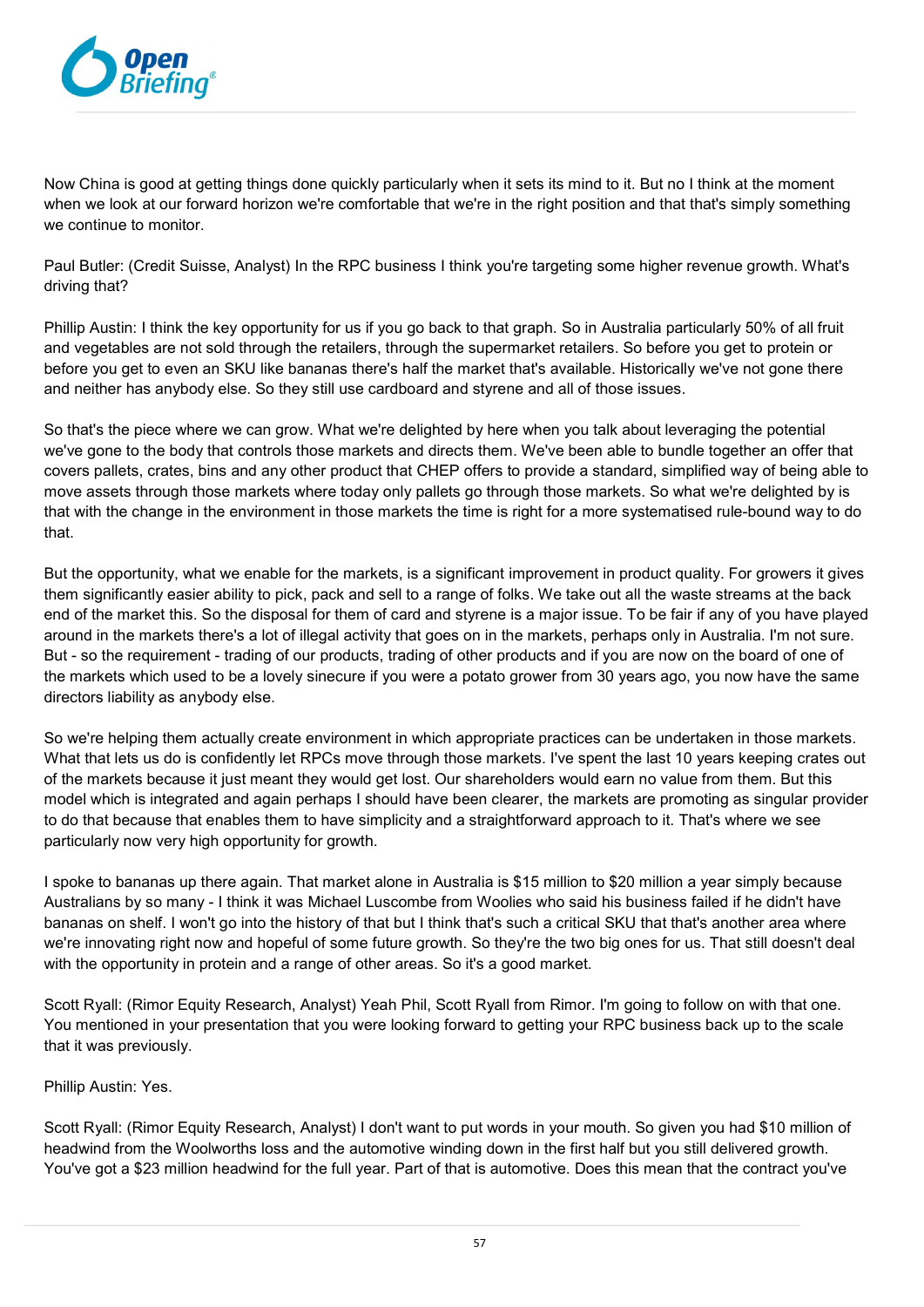

signed if you're able to get it up to scale over whatever period of time, you think that's a \$20 million opportunity for underlying profit please?

Phillip Austin: Look I think - the first caveat I'd give you is it's early days. But yeah you didn't put words in my mouth. We genuinely believe that we can get that to the scale of our previous operations. If you look at the size of the market if we do well we'd like to keep growing in that space. But this is a model - we have to go and win - we have an endorsement. I'm delighted with the progress we've made in South Australia. But I have to go and win each market. So it's not just a turn up and do it. So the timing and pacing of this we have over the next couple of years. Then obviously inside each market there is then a penetration to be achieved. But certainly we believe it can achieve that scale. We'd like to believe in leveraging the infrastructure that we've got that it would be very positive to profit.

Scott Ryall: (Rimor Equity Research, Analyst) Sure, so there are still some contracts and things to sign I guess, that's…

Phillip Austin: Absolutely, yes. Yeah, I'm not promising that we have it. I think the language I used we have a framework. We have an endorsement and we have an entry point as I stand here today.

Scott Ryall: (Rimor Equity Research, Analyst) Alright, great. Then a bit bigger picture - over the last 12 months one of Graham's focuses has been introducing global best practice and a little bit more integration between the businesses. Could you give us a sense of what you think have been the couple of more transformational introductions? Or obviously you'd like the digital guys to move a bit quicker for you.

Phillip Austin: I think it's very important they do what they're doing now. Then we'll take the benefit.

Scott Ryall: (Rimor Equity Research, Analyst) Yeah. What is it that you think makes the most difference in your core profits markets, I guess - Australia and New Zealand?

Phillip Austin: Yeah, look I think - hopefully I gave a couple of illustrations of that. The first point I'd give is that some things can't translate because Australia is still using that weird 11x65 bearer pallet that the US army left behind. So I can't take best practice in 12x10 or 48x40 and immediately apply it. I can in New Zealand and I can in Asia which is delightful.

But I think what you've got is - to be fair we figure we run - my team run a pretty good business in Australia. But as we focus on, go back and have another look at best practice sharing. We've accelerated what we're doing on JDA and optimisation tools. We're accelerating what we've been doing with TMS there. Now those two alone have given me a \$3 million or \$4 million benefit this year that without going back and having another look as part of that global focus with the new leadership wouldn't have done.

The drive from Nessa on cash and field stock ratio - we run at really high levels in Australia. I can run Melbourne with two hours' supply two and a half weeks before Christmas and not service fail a customer. So to some extent we can sit back and go, well these global programs don't apply to us because we're pretty good. Instead we go back and have another look and discover that again in one city we can pull \$2 million CapEx out. Now what can I do next? What can I do next?

So I think part of it is actually the call to arms. Go back - they're all things that we do in the business anyway. Okay, but go back and have another look. Go back and truly test whether you are at maximum or you're just doing well. Go back and test whether you're truly grabbing and accelerating the deployment of best practice tools. So I think even in our most developed market in Australia that's been quite transformational. It's put a great energy into our people as well. I think it's important that you operate as part of the group.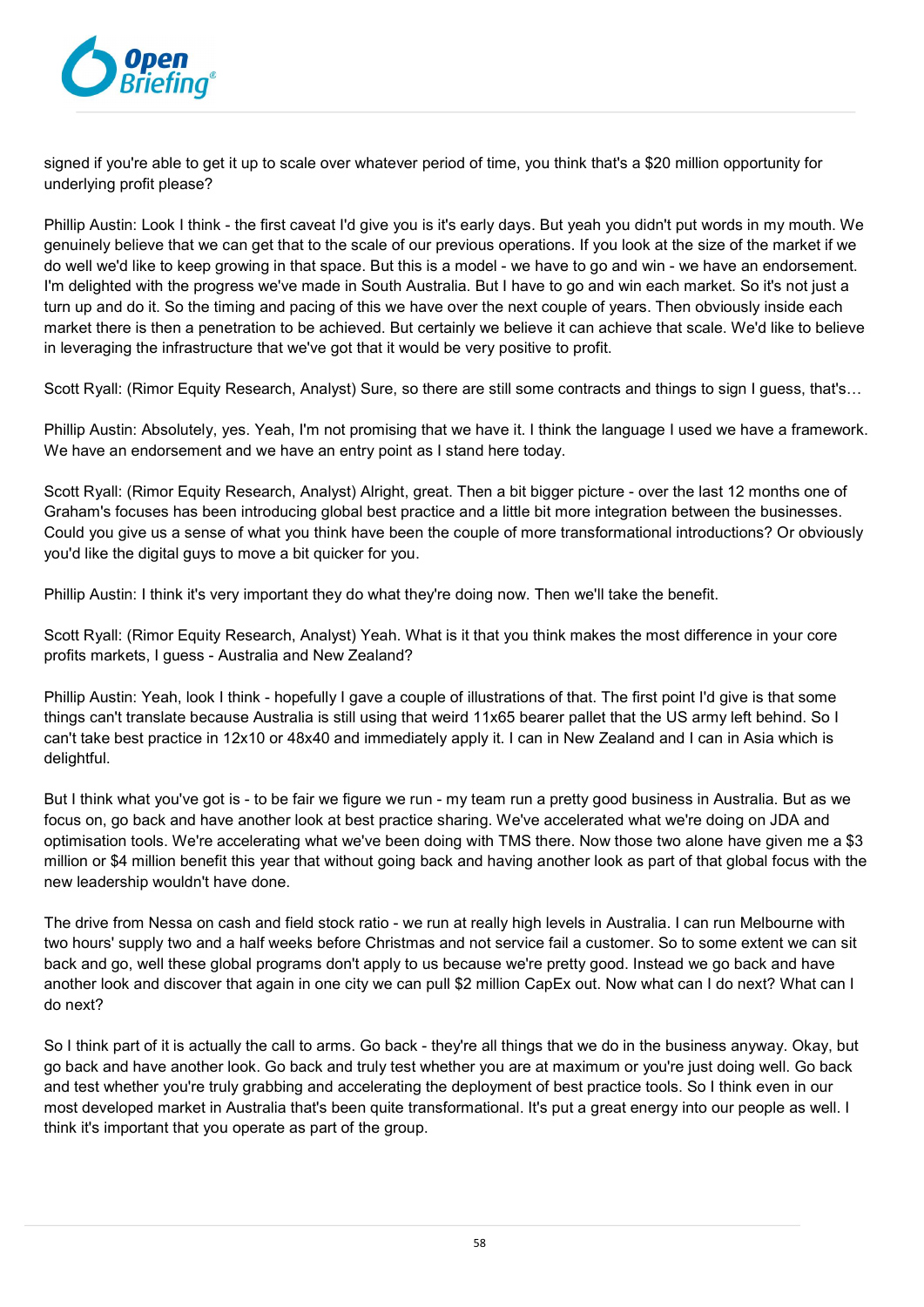

It applies everywhere. It's not just something for the Northern hemisphere. So I think again the focus coming back to talent, I took one of Laura's good people out of CHEP Spain six years ago. She's taking him back in a couple of months now to the US. I've got one of Mike's great people coming out from Germany to run my retail business. There are a couple of Aussies now in Kegstar. So I think again we're finding a much easier way now to really take those people and move them around. I've got a good New Zealander in Malaysia. I've got a new Aussie over in NZ. We're drawing really well from the outside market.

I think to the point that Laura made, there's some skills that today and going forward we don't have and we need to hire. We're bringing some really good people into the business. It's the language of the strategy. They're fundamentals but choosing to go back and refocus on them is yielding good results.

Jake Cakarnis: (Citi, Analyst) Jake Cakarnis from Citi. Over here, Phil.

Philip Austin: Sorry.

Jake Cakarnis: (Citi, Analyst) Shifting back to China and the opportunity that you see there, just wondering what your opinions are about the risks that that market fully step-changes and leapfrogs if you like pallets and maybe moves to a more direct to consumer straight from manufacture. Do you see any risks? I appreciate that it's mandated.

Philip Austin: Yeah, we appreciate the mandate but again, I'd come back. I think it's - here you have the market with the largest online shopping presence and again I think Singles Day scales Black Friday by about five to one. If you wanted to say, well, where are they at the leading edge of this penetration and this way of shopping and yet as I say, one of the largest e-commerce retailers there simply by virtue of scale of it, has enough volume and enough points of presence in its network that it needs to receive palletised deliveries to its DCs.

Pallets today don't go to consumer. They won't go to consumer in the future but any time that you have a consolidated point of production or a consolidated point of distribution in the supply chain, even in a place like China, the online players are using pallets. They're using full sized pallets and they're using increasingly more and more of them. they're going through the same cycle that we saw in Australia many years ago and we've seen in other markets. They will often start by owning them themselves. Then they start to discover the problems as others have talked about of owning them and quality and getting them back and achieving a flow through their supply chain rather than just a stack. What we're probably seeing is in an accelerated timeframe people working out what it is to use a pallet and then working out I want to own them and then quickly working out no, I don't want to own them so who's out there that can help me?

The world will continue to evolve but there's nothing today on the ground in China and there's nothing in the practices of the people who are leading the way in China that suggests that there is that leapfrog or that step-change. There will be a drone delivering something X to Y but I still can't believe in the economics of a supply chain where every single tube of toothpaste is picked - wherever there's points of production and distribution or consumption at scale you've got to be able to move scale product. I'm open to continuing to see what else might come.

Jake Cakarnis: (Citi, Analyst) Thank you.

Philip Austin: All good? Thank you.

Sean O'Sullivan: We now have a presentation from Wolfgang Orgeldinger. Wolfgang became the Group President in IFCO in 2013 having first joined Brambles in March 2011 following the acquisition of IFCO Systems. Wolfgang served as Chief Operating Officer of IFCO from January 2002 to August 2011 and Chief Information Officer with responsibility for e-logistics and IT from 2000 to 2002. Wolfgang is based in our Munich - German office. Thank you.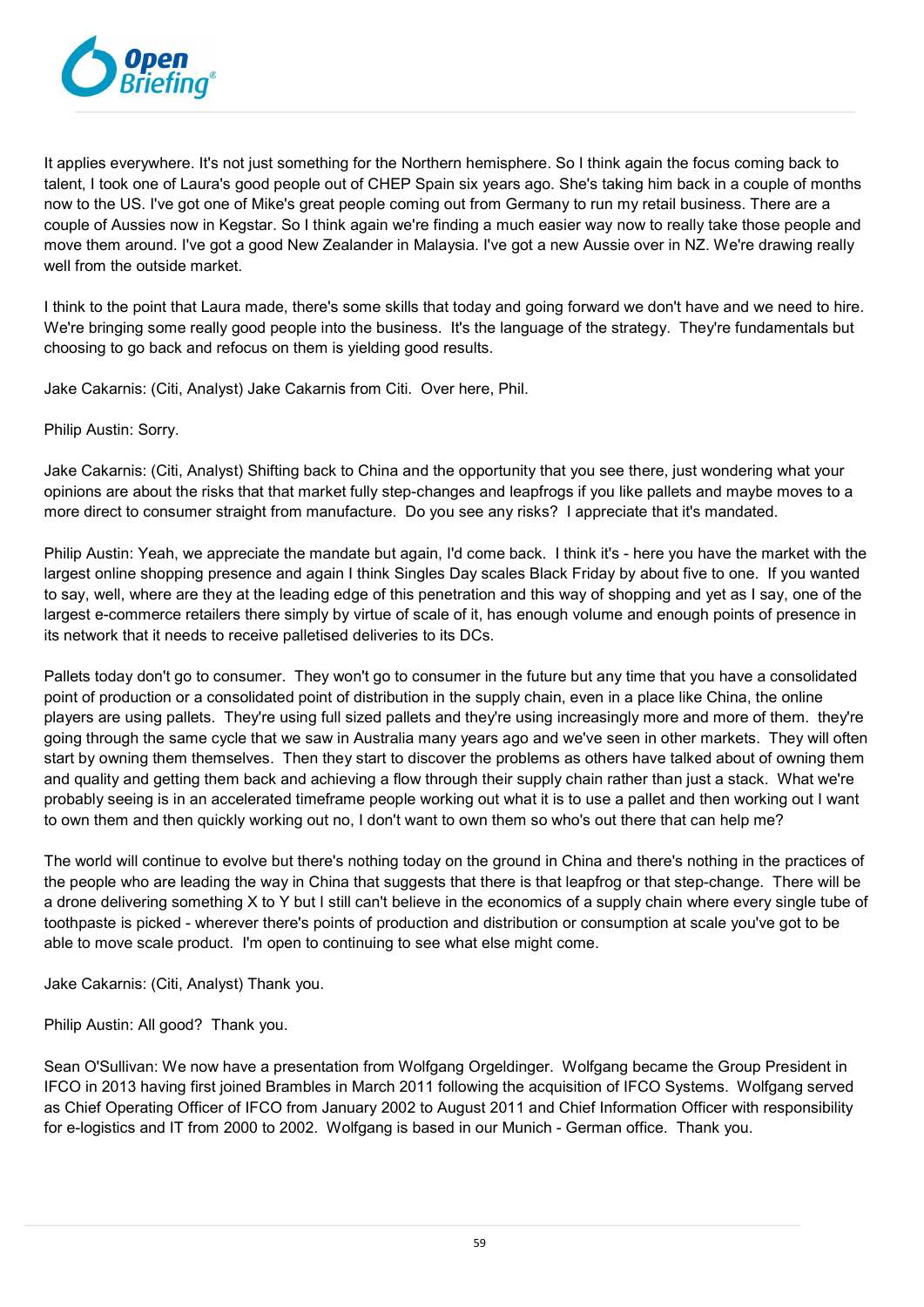

Wolfgang Orgeldinger: Great. Thanks very much, Sean, for the introduction and good afternoon to all of you. I hope you are not too exhausted. I have the pleasure to give you some information about IFCO, the RPC pooling company within the Brambles Group. As my colleagues, I would like to start to give you some information about the scale of the business.

IFCO is today working in more than 35 countries around the world and we are serving more than 330 retail customers and more than 13,500 producer/grower customers. We are running a service centre network of currently 78 service centres and in fiscal year 2017 we issued 1.5 billion RPCs and I'm sure at the end of this fiscal year this number will be significantly higher.

IFCO is specialised in RPC solutions which are used for fresh products, perishables in the retail supply chain. We are trusted by the world's largest retailers and on the right side of this chart you can see some of our most prominent customers grouped by IFCO region. We have the largest suite of products and you can see some examples of the products which we have. Our range covers all kinds of perishable products.

As I said, we are specialised on the retail supply chain and for that reason I want to give you some information about the key trends in the retail industry because they typically have a relevance for the business we do. The most important trend is that there is a continuation of consolidation in the retail industry and there's also a continuous very strong margin pressure.

Hard discounters are taking share from traditional retailers and new players like Amazon Fresh are entering the market. Retailers are responding to that by taking cost out and some examples which are important for us are there is continuous vertical integration of the fresh produce procurement so, middlemen are taken out. There's also an increasing trend that warehouses are getting automated. Now this is positive because this drives packaging standardisation. It helps us to grow our share.

At the same time, retailers are looking for ways to differentiate their merchandising and they focus more and more on fresh produce quality and shelf life because fresh produce is one of the most important categories in the retail industry to drive traffic into the store.

Now we have to respond to this challenging retail environment to help our retail customers to be successful and we're doing this by bringing a lot of value to them. For retailers, there are three areas where we generate value. The most important one is that we help them to optimise their supply chain by taking out cost. I will cover this in more detail on the next slide. The second area where we really bring value is that we help to bring the product in optimal quality to the store. RPCs are helping to achieve a superior product quality and better freshness. Last but not least, RPCs help to reduce the environmental footprint and this becomes more and more important for the customers of the retailers, the end consumers.

But we are of course also bringing value to the growers. I'm very proud that IFCO is a truly customer-centric organisation. Most of our people have an industry background, they are passionate about this business, they understand, they talk, they think fresh produce and they talk the language of the customers and they know the problems. This leads to the second area where we bring value to the growers and this is our superior service quality and our reliability. This is very important in this industry and again we have a lot of industry knowhow and we know what our grower customers need. Last but not least, as we are the market leaders, we also aim to be the thought leaders of the industry and we really aim to find solutions for industry issues and to lead the industry.

Now I said I would go in further detail with two of the most important parts of our value proposition. The first one relates to cost. We have done total packaging cost studies both in Europe and in the US and both studies came to a pretty similar result. Using RPCs can save between 23% and up to 27% of the total packaging cost. It is important to understand that only 30% of the total packaging cost relates to the cost of the platform being the purchasing cost of the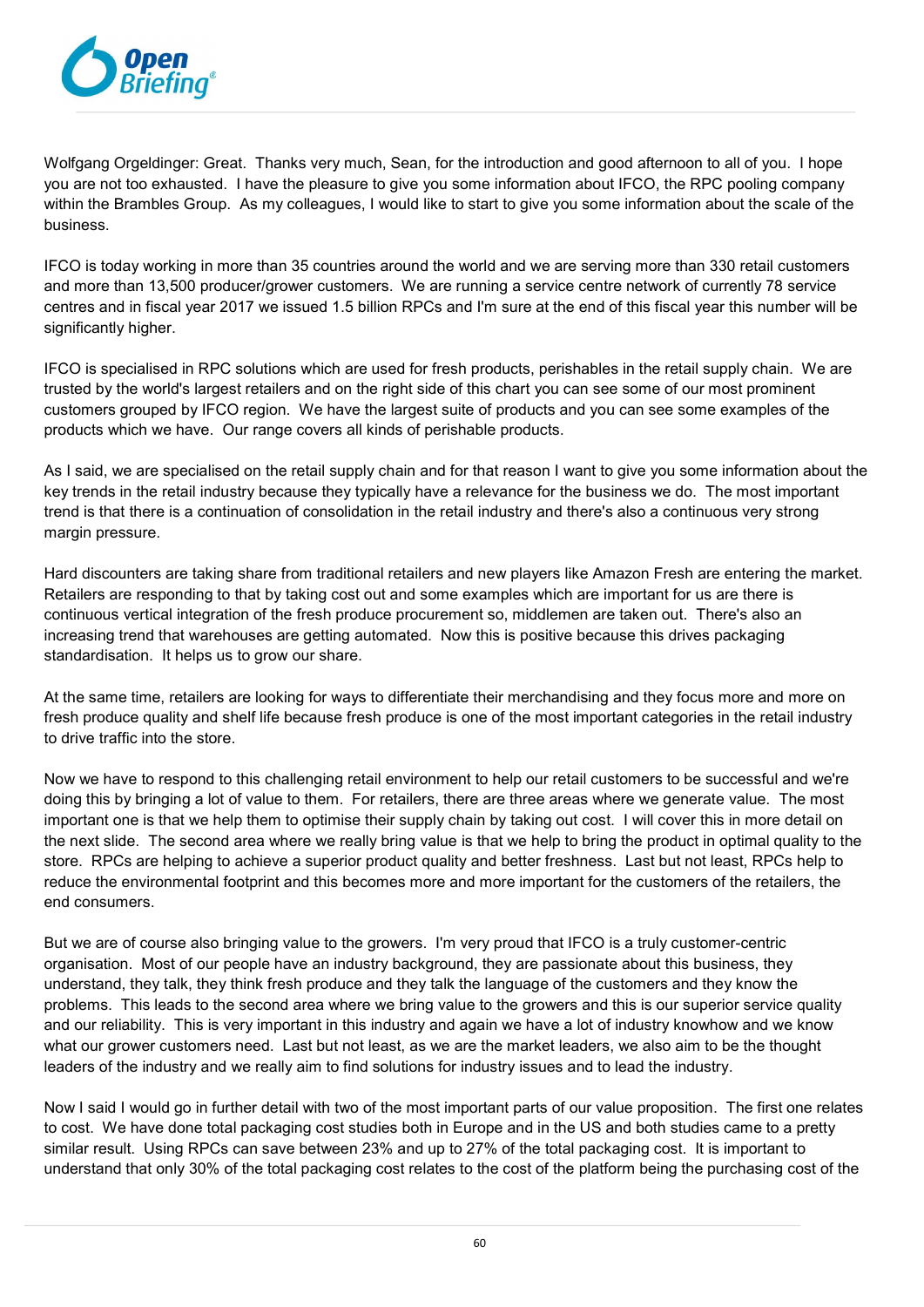

RPC or the rental price for the purchasing cost of the cardboard or the rental price of the RPC but 70% relates to handling, relates to product damage, relates to transportation. It's really important to see the full picture and this is an important part of our value proposition. You can see on the slide that the main saving areas are in handling, in transportation, in the reduction of product damage. We add value along the entire supply chain.

Also, very important is the contribution we can bring to reduce the environmental footprint. Compared to cardboard boxes, RPCs can save up to 60% CO2, 64% less energy, 80% less water, 80% [sic - see slide 120 - 86%] less solid waste and 93% fewer cases damaged. These numbers are very impressive. They are based on scientific studies and I think RPCs really help to make the planet a better world.

Now, due to this strong value proposition and of course due to the passion of our team, we were able to grow this business over the last four-and-a-half years significantly. In this period of time, we achieved a continuous average revenue growth rate of 12% and you see that there is not a single year where we were below 9% revenue growth. We're still growing the business strongly. Europe is still our largest and most important region with more than 70% share on total revenues but the other regions, North America, South America and Asia are also growing and increasing their share.

Now you may wonder whether we have reached the point where the growth will slow down. I can say that the opposite is the case. What you see in these four bars is the total packaging potential of retailers. This doesn't cover the informal markets. This is just the potential of the retailers in these regions. You see that between 40% and 80% of this opportunity is still unserved, meaning this is today covered by cardboard. You can also see that IFCO has by far the largest share in the RPC area and we are the clear market leaders in every region we are operating. That's why we think that we are best positioned with our network, with our coverage, with our product portfolio to outgrow our competitors and to grow this business into the wide space.

We will do this by ongoing conversion of commodities and existing retailers but we are also aiming to win and expand with new retail customers. We are also planning to take over proprietary pools and to integrate them into regional pools. In parallel, equally important, there is an additional opportunity which is not included in these numbers and this is an opportunity for other perishable applications like meat, like eggs, like fish, like bread.

We have a tremendous growth potential in all regions and this growth will not come to an end. Based on this opportunity, we are very confident that we can continue our growth and expand with new and existing customers and we expect that in the next three to five years we can achieve an average annual growth rate between 7% and 10%. Most of that growth is expected to come from organic growth, from volume. A certain part of that will be pricing.

Now, even more important than revenue growth is obviously profitability. As you can see again by the graphs, IFCO has managed a pretty stable profit margin of around 12% and we were able to improve our ROCI every year. If you look at the ROCI you have to take into account that our ROCI includes significant goodwill from the acquisition. If you exclude that, then our ROCI goes up by approximately six percentage points so the ROCI which we are currently achieving is close to 14%.

To maintain and to improve our profitability we have an ongoing focus on improving operational efficiency. This is a business in a very competitive environment so we really focus not only on the cent but on the second digit behind the cent. We really focus to optimise everything. We continuously optimise our processes, we do best practice sharing, like Carmelo we're constantly monitoring and analysing our network and improving it. Also similar to what the colleagues from CHEP do, we continue to roll out automated wash facilities and we continue to outsource these wash facilities wherever it makes sense. Last but not least, we also improve the platform efficiency by introducing new RPC designs which have better transportation efficiency and lower breakage rates.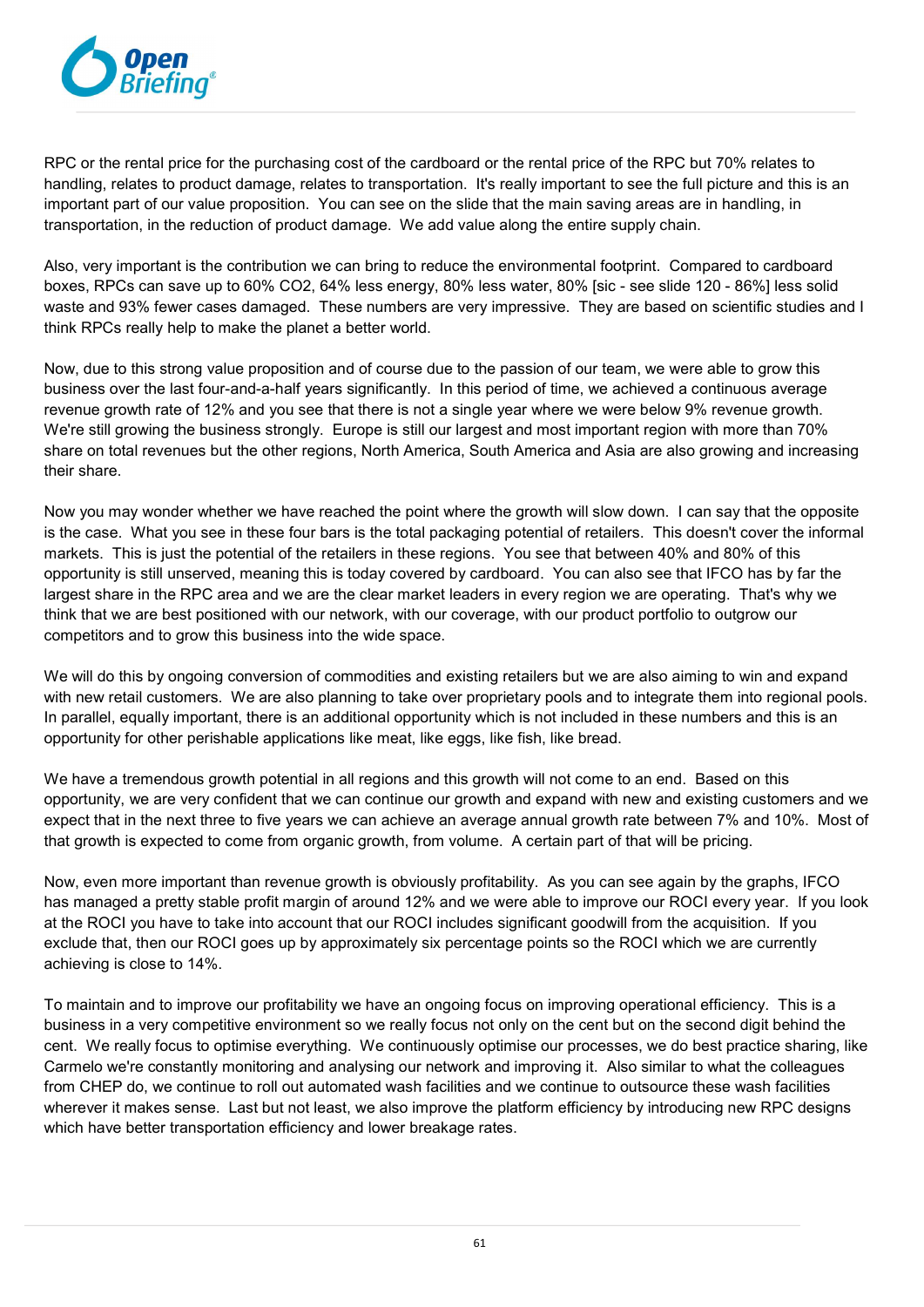

You can see the cost development in the last three years. We were able to reduce our transportation and our wash cost year-over-year. Not on this slide, we were also able to reduce our overhead cost in per cent of revenue because we're running a pretty lean organisation and we have a real tight overhead management. Both areas, our operational cost and the overhead cost, helped us to almost compensate for increases which we have in logistic reimbursements to retailers.

Also, very important for the profitability but even more for the cash flow is asset efficiency. Again, you can see that we improved our turn rates over the last couple of years. You may also notice that there is some fluctuation, some ups and downs. This is simply caused by the fact that depending on the country where we operate and depending on which application we grow, we have variances, significant variance in the turn rates. Just to give you two examples, in Brazil all fresh produce is grown in a circle of about 100 kilometres around the big cities like Sao Paolo and it's grown yearround. There's one RPC type so the turns are extremely high.

At the other end you have Scandinavia where you have a very short summer season. You have a large territory with comparably few people spread out in the country and most of the fresh produce has to be imported from countries like Spain and Italy so the distances are long, the dwell times are longer and for that reason, obviously the turn rates are lower.

Now, having said that, asset efficiency is an integral part of our pricing. A customer with a low turn rate is not necessarily less profitable than a customer with a high turn rate. Nevertheless, we have a number of initiatives in place to improve our asset efficiency and these initiatives consist of streamlining our pool variance, tighter asset control, implementation of counter-seasonal applications and a very disciplined capital allocation and a tightly managed CapEx spending. Actually, we approve CapEx POs every month and I do it myself.

With that, I'm at the end of the global overview of IFCO and I want to talk a little bit about the regions and the different characteristics. I would like to start with Europe.

Europe is a developed market. That's where we started. In terms of the retail industry you have a pretty consolidated industry in Northern and Central Europe but we still have many small retailers in Southern Europe. This is a mixed picture. In terms of the growers, we still have many comparably small or medium sized growers, most of them family businesses.

In Europe, the retailers work exclusively with a pooler. In most cases, fortunately with us. For that reason, the retailer takes the decision which RPCs should be used and most growers actually follow the recommendation of the retailer and use the preferred packaging. We pay logistic reimbursement in Europe for logistics services which the retailers provide to us and we also share some economies of scale with the retailers which are generated by high volumes. Prices in Europe are standard prices. They apply for all growers. RPCs are widely accepted as the preferred platform for transporting fresh produce.

Again, I touched on this before, although the market in Europe is pretty developed there's still a significant opportunity. These two bars represent our two IFCO regions, North and Central Europe and Southern Europe and you see that in both regions we still have about 40% of the addressable opportunity into which we can grow. We are the market leaders in both of these regions and in Europe in total and we continue to roll out our strategy to strengthen our network advantage by ongoing commodity conversions away from cardboard, also by entry into new verticals and by new retailer wins from pooling competitors, cardboard and takeover proprietary pools. We also extend the RPC pooling in Eastern Europe and in Turkey, countries where we have just entered the market. We entered last year, for example, into Russia, won the first customer there. We entered into Romania. We entered into Bulgaria to just pick three examples. Also, into Poland and we are now winning additional retailers in these countries.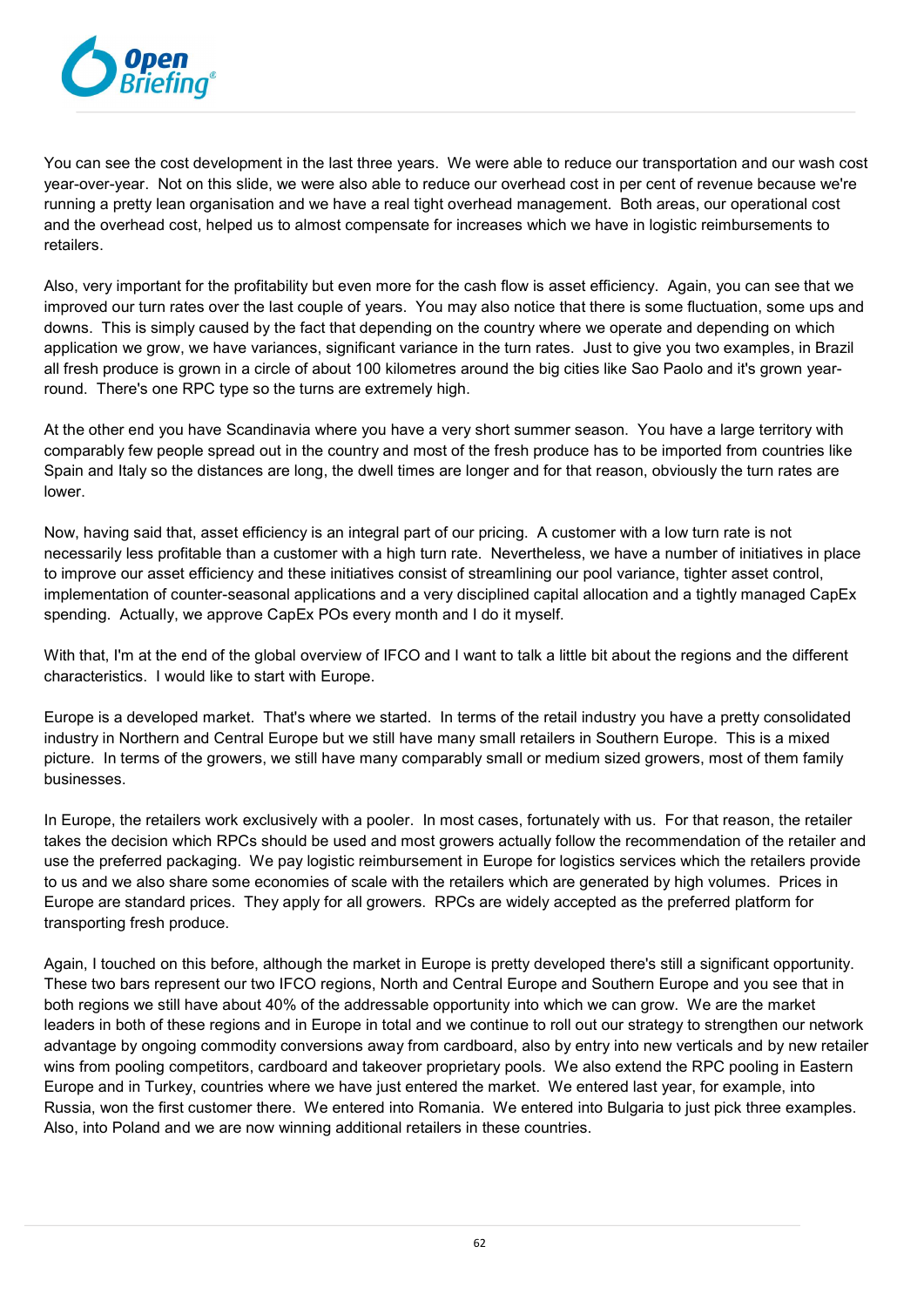

Now let's come to North America. The North American market is significantly different to the European market. In North America you have a high share of large nationwide operating retailers. I think five retailers in the US add up to probably 70% of the total retail market. You have a similar situation with the growers. You have some very large growers with significant negotiation power. Some of these growers have a market share of beyond 50% in their category. In some categories you have two players who have 80% market share.

In the US or in North America, retailers do not work exclusively with one pooling company. They leave the choice which pooler to use to the grower. This is why in North America we have to convince retailers about the advantages of RPCs and we have to sell our value proposition to the growers. It's a more complex sales process in this geography and growers because they have such a strong negotiation power, sometimes push back when retailers ask them to use RPCs as the preferred packaging. In the US we have standard prices but every grower negotiates specific prices depending on the volume and also depending on the cost to serve, which may vary significantly.

We see RPCs as the preferred platform for transporting fresh produce and I would think that in a couple of years we should arrive at similar levels as we have currently in Europe. I think there are some very strong arguments which support that. So far, you see the uncovered market is still beyond 80% both in the US and in Canada. We are by far the largest pooling company in North America and I think for that reason we are best positioned to outgrow our competitors. We will manage our growth by focusing on strengthening and growing our core fresh produce business and this will be achieved by continuing category conversions with current retailers but also by winning new retailers, smaller retailers, preferably at less cost. At the same time, we are also aiming to diversify into less cyclical categories like meats and deli.

Now, North America as we heard today from Carmelo and of course from Laura has some very specific challenges and these challenges are pretty similar for us. In essence, we currently have a price and cost to serve mismatch in some cases and we are hit by cost inflation and by some scale related inefficiencies. We have prepared a clear strategy to improve profitability and asset efficiency and that strategy has four elements. The first is transportation procurement and we're doing all the same things like our colleagues from CHEP and where we can, we collaborate even. The idea is really less dependency on spot markets, more fixed rates for lanes and more dedicated carriers.

In terms of pricing, we continue to implement a strategy where we base our prices on the cost to serve.

Another element is the flow optimisation. This is a project which we initiated a couple of months ago. It really focuses on all aspects of the entire RPC flow. It starts with reduction of RPC stock levels at growers. It aims to reduce stock levels at retailers. We are working on the improvement of recollection efficiency from DCs to our service centres and we also are working to streamline our sort network.

Last but not least, the fourth element is outsourcing and automation. Again, some similarity to the colleagues from CHEP. We continue to outsource our service centres because we have strong partners who actually are very good in managing such facilities. These partners come from Europe so they have the expertise and the knowhow to run automated plants and they have now started to implement automation into their US plants because we have wage inflation and it is harder and harder to find people for that kind of job.

Now let's come to the rest of the world which is South America and Asia. In both areas we are again the clear market leaders. South America is a mix of developed countries and comparably new countries. Argentina, Chile and Uruguay are developed countries. In these countries we still can continue to grow by implementing new vertical applications but we also expect to grow because the modern retail will take more share over time from the informal retail. In the other two countries, we have the same growth opportunities but in addition we can win new retailers. In Colombia and in Brazil there is also an opportunity to win some new retailers as RPC users.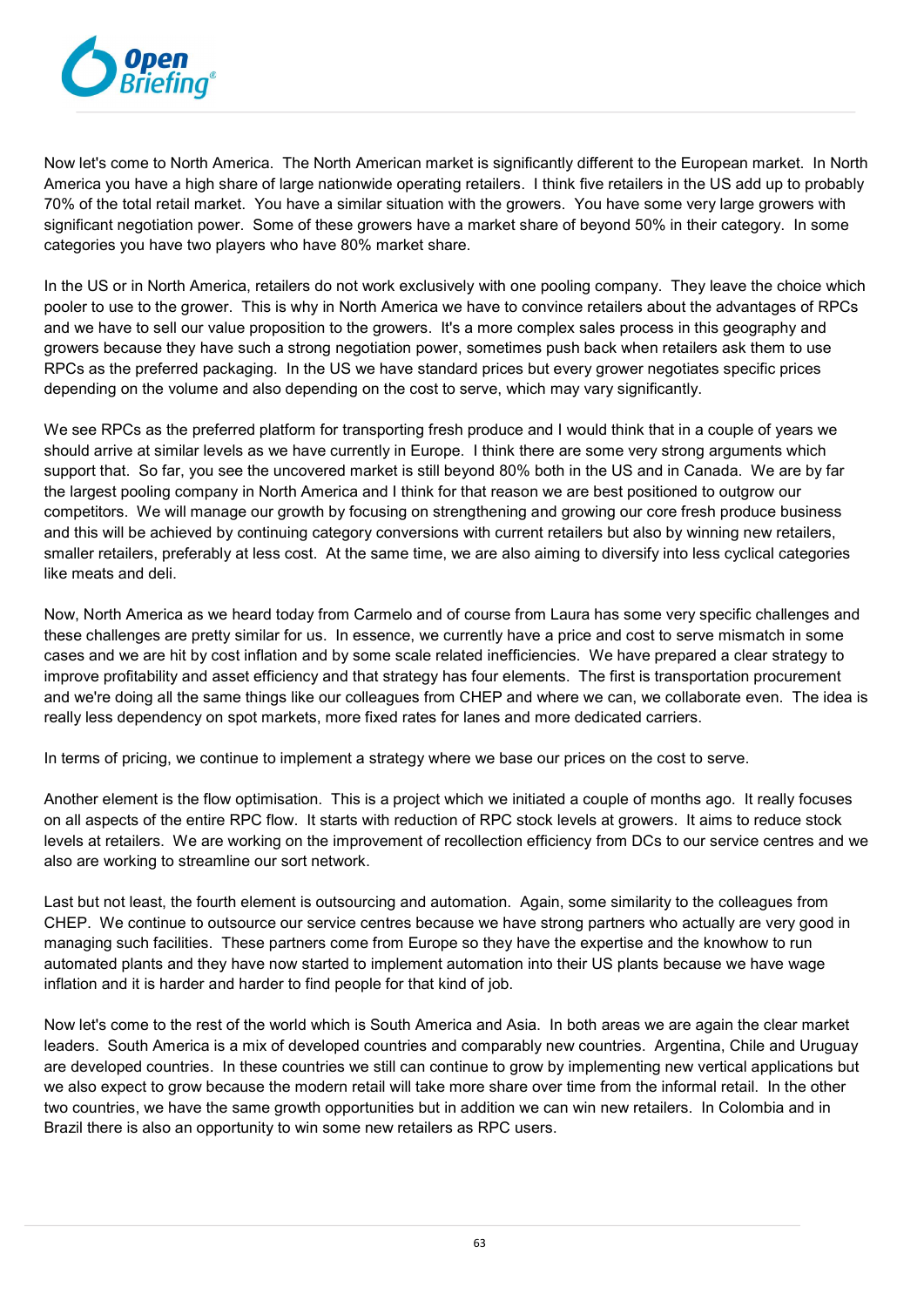

In Asia we are operating in Japan and in China. Japan is an established business which was founded 20 years ago. The market has still significant growth potential and we expect that we can grow in this market in line with the expected consolidation of the retail and grower industry because both industries are really very fragmented but with the demographic changes in Japan it is expected that this will change.

China is a comparably new market and we see significant future growth potential in this market not only because you have 1.4 billion consumers but also because both the government and the retailers are really seeking to improve supply chain cost, to reduce food waste by damaged products and also to reduce the environmental impact. All our value points can be addressed here. At the same time, we see a growing interest of consumers in terms of quality of fresh produce. Again, we can bring value. We are currently working with two retailers. We are covering all provinces in China which have a high population density and large cities and we have a solid sales pipeline. We see real good growth potential in this market going forward.

Now let's come to innovation. The first aspect of innovation is product innovation. You can think an RPC is an RPC, it's a box. This is true but we are constantly improving the design of our RPCs and even if it's only small changes, these changes help us to improve the functionality and the economics for our customers and also to reduce complexity and efficiency for us. We are currently introducing our latest product generation into the markets in Europe and North America.

You may have heard, and I addressed this, that it's a trend that retailers want to differentiate their merchandising. We have responded to that. We are now offering black RPCs, green RPCs and woodgrain RPCs. This is hopefully the maximum of variance which we will have. To limit this trend to retail specific pools, we also developed some applications, some alternative customising solutions to customise standard RPCs. On this picture you see some examples. We have wraparounds. We also have an invention which is called Promo Plate and these solutions help to customise a standard RPC. Then of course we are also continuing to develop new products for new applications. The latest product introduction was actually a fish crate.

Now, we also innovate by technology and by digital innovation. One part of that is our proprietary IT system, MyIFCO. This is a web enabled system which allows our customers to do all their transactions and interactions with IFCO online. We have recently enhanced this system. We have just rolled out a state of the art online ordering and management system and we have further enhancements in the pipeline like a mobile application but also collaboration tools which will help our customers and us to better predict RPC demands in future and to better plan.

The other element is really an area where we strongly benefit from Prasad and BXB Digital. We are working on a pilot with an IFCO retail customer and the idea is really to monitor their entire fresh supply chain by smart assets. This is early stages and I think Prasad is much better to explain what we're doing here than I am so I'll leave that to him.

The last innovation area really aims to proactively respond to e-commerce and omnichannel trends. On one hand we are really trying to work together with all new players which are upcoming and so far, we were successful to do that. All the major new players who sell fresh produce products on line are starting to work with IFCO products. Still small volumes but as we expect these players take market share, it is important that they also are our customers.

The second area is really something where we thought about how can we extend the usage of RPCs towards the end consumer? The biggest challenge here was asset control. We thought about how we could manage that and we came up with an idea where we establish shared collection points which allow customers to pick up all their online orders at one point. Our role in this area is to provide RPC packaging for the retailers, to organise the transport of the online orders to these collection stores, to store these online orders at these stores until they are picked up by the customer. We have a small start-up in Munich called Qool Collect and this start-up was recently covered by the public German TV, a format which is called Plusminus. I just want to share with you a sequence out of that report. It's easier to understand what we're doing there.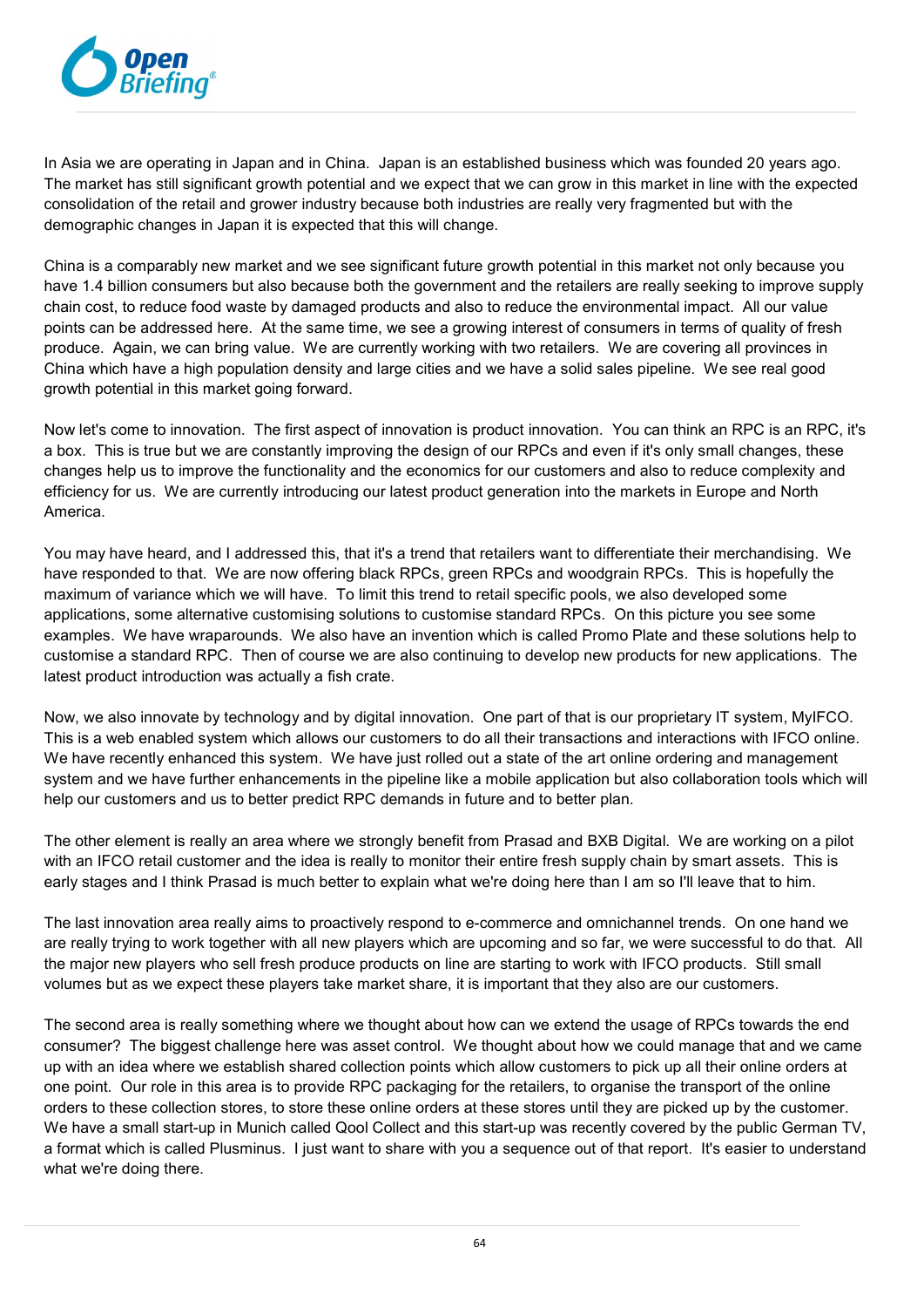

Can we play the video, please?

[Video playing]

Wolfgang Orgeldinger: You see, this is something that we really tried to think out of the box and I think it's great that Brambles supports us and lets us experiment with that because this is a classic start-up situation. We don't know yet where this thing will go. It could be very big or we could come to the conclusion one day that it's not accepted but it is one idea to experiment with new services which hopefully help us to ensure the growth beyond the three to five-year horizon.

With that I come to the most important success factor which we have, which are our people. Now, IFCO benefits from a very low fluctuation rate. Many of our people have been serving for many years. This is great but this also means that we really need to concentrate on succession and talent management because over time, some of these great colleagues will actually retire. This is a focus area when it comes to people development and we're really leveraging the Group in this aspect. In terms of talent development, we recruit people from sister companies but also from outside. We also encourage our people to look for jobs in other companies of the Group which is also great because as we have such a lean organisation and low fluctuation there is not a lot of opportunity and this is a great way to keep the people in the Group.

We also focus on commercial development. All our commercial people participated in a professional negotiation training. This becomes more and more important for us because both retailers and growers tend to give us a hard time when it comes to the negotiation of terms. This year, we will conduct solutions skill training and we also are putting a training in place which is called finance for sales people. We want that sales people understand what impact turns can have on the profitability.

We are actively participating in the Group's leadership development programs and I must say this is really great. For example, as part of the emerging leaders program we got the opportunity to place two young talents into two developing markets. One is Russia, the other one is Turkey. We also are participating in the graduate development program and bringing up some young guys from university to learn our business and we are also participating in the senior executive development program.

With that, I'm at the end of my presentation. I'd like to summarise that IFCO is the clear global market leader when it comes to RPC pooling. We have still significant growth potential in all markets. I think we delivered excellent growth rates and solid profit margins in a very challenging and competitive environment and we have a strong performance in Europe and in South America and a promising development in Asia. We have a very clear plan to improve the performance in North America. With that and our market position and our people, I think we are very well positioned to continue to deliver profitable growth in future.

With that, I'm open to any question you may have.

Simon Mitchell: (UBS, Analyst) Simon Mitchell, UBS. Wolfgang, you made a comment that the unit cost savings you've achieved have been largely absorbed by increases in the logistics reimbursement to retailers.

Wolfgang Orgeldinger: Yep.

Simon Mitchell: (UBS, Analyst) Do you expect that to continue and therefore should we expect returns and margins to be pretty flat going forward?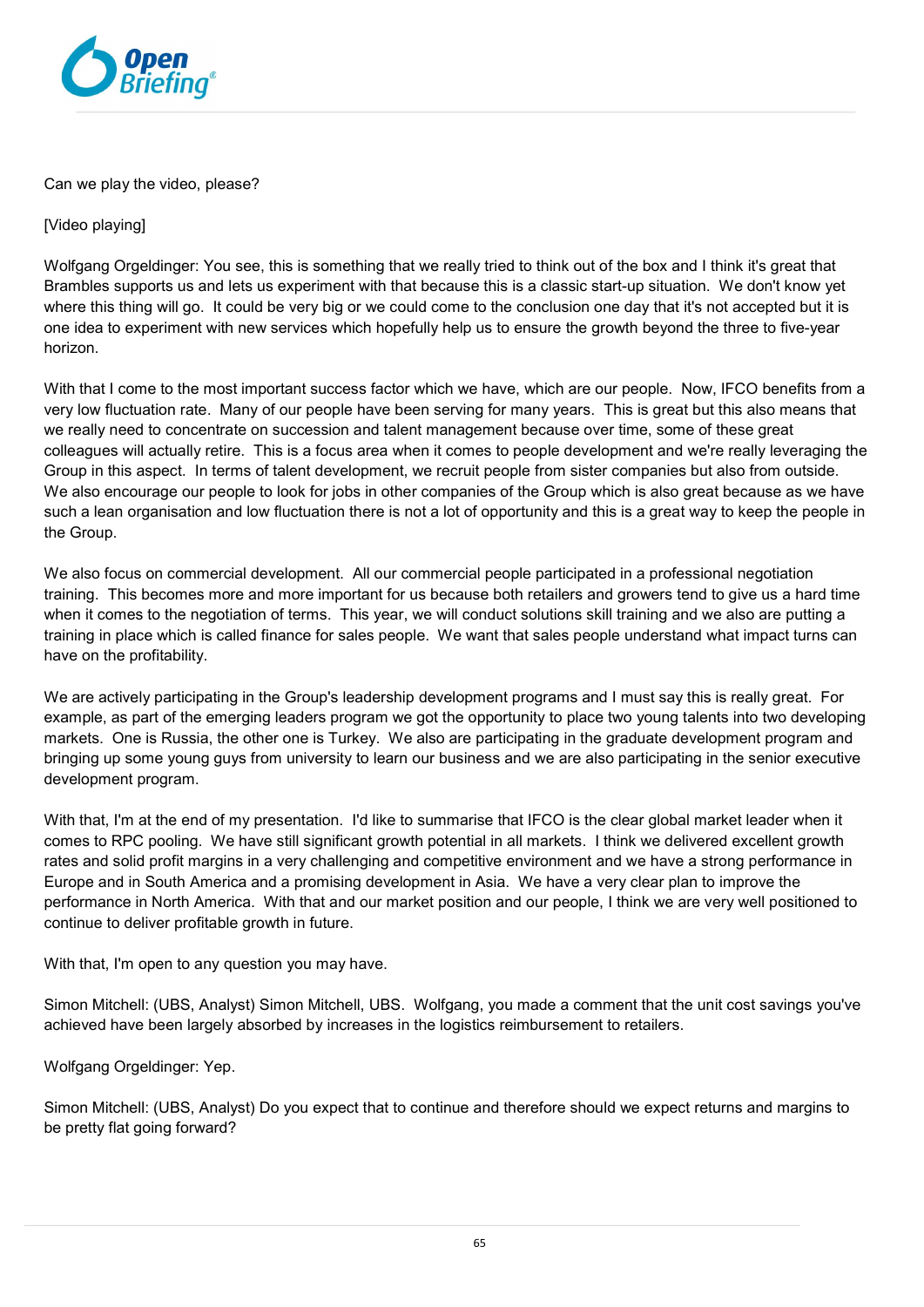

Wolfgang Orgeldinger: Yeah, that is our expectation and we will do everything possible to maintain our margins. Also, we already have a pretty lean organisation and also, we have very good cost. As we grow we can gain further economies of scale.

Simon Mitchell: (UBS, Analyst) Okay and if we go back in time, I think the commentary from management's always been that you put a new crate into the market you'd expect something like a 20% return on that crate. You've just talked here about your ex intangibles return being about 14%. Is that difference the US or is it that 20% is not right?

Wolfgang Orgeldinger: The 14% first of all reflects the entire business globally. Now we have significant variances in profitability in the different regions and we have variances in the pricing for products which have been in the marketplace for a while and for products which are newly introduced. As a general rule, if we introduce new pools in the market we try to have a higher pricing because it's a new product with better functionality.

Simon Mitchell: (UBS, Analyst) Is there any way for us to quantify the drag on returns that the US is causing?

Wolfgang Orgeldinger: That's something which we don't disclose because we don't want to give that kind of information to our competitors. I apologise but I can say I think this is an open secret that in North America our profit levels are lower than, for example, in Europe. We're working hard to improve that.

Owen Birrell: (Goldman Sachs, Analyst) Wolfgang, it's Owen Birrell from Goldman Sachs. Just focusing again on North America and the challenges that you talk about, you put a good table in there which highlights where you think your return on invested capital improvement's going to come from over the next two years. It sounds like it's a pretty big step up that you have to deliver in North America. 30% is led by pricing. Now you talked about the structural challenges in the US where growers can choose whoever they pick their crate from. How do you have confidence that you can deliver such a big step up in returns in the US purely on pricing?

Wolfgang Orgeldinger: I have the confidence because we are now in the second year of this strategy and we were able to improve the pricing based on the cost to serve. I think we have good arguments because we can demonstrate to our customers why a price needs to be improved. If we, for example, have a customer who is located at the West Coast in the US and ships all his products to the East Coast and we have to redeploy the asset then there is a cost. Most customers understand that. It's a hard and tough process but we're making progress and I think the market understands it. In [unclear] once in a while we are losing a customer but we are on our path and we are confident that we can get there.

Owen Birrell: (Goldman Sachs, Analyst) Can I just ask, increasing pricing, does that just open the door for competitors to come in and claim that volume?

Wolfgang Orgeldinger: In some cases, it does but if we have a hard time to make any profit on a certain customer, I wonder how a smaller competitor can make money. In doubt, I think - we walk away from cases where we really can't generate the returns which we need. In some cases, customers came back after a while because we provided a better service and, in the end, they understood that we had to increase prices.

Owen Birrell: (Goldman Sachs, Analyst) Can I ask, are your hurdles comparable to that with the wooden pooling business? Graham talks about high teens return on invested capital. Is IFCO held to the same standard?

Wolfgang Orgeldinger: Generally, yes. Of course. But I think what we can bring to the Group is higher growth rates and slightly lower returns. I think it's the mix which is attractive also for investors.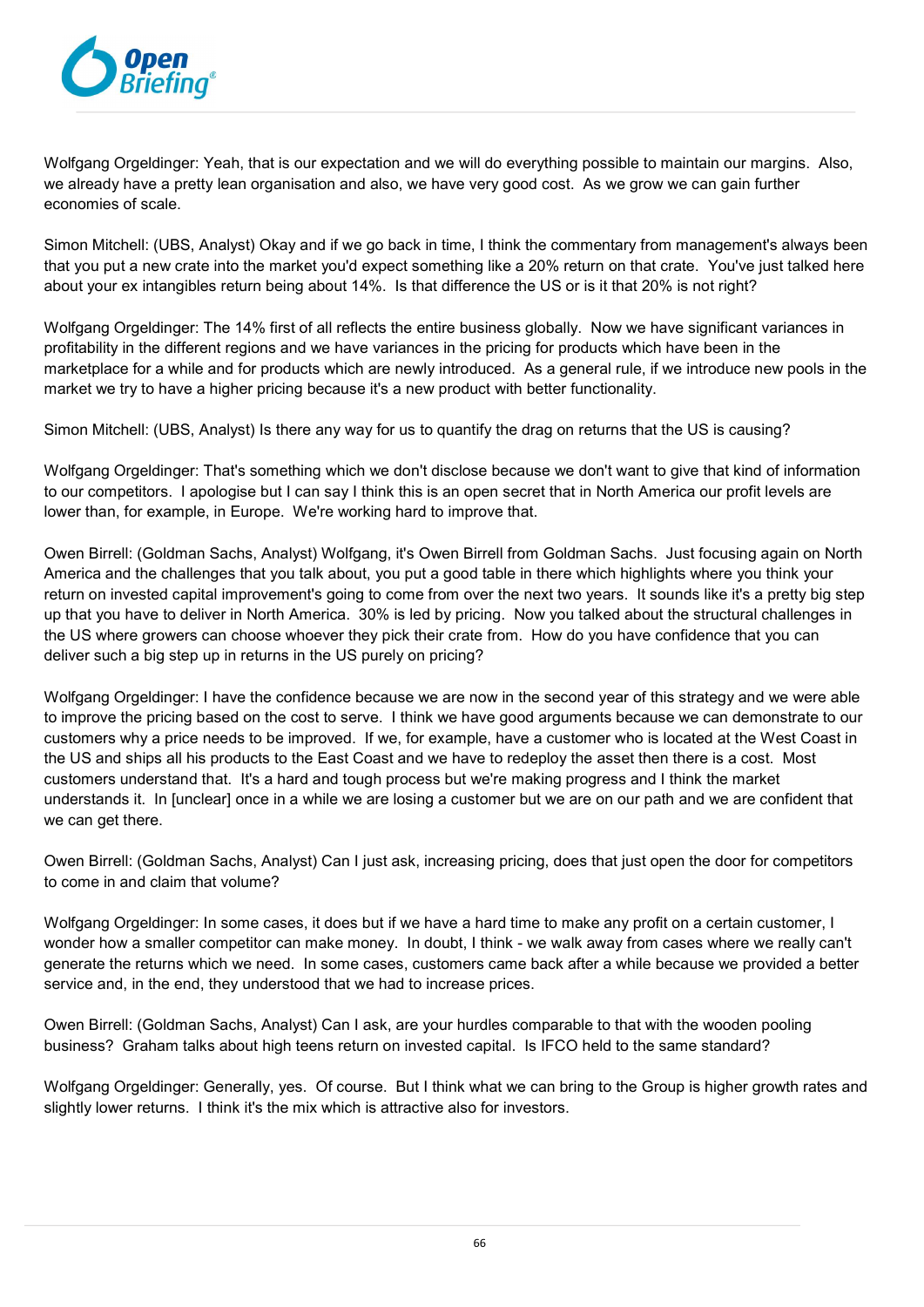

Anthony Moulder: (CLSA, Analyst) Thank you. Anthony Moulder for CLSA. I wanted to ask about Safeway Albertsons. Obviously, that was a contract loss a few years ago. I think at that time there was still some confidence post integration of Safety into Albertsons that you could re-win that contract. Can you give some update as to where discussions are?

Wolfgang Orgeldinger: So far, we haven't won this business back but we will continue to speak to them. I think we have a real great value proposition. Sometimes you also have changes of people in companies and you have a new entry point. I must say Safeway Albertson is the only retailer globally I'm aware of who ever went back from RPCs to cardboard. I think there must be a chance to convince them again and actually in an automated warehouse we're still doing business with them. It's much smaller than it used to be but our strategy is never give up and always try to get a second chance.

Anthony Moulder: (CLSA, Analyst) So do I. One more question if I could. The amount of crates that you've got now and obviously we're now introducing meat and fish, that brings a complexity, that brings a cost to serve and as retailers want that differentiation, how do you push back to retailers given the desire would be to have a single - seven different sizes but a single SKU within that?

Wolfgang Orgeldinger: I think it's impossible to convince retailers to just accept one pool. That train has left the station. It is what it is but I think due to our overall volume we can even run three different pools in an economic way. We have demonstrated this by the way we have good experience by acquiring companies and by taking over proprietary pools or legacy pools from these companies. We have experience to do that and I would say as long as a pool size is big enough to manage it in an efficient way it can be handled. It would be more ideal to have less variance but we can deal with that situation. When you mention things like meat crates and so on, the complexity is not that big because we're picking up the empty crates together so we don't lose efficiency there. That is not a big deal.

Sean O'Sullivan: Great. Thanks, Wolfgang.

Wolfgang Orgeldinger: Thanks very much.

Sean O'Sullivan: We're going to have a 20-minute break now so if we see you back at approximately 3:30. Thank you.

## (Break)

Sean O'Sullivan: Thank you everyone, if you could please take a seat. Before I introduce our final presenters for this afternoon, I want to provide you with some details regarding this evening's and tomorrow's events. Dinner tonight for those who are attending is at Tom's Kitchen, across the road from the hotel, starting at 6:30, please be there on time.

For those attending the site tour tomorrow, we'll be departing the hotel at 8:00am sharp. For safety reasons we'll be providing safety toe caps, so please you need to wear closed covered shoes, and flat shoes. If you need to check out of the hotel, please bring your luggage with you on the coach. The site tour will end at 4:00pm in Reading, and we have organised drop offs at Reading Train Station, Heathrow, and back here at the hotel.

In our final session this afternoon we have presentations from Prasad Srinivasamurthy, and a Q&A session moderated by Graham. First half is Prasad. Prasad joined Brambles in 2016 as the President of Brambles Silicon Valley-based business BXB Digital. Before joining Brambles Prasad was the Senior Vice President of the Internet of Things & Customer Innovation at SAP where he led a global organisation in building and commercialising new digital innovations.

Before I welcome Prasad to the stage we'll play a short video, which introduces BXB Digital.

[Video plays]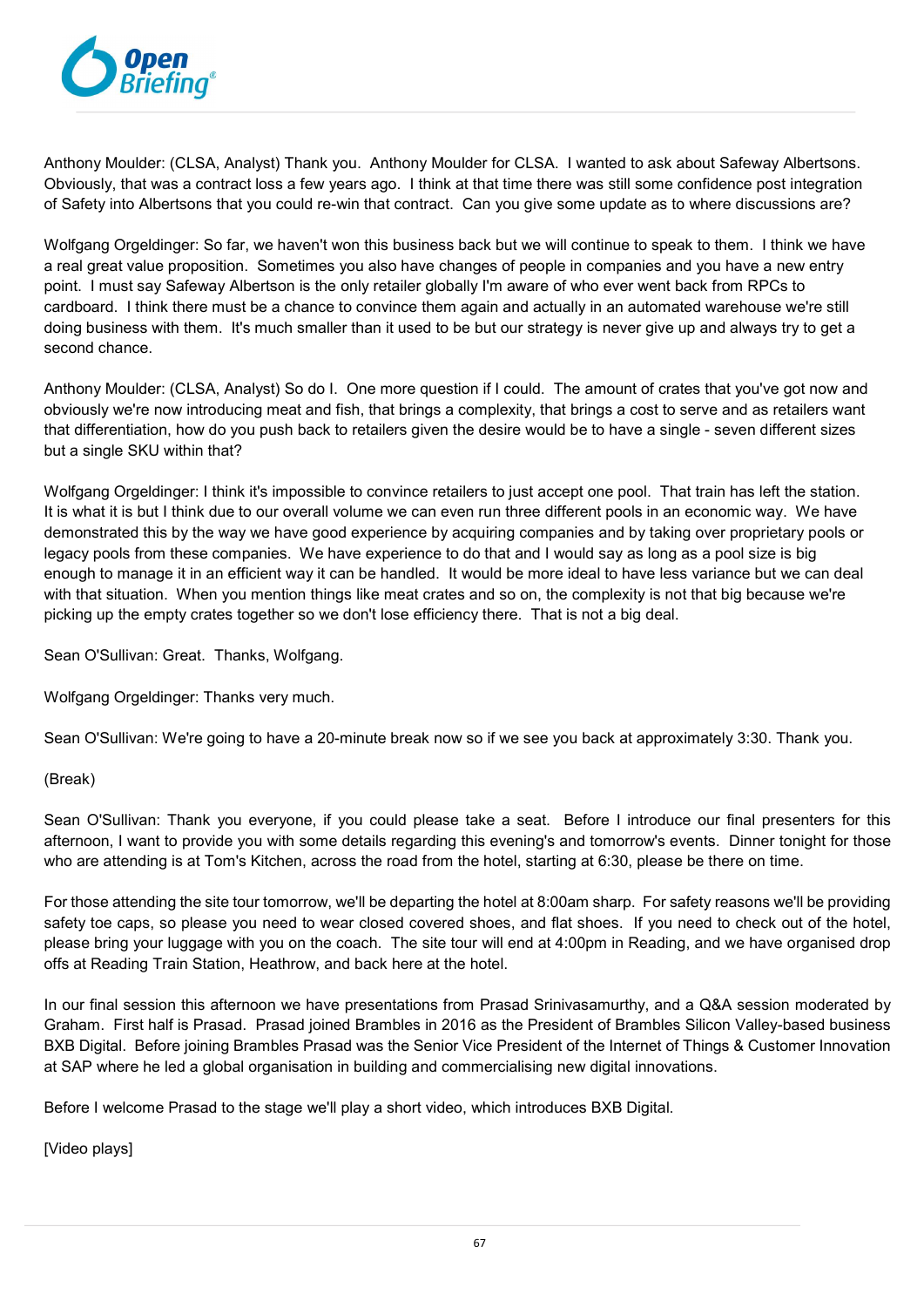

Prasad Srinivasamurthy: Thank you, Sean, for your attempt at pronouncing my last name. Good afternoon, everyone, I am Prasad Srinivasamurthy, President of BXB Digital, and I'm really excited to be here today to share with you all the cool things that we are doing in BXB Digital together with other business and customers.

As a little bit of a background, I have spent the last 20 years in Silicon Valley, a good portion of that working at SAP in leadership positions, building some of their game changing applications in supply chain and Internet of Things. I joined Brambles about two years back, and I'm really excited working at Brambles and seeing basically the potential that we have with other global business.

I'm going to talk a little bit about the why, and what we are doing, and how we are doing it. When we talk about the potential for Brambles, and how technology can be a key differentiator. As we are all acutely aware, technology is growing at a very relentless pace, growing leaps and bounds. Most recent advancements in areas such as Internet of Things, also advanced robotics, and artificial intelligence, what companies are doing is basically they are digitising the cognitive and physical capabilities of humans.

Take the car for example. On a recent trip from San Francisco to Los Angeles, my Tesla drove my family and me from San Francisco to Los Angeles with 70% of the time on autopilot. Yes, you heard that right, 70% of the time. How it does it is basically uses a combination of sensors and software, and basically it pretty much uses all the mapping technology to get from point A to point B.

It is predicted that by 2030 technology's cognitive capability will parallel that of human brains. Why is it that we are seeing the Jetsons becoming a reality? For three reasons, first of all Moore's law of technology is in hyperdrive, that means computing hardware, software, and connectivity is becoming faster, smaller and cheaper. Secondly, companies are combining these technologies across all these layers in unforeseen way to capture data and create new value. Lastly, paranoid and ambitious investors and companies are looking for the next disruption in traditional industries. Start-ups are looking to become the next leaders and incumbents, unless of course incumbents innovate and dominate using these new technologies.

For Brambles it presents an immense opportunity by combining proactively our existing pool network and operations with technology, emerging technologies, as well as established technologies to really redefine supply chain logistics. By using this combination of physical and digital, we'll be able to leverage it in the short to mid term for improving the efficiency of our business and supply chains by giving more visibility into supply chains through track and trace, and the data that we collect as a result of that. Also, for our customers to highlight what's happening within their supply chains. The key KPIs, as you have heard from our leaders today, is reducing losses, reducing damage, and increasing velocity. For our customers ontime delivery, without damage, and visibility into what's happening within the supply chains.

Let me take an analogy, in a human MRI when the doctor wants to determine what's wrong with the patient, the doctor basically localises the treatment by injecting a dye within the area and seeing - imaging it and seeing the data from that, and seeing what's wrong, and then basically recommending a course of action. In our case by injecting digitised pallets into the darkest parts of our supply chains, we can gain that visibility that we did not have before. We can also map out essentially the flows and the various patterns that happen within that part of the supply chain.

As we start to increase our penetration in terms of the pool, we can move from more of a supply chain visibility to a digital supply chain. More from diagnostic MRI to more of a predictive, preventive supply chain. Think Fitbit rather than using antibiotics, think about continuous data stream rather than a one-time static report.

Our short to mid term focus is really focused on supply chain visibility, but our strategic intent is to build this up and overall progress in the direction of digital supply chain. Why do we see this as a strategic opportunity? It is because of our physical pool has a linear growth model. When you combine physical and digital it opens up opportunities for exponential growth. Let me illustrate that with an example.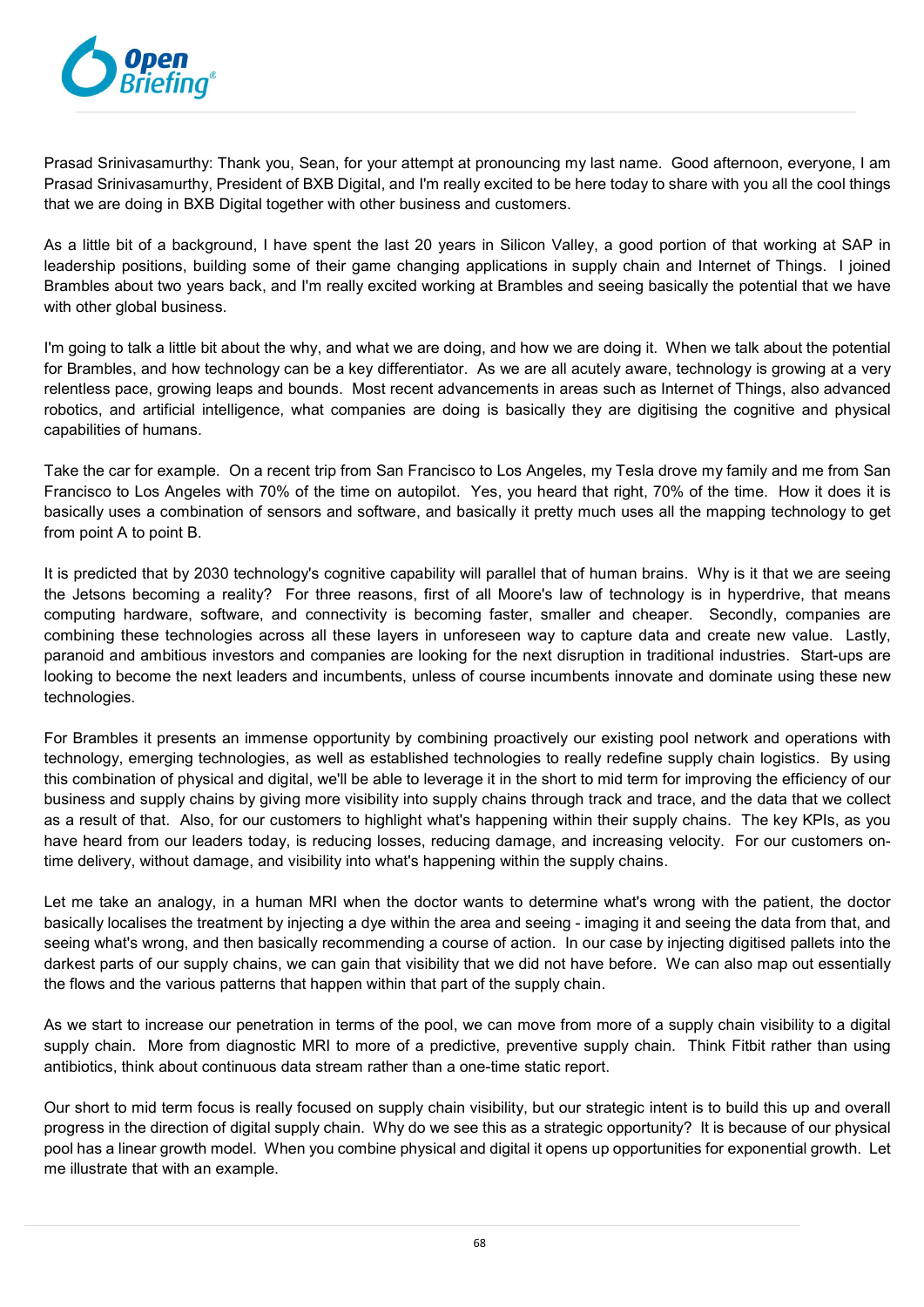

I think you're all familiar with this kind of a phone, I think ET used a phone like this to dial home. It did work, and ET did get home, so how come today we are hooked onto this kind of a smartphone? It's because this phone with its combination of sensors, intelligence, applications, offers me unprecedented value and convenience. All of this is based on the existing telecommunication network, both this and this works off the same physical telecommunication network.

Extrapolate that to what we do and the opportunity in front of us in Brambles. When we look at digitised pallets, and we look at basically injecting that into our existing physical network, so using the same physical network, but injecting first of all some amount of pallets into the existing network, and then building it up in terms of full penetration. The kinds of applications and opportunities it presents us is vast.

By doing that step-by-step, we will build a digital fabric in supply chain. As we step by step build that digital fabric, we can illuminate, re-imagine, and transform supply chain solutions with data driven solutions. Illuminate for asset productivity. Reimagine customer value that we can offer with such solutions. Transform with solutions that we have never done before. All based on data that we can capture through our supply chains, and combining that with data that we already have.

I want to focus for a few minutes on the approach that we are taking to build these capabilities. We follow a three-step approach. The first one is build the core capabilities that includes the team, and the technology. Step two is validate those capabilities through pilots with our business and customers. Lastly, scale those solutions which we feel basically have the viability to be able to go beyond a few customers, where we see a huge business opportunity. Right now, two years into BXB Digital, we are in step two where we are validating the value of the technology that we have built.

One of the things I want to really focus upon is the team that we have built. Most of the team has come on board since the last one year, the core set of people we brought on board during the first year. The kind of capabilities that we have within the team is basically technology capabilities across hardware, software, data science, as well as domain expertise in supply chain. We have mixed that together with folks from within Brambles whom we have brought within the team to form a holistic team.

Some of the team comes from companies like - with experience from companies like Lockheed Martin, SAP, IBM, Intel, Sisco, and many start-ups. We also have partnership with top universities where we are tapping into local talent, and we can even boast of having a rocket scientist on our team. However, BXB Digital is not just about - our digital journey is not just about BXB Digital, it is an overall Brambles initiative. We are partnering very closely with our business and customers to determine the desirability as well as the viability of the solutions we are building. We are partnering with our supply chain and IT teams for operationability, and of course there many other cross functional aspects that bring this holistic picture together.

The work that we are doing, together with other cross functional teams, is crucial because think about it like this. As we pilot all the asset tracking solutions within our business, and we work with our cross functional teams such as supply chain, IT and others, we are building the blueprint and the template that we can take the solution to our customers, because our customers have their own supply chain and business teams, they have their own IT teams. In a sense by doing a lot of the pilots that we are doing, internally we are, quote unquote, eating our own dog food, and then taking those capabilities and then working with our customers to deploy those capabilities.

Here I want to dig a little bit deeper into the technology. I promise you this is going to be the only technical slide in my presentation, but let me try to illustrate that with an example. What we are doing is we are building Brambles intelligence exchange, what we call that as core technology, or BRIX as we call that. To illustrate that let me use an analogy.

All of us are familiar with Google. Google collects location information from your phones, from your laptops, and sends that location information into Google cloud. In Google cloud, what Google has already done is index all the millions and millions of webpages around the world, it takes that information plus the location information, feeds it into its proprietary algorithm called a page rank algorithm, which is the most popular example in search engines, and from that it delivers the search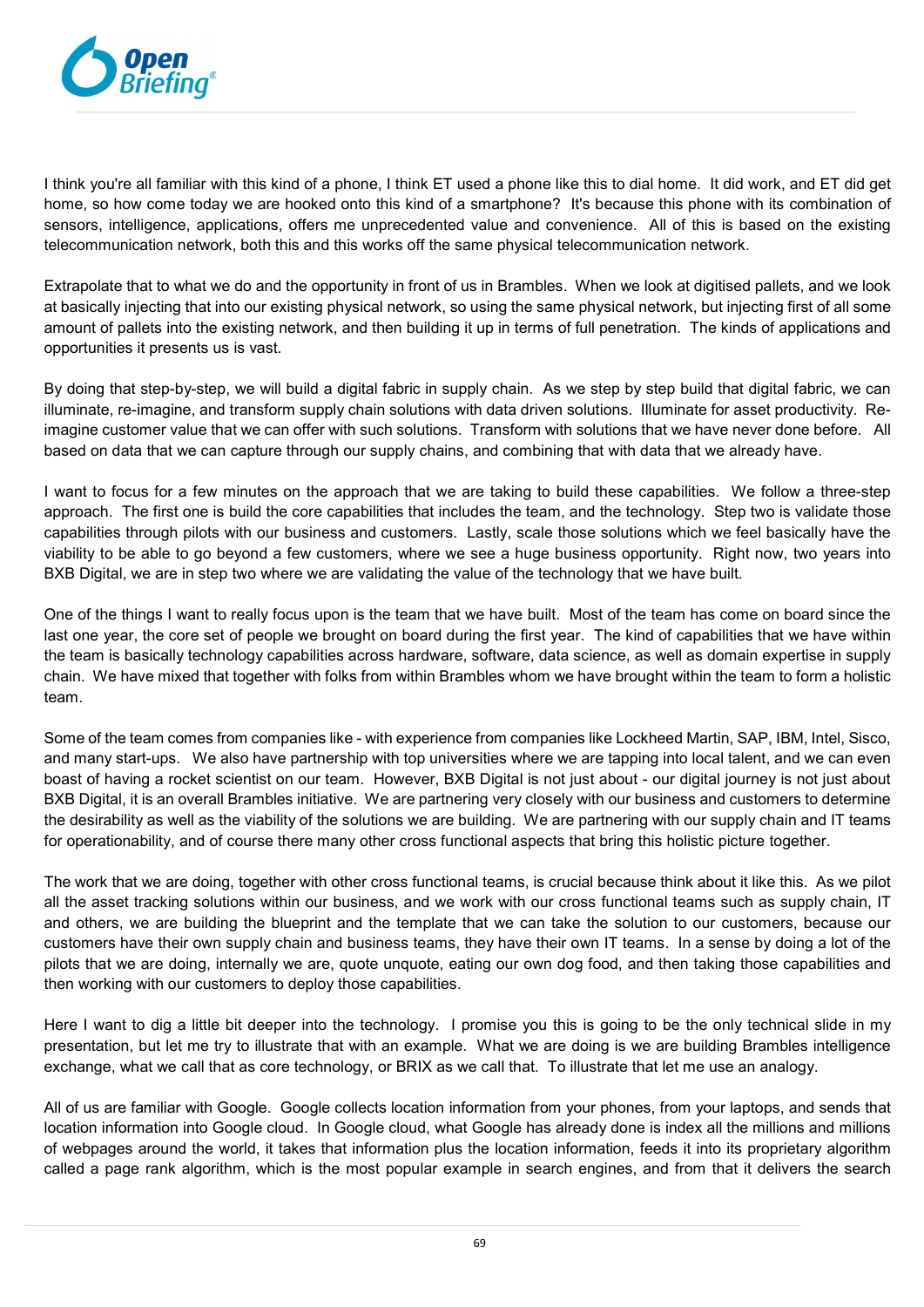

results through Google search, adverts, as well as Google maps.

The power of this algorithm 20 years back with that Google was able to disintermediate the likes of Infoseek, Lycos, AltaVista, Netscape, which had already existed at that point in time. To use the Google analogy in what we are doing, we are capturing data from other platforms, whether it is pallets, RPCs, containers, it's agnostic on the type of platform, through two types of devices. One is called the ultra device, which has a number of sensors to capture and transmit the information in real time. The second type of device is the basic device, which has Bluetooth capability. It uses Bluetooth readers and mobile apps to transmit that information. This type of device you would use when you want real time insight into your supply chain, and you want data streams to be sent to you on a continuous basis.

This type of device, the basic device, you would use when you are looking at more of a closer loop, and more visible part of your supply chains to collect the data. Data from both of these devices, again to use the Google analogy, we send it to the cloud. In the cloud we have already with the Brambles data that we have, and movement data that we have, indexed all of that information, just like Google indexes all the millions of webpages around the world, we have indexed our movement data, all the supply chain location data. We take that information, plus the location information that we get from these devices, feed that into our algorithms, which we call geolocation algorithm, anomaly detection algorithm, movement algorithm, all of these algorithms, and we provide three different application as of date. One is asset tracking, goods visibility and transport orchestration. All built on one engine, BRIX.

Again, going back to the phone analogy, this is basically just the, quote unquote, the tip of the iceberg because once we start to deploy these applications, we will learn more and more from customer feedback. Based on that we will build additional applications of value for our customers.

Asset tracking answers the question, where is my asset, where is my pallet, what condition is it in, where all has it flowed, what is the pattern with respect to the flow? A host of different KPIs. For goods visibility it's used by our customers to understand the transit time of their products on the pallets, the environmental factors such as temperature, impact, and so on, also to understand how the supply chain behaviour is looking like. Transport orchestration, Mike and Carmelo already touched upon that, but essentially what we are doing is basically take the vast amount of transportation data that we have and doing prioritised matches that our business can take and work on collaboration opportunities with our customers, or orchestration opportunities with our customers.

To summarise with BRIX, the more we deploy BRIX in the field with pilots, and then going to scale, as we go to the pool, the stronger it becomes. Think about the Google analogy, Google became stronger over time because the search results, and the feedback with respect to the data, were fed back into the algorithm, and it became richer and richer and richer. That's the same approach that we are following with what we doing with the BRIX technology.

What makes us really unique? First of all, from a physical and digital point of view, we offer seamless physical and digital. What that means is that we know with respect to the device where to place it, how to replace it, how to fix it, how to get the data out of it. From a customer point of view, they just get a pallet, they just get a smart pallet. They don't have to do - we don't have to change anything with respect to the customer issue process.

The second thing is, our pallets transcend boundaries and travels across the network from [gross] or manufacturers, to distributors, to retailers. It is ubiquitous across the supply chain. Like we have a standard pallet, we have standard solutions with respect to asset tracking, goods visibility, that we can offer to our customers irrespective of the kind of platform the product moves on, RPCs, pallets, containers. Again, the concept of one system, multiple use cases, across platforms. All of this is built on the BRIX technology that we have developed.

You can think about BRIX like bringing the brains and the experience of Brambles, of decades of years of experience in supply chain of Brambles, and the data that we have collected with some of the newer technologies, the track and trace data that we are collecting as part of our smart pallets within the supply chain. Bringing those things together, it's something which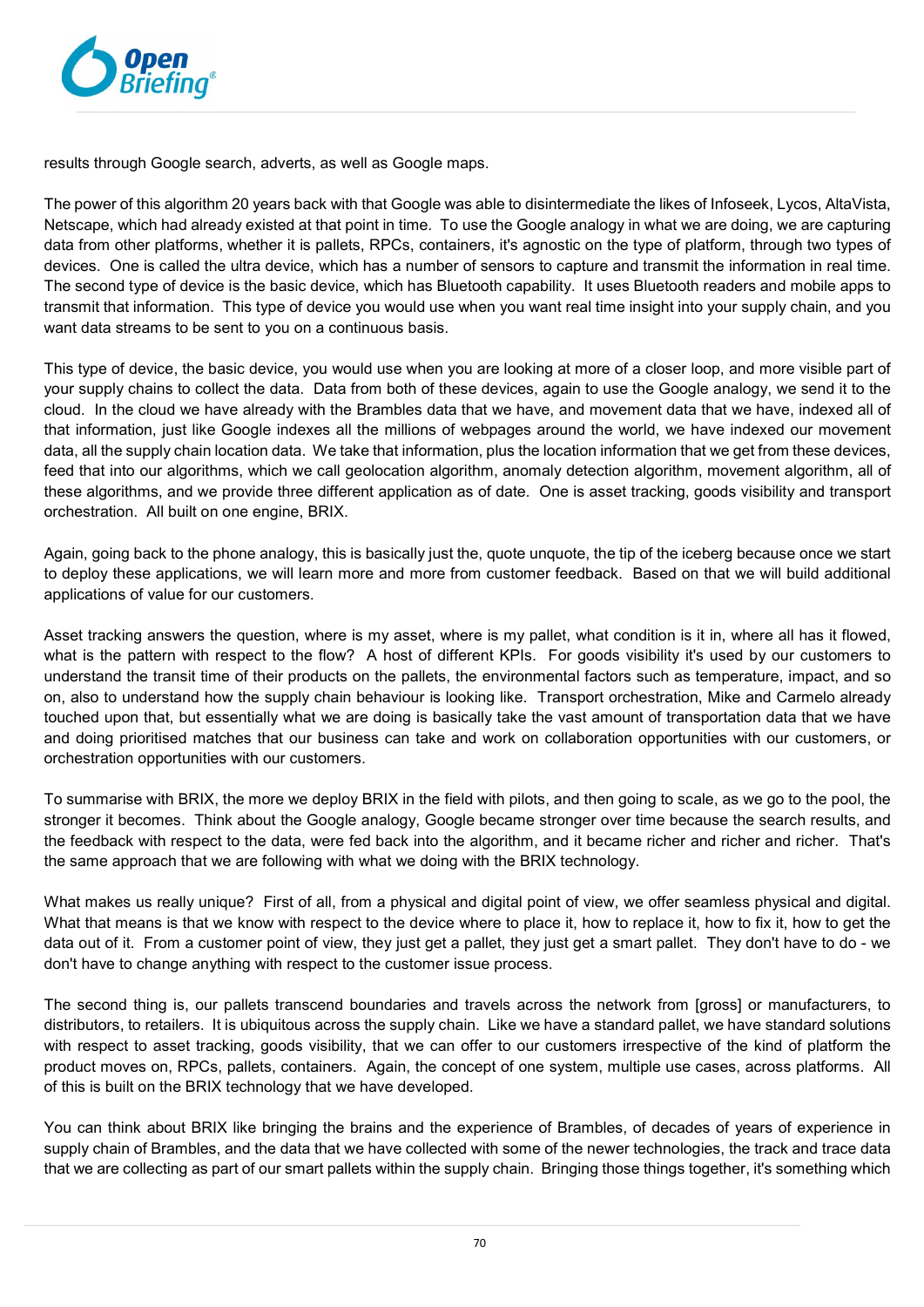

only uniquely we as Brambles can offer.

Sometime back one of the larger beverage manufacturers in Europe visited us in Silicon Valley. It was part of their Silicon Valley tour, where they visited the who's who in Silicon Valley. Finally, they came to us, and they didn't know about us, what we are doing, but as a result of some connections, they decided to pay us a visit. The CSO, the Chief Strategy Officer, and the CIO of the company, at the end of our presentation said, what you guys are doing is the most practical example of Internet of Things that he has seen that day. What he said was, using the data that we are getting from track and trace, combining that with data that the beverage company has within their IT systems, they get insights into movement data at a granular level.

With that you can imagine the kinds of opportunities that the customer can start to look at with respect to either sales and operations planning, supply chain planning, or any other kind of planning, because you get to a much more granular realistic data, rather than at an aggregated level.

With that I want to make what I've been talking about with respect to the technology and capabilities even more and more practical. What I'm going to do is basically welcome Laura and then subsequently Mike on stage. Laura is going to be talking about a couple of the pilots that her business is doing with BXB Digital, and also what is basically the strategic implications of the pilots and the findings from those pilots.

Laura Nador: Thank you, Prasad. I'm going to be talking about two sets of types of pilots or trials that in practice we are running to uncover the value potential of the new emerging capabilities that BXB brings. The first set of pilots is related to generating financial benefits for CHEP around greater asset efficiencies and potentially some transformation to a model that I'm going to talk to in a moment. The second set is about identifying areas where we can provide additional value by real time monitoring of the position and condition of the product traveling on a pallet from end to end in the supply chain.

If I talk first about the first set of pilots. We decided to concentrate our effort first where the visibility that we had currently in that piece of the supply chain was the least, and therefore a potential cost to serve those areas, those channels, could be the highest. Essentially because cycle times may increase, or risk of losses could be higher if we don't have that visibility.

We selected a very specific contained geographic area in the southeast of the United States, in the Carolinas, and define a group of distributors that are currently not participating in the CHEP program, so you may have - hear us talk about nonparticipating distributors in the past. This is what we concentrated on, very specific geographic area and very specific set of distributors. We placed a limited number of tagged pallets, with the ultra devices that Prasad was talking about, at the back dock of the distributor. Why the back dock, is because at that point of the trip, in theory, is the end of the trip for that pallet. It's gone through the manufacturers, gone to the retailer, it's been emptied, and at that point it should be returning, it should be returning to us directly if we happen to collect at that location, or it could happen that it's collected by some other party, like a recycler sweeping that dock, and then eventually coming back to us.

We wanted to see what was happening at that point, and that's why we did it that way to avoid any interference or changes in viability introduced upstream from what manufacturers or other players may be doing. We monitor that. We monitor that for a couple of months, since we put the pallets in, two to three months. We would have expected about 80% of those pallets being back to us. We made a number of assumptions, obviously knowing what we know about that supply chain, of what kind of flows could happen, what would be compliant flows, versus others.

We found out some very interesting insights, some surprises as well, that indicated that actually there were some unforeseen flows happening, some movements that were happening with our assets at that point in the supply chain that were not anticipated. That was quite insightful. What that tells me is that there are desired uses of our assets in the supply chain that we may not be seeing right now, maybe happening right now, and they are the reason why for example cycle time maybe extended once they get to that channel.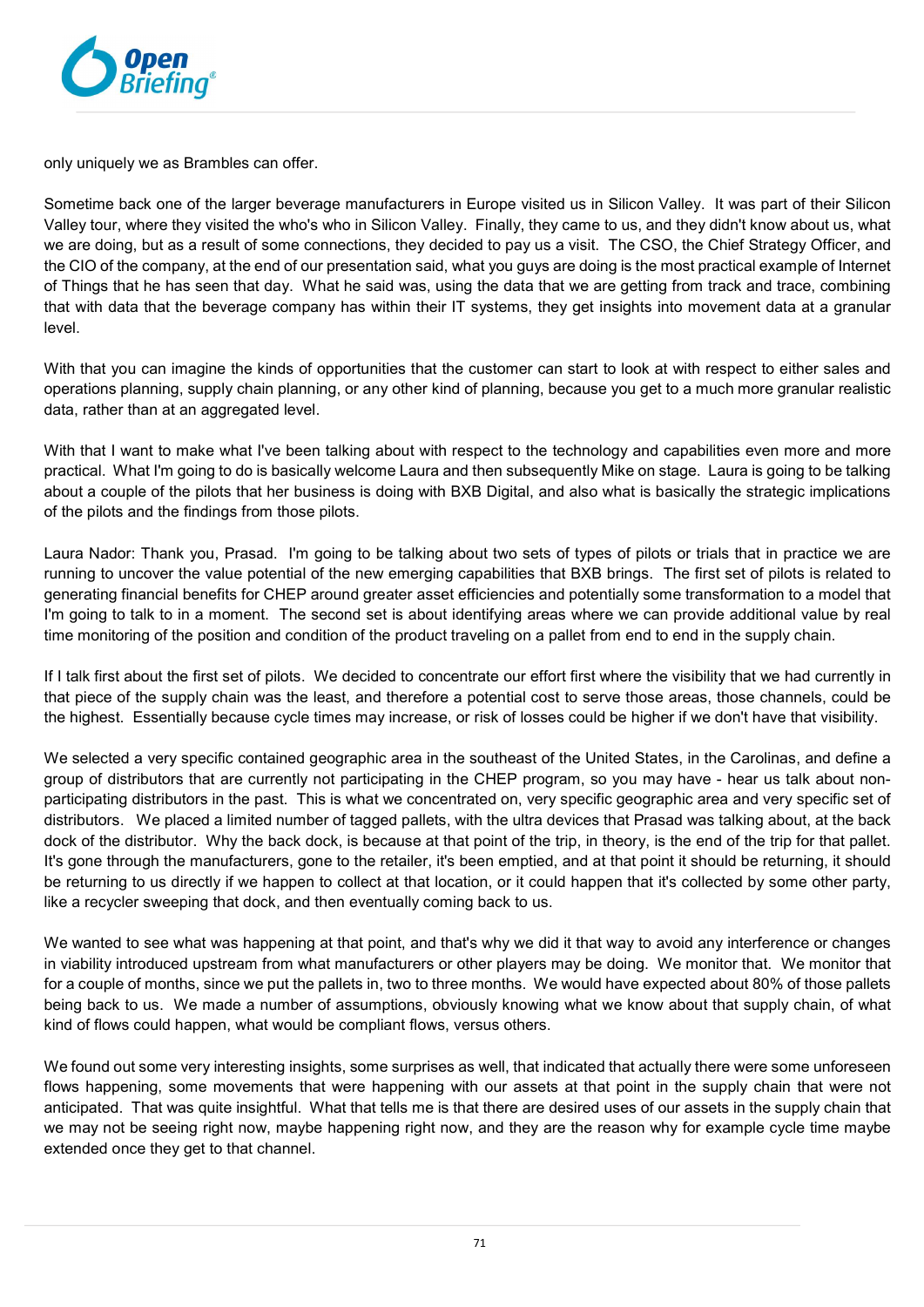

Having the visibility that we didn't have before, but we can have it now with BXB, we could potentially enhance our offerings, and provide services in this part of the supply chain generating the right compensation for those services. We could monetise additional revenue streams eventually in the future.

It also gave us a number of insights that are actionable right now, so short term. Some of the things that we observed was that the recyclers that actually participate in our ARP program, our asset recovery program, they actually behaved really well, they were very compliant. Every time they touched a pallet, it came back to us, and it came back to us speedy, in a speedy way, within the timeframe that we would expect. That means that actually that strategy that we put in place, we need to continue with that, and we need to, if anything, continue expanding it because it works.

On the other hand, it did tell us that actually we need to speed up, and we're actually doing it, our efforts to increase frequency of collections and direct collections from some of these locations, some of these distributors, to avoid the instance of pallets leaking to other places in the supply chain. Clearly very, very insightful type of exercise.

The second one is where we are trying to identify how to commercialise different solutions, different offerings, based on these new capabilities. We engaged with a number of customers. The first one, I'm going to give you a couple of examples, a very, very large food manufacturing company, leader in a number of categories, they were concerned about the cost of transport, clearly, particularly around a few SKUs that they have that actually do not need refrigeration. But actually they are making travel in refrigerated trucks, because they are not comfortable enough that the range of temperature throughout the trip from end to end is maintained within the tolerable range, because they don't have visibility.

You may ask if you could monitor the temperature in the truck, so you could do that. The problem is the products have multiple handovers in the supply chain, so you move, you load, off load, leave pallets in a certain place, then put in another truck, move it again, until it gets to final destination there are multiple handovers. The handovers are weak links in the supply chain where nobody can give them the answer, but the pallet can. The only other way that you could do it is putting the sensor in the box, in the unit itself, in the package, which would be a lot more expensive.

That's why these companies are interested in exploring this, because it will give them the answer, it could give them the real time monitoring and triggering of alerts, which is what we did with this particular customer telling them, if this is the range, I don't need to tell you every minute where the temperature is, but I can tell you between this minute and this minute it was off, it was off the range. This is what they need to act upon. That is one of the cases.

Another one is a very large beverage company, a leading beverage company. They do in the juice lines, they believe that they can extend the shelf life of their products by as much as a week, a full week, if they have this monitoring, constant monitoring of temperature range for their products. It's big money here.

We're also doing another trial with another leading company, also in the juice lines, where they do multi-model transportation. They do track, rail, track again, and in this case again it's the handovers that really make a difference here.

There is in an environment where food safety and regulation is every time more and more important, and customers are so keen to ensure that they keep compliance to regulations, and protect the quality of their products, there is an opportunity here that customers are telling us is there. We are at the moment first testing the viability, so we are testing through the pilots that the technology works, that we can do this. Then thinking about what the offering could look in practice, how we're going to commercialise this, how is this going to be productised, and sold so that we can create new revenue streams as a result.

In summary I think very quickly, we believe that there are opportunities here with the digitisation of our asset base, in the area of track and trace, but we believe that we can extract financial benefits by improving our asset efficiency through this enhanced visibility. We do believe, as I said this morning, that there's something in creating a much simpler offering for our customers. If we can get to a point of eliminating transactional activity, and administration, that's a plus. We do believe that there's an opportunity to create new revenue streams, and modify how we address the market with new offerings, and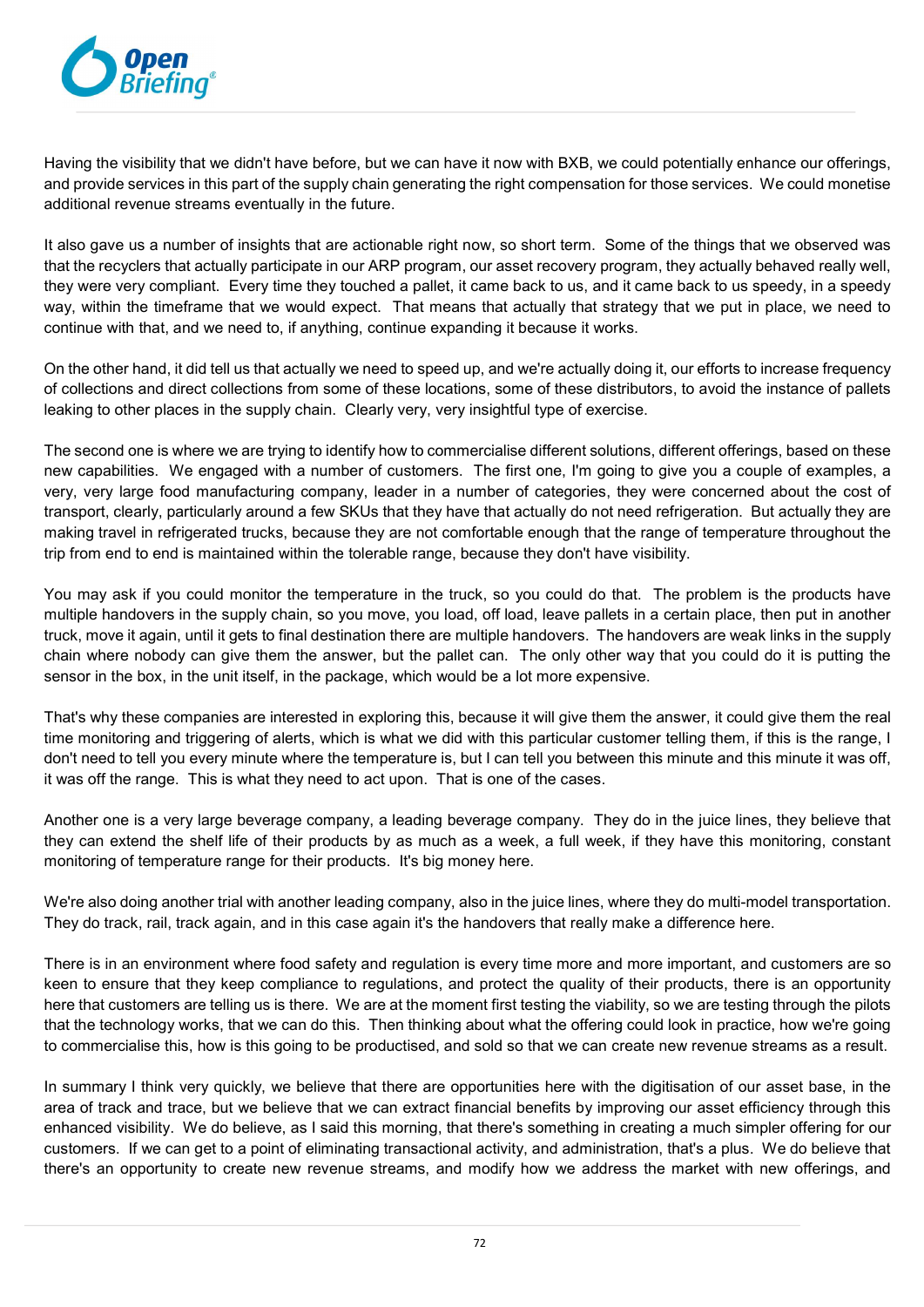

transform our model. We believe that there's potential, although this is a more preliminary, more early stage of development, to commercialise new offerings for customers.

It's exciting times. I think I will pass it on now to Mike to look at the European cases.

Mike Pooley: Thank you, Laura. Good afternoon again. In the EMEA business, we've also been working closely with BXB Digital on a couple of projects. The first one is similar to what Laura has already described, on illuminating the supply chain, so that we'll be able to see things that previously we had no visibility of. The second one is a bit more transformative.

Looking at the two examples that we've been working on, the first one is in our Southern European business, particularly in Spain, we lose more pallets that we would like. We do know where the channels are that we lose more pallets, but we've never really been able to identify exactly where those pallets have gone, or been able to pinpoint the leakage there. What we have done is we've tagged a few hundred pallets, and we put them through the beverage supply chain in full cooperation with one of our largest beverage customers, and we've purposely sent them to locations that we consider to be noncooperative. These are locations that historically have a poor performance in terms of giving us our assets back.

We've used the track and trace capability that BXB Digital have created in order to find out exactly where those pallets have gone. We've had quite a few interesting results. For a start we found a number of pallet dealers that we weren't previously aware of, and we've been able to address those, and go and talk to them and make sure that they're now giving us our assets back. But more interestingly we've also found quite a lot of the pallets after they've been shipped to these locations, were then being exported outside of Spain going to all sorts of countries. You can see - if you've got good eyesight you can see we were seeing pallets leaving Spain and then heading into Germany, and Central Eastern Europe as well. That's fine, we're very happy for our assets to be reused in that way, but obviously we need to know about it, and we need to be paid for that extra usage of our assets.

It has given us that visibility to be able to go and deal with those issues, and now we have that pinpoint accuracy of exactly where our assets have gone.

The second example is really more transformative. I mentioned earlier, and I showed you that short video about how we're looking to orchestrate transport with our customers, particularly for those customers who use less than full truck load utilization of their transport assets.

With the help of the BXB team, we've been able to really improve the way in which we do that. Up until now we've been limited in how far we can scale that program, because it takes a long time for our logistics experts to sift through all of the flow data that we have. In Europe we serve about 1.3 million different lanes, and therefore in order to find those collaboration opportunities, you really literally have to look at all the permutations between them.

Now if you quickly do the math, that's 1.7 billion combinations that you've got to look at. It takes people a very, very long time to be able to sift through that, eliminate all of the opportunities that are not going to work, and then hone down on the most likely opportunities for logistics collaboration.

To do one pilot previously took our team three months. Once we introduced the BXB Digital software, and gave them that tool, that timeline came down to four hours. That's just by using these machine learning algorithms that can really hunt through vast amounts of data extremely quickly, and use artificial intelligence effectively to go and look for the opportunities. It's really transformed the way in which we can do this, and it will allow us now to go and scale this opportunity right across Europe. Quite exciting.

In terms of the strategic benefits to us, yes, it certainly improves - it will improve our asset efficiency, which is the core of our business, and something that we really need to continue to drive. We will now scale that pilot. The first pilot we did in Spain, we're going to continue to drive that, and we'll increase the number of pallets that we continue to feed into specific channels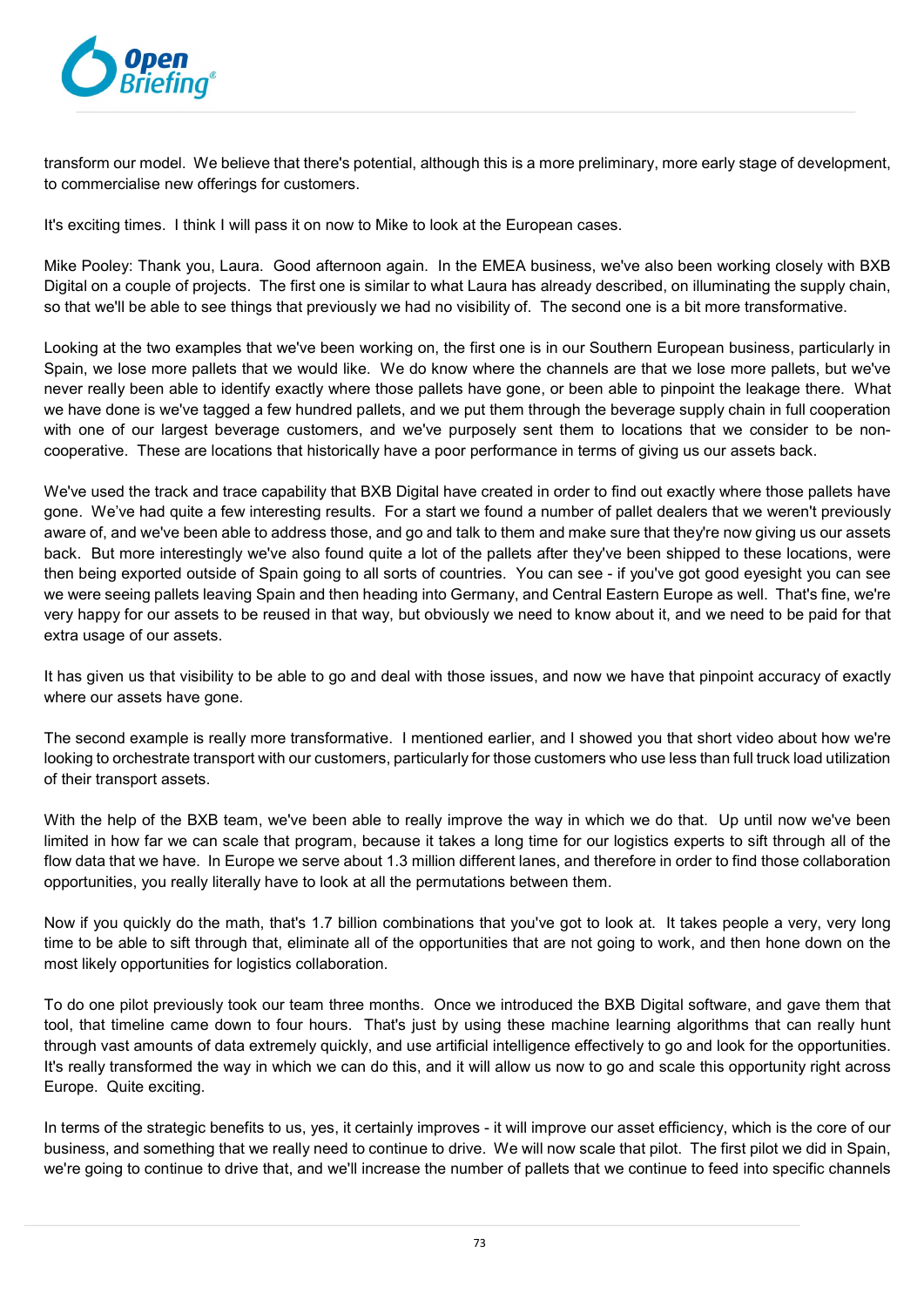

where we know that we have potential loss issues.

It's also giving us the opportunity to grow our market share, because many of our biggest customers are asking us to be in this space. Some of our biggest FMCG manufacturing customers are now saying to us, what are you doing and how can you help us to illuminate our supply chain. We're now in much more of a position where we can start to have those conversations and start to run pilots with those customers.

It is going to allow us to scale our business, as I said earlier. We were very limited by how much we could do in the collaboration and orchestration area because of the sheer quantity of data. We can scale that up very quickly, but what's really exciting about the BXB Digital platform, BRIX, is that we can not only use our own data, but we can add in our customers' data and overlay that within the BRIX software, which then gives us even more opportunity to look for those opportunities, those collaboration opportunities.

Of course, that enhances the value that we can bring to our customers. It should significantly help us in terms of solving some of the challenges that our customers are now having with the supply chain. With that I'm going to hand back to Prasad.

Prasad Srinivasamurthy: Thank you Laura, thank you Mike. To bring this together, over the last couple of years by building the team and the core technology, we have built a strong foundation. That strong foundation has allowed us to codify the knowledge that we have within Brambles, and also that asset tracking technology into what we call as BRIX.

With that we have now been able to build repeatable solutions of asset tracking, goods visibility, or transport orchestration, that we can pretty much pilot anywhere. Right now, our focus has been on North America and Europe, but if you look at the capabilities that we have built, it is one system, one engine, that can be deployed in any region. For some of the capabilities like the transport orchestration, it is all based on existing data, so it's basically looking at all the movement data, running the algorithms, giving the kind of matches. If you want to take the capabilities in Europe and then replicate in another region, it is a matter of a switch.

While all of this sounds really cool in terms of the capabilities that we have built, and the opportunities in front of us, I still want to have some words of caution, and talk a little bit about the challenges and the pitfalls that we could face along this journey.

First of all, digital is not just about technology, it's about how you make use of the technology and the data and the insights that it provides, and how do you action those insights? How do you take it to the next level in terms of putting a much more broader pattern on the insights that you are getting? Finally, how does it apply then to your business model? Do you need to adjust your business model, do you need to change your business model, and so on and so forth? It is not just about doing these things, but it's also about ensuring that we have the right people and the capabilities, not just from a technology point of view, but also from a business and an operations point of view to consume what BXB Digital is offering.

The second thing is technology, like I alluded in my first slide, it is moving at breakneck speed. Every single day there is a new piece of technology that is coming in, people are touting a piece of device, and saying this is the next big thing. There are technologies that are mature, there are technologies that are evolving. There are technologies that are hype, and there are technologies that are real. We really have to look at which subset of those technologies that we should use within our domain, and for the kinds of problems that Laura and Mike were talking about.

The other thing is our principle is fail fast, fail early. What I mean by that is it's not just about spending a lot of time building these capabilities, and a few years down the road testing it out. Rather it's about once you have the minimum viable capability, pilot it, see what works, see what doesn't work, then course correct, or pivot accordingly. Because that's like a guided missile, it hones towards its destination, but it learns along the way.

The other aspect with respect to having a perspective on the longer-term horizon, one of the questions that comes up is what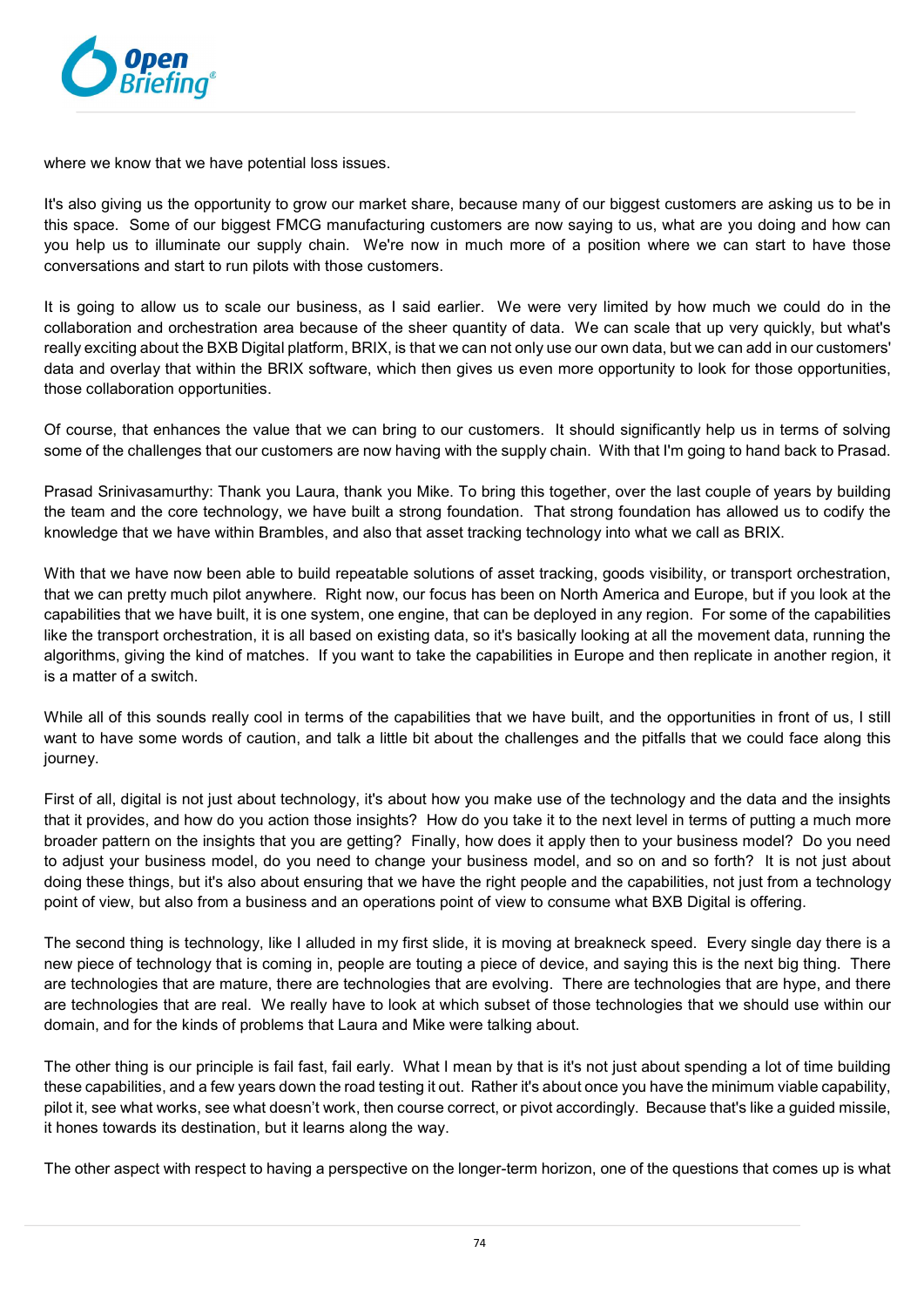

is the cost of the device? My answer to that is what is the value that you are trying to create, what is the problem that you're trying to solve? To look at it from that angle and see what technology you need, and how much you need. The example that Mike Pooley talked about in the pilot in Europe, or for that matter what Laura talked about in terms of illuminating the leakage points in North America, the first pilot was just a few hundred smart pallets. It really did not need a whole pool, or thousands of smart pallets to get you those insights.

Last but not least, we are collecting vast amounts of data, while more data is better than less data clearly, but there's a lot of refinement of that particular data that is needed to provide the context and the quality that is needed for the kinds of use cases that we are solving. There is work to be done, it is not just about data collection, it's basically how you process that data, and how you make use of it.

Ladies and gentlemen, I just want to bring all of this together. On our core pooling business, we are building the digital and data fabric around it with smart pallets. We are combining the data that we are getting from our smart pallets, with all the business data and supply chain data that we already have, via software engine and algorithms, and giving the business and our customers supply chain visibility. As we start to do more and more deployments and as we start to scale this up further, that is the beginning of a digital supply chain.

We are well on our way, it's very exciting times. As Brambles we can of course stand on the sidelines and see the future unfold, but we have chosen to build the future by illuminating, re-imagining, and transforming supply chains through data driven solutions. Thank you for your time, and I'm open for questions.

Simon Mitchell: (UBS, Analyst) Simon Mitchell. We all like numbers here, can you talk about the cost of these tags? You've given us a bit of context in terms of a few hundred pallets for one of those pilots, but would just be interested to know how many you've got at the moment. I know it's very hard to project how fast this gets rolled out, but can you give us some scenarios around a couple of years ago.

Prasad Srinivasamurthy: Sure. Maybe let me talk about the cost of the device. Something like this, it's single digit dollars, give or take \$5. This is public information, it is available, and at scale the cost of this device becomes cheaper. The cost is not just of the tag, but also of the readers that you would have to install within your service centres, or within customer locations. You'll need many of those readers, a few per location. The cost of those again is probably about a couple of hundred dollars per reader, but again the cost of those come down over time.

The cost of the ultra device, and let me talk to you a little bit about the drivers of the cost. The biggest drivers of the cost for such an ultra device on the real time tracking device is the cellular, so it's basically the SIM. It's not so much the sensors but it's the connectivity. The sensors overall have - are basically cents, or even \$1, \$2, depending upon the type of sensors that you want to have, temperature sensors, impact sensors, and so on and so forth. But the biggest cost is in the data transmission, that's basically the cellular SIM that you need to have.

Cost today is basically in double digit, but what companies, what the network providers are doing is they understand the needs of IoT, so the companies like AT&T, Vodafone, Verizon, they are laying out new capabilities in their existing networks, some of you were talking to me about that yesterday, like Cat-M, mBIoT, and so on and so forth. These networks are targeted to service IoT needs, that is low data transmission needs, and the cost of data transmission significantly comes down almost by 300% in terms of the data transmission itself. It is quite a bit of the savings that you can incur.

However, the overall network with respect to the Cat-M or the mBIoT, it's just laid out, and we are in discussions in terms of starting to build devices that can take advantage of that network. My belief is in the next couple of years the network will be ubiquitous, the cost of the devices will come down, and even from an ROI model, you will see that even for real time tracking, it's a very attractive option.

Simon Mitchell: (UBS, Analyst) In terms of how many out there now, and potential ramp up profile?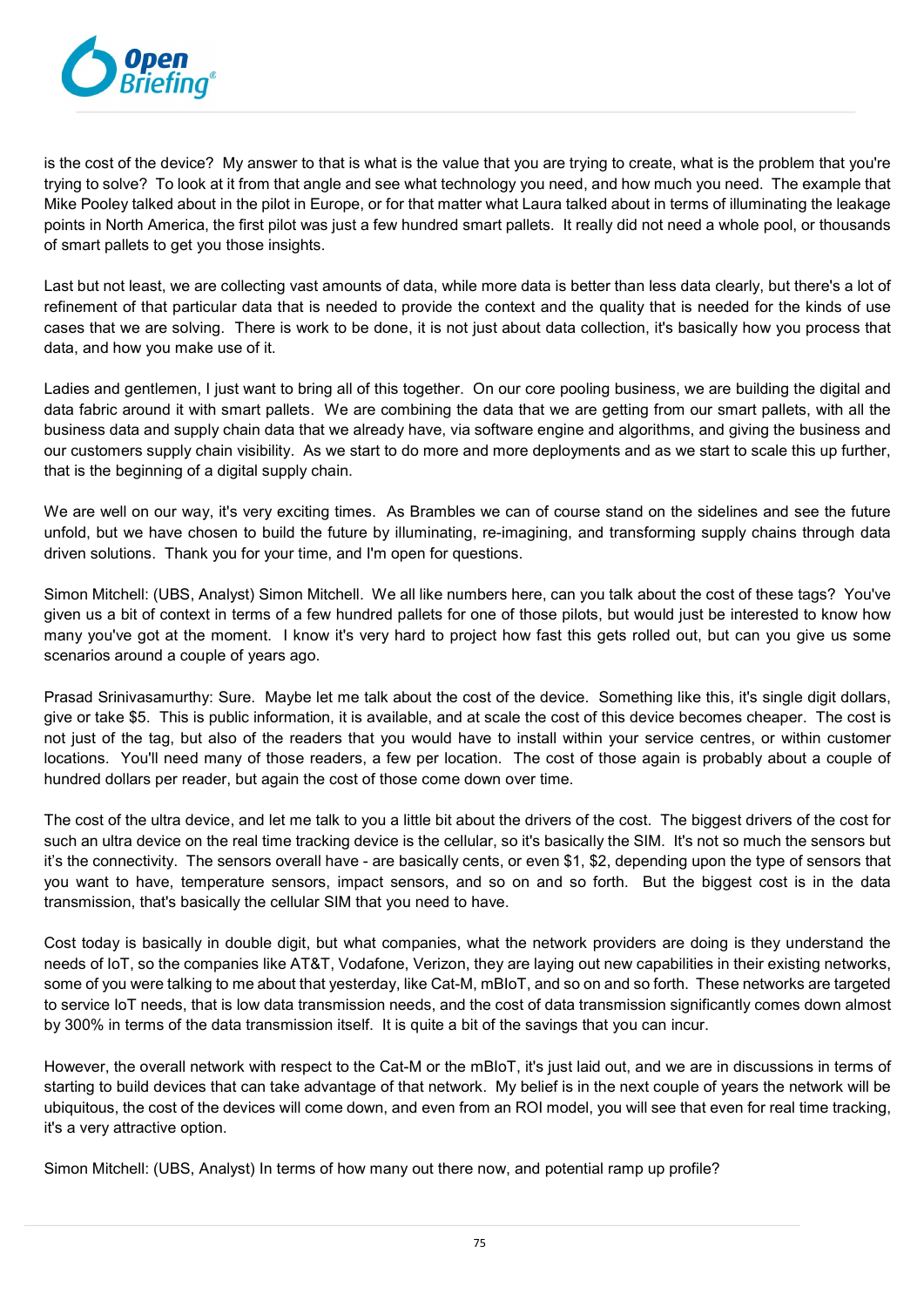

Prasad Srinivasamurthy: Right now, we have thousands of instrumented pallets that we are already piloting with, with both basically the ultra device, as well as the basic device in our pilots. We are of course capturing all of that information and give you the insights. In terms of the step two, and the step three in terms of the scale, we will see based on the outcome of these pilots which - how many more pilots we really need to run.

I would divide it into three areas of actionability, one is data that we have already gathered as part of the first pilot, the information which Laura and Mike were talking about. There are recyclers that you can - you already know, and then you can potentially sign them up, a pallet deal with recyclers. There are leakage spots within the supply chain that you can already plug, based on the information that you have got. Already our business is already taking action on those.

The second thing is, after you have taken the most immediate actions, the second aspect is how many more potential pilots, and which other dark spots would you need to run those pilots in to illuminate maybe a region. That is something which overall we'll make a decision based on the outcomes of the first pilot.

The third part is then how do you scale that even further. For scale I would say probably something like a basic device once you have illuminated the darker spots of the supply chain, you would use something like a basic device in your pilot to be able to capture the data at your service centre, and in cooperation with our customers, capture the data at their location. What Laura was talking about, reduce the declarations, the audits, and so on and so forth, which is a big pain point for our customers, that something that a device like this would be able to do. The other thing is also of course we are validating, to Laura's point about some of the business models within our network, and for those we are using these kind of devices and readers.

Anthony Moulder: (CLSA, Analyst) Anthony Moulder from CLSA. I just wanted to get a sense as to how you see the evolution. You've illuminated customer supply chains, conceivable they would want that illumination to continue, they would want to continue to see that dataset coming through. Is that the challenge to then try and repurpose those pallets to another part of the network, while customers increasingly want more data coming through from your supply chain?

Prasad Srinivasamurthy: Yes, it's a two or three step process. One is more often MRI type of data, where you want to see what has happened in your supply chain to address something which is much more immediate, which is like for example reducing the cost of transportation. If you don't need to refrigerate, you don't need to refrigerate, and those are things where you can take action on. That is a one-time type of application of that. You could repeat that in multiple use cases, multiple product lines within the customers.

Once you move away from fixing those most immediate things, and you want to get to more of a continuous stream of data to get visibility into the supply chain, then it will be more of a steady stream of smart pallets into our customers, and them using that on an ongoing basis. The data collection happening on an ongoing basis. But it's a layered step by step process.

Anthony Moulder: (CLSA, Analyst) How big do you think the network needs to get, or the pallet pool needs to get with that technology over time?

Prasad Srinivasamurthy: We are looking at around 1% to 2% is what we feel overall from a pallet pool point of view. From my point of view, it would be a combination of ultra device and basic device, so it would not be just ultra in 1% to 2%, but a combination of this, because what data is transmitted from such a basic device, can be captured by an ultra device. You could use - look at a hub and spoke model so to speak, where you have a bunch of basic pallets beaconing, and then ultra pallet listening and transmitting that information.

Anthony Moulder: (CLSA, Analyst) Last question is how do you think about the value that you get, or the customers get from this technology, how do you monetise that, or is it about the stickiness of the customer more so than generating a strong return from the investment you're making?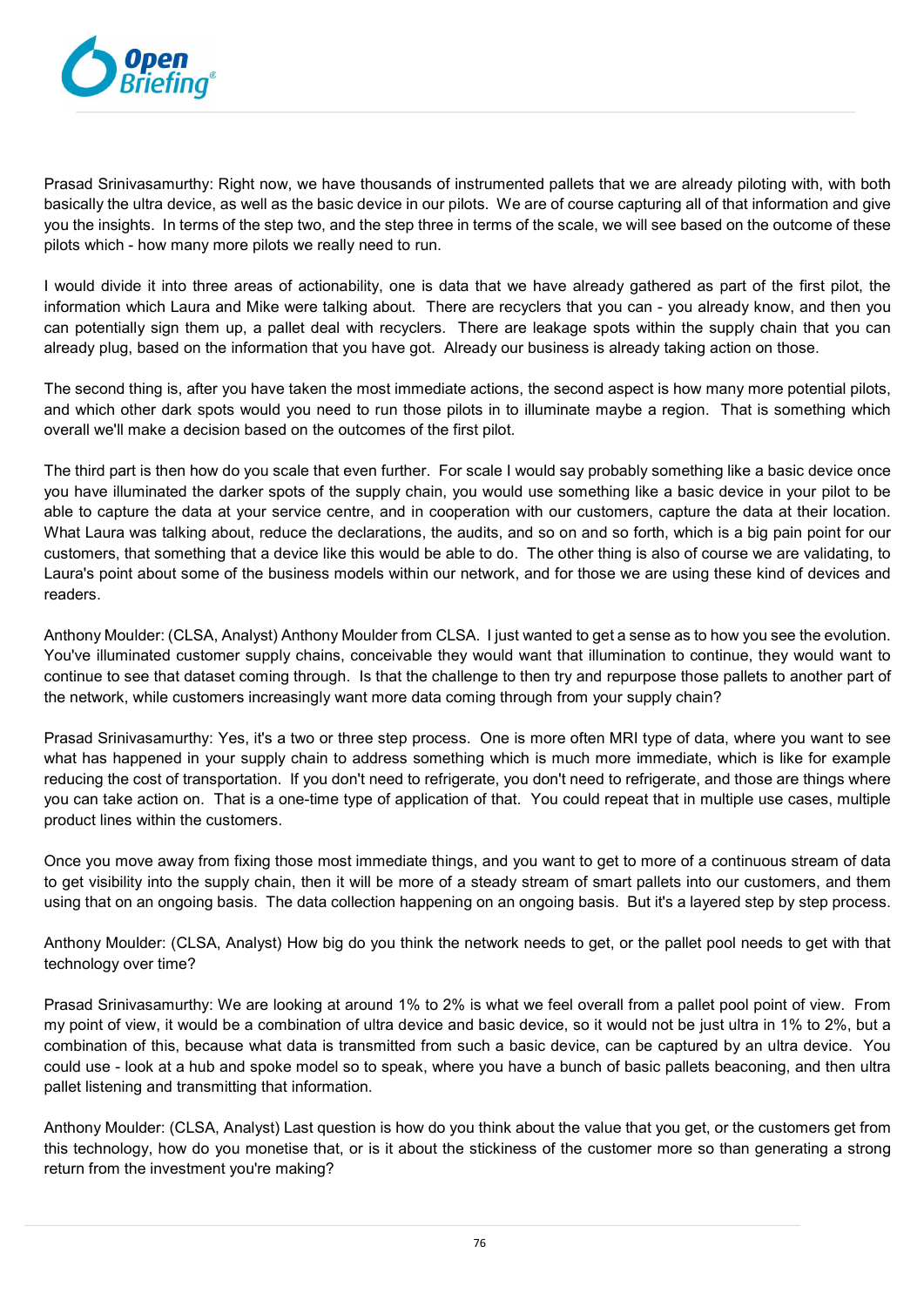

Prasad Srinivasamurthy: In terms of more of the assets productivity for our own business, we are already taking action, and we are ready, quote unquote, monetising that, by taking those actions so to speak, in terms of cost savings. As it pertains to customer and how we can commercialise with customers, we are still in the early stages, so we are still right now piloting. Over time we will determine what can be commercialised, what cannot, what we may offer, quote unquote, for lower price, or free, versus what things we would want to commercialise on.

Scott Ryall: (Rimor, Analyst) Prasad, Scott Ryall from Rimor. I wonder if you can talk, you talked about the team, your rocket scientists and all of that, how do you retain them please?

Prasad Srinivasamurthy: First of all by talking about what we are doing, number one. Because IoT in supply chain, Internet of Things in supply chain is the Holy Grail. If you look at the technology industry, and when people talk about IoT, they talk mainly about asset monitoring and predictive maintenance of fixed assets. The problem statement that we have with pallets is not about fixed assets, let alone control of those assets by us.

It is a big intellectual problem, and an opportunity for talent, and this is a real cool area for people to work in. That is something first of all by talking about the kind of opportunity for the people, that attracts people. The second thing is overall from - being competitive overall in the tech market, together with support from Graham and the broader team, we have been competitive overall in Silicon Valley and other technology hotspots, to be able to get the kind of talent and retain the talent.

We have not encountered any immediate challenges so to speak. These are the two things I would say.

Scott Ryall: (Rimor, Analyst) Brambles is a cool place to work, that's the summary. All right. Then could you tell me how often do you go and see customers please?

Prasad Srinivasamurthy: Going back to how we are building, we talk about desirability, feasibility, and viability. First, we have to establish desirability, and desirability is not established unless and until we talk to the customers. We are together with our business for the asset productivity side of the equation, so we have very deep business connections. Laura has somebody within her team who works very closely with our team to really identify the asset tracking and leakage kind of opportunities. We also bring in customers for the goods visibility type of use cases.

What we do is what we call is a design thinking workshop, and design thinking is a concept of how you build products, and it's been adopted by many companies. It was pioneered at Stanford, and we are really using that. With that we bring the right folks from within the supply chain, like VP of supply chain, we bring in the business, we bring in the folks from BXB Digital. We do a workshop, we identify the why and the what, and from that what kind of capabilities that we have to build.

We are extremely customer focused, and that means we don't build anything until we have talked to our customers internal or external.

Matt Ryan: (UBS, Analyst) Prasad, it's Matt Ryan from UBS. It's obviously very powerful data that you've got, I guess in a lot of ways your customers are trusting you with all that data. Can you talk through what you're doing in terms of protecting it from a security standpoint, and also can you just talk through the conversations that you've had with them about how they feel about you having all this information?

Prasad Srinivasamurthy: Yes. I'll address both aspects. First of all, in terms of the data that we collect, with respect to basic asset tracking. That's basically data that we are collecting with respect to our own assets in the field, so we want to track it, we have to track our own assets. We track our own assets, as they move into the field. As it pertains to things like goods visibility where we are tracking customer product data and movement within the supply chain, we do that in conjunction with our customers. We don't track any data which is customer private data, which should not be collected. If we are going to collect that data, we do that in conjunction with our customers, that's number one.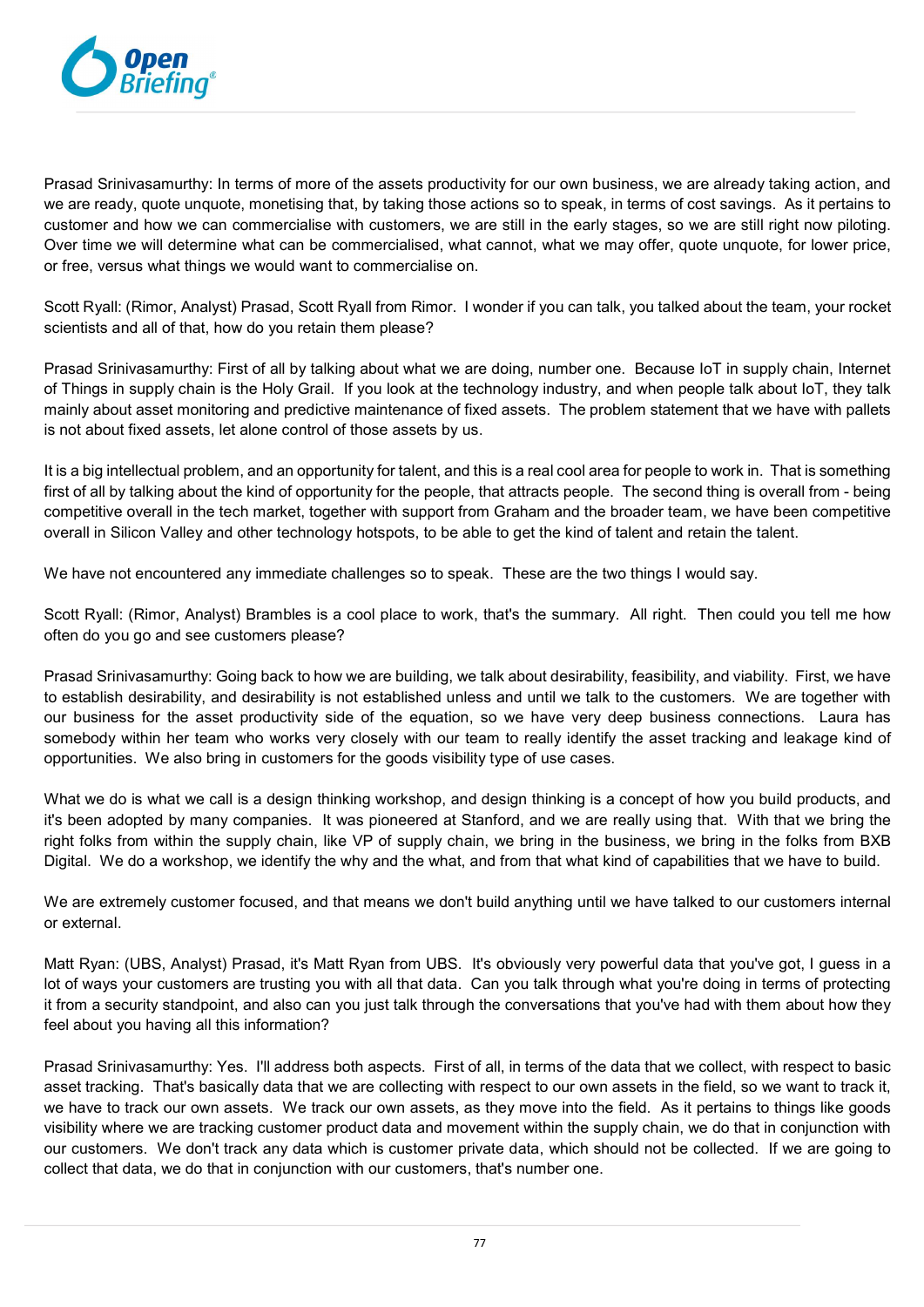

Number two is from a security point of view we have the highest degrees of security overall from a systems point of view, right from the device to the software, to the applications. I won't go into all the technical details, but this is also where we are partnering closely with Rod and the IT team to essentially put the appropriate security layer on top of the data that we have, and that we collect.

Also what I was mentioning about earlier, this is why eating our own dog food is critical, because when we start to apply these capabilities within Brambles for our own purposes, working together with our supply chain team, with our IT teams, and other cross functional teams, we are building the core foundation, which we can then take to our customers, because our customers are going to ask the same questions. They're going to have the same teams that they're going to interact with, and we can basically give them a full package which includes the security answer.

Jake Cakarnis: (Citi, Analyst) Prasad, Jake Cakarnis, Citi over here. Just building on that question, on the data front, the customers that you're talking to at the moment, are they more focused on their own operations, or are they looking as well as things like benchmarking, how they're comparing to competitors maybe across different regions and in different markets?

Prasad Srinivasamurthy: I would say right now it is more about looking at their own operational efficiency with respect to how the products behave within the supply chain, so we are focused on those kind of use cases right now. We are not looking at any kind of benchmarking use cases. Who knows, these things are evolving over time, and once we start to run the customer pilots, our customers are going to come back with more and more interesting use cases that they would like to solve with this data.

Whatever we do with respect to the data and the insights that we give to our customers, we want to make sure that we are not getting into a situation where we are sharing any of that particular data with anybody else. Maybe for benchmarking purposes, that's a different matter. But any kind of data sharing that's a no-no for us.

Sean O'Sullivan: We're running up against time constraints, so I'm now going to thank Prasad, and ask Graham to come up and moderate the Q&A session. Thank you.

Graham Chipchase: Thanks, Prasad. Right, I know I'm conscious I'm the person standing between you and going to Tom's Kitchen, which to answer a couple of questions already, is not Mr Gorman's latest venture, just be clear.

We'll do Q&A, there's one actually that several people have asked me already, so I'll try and answer that one upfront, which is a bit of confusion around the progression on margins in the US. I think part of the confusion is we were comparing a half year with a full year, we're comparing reported numbers versus some management numbers. I'll try and explain directionally the shape, and then Nessa can add more if we need to.

I think what we're saying is that in the second half of 2018 we expect the margins to improve versus the first half of 2018, because of some of the initiatives we've got in place. The only caveat against that is if we see raging inflation for January, February, March, April, May, June, we're going to be in a bit more of a catch-up phase. That might put some stress on that, but fundamentally we expect to see margins second half better than first half 2018.

If you put the two halves together for 2018, we'd expect the margins for the full year to be slightly below 2017. That is your starting point. Then if you put all together all the automation initiatives that Laura and Carmelo talked about, and Nessa, and we were talking about 200 to 300 basis points improvement, that really if you're talking about the full year 2018, you could expect to be 200 basis points because we had such a bad first half 2018. If you just think about 200 basis points improvement on a full year 2018 number, that's about right, without wanting to get into too much profit expectation territory. If that's okay, any more than that maybe Nessa can answer, but you're pretty comfortable not to, I think. Yes.

Right, anyone else got anything else they want to ask me or the team? I can see, you've obviously had lots of opportunity.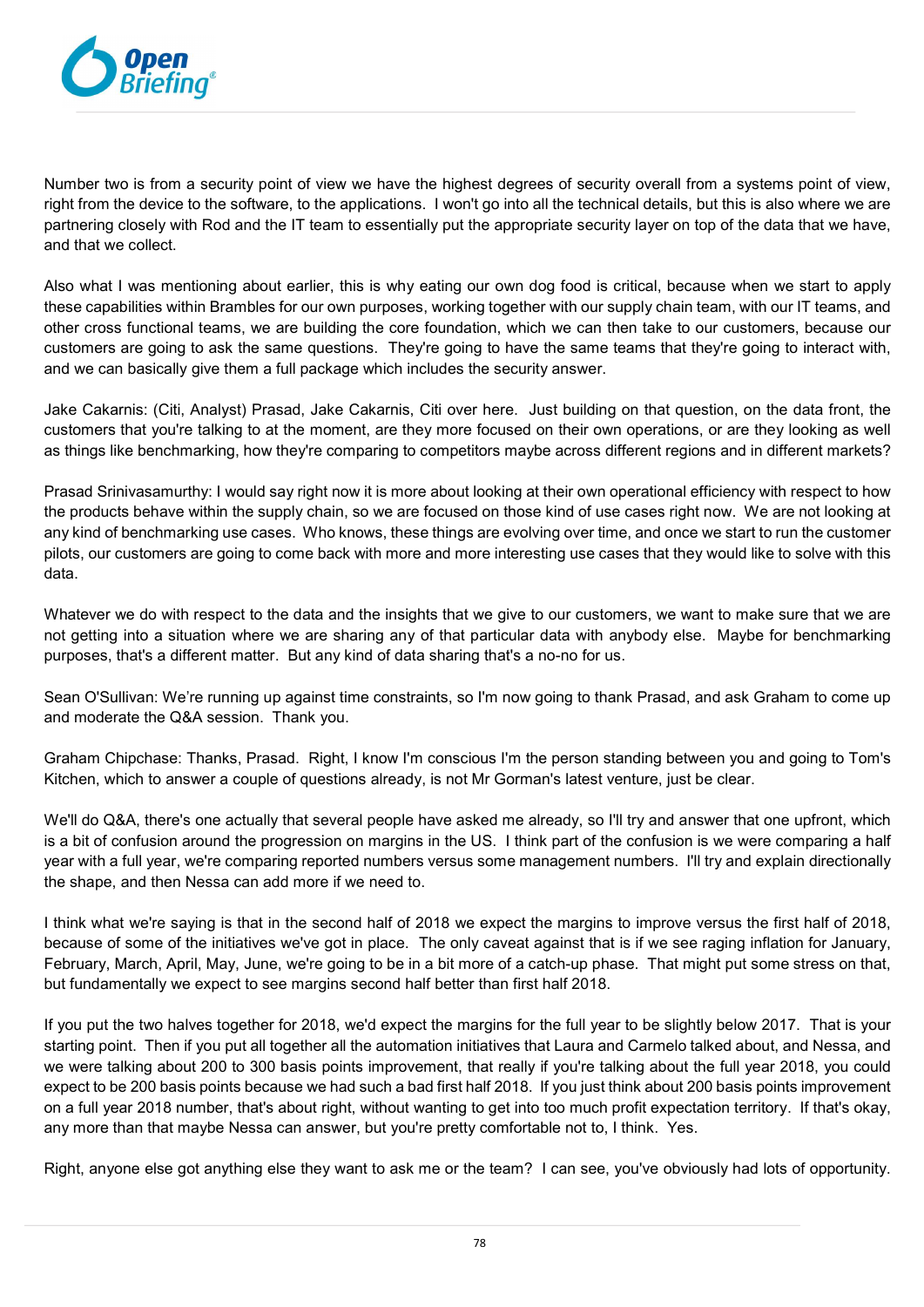

Yes, come on then.

Scott Ryall: (Rimor, Analyst) I'll keep it short. It's Scott Ryall again. Graham, could you comment, we've heard a lot about innovation, technology, those sorts of things. Can you please comment about what you might need from a Board perspective, given there is not any technology or any of that sort of background on the Board at all?

Graham Chipchase: I think to say there's no technology on the Board is a little unfair. We've got some people who work in FMCG and have had good experience in FMCG, so I think the understanding of technology and innovation is there. We don't have, I agree, pure experts. Clearly, most of you will know, we've had a couple of non-executive directors retire, and there'll be some refreshment there, and we are looking to try and get people with slightly more digital and technology backgrounds onto the Board. I think we will answer that.

The Board I think understand what's going on. I was saying earlier on to some people that we did a presentation to the Board back in April of last year around what we were doing on BXB Digital, and to be frank I would say they were pretty evenly divided about whether we should carry on or stop. They didn't really understand it, and they weren't sure what the value was. We took them to Silicon Valley, Prasad presented again a slightly more detailed version of what you saw today, and we haven't given you the fully detailed version because, obviously some of the names of the customers and the distributors are a bit confidential. But really into the detail about just how much accuracy we can track the pallet, and they all got it. In that respect I think they are onboard, and they're now saying, can you go faster.

I think from that perspective we've got what we needed from the Board. I think the point will come when we have to think about maybe big scale conversion on digital, or big scale conversion into large scale plastic pallets, where what we need from them is understanding and the ability to say yes to the investment. Now that's within our own control somewhat, because Nessa and my view is we fund that investment pretty much through existing activities, either better asset utilization, or higher cash generation, or as a result of the proceeds of selling off non-core assets, or we have got a pretty strong balance sheet, we can probably afford to stretch the balance sheet a little bit if we had to. That's how we'd fund it. That's really where the Board would be important. Anthony.

Anthony Moulder: (CLSA, Analyst) Since you opened that can of worms, what are the non-core parts of the business, are you still looking at the portfolio that you currently have?

Graham Chipchase: Not a can of worms at all, very happy to talk about it. I think we've done some of the heavy lifting already both in the last couple of years, but also selling Recycled this year. We've been very public about the view that IFCO North America is on the watch list, because of the return profile, and because of some of the issues in terms of getting those returns to where we think they need to be. We said we'd give it two to three years, and that was a year and a half ago, so do the maths.

Then you also know we're in a joint venture with an oil and gas business, and if there was an elegant way of getting out of that we would. But we've got a joint venture partner, we've got a joint venture agreement, so we'd work our way through that in the right way. Those are the key things we're looking at. But I think a lot of the heavy lifting has been done actually.

Unidentified Participant: Brambles is clearly very focused on sustainability within its business. One of the things that's been interesting to hear is the acceleration in the automation with the business, and clearly that's going to have an impact on the workforce. Is there anything that you're doing to mitigate the impact, or to help the labour that's going to be displaced by machines?

Graham Chipchase: In the initial stages actually, a lot of it is about retraining them to operate the machines better. Yes, clearly there will be some reduction in labour, but actually there's a reskilling process that needs to go on as well. I think in the short term that's the key thing we've got to do is reskill people. I think that's a general comment in society generally, we've got to be able to reskill people to survive in the new world. I think there is a fundamental societal issue here, which is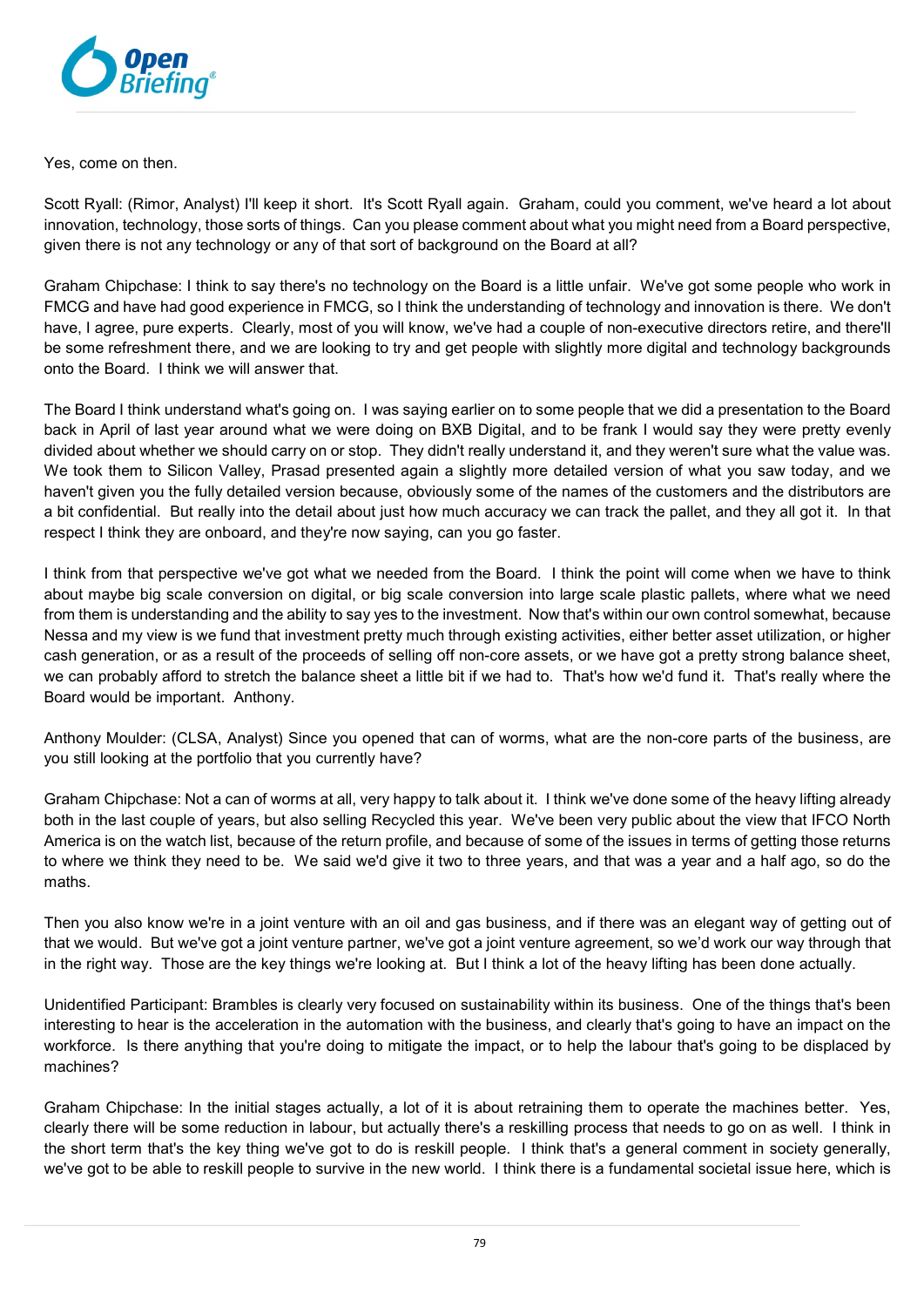

over time as AI and machine learning increases, we will have more people not working, and then therefore there needs to be a redistribution of wealth and everything that goes with that. But that's beyond the Brambles remit to answer right now, but that is the issue we're facing for sure.

Anyone else? One more.

Jake Cakarnis: (Citi, Analyst) Graham, Jake Cakarnis again from Citi. Just building on that, how do you think that will go, the shift to automation particularly in the North American market where you've got quite strong rhetoric about American jobs, and repatriating labour back onshore. Do you think that there'd be any blow back or any regulatory burden that you take on as a result?

Graham Chipchase: I don't think so, because again we're not destroying a business, we are just bringing it up into the 21st century, and we're making it more efficient. I think the argument always is if we don't do this, we become uncompetitive, there will be no jobs. I think that's always the best argument, you've got to invest to maintain a business, and I think the US Government will be very happy with that, and we're bringing more technology into the country.

Paul Butler: (Credit Suisse, Analyst) Paul Butler here. Just going back to your targets for the mid-single digit revenue growth, and the mid-teens return on capital. Given the strong market position we've heard about, and all the good things that seem to be going on, how do you think about the achievability of those targets? Because it strikes me that there is potential for some pretty significant outperformance on those.

Graham Chipchase: I'm comfortable with the mid-single digit revenue growth, and I think we've heard today a lot about what underpins that. I'm very comfortable with our plans to improve cash generation, and asset efficiency. The thing that is the most challenging is the underlying profit leverage point. I'll say that, obviously today it's looking very difficult because of all the cost inflation, that is the thing we've got to crack. I think if we can do that, then I would be very comfortable. You then get to the next stage, which is if we have lots of things to invest in to make the business better, like innovation, like digital, like maybe investing in more emerging markets faster, that is going to be a drag on ROCE. But that's why we're still keeping that mid-single digit reference.

As I said in my opening, if we don't see those opportunities, we won't invest, and therefore you can expect the ROCE to go up because it will mathematically if we do all the other things. But I would put the caveat around the hardest thing to do will be to get the operating profit leverage, and we've not proven that we can do that this year, and I think it's going to be a couple of years before we can show that. But everything else is going pretty well actually, I'm very happy about the cash generation point in particular.

Seconds from Mr Moulder.

Anthony Moulder: (CLSA, Analyst) Thought I'd try.

Graham Chipchase: You've been very nice actually today. I wouldn't be so nice, if I had the microphone I can assure you.

Anthony Moulder: (CLSA, Analyst) It's a relative measure. A couple of things, obviously asset turns are an important part of how you drive efficiency in this business, is there any scope to give a guidance level or at least a metric as to where you're at today, or where that could potentially get to?

Graham Chipchase: Do you know what I'm going to do? I'm going to ask Nessa to answer that question, and she's probably going to say no.

Nessa O'Sullivan: I think we've been clear from the guidance we've given on capital where we see the efficiencies coming in, but we don't think it's helpful to give it at that granular level by business. It's something competitively we wouldn't want to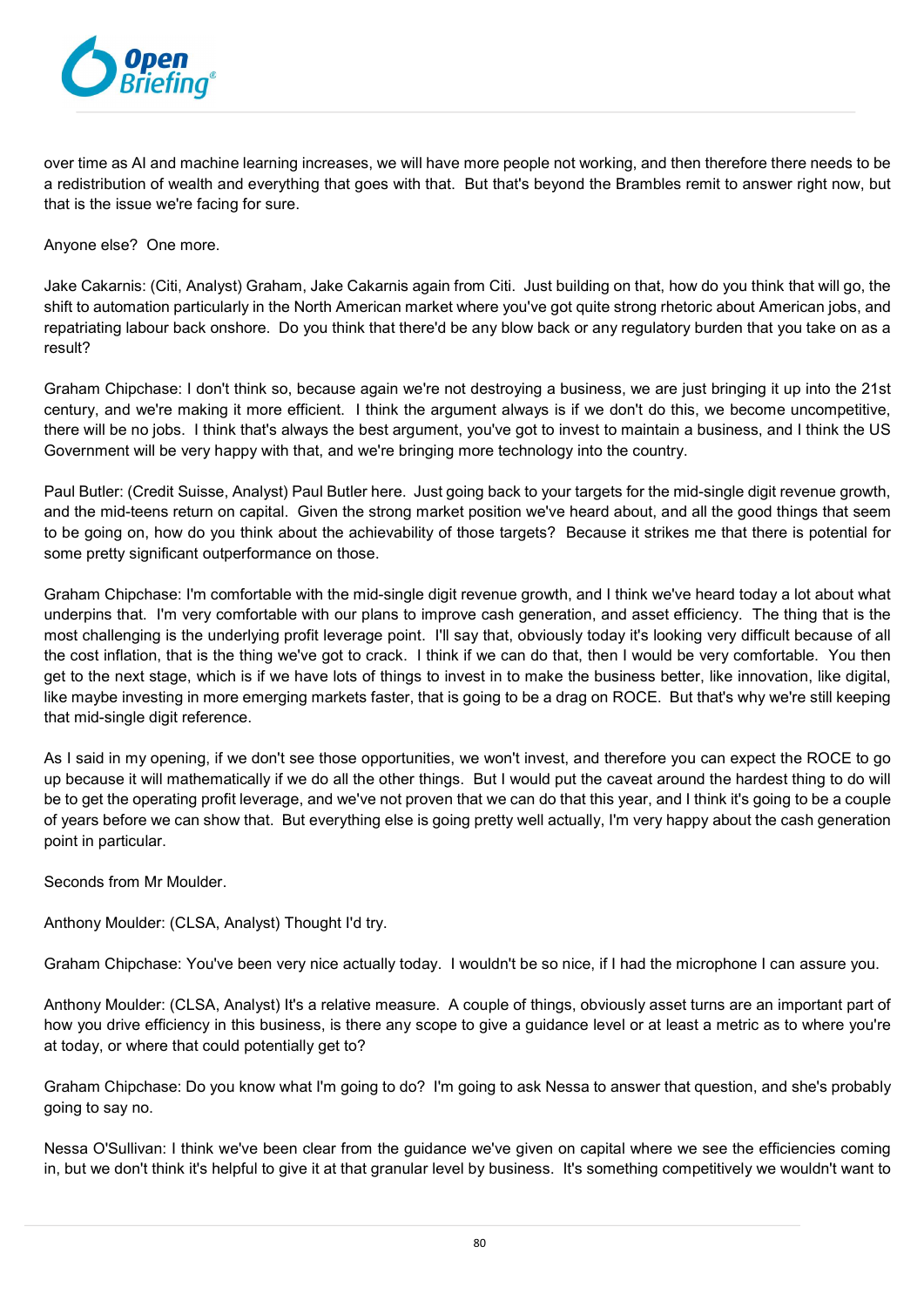

add there, but it is something internally that everybody is very focused on and very clear about what the metrics are by market. There are different markets, metrics by market, as you heard Phillip talking about a different metric. You heard Wolfgang talking about a different metric for his business. Also, Mike's business and Laura's business have got different targets based on the actual flows in the business.

I guess our communication would be we're very focused on it, we're setting a realistic pace view based on where our business is going, and we really believe it can deliver the outcomes that we've outlined in the slides we showed earlier.

Graham Chipchase: Thanks, Nessa. Yes.

Unidentified Participant: Can I just ask Nessa a follow up question on the margin points you made.

Graham Chipchase: Feel free.

Unidentified Participant: Graham was saying that FY18 margin in the Americas is expected to be slightly below 2017.

Nessa O'Sullivan: Correct.

Unidentified Participant: Okay. That's despite the first half being down 2.3 percentage points?

Nessa O'Sullivan: We're saying, yes, overall we'd expect the second half to be better than the first half, but we're saying given inflationary pressures, as you look at a full year, you should still expect the full year year-on-year to be down on prior year.

Unidentified Participant: But slightly down full year?

Nessa O'Sullivan: Down for full year. We're not going to give detailed granular guidance because we don't know exactly what inflation is going to do over the next X number of months until we get to the full year.

Graham Chipchase: Okay, we done? Right. Before we let you go, I've got a few thank yous to make first of all. I'd like to thank Louise, Raluca, Sean, and Kelly and all the Stagestruck team for making today go so smoothly, so thank you very much guys.

I'd also like to thank all the presenters, I think you've done a fabulous job. I'm really proud of the passion you show about the business, and the depth of knowledge. It's a fantastic job, and I'm also really, really proud to be a leader of such a great team, so thank you very much.

I just want to finish with a few closing remarks probably to emphasise hopefully what we've got across today. Brambles is a really strong business, underpinned by market leading positions, established network advantage. It's important to recognise that we're continuing to reinforce that network advantage both in our existing markets and new ones. We've got significant growth opportunities across our portfolio, and whilst we're in this time of accelerated change with our customers, we believe it gives us an opportunity to grow with them and to create new value for them.

When we look at our strategy priorities, you've heard a lot of refences to it today, I hope you realise that we're all focused on the core drivers of values, and it's all about driving shareholder value.

I also want to make it very clear that we are listening, with the feedback we heard from investors over the last 12 months, or so, is around sensible, disciplined capital allocation, and focus on the cash flow. I hope you've got a very strong message back that we are focusing on that. What I find very good is it's going all the way through the organisation, which is the only way to get these things to change.